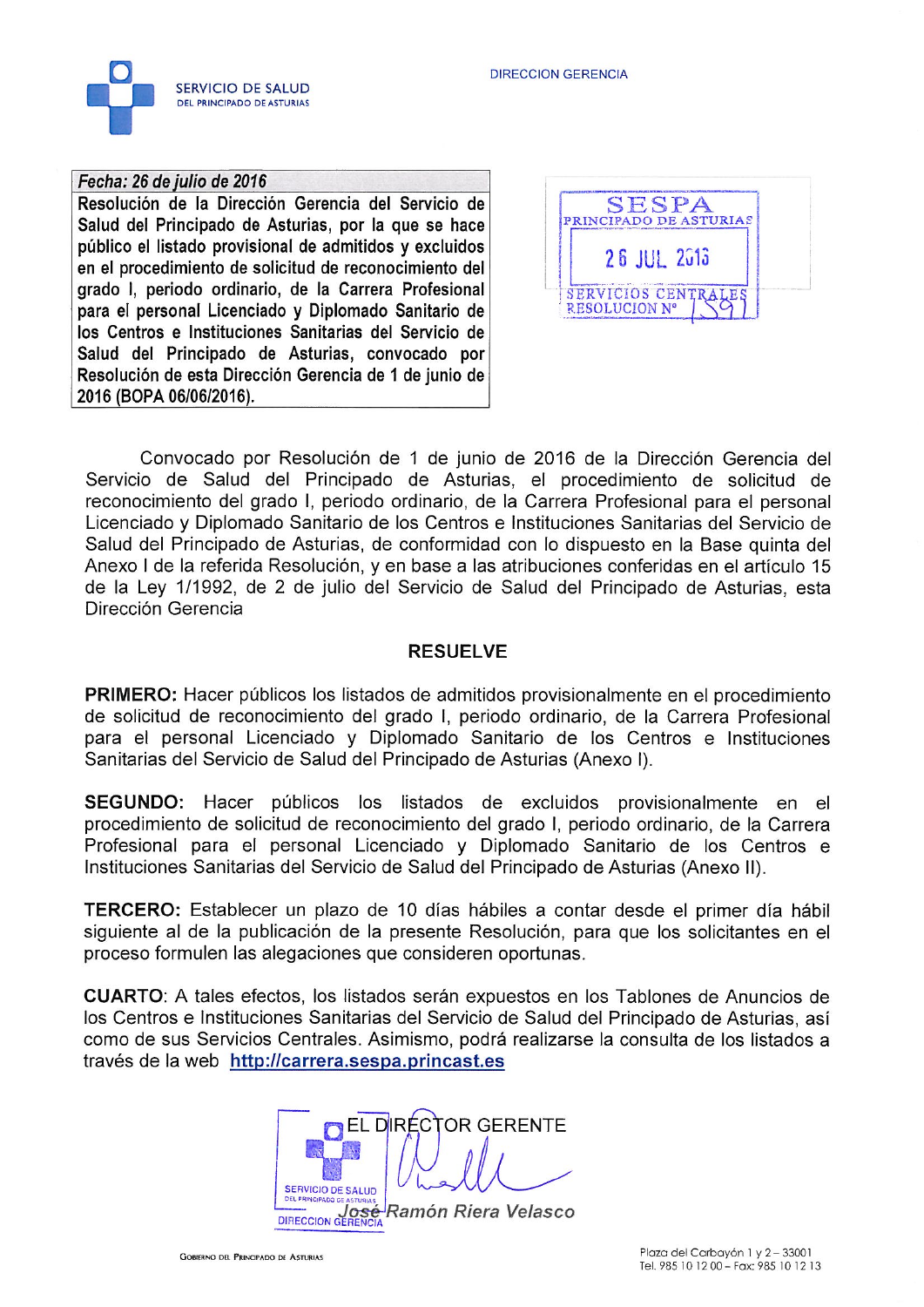

| <b>LICENCIADOS SANITARIOS ADMITIDOS</b><br><b>APELLIDO 2</b><br><b>APELLIDO 1</b><br><b>DNI</b><br><b>NOMBRE</b><br><b>MONTSERRAT</b><br>11075696T<br><b>AGUADO</b><br>DIAZ<br>71423947T<br>AL KASSAM<br><b>MARTINEZ</b><br><b>DANIEL</b><br>11972384X<br><b>ALAGUERO</b><br><b>CALERO</b><br><b>MIGUEL</b><br><b>MERCEDES</b><br>11424618N<br><b>ALBUERNE</b><br><b>SELGAS</b><br><b>ALFONSO</b><br><b>MEGIDO</b><br><b>JOAQUIN</b><br>10824366Z<br>11076967Y<br><b>ALONSO</b><br><b>ALVAREZ</b><br><b>MARTA</b><br><b>ALONSO</b><br>ARRUQUERO<br><b>CARMEN MARIA</b><br>11437196D<br>32875689H<br><b>ALONSO</b><br><b>BADA</b><br><b>MARIA BELEN</b><br>10592801J<br><b>ALONSO</b><br><b>CUERVO</b><br><b>RICARDO</b><br><b>DOMÍNGUEZ</b><br>JOSÉ<br>11431998D<br><b>ALONSO</b><br>11073140C<br><b>ALONSO</b><br><b>GARCIA</b><br><b>ANA ISABEL</b><br><b>ANA MARIA</b><br>09386965K<br><b>ALONSO</b><br><b>GARCIA</b><br>11059476H<br><b>ALONSO</b><br><b>GARCIA</b><br><b>GEMA</b><br><b>ALONSO</b><br><b>HUERTA</b><br>ADELINA<br>11422479N<br>09391492V<br><b>ALONSO</b><br><b>RODRIGUEZ</b><br><b>JUAN MANUEL</b><br>52613615B<br><b>ALPERI</b><br><b>LOPEZ</b><br><b>MARIA MERCEDES</b><br>Mª CARMEN<br>09379352K<br><b>ALVAREZ</b><br><b>ALONSO</b><br>ANA BELÉN<br>10882693J<br><b>ALVAREZ</b><br><b>ALVAREZ</b><br>34993990L<br><b>ALVAREZ</b><br><b>ALVAREZ</b><br>ARANZAZU<br>71627225G<br><b>ALVAREZ</b><br><b>ALVAREZ</b><br><b>LUIS</b><br>ANTOÑAN<br>13979719C<br>ALVAREZ<br><b>CARLOS</b><br>10572762F<br><b>ALVAREZ</b><br><b>ARIAS</b><br>M. EDUVIGIS<br><b>JOSÉ MIGUEL</b><br>11430472R<br><b>ALVAREZ</b><br>CABO<br><b>FRANCISCO</b><br>71886359C<br><b>ALVAREZ</b><br>CARO<br><b>FERNANDEZ</b><br><b>BELEN</b><br>32880540Q<br><b>ALVAREZ</b><br>MARÍA JOSÉ<br>10841875C<br>ALVAREZ<br><b>FERNANDEZ</b><br><b>ALVAREZ</b><br>SALOME<br>11440709A<br><b>GARCIA</b><br>HERNÁNDEZ<br>11432841R<br><b>ALVAREZ</b><br><b>MARINA</b><br><b>LLORENTE</b><br><b>DAVID</b><br>46897350M<br>ALVAREZ<br>MUÑOZ<br>MARIA BEGOÑA<br>11415471L<br><b>ALVAREZ</b><br><b>NAVASCUÉS</b><br><b>FERNANDO JOSE</b><br>09393356H<br>ALVAREZ |
|----------------------------------------------------------------------------------------------------------------------------------------------------------------------------------------------------------------------------------------------------------------------------------------------------------------------------------------------------------------------------------------------------------------------------------------------------------------------------------------------------------------------------------------------------------------------------------------------------------------------------------------------------------------------------------------------------------------------------------------------------------------------------------------------------------------------------------------------------------------------------------------------------------------------------------------------------------------------------------------------------------------------------------------------------------------------------------------------------------------------------------------------------------------------------------------------------------------------------------------------------------------------------------------------------------------------------------------------------------------------------------------------------------------------------------------------------------------------------------------------------------------------------------------------------------------------------------------------------------------------------------------------------------------------------------------------------------------------------------------------------------------------------------------------------------------------------------------------------------------------------------------------------------------------------------------------------------------------------------------------------------------------------------------------------------------------------------------------------------------------------------------------|
|                                                                                                                                                                                                                                                                                                                                                                                                                                                                                                                                                                                                                                                                                                                                                                                                                                                                                                                                                                                                                                                                                                                                                                                                                                                                                                                                                                                                                                                                                                                                                                                                                                                                                                                                                                                                                                                                                                                                                                                                                                                                                                                                              |
|                                                                                                                                                                                                                                                                                                                                                                                                                                                                                                                                                                                                                                                                                                                                                                                                                                                                                                                                                                                                                                                                                                                                                                                                                                                                                                                                                                                                                                                                                                                                                                                                                                                                                                                                                                                                                                                                                                                                                                                                                                                                                                                                              |
|                                                                                                                                                                                                                                                                                                                                                                                                                                                                                                                                                                                                                                                                                                                                                                                                                                                                                                                                                                                                                                                                                                                                                                                                                                                                                                                                                                                                                                                                                                                                                                                                                                                                                                                                                                                                                                                                                                                                                                                                                                                                                                                                              |
|                                                                                                                                                                                                                                                                                                                                                                                                                                                                                                                                                                                                                                                                                                                                                                                                                                                                                                                                                                                                                                                                                                                                                                                                                                                                                                                                                                                                                                                                                                                                                                                                                                                                                                                                                                                                                                                                                                                                                                                                                                                                                                                                              |
|                                                                                                                                                                                                                                                                                                                                                                                                                                                                                                                                                                                                                                                                                                                                                                                                                                                                                                                                                                                                                                                                                                                                                                                                                                                                                                                                                                                                                                                                                                                                                                                                                                                                                                                                                                                                                                                                                                                                                                                                                                                                                                                                              |
|                                                                                                                                                                                                                                                                                                                                                                                                                                                                                                                                                                                                                                                                                                                                                                                                                                                                                                                                                                                                                                                                                                                                                                                                                                                                                                                                                                                                                                                                                                                                                                                                                                                                                                                                                                                                                                                                                                                                                                                                                                                                                                                                              |
|                                                                                                                                                                                                                                                                                                                                                                                                                                                                                                                                                                                                                                                                                                                                                                                                                                                                                                                                                                                                                                                                                                                                                                                                                                                                                                                                                                                                                                                                                                                                                                                                                                                                                                                                                                                                                                                                                                                                                                                                                                                                                                                                              |
|                                                                                                                                                                                                                                                                                                                                                                                                                                                                                                                                                                                                                                                                                                                                                                                                                                                                                                                                                                                                                                                                                                                                                                                                                                                                                                                                                                                                                                                                                                                                                                                                                                                                                                                                                                                                                                                                                                                                                                                                                                                                                                                                              |
|                                                                                                                                                                                                                                                                                                                                                                                                                                                                                                                                                                                                                                                                                                                                                                                                                                                                                                                                                                                                                                                                                                                                                                                                                                                                                                                                                                                                                                                                                                                                                                                                                                                                                                                                                                                                                                                                                                                                                                                                                                                                                                                                              |
|                                                                                                                                                                                                                                                                                                                                                                                                                                                                                                                                                                                                                                                                                                                                                                                                                                                                                                                                                                                                                                                                                                                                                                                                                                                                                                                                                                                                                                                                                                                                                                                                                                                                                                                                                                                                                                                                                                                                                                                                                                                                                                                                              |
|                                                                                                                                                                                                                                                                                                                                                                                                                                                                                                                                                                                                                                                                                                                                                                                                                                                                                                                                                                                                                                                                                                                                                                                                                                                                                                                                                                                                                                                                                                                                                                                                                                                                                                                                                                                                                                                                                                                                                                                                                                                                                                                                              |
|                                                                                                                                                                                                                                                                                                                                                                                                                                                                                                                                                                                                                                                                                                                                                                                                                                                                                                                                                                                                                                                                                                                                                                                                                                                                                                                                                                                                                                                                                                                                                                                                                                                                                                                                                                                                                                                                                                                                                                                                                                                                                                                                              |
|                                                                                                                                                                                                                                                                                                                                                                                                                                                                                                                                                                                                                                                                                                                                                                                                                                                                                                                                                                                                                                                                                                                                                                                                                                                                                                                                                                                                                                                                                                                                                                                                                                                                                                                                                                                                                                                                                                                                                                                                                                                                                                                                              |
|                                                                                                                                                                                                                                                                                                                                                                                                                                                                                                                                                                                                                                                                                                                                                                                                                                                                                                                                                                                                                                                                                                                                                                                                                                                                                                                                                                                                                                                                                                                                                                                                                                                                                                                                                                                                                                                                                                                                                                                                                                                                                                                                              |
|                                                                                                                                                                                                                                                                                                                                                                                                                                                                                                                                                                                                                                                                                                                                                                                                                                                                                                                                                                                                                                                                                                                                                                                                                                                                                                                                                                                                                                                                                                                                                                                                                                                                                                                                                                                                                                                                                                                                                                                                                                                                                                                                              |
|                                                                                                                                                                                                                                                                                                                                                                                                                                                                                                                                                                                                                                                                                                                                                                                                                                                                                                                                                                                                                                                                                                                                                                                                                                                                                                                                                                                                                                                                                                                                                                                                                                                                                                                                                                                                                                                                                                                                                                                                                                                                                                                                              |
|                                                                                                                                                                                                                                                                                                                                                                                                                                                                                                                                                                                                                                                                                                                                                                                                                                                                                                                                                                                                                                                                                                                                                                                                                                                                                                                                                                                                                                                                                                                                                                                                                                                                                                                                                                                                                                                                                                                                                                                                                                                                                                                                              |
|                                                                                                                                                                                                                                                                                                                                                                                                                                                                                                                                                                                                                                                                                                                                                                                                                                                                                                                                                                                                                                                                                                                                                                                                                                                                                                                                                                                                                                                                                                                                                                                                                                                                                                                                                                                                                                                                                                                                                                                                                                                                                                                                              |
|                                                                                                                                                                                                                                                                                                                                                                                                                                                                                                                                                                                                                                                                                                                                                                                                                                                                                                                                                                                                                                                                                                                                                                                                                                                                                                                                                                                                                                                                                                                                                                                                                                                                                                                                                                                                                                                                                                                                                                                                                                                                                                                                              |
|                                                                                                                                                                                                                                                                                                                                                                                                                                                                                                                                                                                                                                                                                                                                                                                                                                                                                                                                                                                                                                                                                                                                                                                                                                                                                                                                                                                                                                                                                                                                                                                                                                                                                                                                                                                                                                                                                                                                                                                                                                                                                                                                              |
|                                                                                                                                                                                                                                                                                                                                                                                                                                                                                                                                                                                                                                                                                                                                                                                                                                                                                                                                                                                                                                                                                                                                                                                                                                                                                                                                                                                                                                                                                                                                                                                                                                                                                                                                                                                                                                                                                                                                                                                                                                                                                                                                              |
|                                                                                                                                                                                                                                                                                                                                                                                                                                                                                                                                                                                                                                                                                                                                                                                                                                                                                                                                                                                                                                                                                                                                                                                                                                                                                                                                                                                                                                                                                                                                                                                                                                                                                                                                                                                                                                                                                                                                                                                                                                                                                                                                              |
|                                                                                                                                                                                                                                                                                                                                                                                                                                                                                                                                                                                                                                                                                                                                                                                                                                                                                                                                                                                                                                                                                                                                                                                                                                                                                                                                                                                                                                                                                                                                                                                                                                                                                                                                                                                                                                                                                                                                                                                                                                                                                                                                              |
|                                                                                                                                                                                                                                                                                                                                                                                                                                                                                                                                                                                                                                                                                                                                                                                                                                                                                                                                                                                                                                                                                                                                                                                                                                                                                                                                                                                                                                                                                                                                                                                                                                                                                                                                                                                                                                                                                                                                                                                                                                                                                                                                              |
|                                                                                                                                                                                                                                                                                                                                                                                                                                                                                                                                                                                                                                                                                                                                                                                                                                                                                                                                                                                                                                                                                                                                                                                                                                                                                                                                                                                                                                                                                                                                                                                                                                                                                                                                                                                                                                                                                                                                                                                                                                                                                                                                              |
|                                                                                                                                                                                                                                                                                                                                                                                                                                                                                                                                                                                                                                                                                                                                                                                                                                                                                                                                                                                                                                                                                                                                                                                                                                                                                                                                                                                                                                                                                                                                                                                                                                                                                                                                                                                                                                                                                                                                                                                                                                                                                                                                              |
|                                                                                                                                                                                                                                                                                                                                                                                                                                                                                                                                                                                                                                                                                                                                                                                                                                                                                                                                                                                                                                                                                                                                                                                                                                                                                                                                                                                                                                                                                                                                                                                                                                                                                                                                                                                                                                                                                                                                                                                                                                                                                                                                              |
|                                                                                                                                                                                                                                                                                                                                                                                                                                                                                                                                                                                                                                                                                                                                                                                                                                                                                                                                                                                                                                                                                                                                                                                                                                                                                                                                                                                                                                                                                                                                                                                                                                                                                                                                                                                                                                                                                                                                                                                                                                                                                                                                              |
|                                                                                                                                                                                                                                                                                                                                                                                                                                                                                                                                                                                                                                                                                                                                                                                                                                                                                                                                                                                                                                                                                                                                                                                                                                                                                                                                                                                                                                                                                                                                                                                                                                                                                                                                                                                                                                                                                                                                                                                                                                                                                                                                              |
|                                                                                                                                                                                                                                                                                                                                                                                                                                                                                                                                                                                                                                                                                                                                                                                                                                                                                                                                                                                                                                                                                                                                                                                                                                                                                                                                                                                                                                                                                                                                                                                                                                                                                                                                                                                                                                                                                                                                                                                                                                                                                                                                              |
|                                                                                                                                                                                                                                                                                                                                                                                                                                                                                                                                                                                                                                                                                                                                                                                                                                                                                                                                                                                                                                                                                                                                                                                                                                                                                                                                                                                                                                                                                                                                                                                                                                                                                                                                                                                                                                                                                                                                                                                                                                                                                                                                              |
|                                                                                                                                                                                                                                                                                                                                                                                                                                                                                                                                                                                                                                                                                                                                                                                                                                                                                                                                                                                                                                                                                                                                                                                                                                                                                                                                                                                                                                                                                                                                                                                                                                                                                                                                                                                                                                                                                                                                                                                                                                                                                                                                              |
|                                                                                                                                                                                                                                                                                                                                                                                                                                                                                                                                                                                                                                                                                                                                                                                                                                                                                                                                                                                                                                                                                                                                                                                                                                                                                                                                                                                                                                                                                                                                                                                                                                                                                                                                                                                                                                                                                                                                                                                                                                                                                                                                              |
| <b>POSADILLA</b><br>71635033S<br><b>ALVAREZ</b><br><b>MARTA</b>                                                                                                                                                                                                                                                                                                                                                                                                                                                                                                                                                                                                                                                                                                                                                                                                                                                                                                                                                                                                                                                                                                                                                                                                                                                                                                                                                                                                                                                                                                                                                                                                                                                                                                                                                                                                                                                                                                                                                                                                                                                                              |
| ALVAREZ<br><b>RICO</b><br><b>MARLENE ELOISA</b><br>09403317C                                                                                                                                                                                                                                                                                                                                                                                                                                                                                                                                                                                                                                                                                                                                                                                                                                                                                                                                                                                                                                                                                                                                                                                                                                                                                                                                                                                                                                                                                                                                                                                                                                                                                                                                                                                                                                                                                                                                                                                                                                                                                 |
| 10826505Z<br>ALVAREZ<br><b>RIONDA</b><br>ANA                                                                                                                                                                                                                                                                                                                                                                                                                                                                                                                                                                                                                                                                                                                                                                                                                                                                                                                                                                                                                                                                                                                                                                                                                                                                                                                                                                                                                                                                                                                                                                                                                                                                                                                                                                                                                                                                                                                                                                                                                                                                                                 |
| MARÍA DE LOS REYES<br><b>RODRIGUEZ</b><br>11416685Z<br>ALVAREZ                                                                                                                                                                                                                                                                                                                                                                                                                                                                                                                                                                                                                                                                                                                                                                                                                                                                                                                                                                                                                                                                                                                                                                                                                                                                                                                                                                                                                                                                                                                                                                                                                                                                                                                                                                                                                                                                                                                                                                                                                                                                               |
| <b>FRANCISCO MANUEL</b><br>10084634P<br><b>ALVAREZ</b><br>SALGADO                                                                                                                                                                                                                                                                                                                                                                                                                                                                                                                                                                                                                                                                                                                                                                                                                                                                                                                                                                                                                                                                                                                                                                                                                                                                                                                                                                                                                                                                                                                                                                                                                                                                                                                                                                                                                                                                                                                                                                                                                                                                            |
| 09408239C<br>ALVAREZ<br><b>TAMARGO</b><br><b>JOSE ANTONIO</b>                                                                                                                                                                                                                                                                                                                                                                                                                                                                                                                                                                                                                                                                                                                                                                                                                                                                                                                                                                                                                                                                                                                                                                                                                                                                                                                                                                                                                                                                                                                                                                                                                                                                                                                                                                                                                                                                                                                                                                                                                                                                                |
| 11060843M<br><b>ALVAREZ</b><br>ZAPICO<br><b>MARIA JESUS</b>                                                                                                                                                                                                                                                                                                                                                                                                                                                                                                                                                                                                                                                                                                                                                                                                                                                                                                                                                                                                                                                                                                                                                                                                                                                                                                                                                                                                                                                                                                                                                                                                                                                                                                                                                                                                                                                                                                                                                                                                                                                                                  |
| 11410789Y<br><b>AMADOR</b><br><b>TEJON</b><br><b>MARIA JOSEFA</b>                                                                                                                                                                                                                                                                                                                                                                                                                                                                                                                                                                                                                                                                                                                                                                                                                                                                                                                                                                                                                                                                                                                                                                                                                                                                                                                                                                                                                                                                                                                                                                                                                                                                                                                                                                                                                                                                                                                                                                                                                                                                            |
| MARÍA CRISTINA<br>44428873A<br><b>AMIGO</b><br><b>BELLO</b>                                                                                                                                                                                                                                                                                                                                                                                                                                                                                                                                                                                                                                                                                                                                                                                                                                                                                                                                                                                                                                                                                                                                                                                                                                                                                                                                                                                                                                                                                                                                                                                                                                                                                                                                                                                                                                                                                                                                                                                                                                                                                  |
| <b>ANDRES</b><br><b>GUTIERREZ</b><br>ANGELES<br>9730841R                                                                                                                                                                                                                                                                                                                                                                                                                                                                                                                                                                                                                                                                                                                                                                                                                                                                                                                                                                                                                                                                                                                                                                                                                                                                                                                                                                                                                                                                                                                                                                                                                                                                                                                                                                                                                                                                                                                                                                                                                                                                                     |
| 71629041A<br>ARBAS<br><b>GARCIA</b><br><b>EMILIO</b>                                                                                                                                                                                                                                                                                                                                                                                                                                                                                                                                                                                                                                                                                                                                                                                                                                                                                                                                                                                                                                                                                                                                                                                                                                                                                                                                                                                                                                                                                                                                                                                                                                                                                                                                                                                                                                                                                                                                                                                                                                                                                         |
| <b>MENENDEZ</b><br><b>DANIEL LUIS</b><br>10831467P<br>ARBESU                                                                                                                                                                                                                                                                                                                                                                                                                                                                                                                                                                                                                                                                                                                                                                                                                                                                                                                                                                                                                                                                                                                                                                                                                                                                                                                                                                                                                                                                                                                                                                                                                                                                                                                                                                                                                                                                                                                                                                                                                                                                                 |
| 44807671Z<br><b>ARCA</b><br><b>BARCA</b><br><b>BEATRIZ</b>                                                                                                                                                                                                                                                                                                                                                                                                                                                                                                                                                                                                                                                                                                                                                                                                                                                                                                                                                                                                                                                                                                                                                                                                                                                                                                                                                                                                                                                                                                                                                                                                                                                                                                                                                                                                                                                                                                                                                                                                                                                                                   |
| ARGÜELLO<br>MARTÍN<br>09319268J<br><b>CARLOTA</b>                                                                                                                                                                                                                                                                                                                                                                                                                                                                                                                                                                                                                                                                                                                                                                                                                                                                                                                                                                                                                                                                                                                                                                                                                                                                                                                                                                                                                                                                                                                                                                                                                                                                                                                                                                                                                                                                                                                                                                                                                                                                                            |
| <b>ISABEL MARÍA</b><br>44431734N<br><b>ARIAS</b><br><b>MIRANDA</b>                                                                                                                                                                                                                                                                                                                                                                                                                                                                                                                                                                                                                                                                                                                                                                                                                                                                                                                                                                                                                                                                                                                                                                                                                                                                                                                                                                                                                                                                                                                                                                                                                                                                                                                                                                                                                                                                                                                                                                                                                                                                           |
| <b>MÓNICA</b><br>09392628A<br>ARIAS<br><b>RODRIGUEZ</b>                                                                                                                                                                                                                                                                                                                                                                                                                                                                                                                                                                                                                                                                                                                                                                                                                                                                                                                                                                                                                                                                                                                                                                                                                                                                                                                                                                                                                                                                                                                                                                                                                                                                                                                                                                                                                                                                                                                                                                                                                                                                                      |
| 10893958P<br><b>AVANZAS</b><br><b>FERNANDEZ</b><br>PABLO                                                                                                                                                                                                                                                                                                                                                                                                                                                                                                                                                                                                                                                                                                                                                                                                                                                                                                                                                                                                                                                                                                                                                                                                                                                                                                                                                                                                                                                                                                                                                                                                                                                                                                                                                                                                                                                                                                                                                                                                                                                                                     |
| 10865858Z<br><b>BAIZAN</b><br><b>MEGIDO</b><br><b>JOVINO</b>                                                                                                                                                                                                                                                                                                                                                                                                                                                                                                                                                                                                                                                                                                                                                                                                                                                                                                                                                                                                                                                                                                                                                                                                                                                                                                                                                                                                                                                                                                                                                                                                                                                                                                                                                                                                                                                                                                                                                                                                                                                                                 |
| EVA MARÍA<br>LLANEZA<br>11072869W<br><b>BAJO</b>                                                                                                                                                                                                                                                                                                                                                                                                                                                                                                                                                                                                                                                                                                                                                                                                                                                                                                                                                                                                                                                                                                                                                                                                                                                                                                                                                                                                                                                                                                                                                                                                                                                                                                                                                                                                                                                                                                                                                                                                                                                                                             |
| 06993582H<br><b>MARTIN</b><br><b>JOSE MARIA</b><br><b>BALTAR</b>                                                                                                                                                                                                                                                                                                                                                                                                                                                                                                                                                                                                                                                                                                                                                                                                                                                                                                                                                                                                                                                                                                                                                                                                                                                                                                                                                                                                                                                                                                                                                                                                                                                                                                                                                                                                                                                                                                                                                                                                                                                                             |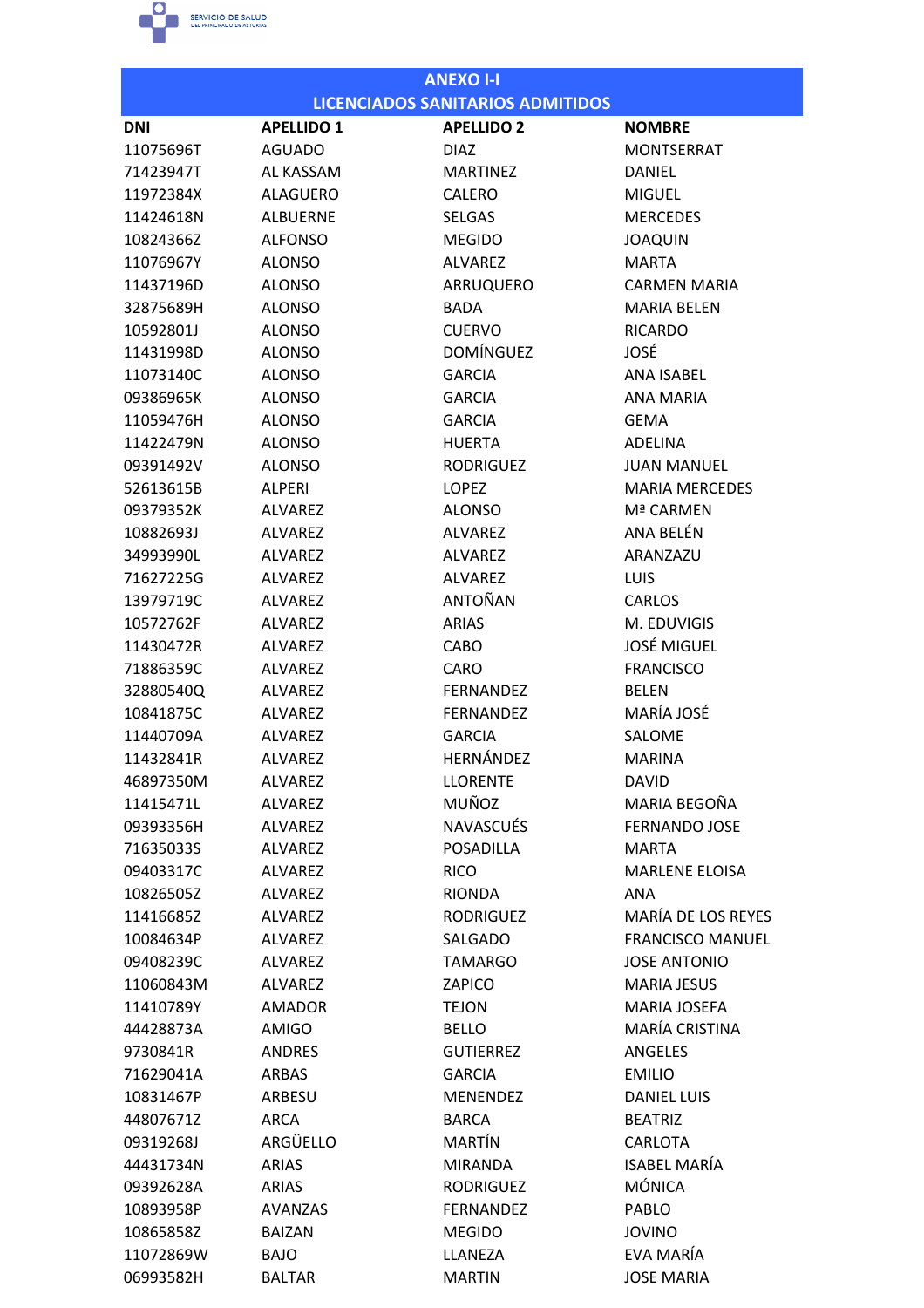

| <b>ANEXO I-I</b> |                    |                                         |                       |
|------------------|--------------------|-----------------------------------------|-----------------------|
|                  |                    | <b>LICENCIADOS SANITARIOS ADMITIDOS</b> |                       |
| <b>DNI</b>       | <b>APELLIDO 1</b>  | <b>APELLIDO 2</b>                       | NOMBRE                |
| 10866851H        | <b>BARRAGÁN</b>    | GONZÁLEZ                                | MARÍA JESÚS           |
| 10868168R        | <b>BARREDO</b>     | <b>SUÁREZ</b>                           | <b>ARMANDO</b>        |
| 10858619C        | <b>BARRERA</b>     | <b>CADENAS</b>                          | <b>JUAN LUIS</b>      |
| 71419044L        | <b>BASTIDA</b>     | <b>RIBAS</b>                            | LUIS ALEJANDRO        |
| 10846809D        | <b>BERISTAIN</b>   | <b>URQUIZA</b>                          | ANA MARÍA             |
| 09388007M        | <b>BERNAL</b>      | <b>DEL CASTILLO</b>                     | <b>TERESA</b>         |
| 10875023W        | <b>BERNARDO</b>    | <b>FFRNANDFZ</b>                        | <b>HUGO</b>           |
| 11057467X        | <b>BERNARDO</b>    | <b>TRAPIELLO</b>                        | ROSA Mª               |
| 09430399P        | <b>BERTRAND</b>    | <b>ALVAREZ</b>                          | <b>DIEGO</b>          |
| 09414151K        | <b>BLANCO</b>      | DE DIEGO                                | Mª ASUNCION           |
| 74809229G        | <b>BLANCO</b>      | <b>ONDINA</b>                           | <b>JOSÉ CELSO</b>     |
| 22536608N        | <b>BLAY</b>        | <b>ALBORS</b>                           | PILAR MARÍA           |
| 09393221K        | <b>BLÁZQUEZ</b>    | <b>ESTRADA</b>                          | <b>MARTA</b>          |
| 09370416D        | <b>BONGERA</b>     | <b>GARCIA</b>                           | <b>MIGUEL</b>         |
| 29108117F        | <b>BORRUEL</b>     | <b>AZNAREZ</b>                          | <b>MARIA CRUZ</b>     |
| 10589058L        | <b>BOTANA</b>      | <b>RIVERA</b>                           | <b>CARLOS</b>         |
| 10861447L        | <b>BRAÑA</b>       | RODRIGUEZ-ABELLO                        | <b>CÉSAR</b>          |
| 15982534H        | <b>BREA</b>        | <b>QUINTANILLA</b>                      | Mª EUGENIA            |
| 11418352W        | <b>BRID</b>        | CASTAÑON                                | <b>TERESA</b>         |
| 33240972S        | <b>BUGALLO</b>     | <b>RIVAS</b>                            | <b>ANTONINO</b>       |
| 71766608F        | <b>BULNES</b>      | VÁZQUEZ                                 | <b>VERÓNICA</b>       |
| 46143052S        | <b>CABALLER</b>    | <b>GARCIA</b>                           | <b>JAVIER</b>         |
| 09428402N        | <b>CADAHIA</b>     | <b>RODRIGO</b>                          | <b>VALLE</b>          |
| 52614749H        | <b>CALLEJA</b>     | <b>PUERTA</b>                           | <b>SERGIO</b>         |
| 53690062N        | <b>CALVILLO</b>    | <b>BERLANGA</b>                         | <b>ANTONIO</b>        |
| 09437682T        | CALVO              | GÓMEZ-RODULFO                           | <b>AMPARO</b>         |
| 10898687E        | CALVO              | <b>TEMPRANO</b>                         | <b>DAVID</b>          |
| 32866244A        | <b>CAMBLOR</b>     | <b>MENDEZ</b>                           | CARMEN                |
| 09357652X        | <b>CAMINERO</b>    | <b>CUEVA</b>                            | MARIA JESÚS           |
| 18598186H        | <b>CAMINERO</b>    | SORRONDEGUI                             | <b>ELENA</b>          |
| 44082706D        | <b>CAMINO</b>      | <b>MARTINEZ</b>                         | <b>JOSÉ MANUEL</b>    |
| 10565711V        | <b>CAMPOMANES</b>  | <b>SUÁREZ</b>                           | MARIA JESÚS           |
| 32878504G        | <b>CANTELI</b>     | <b>BENITO</b>                           | <b>SANDRA</b>         |
| 11429236F        | <b>CARAMÉS</b>     | <b>GARCIA</b>                           | <b>MARIA VICTORIA</b> |
| 71549739M        | CARBAJO            | <b>SUTIL</b>                            | <b>SUSANA</b>         |
| 09438915Z        | <b>CARNERO</b>     | LÓPEZ                                   | <b>SUSANA</b>         |
| 11425658V        | <b>CARREÑO</b>     | VILLARREAL                              | <b>GUILLERMO</b>      |
| 10068536X        | <b>CARRO</b>       | <b>BELLO</b>                            | CARMEN                |
| 10873768N        | <b>CARROCERA</b>   | CABAL                                   | AMPARO CONSUELO       |
| 11436299D        | CARVAJAL           | <b>GARCIA</b>                           | PAULA                 |
| 10874741L        | <b>CASADO</b>      | MENÉNDEZ                                | <b>IGNACIO</b>        |
| 11413058K        | <b>CASADO</b>      | <b>VIÑAS</b>                            | <b>JOSÉ MARÍA</b>     |
| 09383431Y        | <b>CASTELLANOS</b> | <b>MARTINEZ</b>                         | <b>MARÍA DOLORES</b>  |
| 45417160A        | <b>CASTIELLO</b>   | <b>MIGUEL</b>                           | <b>JULIO</b>          |
| 10864129X        | <b>CAVEDA</b>      | <b>RODERO</b>                           | <b>PATRICIA</b>       |
| 11724081S        | <b>CHILLON</b>     | <b>GONZALEZ</b>                         | M JULIA MERCEDES      |
| 20191853S        | COBO               | <b>BARQUÍN</b>                          | <b>JUAN CARLOS</b>    |
| 71137635S        | <b>COCA</b>        | PELAZ                                   | <b>ANDRES</b>         |
| 09383157P        | <b>COLUNGA</b>     | <b>ARGÜELLES</b>                        | <b>Mª DOLORES</b>     |
| 09399279F        | <b>COMBARROS</b>   | <b>IGLESIAS</b>                         | ADELA                 |
| 13747321Z        | CONDE              | <b>DÍEZ</b>                             | <b>YOLANDA</b>        |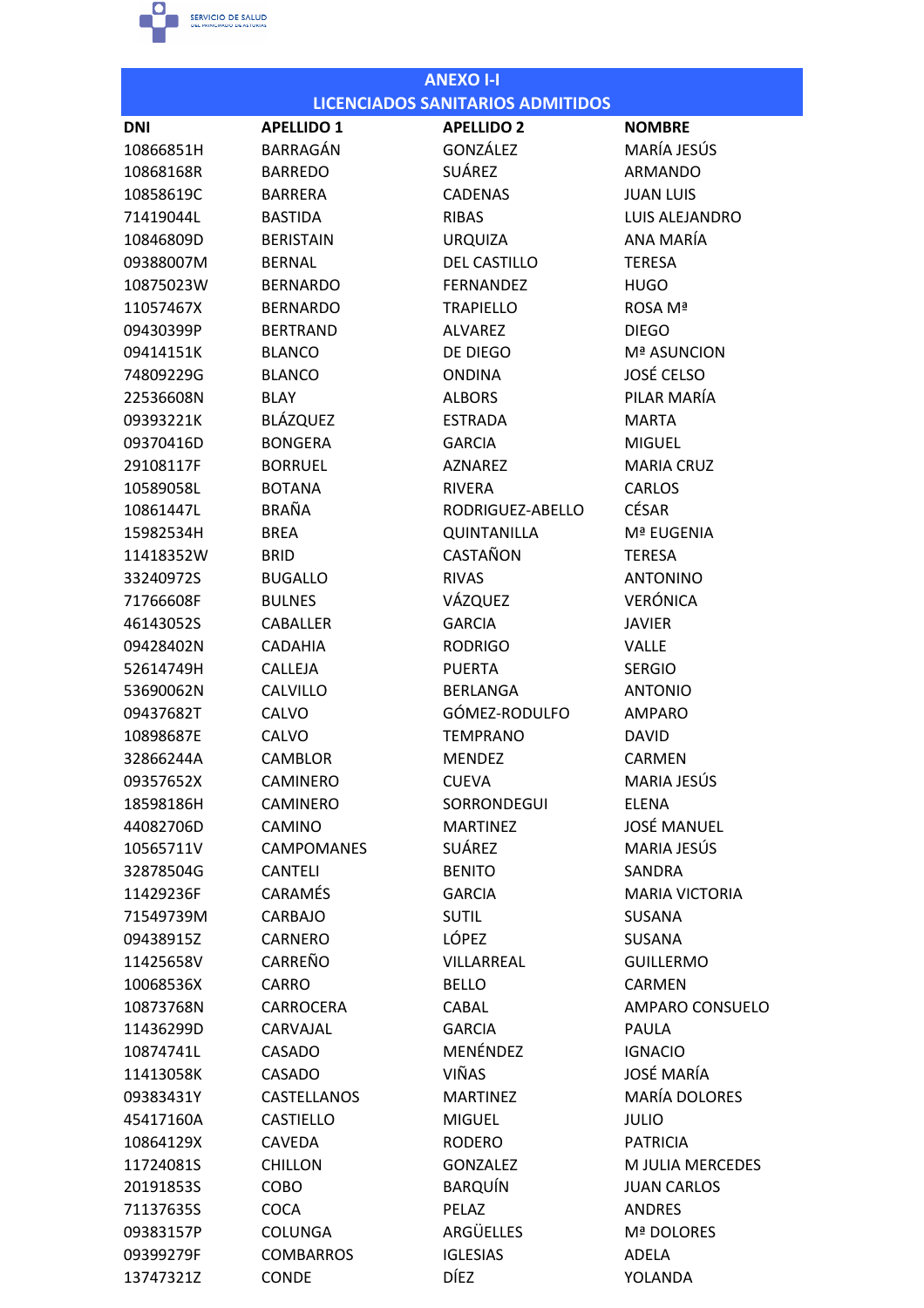

|            |                   | <b>ANEXO I-I</b>                        |                        |
|------------|-------------------|-----------------------------------------|------------------------|
|            |                   | <b>LICENCIADOS SANITARIOS ADMITIDOS</b> |                        |
| <b>DNI</b> | <b>APELLIDO 1</b> | <b>APELLIDO 2</b>                       | <b>NOMBRE</b>          |
| 32868636A  | <b>CORTE</b>      | <b>BUELGA</b>                           | <b>JOSE RAMON</b>      |
| 09396225N  | <b>CORTINA</b>    | <b>VIESCA</b>                           | <b>ALFREDO</b>         |
| 31695244W  | <b>CRELGO</b>     | <b>ALONSO</b>                           | <b>DIEGO</b>           |
| 09353747S  | <b>CRESPO</b>     | <b>RODRIGUEZ</b>                        | <b>RUFINA</b>          |
| 02909569T  | <b>CRUCEYRA</b>   | <b>BETRIU</b>                           | <b>GUILLERMO</b>       |
| 11394402H  | <b>CUERVO</b>     | <b>PRENDES</b>                          | <b>JOSE LUIS</b>       |
| 11409006V  | <b>CUESTA</b>     | <b>GARCIA</b>                           | <b>MARIA</b>           |
| 13775741Y  | <b>CUESTA</b>     | <b>RIVAS</b>                            | <b>JUAN ANTONIO</b>    |
| 32876286V  | DE ALAIZ          | <b>ROJO</b>                             | <b>MONTSERRAT</b>      |
| 11430881L  | DE FRANCISCO      | <b>GARCIA</b>                           | <b>RUTH MARIA</b>      |
| 73562657D  | DE LA COBA        | ORTIZ                                   | <b>CRISTOBAL</b>       |
| 50835452R  | DE LA RICA        | <b>FERNANDEZ</b>                        | PABLO                  |
| 20206754N  | DE LOS ARCOS      | SOLAS                                   | <b>MARTA</b>           |
| 09387315A  | DE PÓO            | MERÉ                                    | MARIA BEGOÑA           |
| 02535180M  | DE ROSALES        | <b>HERRERA</b>                          | <b>CARMEN</b>          |
| 09373853L  | <b>DELGADO</b>    | <b>GONZALEZ</b>                         | <b>JESUS MELCHOR</b>   |
| 53533573S  | <b>DELGADO</b>    | <b>SEVILLANO</b>                        | <b>RAMON JOSE</b>      |
| 10832464Q  | <b>DIAZ</b>       | <b>BLANCO</b>                           | <b>JOSE ANTONIO</b>    |
| 09385889A  | <b>DIAZ</b>       | CASTAÑO                                 | <b>MARIA ANGELES</b>   |
| 11065046E  | <b>DIAZ</b>       | <b>DIAZ</b>                             | <b>JESUS MANUEL</b>    |
| 07211284W  | <b>DIAZ</b>       | <b>DONADO</b>                           | <b>MARIA CARMEN</b>    |
| 11425371Y  | <b>DIAZ</b>       | <b>GOMEZ</b>                            | <b>MARIA YOLANDA</b>   |
| 11056857K  | <b>DIAZ</b>       | <b>IGLESIAS</b>                         | <b>LUIS OSCAR</b>      |
| 09406855Q  | <b>DIAZ</b>       | <b>REGUERA</b>                          | ANA MARÍA              |
| 09410679E  | <b>DIAZ</b>       | <b>TEJON</b>                            | <b>LETICIA</b>         |
| 11413831N  | <b>DIAZ</b>       | <b>VARELA</b>                           | <b>MAR</b>             |
| 11421206G  | <b>DIAZ</b>       | VARELA                                  | <b>NICOLAS</b>         |
| 9399754E   | <b>DIAZ</b>       | <b>MOLINA</b>                           | <b>BEATRIZ</b>         |
| 32655859E  | DÍAZ MONTERO      | <b>CARAMÉS</b>                          | MIGUEL ANGEL           |
| 09406410P  | <b>DIEGO</b>      | <b>ROZA</b>                             | <b>CARMEN MARIA</b>    |
| 09406411D  | <b>DIEGO</b>      | ROZA                                    | <b>SUSANA</b>          |
| 09398063X  | DIEZ-LAGE         | SANCHEZ                                 | ANDRES                 |
| 3098320J   | <b>DIOS</b>       | <b>DEL VALLE</b>                        | RICARDO DE             |
| 30613081N  | <b>DUQUE</b>      | <b>ALCORTA</b>                          | <b>JOSE MARIA</b>      |
| 70865224Q  | DURÁN             | ROMÁN                                   | <b>CRISTINA</b>        |
| 19465983W  | <b>ESCUDERO</b>   | <b>BUENO</b>                            | <b>JESUS MARIA</b>     |
| 11432280S  | <b>ESTRADA</b>    | <b>RODRIGUEZ</b>                        | <b>MANUEL ANTONIO</b>  |
| 72175287E  | <b>FAYAD</b>      | <b>FAYAD</b>                            | <b>MOUNIR</b>          |
| 11422054R  | <b>FERNANDEZ</b>  | <b>ALVAREZ</b>                          | <b>TATIANA</b>         |
| 09439867T  | <b>FERNANDEZ</b>  | <b>BARRIO</b>                           | BÁRBARA COVADONGA      |
| 71630919H  | <b>FERNANDEZ</b>  | <b>CADENAS</b>                          | <b>FERNANDO</b>        |
| 10847449M  | FERNANDEZ         | CANAL                                   | M CRISTINA             |
| 53530610L  | <b>FERNANDEZ</b>  | <b>CASTRO</b>                           | COVADONGA              |
| 52590830L  | <b>FERNANDEZ</b>  | <b>COLLAR</b>                           | <b>MARIA DEL ROCIO</b> |
| 11444240S  | <b>FERNANDEZ</b>  | <b>DEL VALLE</b>                        | <b>DAVID</b>           |
| 11072811J  | <b>FERNANDEZ</b>  | <b>DIÉGUEZ</b>                          | MARÍA OLVIDO           |
| 10589648B  | <b>FERNANDEZ</b>  | <b>FERNANDEZ</b>                        | <b>CARMEN</b>          |
| 09375399R  | <b>FERNANDEZ</b>  | <b>FERNANDEZ</b>                        | <b>MARIA</b>           |
| 10592387J  | <b>FERNANDEZ</b>  | <b>FERNANDEZ</b>                        | <b>MARIA DEL PILAR</b> |
| 11417091Y  | FERNANDEZ         | <b>FERNANDEZ</b>                        | MARIA DEL ROSARIO      |
| 11400996B  | <b>FERNANDEZ</b>  | <b>GARCIA</b>                           | <b>ANGEL ROBERTO</b>   |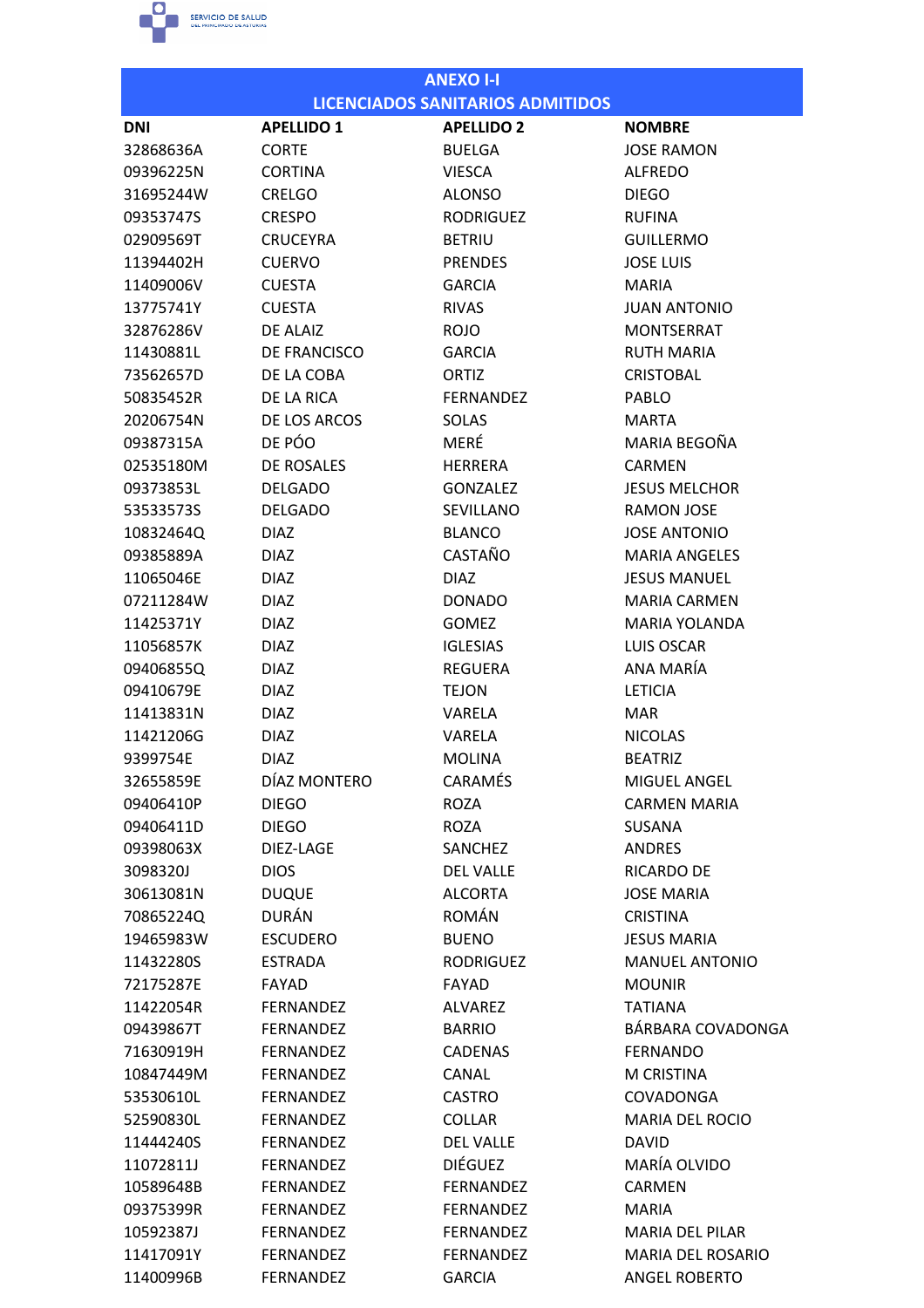

| <b>ANEXO I-I</b> |                   |                                         |                      |  |
|------------------|-------------------|-----------------------------------------|----------------------|--|
|                  |                   | <b>LICENCIADOS SANITARIOS ADMITIDOS</b> |                      |  |
| DNI              | <b>APELLIDO 1</b> | <b>APELLIDO 2</b>                       | <b>NOMBRE</b>        |  |
| 09404272D        | <b>FERNANDEZ</b>  | <b>GARCIA</b>                           | <b>ELISA</b>         |  |
| 10868775X        | <b>FERNANDEZ</b>  | <b>GONZALEZ</b>                         | ALMUDENA             |  |
| 09418700Q        | <b>FERNANDEZ</b>  | <b>GONZALEZ</b>                         | <b>MARIA NURIA</b>   |  |
| 09376599M        | FERNANDEZ         | GONZÁLEZ                                | M.ÁNGELES            |  |
| 09777982S        | <b>FERNANDEZ</b>  | GONZÁLEZ                                | <b>TERESA</b>        |  |
| 11418204S        | <b>FERNANDEZ</b>  | <b>LOMBARDIA</b>                        | MARIA INMACULADA     |  |
| 09355474V        | <b>FFRNANDFZ</b>  | <b>MADERA</b>                           | <b>JUAN JESUS</b>    |  |
| 45432772K        | <b>FERNANDEZ</b>  | MÉNDEZ                                  | <b>JAVIER</b>        |  |
| 52616198H        | FERNANDEZ         | MERÉ                                    | <b>LUIS ANGEL</b>    |  |
| 10831781T        | <b>FERNANDEZ</b>  | <b>MIRANDA</b>                          | <b>JUAN JOSÉ</b>     |  |
| 40291728Y        | FERNANDEZ         | <b>MUNDET</b>                           | <b>NEUS</b>          |  |
| 76939964L        | <b>FERNANDEZ</b>  | PÉREZ                                   | <b>PATRICIA</b>      |  |
| 71924199W        | <b>FERNANDEZ</b>  | <b>RIVERO</b>                           | <b>GEMA</b>          |  |
| 09436989C        | <b>FERNANDEZ</b>  | <b>RODRIGUEZ</b>                        | <b>JOSE MARIA</b>    |  |
| 10818468G        | <b>FERNANDEZ</b>  | <b>RODRIGUEZ</b>                        | <b>ROBERTO</b>       |  |
| 11411825F        | <b>FERNANDEZ</b>  | <b>SUAREZ</b>                           | <b>ANSELMO</b>       |  |
| 10577277Z        | FERNANDEZ         | <b>SUAREZ</b>                           | <b>MARIA ELENA</b>   |  |
| 10802501E        | <b>FERNANDEZ</b>  | <b>VEGA</b>                             | <b>FRANCISCO</b>     |  |
| 10870920Q        | <b>FERNANDEZ</b>  | VELAZQUEZ                               | <b>ROSARIO</b>       |  |
| 09382835P        | FERNANDEZ-PLAZA   | <b>MENENDEZ</b>                         | <b>CATALINA</b>      |  |
| 09354368S        | FERNANDEZ-VALDES  | <b>FERNANDEZ</b>                        | <b>JOSE MARIA</b>    |  |
| 76935570H        | FERRERÍA          | <b>VILLARINOS</b>                       | MARÍA JOSÉ           |  |
| 11072540H        | <b>FIDALGO</b>    | <b>ALVAREZ</b>                          | <b>BELÉN</b>         |  |
| 11423616E        | <b>FIDALGO</b>    | <b>GARCIA</b>                           | <b>MARIA SOLEDAD</b> |  |
| 45427238F        | <b>FIDALGO</b>    | <b>GARCIA</b>                           | <b>MIRTHA ALICIA</b> |  |
| 71879127X        | <b>FOLGUEIRAS</b> | <b>ARTIME</b>                           | MARÍA                |  |
| 09407520Z        | <b>FONOLLÁ</b>    | GIL                                     | <b>MARTA</b>         |  |
| 09421936D        | <b>FONSECA</b>    | <b>AIZPURU</b>                          | EVA Mª               |  |
| 16563978E        | <b>FRANCO</b>     | <b>VIDAL</b>                            | AMALIA               |  |
| 46907891N        | <b>FREIRE</b>     | <b>CORBACHO</b>                         | <b>ANTONIO</b>       |  |
| 09369404D        | <b>FUENTES</b>    | <b>VIGIL</b>                            | <b>JOSE</b>          |  |
| 09395371D        | <b>FUERTES</b>    | <b>ALONSO</b>                           | <b>JORGE</b>         |  |
| 09419617J        | <b>GAITE</b>      | <b>FUENTES</b>                          | <b>MÓNICA</b>        |  |
| 06581861C        | <b>GALIANA</b>    | MARTÍN                                  | <b>DIANA</b>         |  |
| 10870348L        | <b>GALLEGO</b>    | <b>VILLALOBOS</b>                       | <b>MARIA</b>         |  |
| 10886079H        | <b>GALLO</b>      | ÁLVARO                                  | <b>CÉSAR MANUEL</b>  |  |
| 09401037V        | <b>GARCIA</b>     | <b>ARANGO</b>                           | Mª BELÉN             |  |
| 50448988Y        | <b>GARCIA</b>     | <b>ARROYO</b>                           | <b>VICTORIA</b>      |  |
| 06968179F        | <b>GARCIA</b>     | <b>BUSTO</b>                            | MARIA BELÉN          |  |
| 09409753Q        | <b>GARCIA</b>     | <b>CARBONERO</b>                        | <b>ALFONSO</b>       |  |
| 13138034C        | <b>GARCIA</b>     | <b>ESPIGA</b>                           | <b>MONICA</b>        |  |
| 11377690G        | <b>GARCIA</b>     | <b>FANJUL</b>                           | ROSA MARÍA           |  |
| 09398226N        | <b>GARCIA</b>     | <b>FERNANDEZ</b>                        | <b>IGNACIO</b>       |  |
| 10598783S        | <b>GARCIA</b>     | <b>FERNANDEZ</b>                        | MARÍA EDILIA         |  |
| 09329488K        | <b>GARCIA</b>     | <b>GARCIA</b>                           | <b>MARÍA LORETO</b>  |  |
| 09422461M        | <b>GARCIA</b>     | <b>GUTIERREZ</b>                        | <b>ESTELA</b>        |  |
| 23803884B        | <b>GARCIA</b>     | <b>HARO</b>                             | <b>JUAN MANUEL</b>   |  |
| 09374135W        | <b>GARCIA</b>     | <b>MARINA</b>                           | JULIÁN DAVID         |  |
| 10862074W        | <b>GARCIA</b>     | MENÉNDEZ                                | MARÍA JESÚS          |  |
| 11441501J        | <b>GARCIA</b>     | <b>MOREIRA</b>                          | VANESSA              |  |
| 06558788Q        | <b>GARCIA</b>     | <b>PRIETO</b>                           | <b>EMILIO</b>        |  |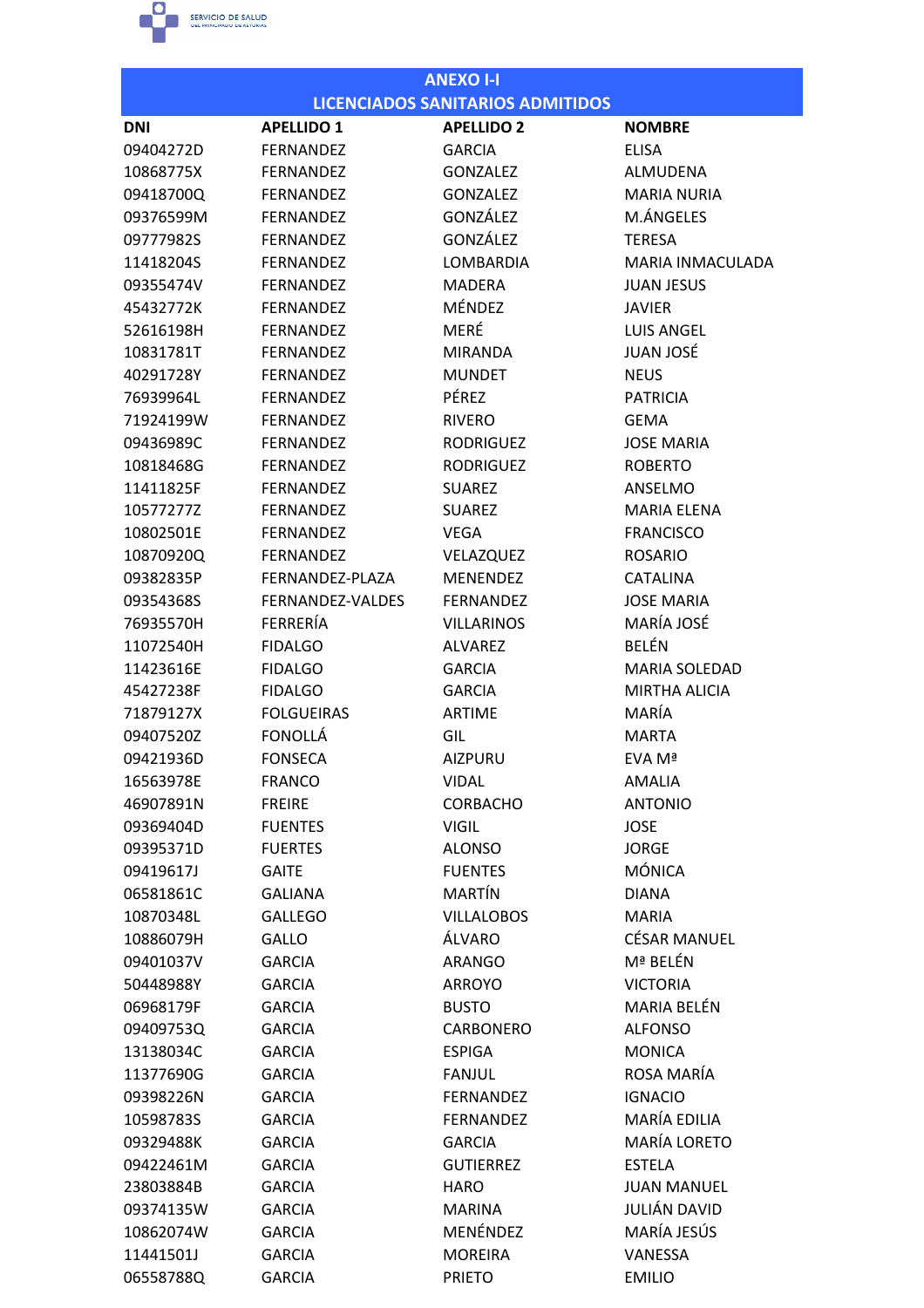

| <b>LICENCIADOS SANITARIOS ADMITIDOS</b><br><b>APELLIDO 2</b><br><b>APELLIDO 1</b><br><b>DNI</b><br><b>NOMBRE</b><br>32876685W<br><b>RIOS</b><br><b>SUSANA</b><br><b>GARCIA</b><br>11421505G<br><b>GARCIA</b><br><b>RODRIGUEZ</b><br><b>JORGE</b><br>11434192H<br><b>GARCIA</b><br><b>SUAREZ</b><br><b>IVAN</b><br>09412654L<br><b>GARCIA</b><br><b>TEIJIDO</b><br>PAULA<br>GARCIA-ARGÜELLES<br>09379775F<br><b>ARIAS</b><br>PABLO<br><b>MARIA DELS ANGELS</b><br>GAVALDÀ<br><b>ROBERT</b><br>46564025L<br><b>GIGANTO</b><br><b>TOME</b><br><b>FROILAN</b><br>9371079M<br><b>GIMÉNEZ</b><br>MARÍA PÍA<br>GÓMEZ<br>09399015L<br>DE LOS BUEIS<br>10070979S<br><b>GOMEZ</b><br><b>MILAGROS</b><br>11073520D<br><b>GOMEZ</b><br><b>REQUEJO</b><br><b>MONICA</b><br><b>GÓMEZ</b><br>SILVIA MARÍA<br>53167253Q<br><b>BERNAL</b><br>09436010F<br><b>GONZALEZ</b><br><b>ALVAREZ</b><br><b>ADRIAN</b><br>09424509Y<br><b>GONZALEZ</b><br><b>BERNARDO</b><br><b>OSCAR LUIS</b><br>CASALDERREY<br>Mª DOLORES<br>10197446M<br><b>GONZALEZ</b><br>53530638R<br><b>GONZALEZ</b><br><b>CASTILLA</b><br><b>SILVIA</b><br>10073104R<br><b>GONZALEZ</b><br><b>DIEGUEZ</b><br><b>MARIA LUISA</b><br><b>JOSÉ MARÍA</b><br>11059335S<br><b>ESCUDERO</b><br><b>GONZALEZ</b><br><b>FILGUEIRA</b><br>11072387A<br><b>GONZALEZ</b><br><b>PEDRO</b><br>ÁLVARO<br><b>GONZALEZ</b><br><b>FRANCO</b><br>10882790H<br>10846036H<br><b>GONZALEZ</b><br><b>GARCIA</b><br><b>ALEJANDRO</b><br>09804236A<br><b>GONZALEZ</b><br><b>GARCIA</b><br><b>BLANCA ESTHER</b><br>09377004L<br><b>GONZALEZ</b><br><b>GARCIA</b><br>Mª YOLANDA<br><b>MARIA ESTHER</b><br>09411782K<br><b>GONZALEZ</b><br><b>GARCIA</b><br><b>GONZALEZ</b><br><b>HUERTA</b><br><b>CRISTINA</b><br>10871272T<br><b>IGLESIAS</b><br><b>IGNACIO</b><br>09386679B<br><b>GONZALEZ</b><br>71925557A<br><b>GONZALEZ</b><br><b>MARTINEZ</b><br><b>MARIA</b><br><b>GONZALEZ</b><br>52613626E<br><b>MENDEZ</b><br>ANGEL<br>MUÑIZ<br>11075887F<br><b>GONZALEZ</b><br>SOLEDAD<br><b>RATO</b><br><b>JESUS</b><br>32873732Q<br><b>GONZALEZ</b><br><b>JOSÉ MANUEL</b><br>09394969K<br><b>GONZALEZ</b><br><b>SANCHO</b><br>10834710P<br><b>GONZALEZ</b><br><b>SUAREZ</b><br><b>SENEN</b><br>SUÁREZ<br><b>HERMINIO ARTURO</b><br>11419567K<br><b>GONZALEZ</b><br>09768669V<br><b>GONZALEZ</b><br>VARELA<br><b>ANTONIO</b><br>11406181K<br><b>GONZALEZ</b><br><b>VENTURA</b><br><b>MARIA ISABEL</b><br><b>JOSÉ ANTONIO</b><br><b>GONZALO</b><br>09772177Y<br><b>GUERRA</b><br><b>RIESGO</b><br>SONIA<br>10851398K<br><b>GOYANES</b><br>34092630Y<br><b>GUERRA</b><br><b>DEL BARRIO</b><br><b>ELENA MARIA</b><br>32880184M<br><b>GUTIERREZ</b><br><b>GONZALEZ</b><br>ANA<br>09393968D<br><b>GUTIERREZ</b><br><b>MARTINEZ</b><br><b>JOSE RAMON</b><br><b>JULIO CÉSAR</b><br><b>GUTIERREZ</b><br>11084951D<br><b>MORALES</b><br><b>MARÍA ANTONIA</b><br><b>GUTIERREZ</b><br><b>TRUEBA</b><br>13792233F<br>DEL CORRO<br>10868036F<br><b>HERNANDEZ</b><br>Mª ESTHER<br>GONZÁLEZ<br><b>HERNANDEZ</b><br><b>MARIO JAVIER</b><br>9388299K<br>GÓMEZ<br>Mª TERESA<br>09279875L<br><b>HERNANDO</b><br><b>SOTO</b><br>48485622N<br><b>HERRERA</b><br><b>AURORA</b><br>09396689Q<br><b>HERRERO</b><br>MEDIAVILLA<br><b>ROCIO</b><br>09781822Z<br><b>HERRERO</b><br><b>PUENTE</b><br>PABLO<br>10820138H<br><b>HERRERO</b><br><b>RIOS</b><br><b>FLORIAN</b><br><b>JUAN RAMÓN</b><br>11063318L<br><b>HEVIA</b><br><b>GONZALEZ</b> |  | <b>ANEXO I-I</b> |  |
|----------------------------------------------------------------------------------------------------------------------------------------------------------------------------------------------------------------------------------------------------------------------------------------------------------------------------------------------------------------------------------------------------------------------------------------------------------------------------------------------------------------------------------------------------------------------------------------------------------------------------------------------------------------------------------------------------------------------------------------------------------------------------------------------------------------------------------------------------------------------------------------------------------------------------------------------------------------------------------------------------------------------------------------------------------------------------------------------------------------------------------------------------------------------------------------------------------------------------------------------------------------------------------------------------------------------------------------------------------------------------------------------------------------------------------------------------------------------------------------------------------------------------------------------------------------------------------------------------------------------------------------------------------------------------------------------------------------------------------------------------------------------------------------------------------------------------------------------------------------------------------------------------------------------------------------------------------------------------------------------------------------------------------------------------------------------------------------------------------------------------------------------------------------------------------------------------------------------------------------------------------------------------------------------------------------------------------------------------------------------------------------------------------------------------------------------------------------------------------------------------------------------------------------------------------------------------------------------------------------------------------------------------------------------------------------------------------------------------------------------------------------------------------------------------------------------------------------------------------------------------------------------------------------------------------------------------------------------------------------------------------------------------------------------------------------------------------------------------------------------------------------------------------------------------------------------------------------------------------------------------------------------------------------------------------------------------------------------------------------------------------------------------------------------------------|--|------------------|--|
|                                                                                                                                                                                                                                                                                                                                                                                                                                                                                                                                                                                                                                                                                                                                                                                                                                                                                                                                                                                                                                                                                                                                                                                                                                                                                                                                                                                                                                                                                                                                                                                                                                                                                                                                                                                                                                                                                                                                                                                                                                                                                                                                                                                                                                                                                                                                                                                                                                                                                                                                                                                                                                                                                                                                                                                                                                                                                                                                                                                                                                                                                                                                                                                                                                                                                                                                                                                                                                  |  |                  |  |
|                                                                                                                                                                                                                                                                                                                                                                                                                                                                                                                                                                                                                                                                                                                                                                                                                                                                                                                                                                                                                                                                                                                                                                                                                                                                                                                                                                                                                                                                                                                                                                                                                                                                                                                                                                                                                                                                                                                                                                                                                                                                                                                                                                                                                                                                                                                                                                                                                                                                                                                                                                                                                                                                                                                                                                                                                                                                                                                                                                                                                                                                                                                                                                                                                                                                                                                                                                                                                                  |  |                  |  |
|                                                                                                                                                                                                                                                                                                                                                                                                                                                                                                                                                                                                                                                                                                                                                                                                                                                                                                                                                                                                                                                                                                                                                                                                                                                                                                                                                                                                                                                                                                                                                                                                                                                                                                                                                                                                                                                                                                                                                                                                                                                                                                                                                                                                                                                                                                                                                                                                                                                                                                                                                                                                                                                                                                                                                                                                                                                                                                                                                                                                                                                                                                                                                                                                                                                                                                                                                                                                                                  |  |                  |  |
|                                                                                                                                                                                                                                                                                                                                                                                                                                                                                                                                                                                                                                                                                                                                                                                                                                                                                                                                                                                                                                                                                                                                                                                                                                                                                                                                                                                                                                                                                                                                                                                                                                                                                                                                                                                                                                                                                                                                                                                                                                                                                                                                                                                                                                                                                                                                                                                                                                                                                                                                                                                                                                                                                                                                                                                                                                                                                                                                                                                                                                                                                                                                                                                                                                                                                                                                                                                                                                  |  |                  |  |
|                                                                                                                                                                                                                                                                                                                                                                                                                                                                                                                                                                                                                                                                                                                                                                                                                                                                                                                                                                                                                                                                                                                                                                                                                                                                                                                                                                                                                                                                                                                                                                                                                                                                                                                                                                                                                                                                                                                                                                                                                                                                                                                                                                                                                                                                                                                                                                                                                                                                                                                                                                                                                                                                                                                                                                                                                                                                                                                                                                                                                                                                                                                                                                                                                                                                                                                                                                                                                                  |  |                  |  |
|                                                                                                                                                                                                                                                                                                                                                                                                                                                                                                                                                                                                                                                                                                                                                                                                                                                                                                                                                                                                                                                                                                                                                                                                                                                                                                                                                                                                                                                                                                                                                                                                                                                                                                                                                                                                                                                                                                                                                                                                                                                                                                                                                                                                                                                                                                                                                                                                                                                                                                                                                                                                                                                                                                                                                                                                                                                                                                                                                                                                                                                                                                                                                                                                                                                                                                                                                                                                                                  |  |                  |  |
|                                                                                                                                                                                                                                                                                                                                                                                                                                                                                                                                                                                                                                                                                                                                                                                                                                                                                                                                                                                                                                                                                                                                                                                                                                                                                                                                                                                                                                                                                                                                                                                                                                                                                                                                                                                                                                                                                                                                                                                                                                                                                                                                                                                                                                                                                                                                                                                                                                                                                                                                                                                                                                                                                                                                                                                                                                                                                                                                                                                                                                                                                                                                                                                                                                                                                                                                                                                                                                  |  |                  |  |
|                                                                                                                                                                                                                                                                                                                                                                                                                                                                                                                                                                                                                                                                                                                                                                                                                                                                                                                                                                                                                                                                                                                                                                                                                                                                                                                                                                                                                                                                                                                                                                                                                                                                                                                                                                                                                                                                                                                                                                                                                                                                                                                                                                                                                                                                                                                                                                                                                                                                                                                                                                                                                                                                                                                                                                                                                                                                                                                                                                                                                                                                                                                                                                                                                                                                                                                                                                                                                                  |  |                  |  |
|                                                                                                                                                                                                                                                                                                                                                                                                                                                                                                                                                                                                                                                                                                                                                                                                                                                                                                                                                                                                                                                                                                                                                                                                                                                                                                                                                                                                                                                                                                                                                                                                                                                                                                                                                                                                                                                                                                                                                                                                                                                                                                                                                                                                                                                                                                                                                                                                                                                                                                                                                                                                                                                                                                                                                                                                                                                                                                                                                                                                                                                                                                                                                                                                                                                                                                                                                                                                                                  |  |                  |  |
|                                                                                                                                                                                                                                                                                                                                                                                                                                                                                                                                                                                                                                                                                                                                                                                                                                                                                                                                                                                                                                                                                                                                                                                                                                                                                                                                                                                                                                                                                                                                                                                                                                                                                                                                                                                                                                                                                                                                                                                                                                                                                                                                                                                                                                                                                                                                                                                                                                                                                                                                                                                                                                                                                                                                                                                                                                                                                                                                                                                                                                                                                                                                                                                                                                                                                                                                                                                                                                  |  |                  |  |
|                                                                                                                                                                                                                                                                                                                                                                                                                                                                                                                                                                                                                                                                                                                                                                                                                                                                                                                                                                                                                                                                                                                                                                                                                                                                                                                                                                                                                                                                                                                                                                                                                                                                                                                                                                                                                                                                                                                                                                                                                                                                                                                                                                                                                                                                                                                                                                                                                                                                                                                                                                                                                                                                                                                                                                                                                                                                                                                                                                                                                                                                                                                                                                                                                                                                                                                                                                                                                                  |  |                  |  |
|                                                                                                                                                                                                                                                                                                                                                                                                                                                                                                                                                                                                                                                                                                                                                                                                                                                                                                                                                                                                                                                                                                                                                                                                                                                                                                                                                                                                                                                                                                                                                                                                                                                                                                                                                                                                                                                                                                                                                                                                                                                                                                                                                                                                                                                                                                                                                                                                                                                                                                                                                                                                                                                                                                                                                                                                                                                                                                                                                                                                                                                                                                                                                                                                                                                                                                                                                                                                                                  |  |                  |  |
|                                                                                                                                                                                                                                                                                                                                                                                                                                                                                                                                                                                                                                                                                                                                                                                                                                                                                                                                                                                                                                                                                                                                                                                                                                                                                                                                                                                                                                                                                                                                                                                                                                                                                                                                                                                                                                                                                                                                                                                                                                                                                                                                                                                                                                                                                                                                                                                                                                                                                                                                                                                                                                                                                                                                                                                                                                                                                                                                                                                                                                                                                                                                                                                                                                                                                                                                                                                                                                  |  |                  |  |
|                                                                                                                                                                                                                                                                                                                                                                                                                                                                                                                                                                                                                                                                                                                                                                                                                                                                                                                                                                                                                                                                                                                                                                                                                                                                                                                                                                                                                                                                                                                                                                                                                                                                                                                                                                                                                                                                                                                                                                                                                                                                                                                                                                                                                                                                                                                                                                                                                                                                                                                                                                                                                                                                                                                                                                                                                                                                                                                                                                                                                                                                                                                                                                                                                                                                                                                                                                                                                                  |  |                  |  |
|                                                                                                                                                                                                                                                                                                                                                                                                                                                                                                                                                                                                                                                                                                                                                                                                                                                                                                                                                                                                                                                                                                                                                                                                                                                                                                                                                                                                                                                                                                                                                                                                                                                                                                                                                                                                                                                                                                                                                                                                                                                                                                                                                                                                                                                                                                                                                                                                                                                                                                                                                                                                                                                                                                                                                                                                                                                                                                                                                                                                                                                                                                                                                                                                                                                                                                                                                                                                                                  |  |                  |  |
|                                                                                                                                                                                                                                                                                                                                                                                                                                                                                                                                                                                                                                                                                                                                                                                                                                                                                                                                                                                                                                                                                                                                                                                                                                                                                                                                                                                                                                                                                                                                                                                                                                                                                                                                                                                                                                                                                                                                                                                                                                                                                                                                                                                                                                                                                                                                                                                                                                                                                                                                                                                                                                                                                                                                                                                                                                                                                                                                                                                                                                                                                                                                                                                                                                                                                                                                                                                                                                  |  |                  |  |
|                                                                                                                                                                                                                                                                                                                                                                                                                                                                                                                                                                                                                                                                                                                                                                                                                                                                                                                                                                                                                                                                                                                                                                                                                                                                                                                                                                                                                                                                                                                                                                                                                                                                                                                                                                                                                                                                                                                                                                                                                                                                                                                                                                                                                                                                                                                                                                                                                                                                                                                                                                                                                                                                                                                                                                                                                                                                                                                                                                                                                                                                                                                                                                                                                                                                                                                                                                                                                                  |  |                  |  |
|                                                                                                                                                                                                                                                                                                                                                                                                                                                                                                                                                                                                                                                                                                                                                                                                                                                                                                                                                                                                                                                                                                                                                                                                                                                                                                                                                                                                                                                                                                                                                                                                                                                                                                                                                                                                                                                                                                                                                                                                                                                                                                                                                                                                                                                                                                                                                                                                                                                                                                                                                                                                                                                                                                                                                                                                                                                                                                                                                                                                                                                                                                                                                                                                                                                                                                                                                                                                                                  |  |                  |  |
|                                                                                                                                                                                                                                                                                                                                                                                                                                                                                                                                                                                                                                                                                                                                                                                                                                                                                                                                                                                                                                                                                                                                                                                                                                                                                                                                                                                                                                                                                                                                                                                                                                                                                                                                                                                                                                                                                                                                                                                                                                                                                                                                                                                                                                                                                                                                                                                                                                                                                                                                                                                                                                                                                                                                                                                                                                                                                                                                                                                                                                                                                                                                                                                                                                                                                                                                                                                                                                  |  |                  |  |
|                                                                                                                                                                                                                                                                                                                                                                                                                                                                                                                                                                                                                                                                                                                                                                                                                                                                                                                                                                                                                                                                                                                                                                                                                                                                                                                                                                                                                                                                                                                                                                                                                                                                                                                                                                                                                                                                                                                                                                                                                                                                                                                                                                                                                                                                                                                                                                                                                                                                                                                                                                                                                                                                                                                                                                                                                                                                                                                                                                                                                                                                                                                                                                                                                                                                                                                                                                                                                                  |  |                  |  |
|                                                                                                                                                                                                                                                                                                                                                                                                                                                                                                                                                                                                                                                                                                                                                                                                                                                                                                                                                                                                                                                                                                                                                                                                                                                                                                                                                                                                                                                                                                                                                                                                                                                                                                                                                                                                                                                                                                                                                                                                                                                                                                                                                                                                                                                                                                                                                                                                                                                                                                                                                                                                                                                                                                                                                                                                                                                                                                                                                                                                                                                                                                                                                                                                                                                                                                                                                                                                                                  |  |                  |  |
|                                                                                                                                                                                                                                                                                                                                                                                                                                                                                                                                                                                                                                                                                                                                                                                                                                                                                                                                                                                                                                                                                                                                                                                                                                                                                                                                                                                                                                                                                                                                                                                                                                                                                                                                                                                                                                                                                                                                                                                                                                                                                                                                                                                                                                                                                                                                                                                                                                                                                                                                                                                                                                                                                                                                                                                                                                                                                                                                                                                                                                                                                                                                                                                                                                                                                                                                                                                                                                  |  |                  |  |
|                                                                                                                                                                                                                                                                                                                                                                                                                                                                                                                                                                                                                                                                                                                                                                                                                                                                                                                                                                                                                                                                                                                                                                                                                                                                                                                                                                                                                                                                                                                                                                                                                                                                                                                                                                                                                                                                                                                                                                                                                                                                                                                                                                                                                                                                                                                                                                                                                                                                                                                                                                                                                                                                                                                                                                                                                                                                                                                                                                                                                                                                                                                                                                                                                                                                                                                                                                                                                                  |  |                  |  |
|                                                                                                                                                                                                                                                                                                                                                                                                                                                                                                                                                                                                                                                                                                                                                                                                                                                                                                                                                                                                                                                                                                                                                                                                                                                                                                                                                                                                                                                                                                                                                                                                                                                                                                                                                                                                                                                                                                                                                                                                                                                                                                                                                                                                                                                                                                                                                                                                                                                                                                                                                                                                                                                                                                                                                                                                                                                                                                                                                                                                                                                                                                                                                                                                                                                                                                                                                                                                                                  |  |                  |  |
|                                                                                                                                                                                                                                                                                                                                                                                                                                                                                                                                                                                                                                                                                                                                                                                                                                                                                                                                                                                                                                                                                                                                                                                                                                                                                                                                                                                                                                                                                                                                                                                                                                                                                                                                                                                                                                                                                                                                                                                                                                                                                                                                                                                                                                                                                                                                                                                                                                                                                                                                                                                                                                                                                                                                                                                                                                                                                                                                                                                                                                                                                                                                                                                                                                                                                                                                                                                                                                  |  |                  |  |
|                                                                                                                                                                                                                                                                                                                                                                                                                                                                                                                                                                                                                                                                                                                                                                                                                                                                                                                                                                                                                                                                                                                                                                                                                                                                                                                                                                                                                                                                                                                                                                                                                                                                                                                                                                                                                                                                                                                                                                                                                                                                                                                                                                                                                                                                                                                                                                                                                                                                                                                                                                                                                                                                                                                                                                                                                                                                                                                                                                                                                                                                                                                                                                                                                                                                                                                                                                                                                                  |  |                  |  |
|                                                                                                                                                                                                                                                                                                                                                                                                                                                                                                                                                                                                                                                                                                                                                                                                                                                                                                                                                                                                                                                                                                                                                                                                                                                                                                                                                                                                                                                                                                                                                                                                                                                                                                                                                                                                                                                                                                                                                                                                                                                                                                                                                                                                                                                                                                                                                                                                                                                                                                                                                                                                                                                                                                                                                                                                                                                                                                                                                                                                                                                                                                                                                                                                                                                                                                                                                                                                                                  |  |                  |  |
|                                                                                                                                                                                                                                                                                                                                                                                                                                                                                                                                                                                                                                                                                                                                                                                                                                                                                                                                                                                                                                                                                                                                                                                                                                                                                                                                                                                                                                                                                                                                                                                                                                                                                                                                                                                                                                                                                                                                                                                                                                                                                                                                                                                                                                                                                                                                                                                                                                                                                                                                                                                                                                                                                                                                                                                                                                                                                                                                                                                                                                                                                                                                                                                                                                                                                                                                                                                                                                  |  |                  |  |
|                                                                                                                                                                                                                                                                                                                                                                                                                                                                                                                                                                                                                                                                                                                                                                                                                                                                                                                                                                                                                                                                                                                                                                                                                                                                                                                                                                                                                                                                                                                                                                                                                                                                                                                                                                                                                                                                                                                                                                                                                                                                                                                                                                                                                                                                                                                                                                                                                                                                                                                                                                                                                                                                                                                                                                                                                                                                                                                                                                                                                                                                                                                                                                                                                                                                                                                                                                                                                                  |  |                  |  |
|                                                                                                                                                                                                                                                                                                                                                                                                                                                                                                                                                                                                                                                                                                                                                                                                                                                                                                                                                                                                                                                                                                                                                                                                                                                                                                                                                                                                                                                                                                                                                                                                                                                                                                                                                                                                                                                                                                                                                                                                                                                                                                                                                                                                                                                                                                                                                                                                                                                                                                                                                                                                                                                                                                                                                                                                                                                                                                                                                                                                                                                                                                                                                                                                                                                                                                                                                                                                                                  |  |                  |  |
|                                                                                                                                                                                                                                                                                                                                                                                                                                                                                                                                                                                                                                                                                                                                                                                                                                                                                                                                                                                                                                                                                                                                                                                                                                                                                                                                                                                                                                                                                                                                                                                                                                                                                                                                                                                                                                                                                                                                                                                                                                                                                                                                                                                                                                                                                                                                                                                                                                                                                                                                                                                                                                                                                                                                                                                                                                                                                                                                                                                                                                                                                                                                                                                                                                                                                                                                                                                                                                  |  |                  |  |
|                                                                                                                                                                                                                                                                                                                                                                                                                                                                                                                                                                                                                                                                                                                                                                                                                                                                                                                                                                                                                                                                                                                                                                                                                                                                                                                                                                                                                                                                                                                                                                                                                                                                                                                                                                                                                                                                                                                                                                                                                                                                                                                                                                                                                                                                                                                                                                                                                                                                                                                                                                                                                                                                                                                                                                                                                                                                                                                                                                                                                                                                                                                                                                                                                                                                                                                                                                                                                                  |  |                  |  |
|                                                                                                                                                                                                                                                                                                                                                                                                                                                                                                                                                                                                                                                                                                                                                                                                                                                                                                                                                                                                                                                                                                                                                                                                                                                                                                                                                                                                                                                                                                                                                                                                                                                                                                                                                                                                                                                                                                                                                                                                                                                                                                                                                                                                                                                                                                                                                                                                                                                                                                                                                                                                                                                                                                                                                                                                                                                                                                                                                                                                                                                                                                                                                                                                                                                                                                                                                                                                                                  |  |                  |  |
|                                                                                                                                                                                                                                                                                                                                                                                                                                                                                                                                                                                                                                                                                                                                                                                                                                                                                                                                                                                                                                                                                                                                                                                                                                                                                                                                                                                                                                                                                                                                                                                                                                                                                                                                                                                                                                                                                                                                                                                                                                                                                                                                                                                                                                                                                                                                                                                                                                                                                                                                                                                                                                                                                                                                                                                                                                                                                                                                                                                                                                                                                                                                                                                                                                                                                                                                                                                                                                  |  |                  |  |
|                                                                                                                                                                                                                                                                                                                                                                                                                                                                                                                                                                                                                                                                                                                                                                                                                                                                                                                                                                                                                                                                                                                                                                                                                                                                                                                                                                                                                                                                                                                                                                                                                                                                                                                                                                                                                                                                                                                                                                                                                                                                                                                                                                                                                                                                                                                                                                                                                                                                                                                                                                                                                                                                                                                                                                                                                                                                                                                                                                                                                                                                                                                                                                                                                                                                                                                                                                                                                                  |  |                  |  |
|                                                                                                                                                                                                                                                                                                                                                                                                                                                                                                                                                                                                                                                                                                                                                                                                                                                                                                                                                                                                                                                                                                                                                                                                                                                                                                                                                                                                                                                                                                                                                                                                                                                                                                                                                                                                                                                                                                                                                                                                                                                                                                                                                                                                                                                                                                                                                                                                                                                                                                                                                                                                                                                                                                                                                                                                                                                                                                                                                                                                                                                                                                                                                                                                                                                                                                                                                                                                                                  |  |                  |  |
|                                                                                                                                                                                                                                                                                                                                                                                                                                                                                                                                                                                                                                                                                                                                                                                                                                                                                                                                                                                                                                                                                                                                                                                                                                                                                                                                                                                                                                                                                                                                                                                                                                                                                                                                                                                                                                                                                                                                                                                                                                                                                                                                                                                                                                                                                                                                                                                                                                                                                                                                                                                                                                                                                                                                                                                                                                                                                                                                                                                                                                                                                                                                                                                                                                                                                                                                                                                                                                  |  |                  |  |
|                                                                                                                                                                                                                                                                                                                                                                                                                                                                                                                                                                                                                                                                                                                                                                                                                                                                                                                                                                                                                                                                                                                                                                                                                                                                                                                                                                                                                                                                                                                                                                                                                                                                                                                                                                                                                                                                                                                                                                                                                                                                                                                                                                                                                                                                                                                                                                                                                                                                                                                                                                                                                                                                                                                                                                                                                                                                                                                                                                                                                                                                                                                                                                                                                                                                                                                                                                                                                                  |  |                  |  |
|                                                                                                                                                                                                                                                                                                                                                                                                                                                                                                                                                                                                                                                                                                                                                                                                                                                                                                                                                                                                                                                                                                                                                                                                                                                                                                                                                                                                                                                                                                                                                                                                                                                                                                                                                                                                                                                                                                                                                                                                                                                                                                                                                                                                                                                                                                                                                                                                                                                                                                                                                                                                                                                                                                                                                                                                                                                                                                                                                                                                                                                                                                                                                                                                                                                                                                                                                                                                                                  |  |                  |  |
|                                                                                                                                                                                                                                                                                                                                                                                                                                                                                                                                                                                                                                                                                                                                                                                                                                                                                                                                                                                                                                                                                                                                                                                                                                                                                                                                                                                                                                                                                                                                                                                                                                                                                                                                                                                                                                                                                                                                                                                                                                                                                                                                                                                                                                                                                                                                                                                                                                                                                                                                                                                                                                                                                                                                                                                                                                                                                                                                                                                                                                                                                                                                                                                                                                                                                                                                                                                                                                  |  |                  |  |
|                                                                                                                                                                                                                                                                                                                                                                                                                                                                                                                                                                                                                                                                                                                                                                                                                                                                                                                                                                                                                                                                                                                                                                                                                                                                                                                                                                                                                                                                                                                                                                                                                                                                                                                                                                                                                                                                                                                                                                                                                                                                                                                                                                                                                                                                                                                                                                                                                                                                                                                                                                                                                                                                                                                                                                                                                                                                                                                                                                                                                                                                                                                                                                                                                                                                                                                                                                                                                                  |  |                  |  |
|                                                                                                                                                                                                                                                                                                                                                                                                                                                                                                                                                                                                                                                                                                                                                                                                                                                                                                                                                                                                                                                                                                                                                                                                                                                                                                                                                                                                                                                                                                                                                                                                                                                                                                                                                                                                                                                                                                                                                                                                                                                                                                                                                                                                                                                                                                                                                                                                                                                                                                                                                                                                                                                                                                                                                                                                                                                                                                                                                                                                                                                                                                                                                                                                                                                                                                                                                                                                                                  |  |                  |  |
|                                                                                                                                                                                                                                                                                                                                                                                                                                                                                                                                                                                                                                                                                                                                                                                                                                                                                                                                                                                                                                                                                                                                                                                                                                                                                                                                                                                                                                                                                                                                                                                                                                                                                                                                                                                                                                                                                                                                                                                                                                                                                                                                                                                                                                                                                                                                                                                                                                                                                                                                                                                                                                                                                                                                                                                                                                                                                                                                                                                                                                                                                                                                                                                                                                                                                                                                                                                                                                  |  |                  |  |
|                                                                                                                                                                                                                                                                                                                                                                                                                                                                                                                                                                                                                                                                                                                                                                                                                                                                                                                                                                                                                                                                                                                                                                                                                                                                                                                                                                                                                                                                                                                                                                                                                                                                                                                                                                                                                                                                                                                                                                                                                                                                                                                                                                                                                                                                                                                                                                                                                                                                                                                                                                                                                                                                                                                                                                                                                                                                                                                                                                                                                                                                                                                                                                                                                                                                                                                                                                                                                                  |  |                  |  |
|                                                                                                                                                                                                                                                                                                                                                                                                                                                                                                                                                                                                                                                                                                                                                                                                                                                                                                                                                                                                                                                                                                                                                                                                                                                                                                                                                                                                                                                                                                                                                                                                                                                                                                                                                                                                                                                                                                                                                                                                                                                                                                                                                                                                                                                                                                                                                                                                                                                                                                                                                                                                                                                                                                                                                                                                                                                                                                                                                                                                                                                                                                                                                                                                                                                                                                                                                                                                                                  |  |                  |  |
|                                                                                                                                                                                                                                                                                                                                                                                                                                                                                                                                                                                                                                                                                                                                                                                                                                                                                                                                                                                                                                                                                                                                                                                                                                                                                                                                                                                                                                                                                                                                                                                                                                                                                                                                                                                                                                                                                                                                                                                                                                                                                                                                                                                                                                                                                                                                                                                                                                                                                                                                                                                                                                                                                                                                                                                                                                                                                                                                                                                                                                                                                                                                                                                                                                                                                                                                                                                                                                  |  |                  |  |
|                                                                                                                                                                                                                                                                                                                                                                                                                                                                                                                                                                                                                                                                                                                                                                                                                                                                                                                                                                                                                                                                                                                                                                                                                                                                                                                                                                                                                                                                                                                                                                                                                                                                                                                                                                                                                                                                                                                                                                                                                                                                                                                                                                                                                                                                                                                                                                                                                                                                                                                                                                                                                                                                                                                                                                                                                                                                                                                                                                                                                                                                                                                                                                                                                                                                                                                                                                                                                                  |  |                  |  |
|                                                                                                                                                                                                                                                                                                                                                                                                                                                                                                                                                                                                                                                                                                                                                                                                                                                                                                                                                                                                                                                                                                                                                                                                                                                                                                                                                                                                                                                                                                                                                                                                                                                                                                                                                                                                                                                                                                                                                                                                                                                                                                                                                                                                                                                                                                                                                                                                                                                                                                                                                                                                                                                                                                                                                                                                                                                                                                                                                                                                                                                                                                                                                                                                                                                                                                                                                                                                                                  |  |                  |  |
|                                                                                                                                                                                                                                                                                                                                                                                                                                                                                                                                                                                                                                                                                                                                                                                                                                                                                                                                                                                                                                                                                                                                                                                                                                                                                                                                                                                                                                                                                                                                                                                                                                                                                                                                                                                                                                                                                                                                                                                                                                                                                                                                                                                                                                                                                                                                                                                                                                                                                                                                                                                                                                                                                                                                                                                                                                                                                                                                                                                                                                                                                                                                                                                                                                                                                                                                                                                                                                  |  |                  |  |
|                                                                                                                                                                                                                                                                                                                                                                                                                                                                                                                                                                                                                                                                                                                                                                                                                                                                                                                                                                                                                                                                                                                                                                                                                                                                                                                                                                                                                                                                                                                                                                                                                                                                                                                                                                                                                                                                                                                                                                                                                                                                                                                                                                                                                                                                                                                                                                                                                                                                                                                                                                                                                                                                                                                                                                                                                                                                                                                                                                                                                                                                                                                                                                                                                                                                                                                                                                                                                                  |  |                  |  |
|                                                                                                                                                                                                                                                                                                                                                                                                                                                                                                                                                                                                                                                                                                                                                                                                                                                                                                                                                                                                                                                                                                                                                                                                                                                                                                                                                                                                                                                                                                                                                                                                                                                                                                                                                                                                                                                                                                                                                                                                                                                                                                                                                                                                                                                                                                                                                                                                                                                                                                                                                                                                                                                                                                                                                                                                                                                                                                                                                                                                                                                                                                                                                                                                                                                                                                                                                                                                                                  |  |                  |  |
| LORENZO<br><b>IGNACIO</b><br>09391226G<br><b>HEVIA</b>                                                                                                                                                                                                                                                                                                                                                                                                                                                                                                                                                                                                                                                                                                                                                                                                                                                                                                                                                                                                                                                                                                                                                                                                                                                                                                                                                                                                                                                                                                                                                                                                                                                                                                                                                                                                                                                                                                                                                                                                                                                                                                                                                                                                                                                                                                                                                                                                                                                                                                                                                                                                                                                                                                                                                                                                                                                                                                                                                                                                                                                                                                                                                                                                                                                                                                                                                                           |  |                  |  |
| 11066704R<br><b>MAROTO</b><br>M. ANGELES<br><b>HEVIA</b>                                                                                                                                                                                                                                                                                                                                                                                                                                                                                                                                                                                                                                                                                                                                                                                                                                                                                                                                                                                                                                                                                                                                                                                                                                                                                                                                                                                                                                                                                                                                                                                                                                                                                                                                                                                                                                                                                                                                                                                                                                                                                                                                                                                                                                                                                                                                                                                                                                                                                                                                                                                                                                                                                                                                                                                                                                                                                                                                                                                                                                                                                                                                                                                                                                                                                                                                                                         |  |                  |  |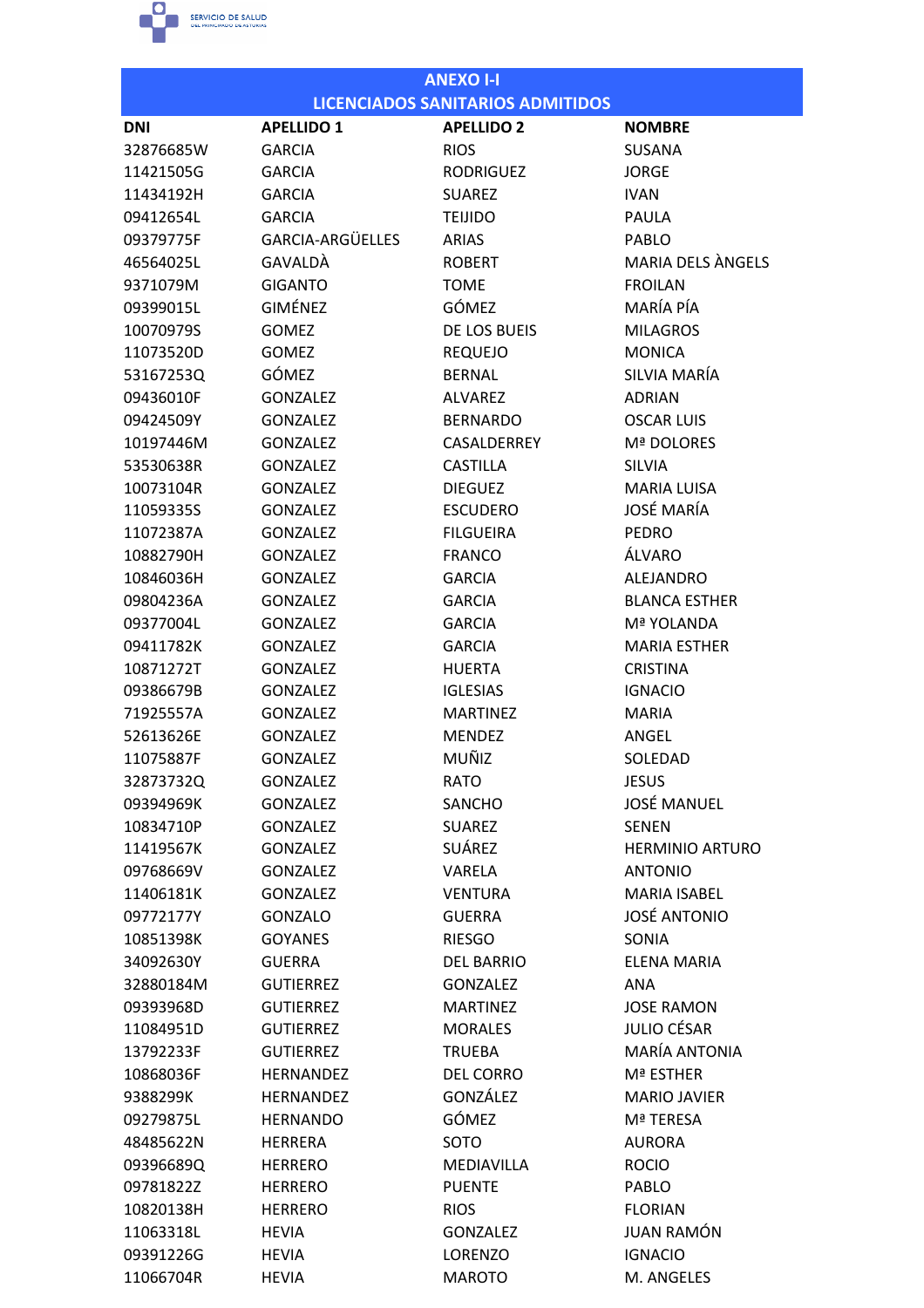

|            |                   | <b>ANEXO I-I</b>                        |                         |
|------------|-------------------|-----------------------------------------|-------------------------|
|            |                   | <b>LICENCIADOS SANITARIOS ADMITIDOS</b> |                         |
| <b>DNI</b> | <b>APELLIDO 1</b> | <b>APELLIDO 2</b>                       | <b>NOMBRE</b>           |
| 09411287D  | <b>HUESO</b>      | <b>RIEU</b>                             | <b>RICARDO</b>          |
| 09438077G  | <b>IBAÑEZ</b>     | <b>FERNANDEZ</b>                        | <b>COVADONGA</b>        |
| 10824280C  | <b>IGLESIAS</b>   | <b>COLAO</b>                            | <b>ROBERTO</b>          |
| 11439129X  | <b>IGLESIAS</b>   | <b>FERNANDEZ</b>                        | LAURA                   |
| 07871550F  | <b>IGLESIAS</b>   | <b>FRAILE</b>                           | <b>LISARDO</b>          |
| 30657587J  | <b>ISUSI</b>      | <b>FERNANDEZ</b>                        | <b>IRATXE</b>           |
| 09390330M  | JALÓN             | MONZÓN                                  | <b>ANTONIO</b>          |
| 09407971M  | <b>JIMENEZ</b>    | <b>BLANCO</b>                           | <b>LOURDES</b>          |
| 09415046L  | JIMÉNEZ           | <b>TREVIÑO</b>                          | <b>LUIS</b>             |
| 09431975C  | JIMÉNEZ           | <b>TREVIÑO</b>                          | <b>SANTIAGO</b>         |
| 11069835G  | LADA              | <b>RODRIGUEZ</b>                        | <b>ANA ESTHER</b>       |
| 09402078T  | <b>LAURET</b>     | <b>BRAÑA</b>                            | <b>MARIA EUGENIA</b>    |
| 11427396F  | <b>LEDO</b>       | <b>CABALEIRO</b>                        | <b>JOSÉ MARÍA</b>       |
| 71633951Z  | LEÓN              | ARGÜERO                                 | <b>VÍCTOR</b>           |
| 71419617V  | LLAMAZARES        | <b>FERNANDEZ</b>                        | LAURA                   |
| 10828539R  | LLAMAZARES        | <b>GRANDA</b>                           | <b>FRANCISCO JAVIER</b> |
| 09400437S  | LLANEZA           | <b>FOLGUERAS</b>                        | <b>MARIA ANA</b>        |
| 10084496P  | LLANEZA           | GONZÁLEZ                                | MIGUEL ÁNGEL            |
| 16575824T  | <b>LLORENTE</b>   | <b>TORRES</b>                           | <b>ANA ISABEL</b>       |
| 10817602N  | <b>LOPEZ</b>      | <b>FERNANDEZ</b>                        | <b>CONCEPCIÓN</b>       |
| 71867386E  | <b>LOPEZ</b>      | <b>FERNANDEZ</b>                        | Mª AURORA               |
| 10863619Y  | <b>LOPEZ</b>      | <b>FONTICIELLA</b>                      | MÓNICA PATRICIA         |
| 09769450Q  | LOPEZ             | <b>GONZALEZ</b>                         | <b>FRANCISCO JULIÁN</b> |
| 09441167N  | <b>LOPEZ</b>      | <b>PEREZ</b>                            | <b>MARTA</b>            |
| 11415358K  | LOPEZ             | <b>PONGA</b>                            | <b>BEATRIZ</b>          |
| 09372838Q  | <b>LOPEZ</b>      | SAMPEDRO                                | Mª DEL PILAR            |
| 32867082J  | <b>LOPEZ</b>      | <b>SECADES</b>                          | <b>MARIA ASTRID</b>     |
| 71636930A  | LOPEZ-ANGLADA     | <b>FERNANDEZ</b>                        | <b>ESTEBAN</b>          |
| 09393867T  | LOZANO            | ARAGONESES                              | <b>BEATRIZ</b>          |
| 10849878L  | LOZANO            | <b>BLAZQUEZ</b>                         | ANA                     |
| 10850182R  | LOZANO            | MARTINEZ-LUENGAS                        | <b>IGNACIO MANUEL</b>   |
| 34767821D  | LOZANO            | SÁNCHEZ-PAJARES                         | <b>FRANCISCO MANUEL</b> |
| 10888255D  | <b>LUENGO</b>     | <b>CASTRO</b>                           | <b>MARCO ANTONIO</b>    |
| 9426698X   | <b>MALAGA</b>     | <b>DIEGUEZ</b>                          | <b>IGNACIO</b>          |
| 10884343F  | <b>MALLO</b>      | <b>GARCIA</b>                           | <b>SUSANA</b>           |
| 10876424T  | <b>MANRIQUE</b>   | <b>ESTRADA</b>                          | M COVADONGA             |
| 09426784G  | <b>MARQUÉS</b>    | <b>ALVAREZ</b>                          | LARA                    |
| 09346686S  | <b>MARTIN</b>     | <b>BLANCO</b>                           | SARA                    |
| 72478085W  | <b>MARTIN</b>     | <b>CID</b>                              | <b>MARIA DOLORES</b>    |
| 07960889Z  | <b>MARTIN</b>     | <b>FERNANDEZ</b>                        | <b>MARIA</b>            |
| 07989748P  | <b>MARTIN</b>     | <b>GONZALEZ</b>                         | ADELA                   |
| 09393544E  | <b>MARTIN</b>     | MUÑIZ                                   | <b>CLARA ELSA</b>       |
| 10898682V  | <b>MARTIN</b>     | <b>SUAREZ</b>                           | ARANZAZU                |
| 09399473V  | <b>MARTÍN</b>     | <b>ROCES</b>                            | <b>EUSTAQUIO R.</b>     |
| 45431125F  | <b>MARTINEZ</b>   | <b>ALVAREZ</b>                          | <b>MARIA COVADONGA</b>  |
| 09431743H  | <b>MARTINEZ</b>   | <b>BARRONDO</b>                         | SARA                    |
| 09409107Z  | <b>MARTINEZ</b>   | <b>CUERVO</b>                           | <b>NIEVES MARIA</b>     |
| 10845314D  | <b>MARTINEZ</b>   | <b>MARTINEZ</b>                         | <b>ARTURO</b>           |
| 33993857H  | <b>MARTINEZ</b>   | <b>MENGUAL</b>                          | <b>BERTA MARIA</b>      |
| 24210847N  | <b>MARTINEZ</b>   | <b>ORTEGA</b>                           | MARÍA DEL CARMEN        |
| 10835771B  | MAÚJO             | <b>FERNANDEZ</b>                        | JESÚS MANUEL            |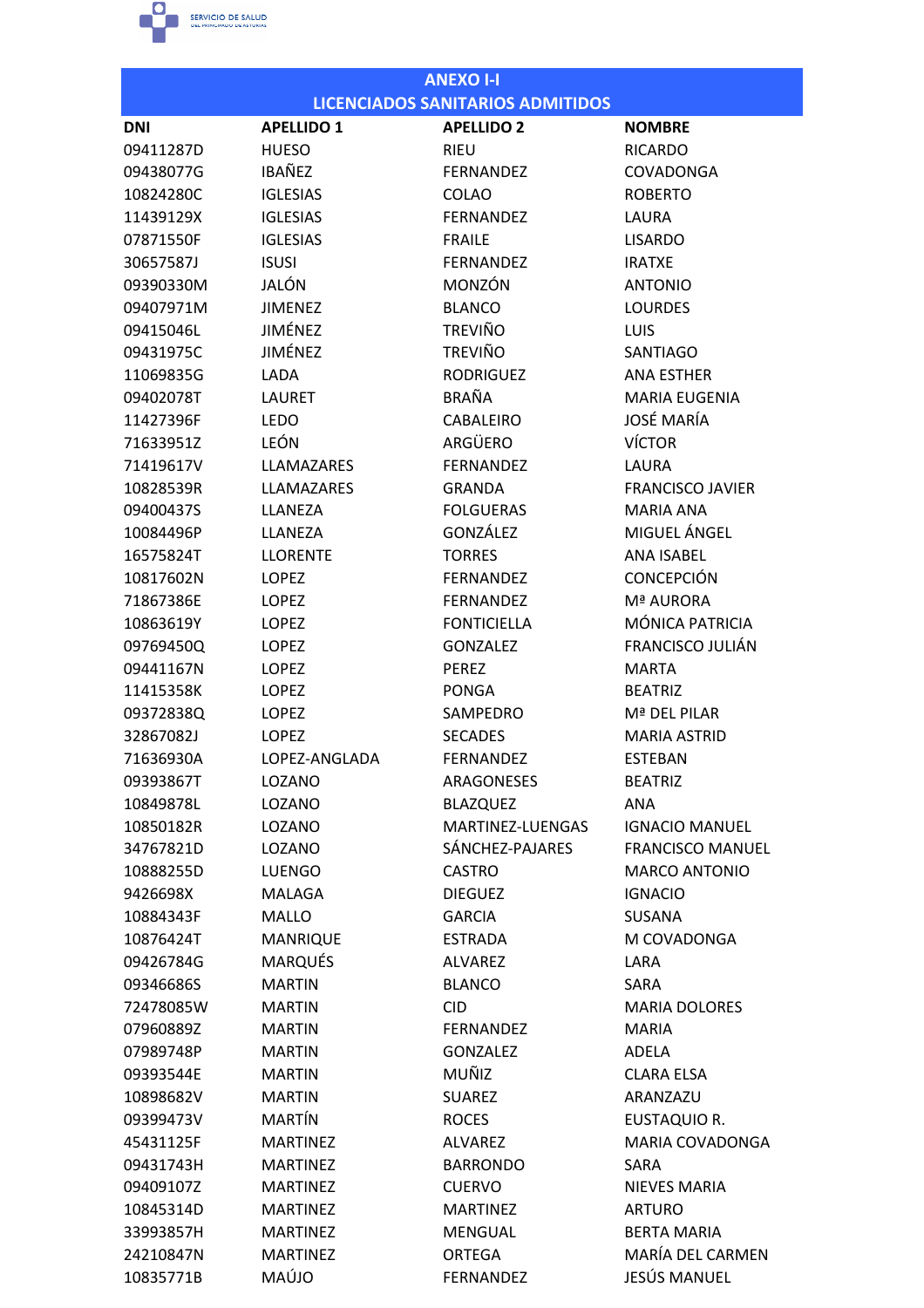

|            |                          | <b>ANEXO I-I</b>                        |                         |
|------------|--------------------------|-----------------------------------------|-------------------------|
|            |                          | <b>LICENCIADOS SANITARIOS ADMITIDOS</b> |                         |
| <b>DNI</b> | <b>APELLIDO 1</b>        | <b>APELLIDO 2</b>                       | <b>NOMBRE</b>           |
| 71637311Q  | <b>MAYORDOMO</b>         | <b>COLUNGA</b>                          | <b>JUAN</b>             |
| 10854109H  | MEANA                    | <b>MORIS</b>                            | <b>ANA ROSA</b>         |
| 11415979K  | <b>MENDEZ</b>            | <b>ARROJO</b>                           | <b>RUFINO</b>           |
| 44453962E  | <b>MENDEZ</b>            | <b>ESTEVEZ</b>                          | <b>EUGENIA</b>          |
| 22980687F  | <b>MENDEZ</b>            | <b>RODRIGUEZ</b>                        | CARMEN                  |
| 10848134T  | MÉNDEZ                   | LÓPEZ                                   | <b>JOSE ANTONIO</b>     |
| 09399176L  | <b>MENENDEZ</b>          | <b>ALVAREZ</b>                          | CARMEN                  |
| 10855633R  | <b>MENENDEZ</b>          | <b>CUERVO</b>                           | <b>SERGIO</b>           |
| 52619714S  | <b>MENENDEZ</b>          | <b>GONZALEZ</b>                         | <b>MANUEL</b>           |
| 11072088A  | <b>MENENDEZ</b>          | <b>MARTINEZ</b>                         | <b>DAVID ALBERTO</b>    |
| 71646424K  | <b>MENENDEZ</b>          | <b>MIRANDA</b>                          | <b>ISABEL</b>           |
| 09389792L  | <b>MENENDEZ DE LLANO</b> | <b>ORTEGA</b>                           | <b>RAFAEL</b>           |
| 71875427J  | <b>MESA</b>              | <b>ALVAREZ</b>                          | ALICIA MARÍA            |
| 10888410A  | <b>MEZQUITA</b>          | <b>GAGO</b>                             | <b>MARIA BEATRIZ</b>    |
| 20000591K  | MIÑANA                   | <b>CLIMENT</b>                          | <b>JUAN CARLOS</b>      |
| 09356027H  | <b>MOLINA</b>            | <b>SUÁREZ</b>                           | <b>RAQUEL</b>           |
| 10882377L  | <b>MOLINOS</b>           | <b>NORNIELLA</b>                        | <b>CRISTINA</b>         |
| 03462206Q  | <b>MUNICIO</b>           | <b>HERAS</b>                            | <b>ANA ISABEL</b>       |
| 10897637F  | MUÑOZ                    | <b>TRUJILLO</b>                         | <b>CARMEN MARÍA</b>     |
| 11403584T  | <b>NAVARRO</b>           | <b>RIVAS</b>                            | ROSA ANA                |
| 10853818A  | <b>NIETO</b>             | CABALLERO                               | <b>JOSE LUIS</b>        |
| 10600070Z  | <b>NORIEGA</b>           | <b>GARCIA</b>                           | <b>MARIA MONTSERRAT</b> |
| 33276706F  | <b>NOYA</b>              | <b>MEJUTO</b>                           | <b>JOSÉ ANTONIO</b>     |
| 50870058S  | <b>OCAMPOS</b>           | <b>MARTINEZ</b>                         | <b>EVA</b>              |
| 10867437Y  | <b>ORDÁS</b>             | <b>CALVO</b>                            | <b>CARMEN AMELIA</b>    |
| 10853102T  | ORTIZ                    | <b>ALVAREZ</b>                          | <b>MARIA JOSE</b>       |
| 10866654M  | <b>PALACIOS</b>          | <b>PRIETO</b>                           | ANGEL                   |
| 10881343C  | PANDIELLA                | <b>SUAREZ</b>                           | <b>MARIA JESUS</b>      |
| 02257707G  | <b>PANDO</b>             | CANEDA                                  | LAURA                   |
| 72038460E  | PANIAGUA                 | CALZÓN                                  | <b>GONZALO ALFONSO</b>  |
| 10894075X  | <b>PARDO</b>             | DE LA VEGA                              | <b>RAFAEL</b>           |
| 09436114L  | <b>PARRA</b>             | <b>RUIZ</b>                             | <b>DIEGO</b>            |
| 71466927Q  | PASCUAL                  | <b>MONTANO</b>                          | <b>CARLOS DANIEL</b>    |
| 09405499V  | <b>PAZ</b>               | <b>APARICIO</b>                         | ANA                     |
| 09407113K  | <b>PAZ</b>               | <b>APARICIO</b>                         | <b>JOSE</b>             |
| 10857401K  | <b>PENDÁS</b>            | <b>TORIBIO</b>                          | MARGARITA               |
| 10848713G  | PEÑA                     | <b>SUAREZ</b>                           | <b>JORGE MANUEL</b>     |
| 09370194V  | PEREIRA                  | <b>MENENDEZ</b>                         | <b>COVADONGA</b>        |
| 09342120A  | PEREZ                    | <b>BELMONTE</b>                         | <b>LADISLAO</b>         |
| 07989147M  | PEREZ                    | DE ARRIBA                               | <b>NATALIA</b>          |
| 53526265K  | PEREZ                    | GIL                                     | SARA                    |
| 10594484V  | PEREZ                    | GONZÁLEZ                                | <b>JUAN LUIS</b>        |
| 11434744H  | PEREZ                    | <b>HERNANDEZ</b>                        | <b>DOMINGO</b>          |
| 76947013F  | PEREZ                    | <b>MARTINEZ</b>                         | <b>DESIREE</b>          |
| 10857270M  | PEREZ                    | <b>MENENDEZ</b>                         | <b>MARIA TERESA</b>     |
| 33271257D  | PEREZ                    | PARDAL                                  | <b>TERESA MARÍA</b>     |
| 10871364T  | PEREZ                    | <b>PARIENTE</b>                         | <b>JOSE MARTIN</b>      |
| 10888007Z  | PEREZ                    | <b>SOLIS</b>                            | PABLO                   |
| 10888006J  | PEREZ                    | <b>SOLÍS</b>                            | <b>DAVID</b>            |
| 18592213W  | PEREZ                    | VILLANUEVA                              | <b>NURIA</b>            |
| 10857768C  | PEREZ-HOLANDA            | <b>FERNANDEZ</b>                        | <b>SERGIO</b>           |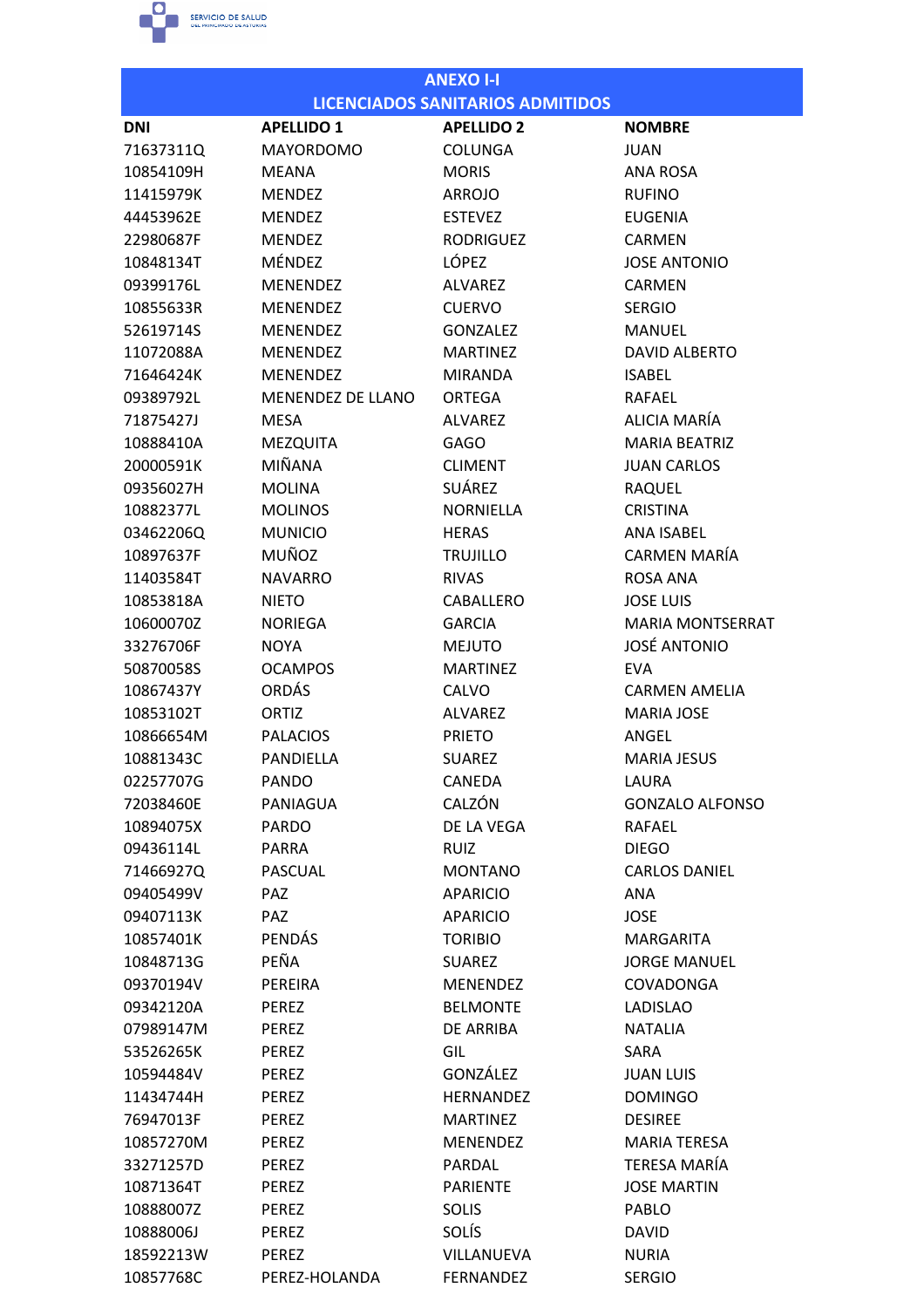

| <b>ANEXO I-I</b> |                   |                                         |                         |  |
|------------------|-------------------|-----------------------------------------|-------------------------|--|
|                  |                   | <b>LICENCIADOS SANITARIOS ADMITIDOS</b> |                         |  |
| <b>DNI</b>       | <b>APELLIDO 1</b> | <b>APELLIDO 2</b>                       | <b>NOMBRE</b>           |  |
| 09430394A        | PÉREZ-LOZANA      | CARRACEDO                               | <b>BLANCA</b>           |  |
| 09398362X        | PEREZ-PEÑA        | <b>DEL LLANO</b>                        | <b>MARIA DEL MAR</b>    |  |
| 10887224J        | PIDAL             | <b>MEANA</b>                            | <b>IVAN</b>             |  |
| 29193761E        | PIERA             | CARBONELL                               | ANA MARÍA               |  |
| 46919852J        | PIÑEYRO           | <b>MOLINA</b>                           | <b>FRANCISCA</b>        |  |
| 15939765Y        | <b>PISANO</b>     | <b>BLANCO</b>                           | <b>MARIA ARANZAZU</b>   |  |
| 13301056H        | <b>POBES</b>      | <b>MARTINEZ DE SALINAS</b>              | <b>ALFONSO</b>          |  |
| 09371311F        | <b>POLLEDO</b>    | <b>PEREZ</b>                            | <b>FRANCISCO JAVIER</b> |  |
| 09378640E        | <b>PRIETO</b>     | <b>GARCIA</b>                           | MARÍA BELÉN             |  |
| 11078249T        | <b>PRIETO</b>     | <b>RODRIGUEZ</b>                        | MARÍA ELISABETH         |  |
| 09333947H        | <b>PUERTAS</b>    | PEÑA                                    | <b>MARIA DEL CARMEN</b> |  |
| 13078610M        | <b>QUEVEDO</b>    | DE QUEVEDO                              | <b>ANDRES</b>           |  |
| 45429767Y        | <b>QUINTANA</b>   | <b>LÓPEZ</b>                            | Mª CARMFN               |  |
| 52580238F        | QUINTELA          | <b>BAIZÁN</b>                           | ANA FE                  |  |
| 36094742Z        | <b>QUIÑONES</b>   | <b>ESTEVEZ</b>                          | Mª DOLORES              |  |
| 9777933N         | <b>QUIÑONES</b>   | <b>HIDALGO</b>                          | <b>OLGA</b>             |  |
| 09428134C        | <b>RAMAS</b>      | <b>DIEZ</b>                             | <b>COVADONGA</b>        |  |
| 09381314M        | <b>RAMOS</b>      | <b>BALBONA</b>                          | <b>BLANCA</b>           |  |
| 09323538M        | <b>RAMOS</b>      | <b>GALLO</b>                            | MARÍA JOSÉ              |  |
| 10200909H        | <b>RAMOS</b>      | <b>NATAL</b>                            | ANABEL                  |  |
| 09410168V        | RANCAÑO           | <b>GARCIA</b>                           | <b>IVAN</b>             |  |
| 11064029V        | <b>REMÓN</b>      | SORIANO                                 | MARÍA AGUSTINA          |  |
| 09292142G        | <b>REY</b>        | <b>CASTRO</b>                           | <b>PILAR</b>            |  |
| 38448016C        | RIAL              | <b>BASALO</b>                           | <b>JUAN CARLOS</b>      |  |
| 09360016M        | <b>RICO</b>       | LÓPEZ                                   | MARÍA DEL PILAR         |  |
| 39702798Z        | <b>RIDAO</b>      | CANO                                    | <b>NATALIA</b>          |  |
| 10881085S        | <b>RIERA</b>      | <b>CAMPILLO</b>                         | <b>MANUELA</b>          |  |
| 09409998P        | <b>RIESGO</b>     | <b>GARCIA</b>                           | <b>ALBA</b>             |  |
| 09421098E        | <b>RODRIGUEZ</b>  | DEHLI                                   | <b>ANA CRISTINA</b>     |  |
| 10864828L        | <b>RODRIGUEZ</b>  | <b>DIAZ</b>                             | FE INMACULADA           |  |
| 09393597Y        | <b>RODRIGUEZ</b>  | <b>GARCIA</b>                           | <b>RUBEN</b>            |  |
| 10880019F        | <b>RODRIGUEZ</b>  | <b>GONZALEZ</b>                         | <b>CARMEN</b>           |  |
| 10861840K        | <b>RODRIGUEZ</b>  | <b>GONZALEZ</b>                         | <b>LUIS</b>             |  |
| 11416450D        | <b>RODRIGUEZ</b>  | <b>GONZALEZ</b>                         | <b>RAMÓN</b>            |  |
| 10850101N        | <b>RODRIGUEZ</b>  | <b>GUARDADO</b>                         | <b>AZUCENA CARMEN</b>   |  |
| 11062176G        | <b>RODRIGUEZ</b>  | <b>GUTIERREZ</b>                        | JESÚS MANUEL            |  |
| 10839868Z        | <b>RODRIGUEZ</b>  | <b>JUNQUERA</b>                         | <b>MARIA</b>            |  |
| 45433465R        | <b>RODRIGUEZ</b>  | <b>MON</b>                              | <b>CONCESA</b>          |  |
| 10889344V        | <b>RODRIGUEZ</b>  | <b>OURENS</b>                           | <b>MARIA JOSE</b>       |  |
| 09795100K        | <b>RODRIGUEZ</b>  | PEREIRA                                 | CARLAMARINA             |  |
| 09430566Z        | <b>RODRIGUEZ</b>  | <b>REVUELTA</b>                         | JULIA                   |  |
| 09419797D        | <b>RODRIGUEZ</b>  | <b>RODRIGUEZ</b>                        | ANA BELEN               |  |
| 71623068X        | <b>RODRIGUEZ</b>  | <b>RODRIGUEZ</b>                        | M. CARMEN               |  |
| 09416869W        | <b>RODRIGUEZ</b>  | <b>RODRIGUEZ</b>                        | <b>MARIA ISABEL</b>     |  |
| 71932369F        | <b>RODRIGUEZ</b>  | <b>RODRIGUEZ</b>                        | SARA                    |  |
| 9373936X         | <b>RODRIGUEZ</b>  | <b>SUAREZ</b>                           | JULIÁN                  |  |
| 71498936D        | <b>RODRIGUEZ</b>  | <b>VILLAMIL</b>                         | <b>LUIS</b>             |  |
| 09395648X        | RODRIGUEZ GARCIA  | RODRIGUEZ GARCIA                        | <b>MINERVA</b>          |  |
| 13738810J        | <b>ROLDAN</b>     | <b>CUENA</b>                            | <b>MARIA DEL MAR</b>    |  |
| 44908841F        | <b>ROMO</b>       | <b>FONSECA</b>                          | <b>INMACULADA</b>       |  |
| 13160673G        | <b>RONDAN</b>     | <b>MURILLO</b>                          | JUAN                    |  |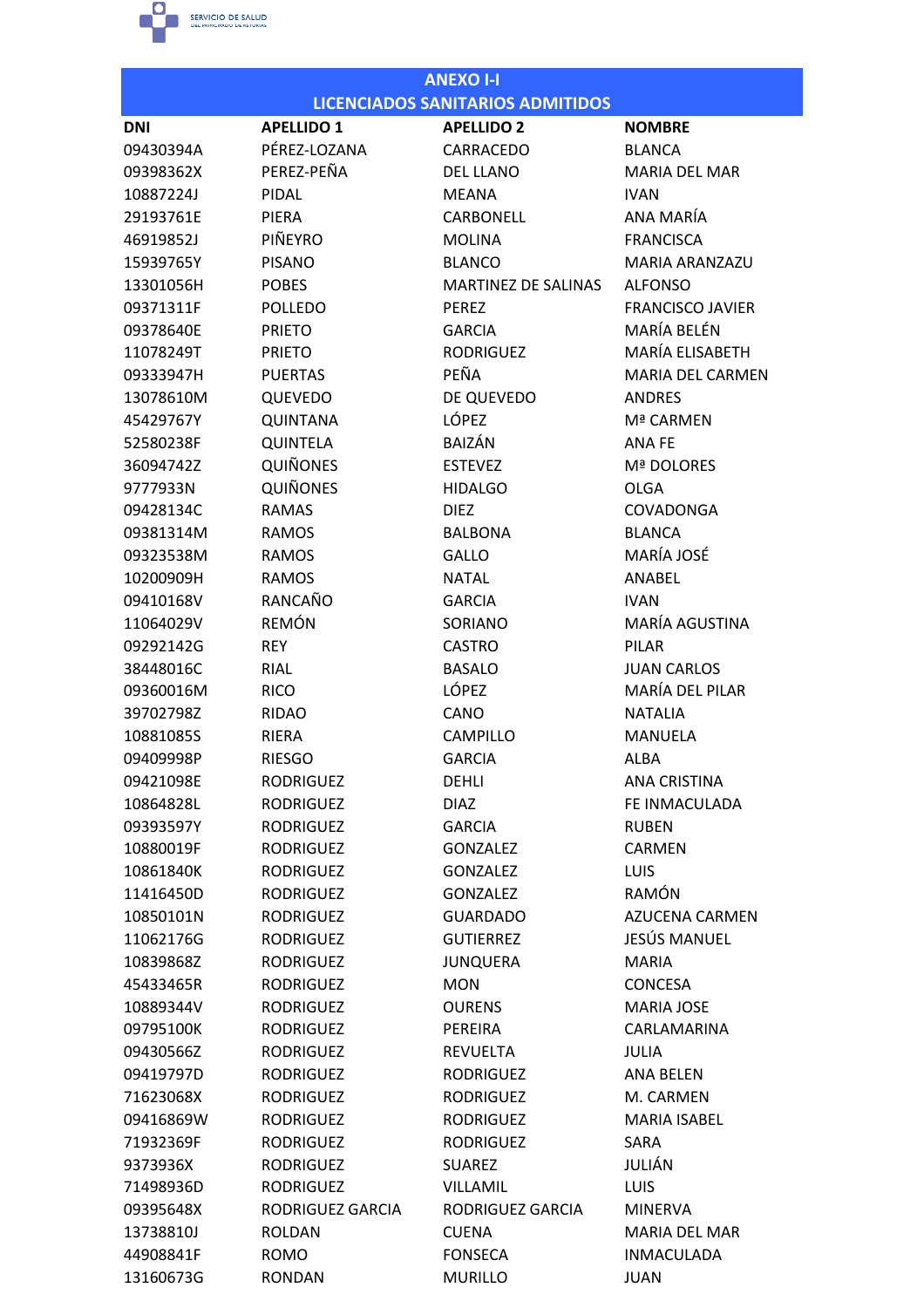

| <b>LICENCIADOS SANITARIOS ADMITIDOS</b><br><b>APELLIDO 1</b><br><b>APELLIDO 2</b><br><b>NOMBRE</b><br><b>DNI</b><br>MARÍA ARÁNZAZU<br>RONZÓN<br>09398853H<br><b>FERNANDEZ</b><br><b>ROSADO</b><br><b>MARIA CARMEN</b><br>51380613Q<br>MARIA<br>10900885N<br><b>ROZAS</b><br><b>REYES</b><br>PALOMA<br>02634908M<br><b>RUANO</b><br><b>FAJARDO</b><br><b>CAROLINA MERCEDES</b><br>09426827R<br><b>RUBIANES</b><br><b>FERNANDEZ</b><br><b>PABLO</b><br>45431874C<br><b>RUBIO</b><br><b>ALFONSO</b><br><b>TANIA</b><br>MARÍA PILAR<br><b>MARAURI</b><br>16578508Q<br><b>RUBIO</b><br>53526187N<br><b>RUEDA</b><br><b>CUADRADO</b><br><b>MARIA MONTSERRAT</b><br><b>RUIZ</b><br><b>RUIZ DE INFANTE</b><br><b>IDOIA</b><br>30678952B<br><b>ACUÑA</b><br>SÁDABA<br>10856770B<br><b>MARTA AURORA</b><br>SALDAÑA<br>07827165N<br><b>HERNANDEZ</b><br><b>MARIA TERESA</b><br>08111583N<br><b>ZHURAIDA</b><br>SALMAN<br><b>MONTE</b><br>SANCHEZ<br><b>ANDRES</b><br><b>ANTONIO</b><br>50217545N<br><b>BLANCO</b><br>Mº DEL CARMEN<br>71633214J<br><b>SANCHEZ</b><br>09740182G<br><b>SANCHEZ</b><br><b>MARIA CRISTINA</b><br><b>DIAZ</b><br>11396768S<br>SANCHEZ<br><b>FFRNANDFZ</b><br><b>MANUEL</b><br><b>RAFAEL</b><br>47762103G<br><b>SANCHEZ</b><br><b>FFRNANDFZ</b><br>SANCHEZ<br><b>FERNANDEZ</b><br><b>SECUNDINO</b><br>71626146Y<br>Mª ARÁNZAZU<br>09396907G<br><b>SANCHEZ</b><br><b>GARCIA</b><br>44811827F<br>SANCHEZ<br><b>RAGNARSSON</b><br><b>CECILIA</b><br>SANMARTINO<br><b>GONZALEZ</b><br><b>SUSANA ANA</b><br>10881289N<br>LIÉBANA<br>Mª ELENA<br>09753273P<br>SANTAMARTA<br>10904456H<br><b>SANTOS</b><br><b>SEOANE</b><br>SAGRARIO MARIA<br><b>SUÁREZ</b><br>10597785Y<br>SANTOS<br><b>JUAN</b><br>11074586V<br><b>ALVAREZ</b><br><b>LOURDES MARIA</b><br>SANZ<br>LOMBARDERO<br>10599987T<br>SANZO<br><b>CARMEN</b><br>9440714L<br><b>SEIJO</b><br>ZAZO<br><b>ELISA</b><br><b>SUSANA</b><br>71635455T<br><b>SERRANO</b><br>GONZALEZ-GALLARZA<br><b>SILVA</b><br><b>GUISASOLA</b><br>3452113C<br><b>JACOBO</b><br><b>SOLIS</b><br><b>TAMARGO</b><br><b>EDUARDO</b><br>11055442D<br><b>MARÍA ANGELES</b><br><b>SOLÍS</b><br>GÓMEZ<br>10906708Q<br>27254346J<br>SORIANO<br><b>MARTINEZ</b><br><b>ANA MARIA</b><br>SOTO<br><b>RUIZ</b><br><b>MARIA ISABEL</b><br>09399317E<br>SANCHEZ<br>9426497Q<br>SOTO<br><b>JAVIER</b><br><b>FENTE</b><br>VANESSA<br>11445250J<br><b>SUAREZ</b><br><b>FERNANDEZ</b><br><b>MARIA ELDA</b><br>10594063X<br><b>SUAREZ</b><br>MARÍA DIAMANTINA<br>09362400C<br><b>SUAREZ</b><br><b>GARCIA</b><br><b>GONZÁLEZ</b><br>11065804K<br><b>JOSE AURELIO</b><br><b>SUAREZ</b><br>10862582G<br><b>LINARES</b><br><b>MONICA DEL PILAR</b><br><b>SUAREZ</b><br><b>LOPEZ</b><br>Mª DEL CARMEN<br>17704121D<br><b>SUAREZ</b><br>10855791K<br><b>MORO</b><br><b>ROBERTO</b><br><b>SUAREZ</b><br>10880593Y<br><b>SUAREZ</b><br>PEDREIRA<br><b>IVAN</b><br>71634446A<br><b>SUAREZ</b><br>SAAVEDRA<br>SONSOLES<br><b>VIÑAS</b><br><b>CATALINA</b><br>10847747G<br><b>SUAREZ</b><br>09433902S<br>CONDE<br><b>MARIA</b><br><b>SZECHENYI</b><br>10871028D<br><b>TAMARGO</b><br><b>MIGUEL</b><br><b>FRANCISCO</b><br>10555901M<br><b>TEJEDO</b><br><b>GARCIA</b><br><b>BENILDE</b><br><b>OLOT</b><br><b>RAFAEL</b><br>44809619F<br><b>GONZALEZ</b><br>10041577F<br><b>TOME</b><br><b>PRIETO</b><br>RAUL | <b>ANEXO I-I</b> |  |  |  |  |
|--------------------------------------------------------------------------------------------------------------------------------------------------------------------------------------------------------------------------------------------------------------------------------------------------------------------------------------------------------------------------------------------------------------------------------------------------------------------------------------------------------------------------------------------------------------------------------------------------------------------------------------------------------------------------------------------------------------------------------------------------------------------------------------------------------------------------------------------------------------------------------------------------------------------------------------------------------------------------------------------------------------------------------------------------------------------------------------------------------------------------------------------------------------------------------------------------------------------------------------------------------------------------------------------------------------------------------------------------------------------------------------------------------------------------------------------------------------------------------------------------------------------------------------------------------------------------------------------------------------------------------------------------------------------------------------------------------------------------------------------------------------------------------------------------------------------------------------------------------------------------------------------------------------------------------------------------------------------------------------------------------------------------------------------------------------------------------------------------------------------------------------------------------------------------------------------------------------------------------------------------------------------------------------------------------------------------------------------------------------------------------------------------------------------------------------------------------------------------------------------------------------------------------------------------------------------------------------------------------------------------------------------------------------------------------------------------------------------------------------------------------------------------------------------------------------------------------------------------------------------------------------------------------------------------------------------------------------------------------------------------------------------------------------------------------------------------------------------------------------------------------------------------------------------------------------------------------------------------------------------------------------------------------------------------------------------------|------------------|--|--|--|--|
|                                                                                                                                                                                                                                                                                                                                                                                                                                                                                                                                                                                                                                                                                                                                                                                                                                                                                                                                                                                                                                                                                                                                                                                                                                                                                                                                                                                                                                                                                                                                                                                                                                                                                                                                                                                                                                                                                                                                                                                                                                                                                                                                                                                                                                                                                                                                                                                                                                                                                                                                                                                                                                                                                                                                                                                                                                                                                                                                                                                                                                                                                                                                                                                                                                                                                                                          |                  |  |  |  |  |
|                                                                                                                                                                                                                                                                                                                                                                                                                                                                                                                                                                                                                                                                                                                                                                                                                                                                                                                                                                                                                                                                                                                                                                                                                                                                                                                                                                                                                                                                                                                                                                                                                                                                                                                                                                                                                                                                                                                                                                                                                                                                                                                                                                                                                                                                                                                                                                                                                                                                                                                                                                                                                                                                                                                                                                                                                                                                                                                                                                                                                                                                                                                                                                                                                                                                                                                          |                  |  |  |  |  |
|                                                                                                                                                                                                                                                                                                                                                                                                                                                                                                                                                                                                                                                                                                                                                                                                                                                                                                                                                                                                                                                                                                                                                                                                                                                                                                                                                                                                                                                                                                                                                                                                                                                                                                                                                                                                                                                                                                                                                                                                                                                                                                                                                                                                                                                                                                                                                                                                                                                                                                                                                                                                                                                                                                                                                                                                                                                                                                                                                                                                                                                                                                                                                                                                                                                                                                                          |                  |  |  |  |  |
|                                                                                                                                                                                                                                                                                                                                                                                                                                                                                                                                                                                                                                                                                                                                                                                                                                                                                                                                                                                                                                                                                                                                                                                                                                                                                                                                                                                                                                                                                                                                                                                                                                                                                                                                                                                                                                                                                                                                                                                                                                                                                                                                                                                                                                                                                                                                                                                                                                                                                                                                                                                                                                                                                                                                                                                                                                                                                                                                                                                                                                                                                                                                                                                                                                                                                                                          |                  |  |  |  |  |
|                                                                                                                                                                                                                                                                                                                                                                                                                                                                                                                                                                                                                                                                                                                                                                                                                                                                                                                                                                                                                                                                                                                                                                                                                                                                                                                                                                                                                                                                                                                                                                                                                                                                                                                                                                                                                                                                                                                                                                                                                                                                                                                                                                                                                                                                                                                                                                                                                                                                                                                                                                                                                                                                                                                                                                                                                                                                                                                                                                                                                                                                                                                                                                                                                                                                                                                          |                  |  |  |  |  |
|                                                                                                                                                                                                                                                                                                                                                                                                                                                                                                                                                                                                                                                                                                                                                                                                                                                                                                                                                                                                                                                                                                                                                                                                                                                                                                                                                                                                                                                                                                                                                                                                                                                                                                                                                                                                                                                                                                                                                                                                                                                                                                                                                                                                                                                                                                                                                                                                                                                                                                                                                                                                                                                                                                                                                                                                                                                                                                                                                                                                                                                                                                                                                                                                                                                                                                                          |                  |  |  |  |  |
|                                                                                                                                                                                                                                                                                                                                                                                                                                                                                                                                                                                                                                                                                                                                                                                                                                                                                                                                                                                                                                                                                                                                                                                                                                                                                                                                                                                                                                                                                                                                                                                                                                                                                                                                                                                                                                                                                                                                                                                                                                                                                                                                                                                                                                                                                                                                                                                                                                                                                                                                                                                                                                                                                                                                                                                                                                                                                                                                                                                                                                                                                                                                                                                                                                                                                                                          |                  |  |  |  |  |
|                                                                                                                                                                                                                                                                                                                                                                                                                                                                                                                                                                                                                                                                                                                                                                                                                                                                                                                                                                                                                                                                                                                                                                                                                                                                                                                                                                                                                                                                                                                                                                                                                                                                                                                                                                                                                                                                                                                                                                                                                                                                                                                                                                                                                                                                                                                                                                                                                                                                                                                                                                                                                                                                                                                                                                                                                                                                                                                                                                                                                                                                                                                                                                                                                                                                                                                          |                  |  |  |  |  |
|                                                                                                                                                                                                                                                                                                                                                                                                                                                                                                                                                                                                                                                                                                                                                                                                                                                                                                                                                                                                                                                                                                                                                                                                                                                                                                                                                                                                                                                                                                                                                                                                                                                                                                                                                                                                                                                                                                                                                                                                                                                                                                                                                                                                                                                                                                                                                                                                                                                                                                                                                                                                                                                                                                                                                                                                                                                                                                                                                                                                                                                                                                                                                                                                                                                                                                                          |                  |  |  |  |  |
|                                                                                                                                                                                                                                                                                                                                                                                                                                                                                                                                                                                                                                                                                                                                                                                                                                                                                                                                                                                                                                                                                                                                                                                                                                                                                                                                                                                                                                                                                                                                                                                                                                                                                                                                                                                                                                                                                                                                                                                                                                                                                                                                                                                                                                                                                                                                                                                                                                                                                                                                                                                                                                                                                                                                                                                                                                                                                                                                                                                                                                                                                                                                                                                                                                                                                                                          |                  |  |  |  |  |
|                                                                                                                                                                                                                                                                                                                                                                                                                                                                                                                                                                                                                                                                                                                                                                                                                                                                                                                                                                                                                                                                                                                                                                                                                                                                                                                                                                                                                                                                                                                                                                                                                                                                                                                                                                                                                                                                                                                                                                                                                                                                                                                                                                                                                                                                                                                                                                                                                                                                                                                                                                                                                                                                                                                                                                                                                                                                                                                                                                                                                                                                                                                                                                                                                                                                                                                          |                  |  |  |  |  |
|                                                                                                                                                                                                                                                                                                                                                                                                                                                                                                                                                                                                                                                                                                                                                                                                                                                                                                                                                                                                                                                                                                                                                                                                                                                                                                                                                                                                                                                                                                                                                                                                                                                                                                                                                                                                                                                                                                                                                                                                                                                                                                                                                                                                                                                                                                                                                                                                                                                                                                                                                                                                                                                                                                                                                                                                                                                                                                                                                                                                                                                                                                                                                                                                                                                                                                                          |                  |  |  |  |  |
|                                                                                                                                                                                                                                                                                                                                                                                                                                                                                                                                                                                                                                                                                                                                                                                                                                                                                                                                                                                                                                                                                                                                                                                                                                                                                                                                                                                                                                                                                                                                                                                                                                                                                                                                                                                                                                                                                                                                                                                                                                                                                                                                                                                                                                                                                                                                                                                                                                                                                                                                                                                                                                                                                                                                                                                                                                                                                                                                                                                                                                                                                                                                                                                                                                                                                                                          |                  |  |  |  |  |
|                                                                                                                                                                                                                                                                                                                                                                                                                                                                                                                                                                                                                                                                                                                                                                                                                                                                                                                                                                                                                                                                                                                                                                                                                                                                                                                                                                                                                                                                                                                                                                                                                                                                                                                                                                                                                                                                                                                                                                                                                                                                                                                                                                                                                                                                                                                                                                                                                                                                                                                                                                                                                                                                                                                                                                                                                                                                                                                                                                                                                                                                                                                                                                                                                                                                                                                          |                  |  |  |  |  |
|                                                                                                                                                                                                                                                                                                                                                                                                                                                                                                                                                                                                                                                                                                                                                                                                                                                                                                                                                                                                                                                                                                                                                                                                                                                                                                                                                                                                                                                                                                                                                                                                                                                                                                                                                                                                                                                                                                                                                                                                                                                                                                                                                                                                                                                                                                                                                                                                                                                                                                                                                                                                                                                                                                                                                                                                                                                                                                                                                                                                                                                                                                                                                                                                                                                                                                                          |                  |  |  |  |  |
|                                                                                                                                                                                                                                                                                                                                                                                                                                                                                                                                                                                                                                                                                                                                                                                                                                                                                                                                                                                                                                                                                                                                                                                                                                                                                                                                                                                                                                                                                                                                                                                                                                                                                                                                                                                                                                                                                                                                                                                                                                                                                                                                                                                                                                                                                                                                                                                                                                                                                                                                                                                                                                                                                                                                                                                                                                                                                                                                                                                                                                                                                                                                                                                                                                                                                                                          |                  |  |  |  |  |
|                                                                                                                                                                                                                                                                                                                                                                                                                                                                                                                                                                                                                                                                                                                                                                                                                                                                                                                                                                                                                                                                                                                                                                                                                                                                                                                                                                                                                                                                                                                                                                                                                                                                                                                                                                                                                                                                                                                                                                                                                                                                                                                                                                                                                                                                                                                                                                                                                                                                                                                                                                                                                                                                                                                                                                                                                                                                                                                                                                                                                                                                                                                                                                                                                                                                                                                          |                  |  |  |  |  |
|                                                                                                                                                                                                                                                                                                                                                                                                                                                                                                                                                                                                                                                                                                                                                                                                                                                                                                                                                                                                                                                                                                                                                                                                                                                                                                                                                                                                                                                                                                                                                                                                                                                                                                                                                                                                                                                                                                                                                                                                                                                                                                                                                                                                                                                                                                                                                                                                                                                                                                                                                                                                                                                                                                                                                                                                                                                                                                                                                                                                                                                                                                                                                                                                                                                                                                                          |                  |  |  |  |  |
|                                                                                                                                                                                                                                                                                                                                                                                                                                                                                                                                                                                                                                                                                                                                                                                                                                                                                                                                                                                                                                                                                                                                                                                                                                                                                                                                                                                                                                                                                                                                                                                                                                                                                                                                                                                                                                                                                                                                                                                                                                                                                                                                                                                                                                                                                                                                                                                                                                                                                                                                                                                                                                                                                                                                                                                                                                                                                                                                                                                                                                                                                                                                                                                                                                                                                                                          |                  |  |  |  |  |
|                                                                                                                                                                                                                                                                                                                                                                                                                                                                                                                                                                                                                                                                                                                                                                                                                                                                                                                                                                                                                                                                                                                                                                                                                                                                                                                                                                                                                                                                                                                                                                                                                                                                                                                                                                                                                                                                                                                                                                                                                                                                                                                                                                                                                                                                                                                                                                                                                                                                                                                                                                                                                                                                                                                                                                                                                                                                                                                                                                                                                                                                                                                                                                                                                                                                                                                          |                  |  |  |  |  |
|                                                                                                                                                                                                                                                                                                                                                                                                                                                                                                                                                                                                                                                                                                                                                                                                                                                                                                                                                                                                                                                                                                                                                                                                                                                                                                                                                                                                                                                                                                                                                                                                                                                                                                                                                                                                                                                                                                                                                                                                                                                                                                                                                                                                                                                                                                                                                                                                                                                                                                                                                                                                                                                                                                                                                                                                                                                                                                                                                                                                                                                                                                                                                                                                                                                                                                                          |                  |  |  |  |  |
|                                                                                                                                                                                                                                                                                                                                                                                                                                                                                                                                                                                                                                                                                                                                                                                                                                                                                                                                                                                                                                                                                                                                                                                                                                                                                                                                                                                                                                                                                                                                                                                                                                                                                                                                                                                                                                                                                                                                                                                                                                                                                                                                                                                                                                                                                                                                                                                                                                                                                                                                                                                                                                                                                                                                                                                                                                                                                                                                                                                                                                                                                                                                                                                                                                                                                                                          |                  |  |  |  |  |
|                                                                                                                                                                                                                                                                                                                                                                                                                                                                                                                                                                                                                                                                                                                                                                                                                                                                                                                                                                                                                                                                                                                                                                                                                                                                                                                                                                                                                                                                                                                                                                                                                                                                                                                                                                                                                                                                                                                                                                                                                                                                                                                                                                                                                                                                                                                                                                                                                                                                                                                                                                                                                                                                                                                                                                                                                                                                                                                                                                                                                                                                                                                                                                                                                                                                                                                          |                  |  |  |  |  |
|                                                                                                                                                                                                                                                                                                                                                                                                                                                                                                                                                                                                                                                                                                                                                                                                                                                                                                                                                                                                                                                                                                                                                                                                                                                                                                                                                                                                                                                                                                                                                                                                                                                                                                                                                                                                                                                                                                                                                                                                                                                                                                                                                                                                                                                                                                                                                                                                                                                                                                                                                                                                                                                                                                                                                                                                                                                                                                                                                                                                                                                                                                                                                                                                                                                                                                                          |                  |  |  |  |  |
|                                                                                                                                                                                                                                                                                                                                                                                                                                                                                                                                                                                                                                                                                                                                                                                                                                                                                                                                                                                                                                                                                                                                                                                                                                                                                                                                                                                                                                                                                                                                                                                                                                                                                                                                                                                                                                                                                                                                                                                                                                                                                                                                                                                                                                                                                                                                                                                                                                                                                                                                                                                                                                                                                                                                                                                                                                                                                                                                                                                                                                                                                                                                                                                                                                                                                                                          |                  |  |  |  |  |
|                                                                                                                                                                                                                                                                                                                                                                                                                                                                                                                                                                                                                                                                                                                                                                                                                                                                                                                                                                                                                                                                                                                                                                                                                                                                                                                                                                                                                                                                                                                                                                                                                                                                                                                                                                                                                                                                                                                                                                                                                                                                                                                                                                                                                                                                                                                                                                                                                                                                                                                                                                                                                                                                                                                                                                                                                                                                                                                                                                                                                                                                                                                                                                                                                                                                                                                          |                  |  |  |  |  |
|                                                                                                                                                                                                                                                                                                                                                                                                                                                                                                                                                                                                                                                                                                                                                                                                                                                                                                                                                                                                                                                                                                                                                                                                                                                                                                                                                                                                                                                                                                                                                                                                                                                                                                                                                                                                                                                                                                                                                                                                                                                                                                                                                                                                                                                                                                                                                                                                                                                                                                                                                                                                                                                                                                                                                                                                                                                                                                                                                                                                                                                                                                                                                                                                                                                                                                                          |                  |  |  |  |  |
|                                                                                                                                                                                                                                                                                                                                                                                                                                                                                                                                                                                                                                                                                                                                                                                                                                                                                                                                                                                                                                                                                                                                                                                                                                                                                                                                                                                                                                                                                                                                                                                                                                                                                                                                                                                                                                                                                                                                                                                                                                                                                                                                                                                                                                                                                                                                                                                                                                                                                                                                                                                                                                                                                                                                                                                                                                                                                                                                                                                                                                                                                                                                                                                                                                                                                                                          |                  |  |  |  |  |
|                                                                                                                                                                                                                                                                                                                                                                                                                                                                                                                                                                                                                                                                                                                                                                                                                                                                                                                                                                                                                                                                                                                                                                                                                                                                                                                                                                                                                                                                                                                                                                                                                                                                                                                                                                                                                                                                                                                                                                                                                                                                                                                                                                                                                                                                                                                                                                                                                                                                                                                                                                                                                                                                                                                                                                                                                                                                                                                                                                                                                                                                                                                                                                                                                                                                                                                          |                  |  |  |  |  |
|                                                                                                                                                                                                                                                                                                                                                                                                                                                                                                                                                                                                                                                                                                                                                                                                                                                                                                                                                                                                                                                                                                                                                                                                                                                                                                                                                                                                                                                                                                                                                                                                                                                                                                                                                                                                                                                                                                                                                                                                                                                                                                                                                                                                                                                                                                                                                                                                                                                                                                                                                                                                                                                                                                                                                                                                                                                                                                                                                                                                                                                                                                                                                                                                                                                                                                                          |                  |  |  |  |  |
|                                                                                                                                                                                                                                                                                                                                                                                                                                                                                                                                                                                                                                                                                                                                                                                                                                                                                                                                                                                                                                                                                                                                                                                                                                                                                                                                                                                                                                                                                                                                                                                                                                                                                                                                                                                                                                                                                                                                                                                                                                                                                                                                                                                                                                                                                                                                                                                                                                                                                                                                                                                                                                                                                                                                                                                                                                                                                                                                                                                                                                                                                                                                                                                                                                                                                                                          |                  |  |  |  |  |
|                                                                                                                                                                                                                                                                                                                                                                                                                                                                                                                                                                                                                                                                                                                                                                                                                                                                                                                                                                                                                                                                                                                                                                                                                                                                                                                                                                                                                                                                                                                                                                                                                                                                                                                                                                                                                                                                                                                                                                                                                                                                                                                                                                                                                                                                                                                                                                                                                                                                                                                                                                                                                                                                                                                                                                                                                                                                                                                                                                                                                                                                                                                                                                                                                                                                                                                          |                  |  |  |  |  |
|                                                                                                                                                                                                                                                                                                                                                                                                                                                                                                                                                                                                                                                                                                                                                                                                                                                                                                                                                                                                                                                                                                                                                                                                                                                                                                                                                                                                                                                                                                                                                                                                                                                                                                                                                                                                                                                                                                                                                                                                                                                                                                                                                                                                                                                                                                                                                                                                                                                                                                                                                                                                                                                                                                                                                                                                                                                                                                                                                                                                                                                                                                                                                                                                                                                                                                                          |                  |  |  |  |  |
|                                                                                                                                                                                                                                                                                                                                                                                                                                                                                                                                                                                                                                                                                                                                                                                                                                                                                                                                                                                                                                                                                                                                                                                                                                                                                                                                                                                                                                                                                                                                                                                                                                                                                                                                                                                                                                                                                                                                                                                                                                                                                                                                                                                                                                                                                                                                                                                                                                                                                                                                                                                                                                                                                                                                                                                                                                                                                                                                                                                                                                                                                                                                                                                                                                                                                                                          |                  |  |  |  |  |
|                                                                                                                                                                                                                                                                                                                                                                                                                                                                                                                                                                                                                                                                                                                                                                                                                                                                                                                                                                                                                                                                                                                                                                                                                                                                                                                                                                                                                                                                                                                                                                                                                                                                                                                                                                                                                                                                                                                                                                                                                                                                                                                                                                                                                                                                                                                                                                                                                                                                                                                                                                                                                                                                                                                                                                                                                                                                                                                                                                                                                                                                                                                                                                                                                                                                                                                          |                  |  |  |  |  |
|                                                                                                                                                                                                                                                                                                                                                                                                                                                                                                                                                                                                                                                                                                                                                                                                                                                                                                                                                                                                                                                                                                                                                                                                                                                                                                                                                                                                                                                                                                                                                                                                                                                                                                                                                                                                                                                                                                                                                                                                                                                                                                                                                                                                                                                                                                                                                                                                                                                                                                                                                                                                                                                                                                                                                                                                                                                                                                                                                                                                                                                                                                                                                                                                                                                                                                                          |                  |  |  |  |  |
|                                                                                                                                                                                                                                                                                                                                                                                                                                                                                                                                                                                                                                                                                                                                                                                                                                                                                                                                                                                                                                                                                                                                                                                                                                                                                                                                                                                                                                                                                                                                                                                                                                                                                                                                                                                                                                                                                                                                                                                                                                                                                                                                                                                                                                                                                                                                                                                                                                                                                                                                                                                                                                                                                                                                                                                                                                                                                                                                                                                                                                                                                                                                                                                                                                                                                                                          |                  |  |  |  |  |
|                                                                                                                                                                                                                                                                                                                                                                                                                                                                                                                                                                                                                                                                                                                                                                                                                                                                                                                                                                                                                                                                                                                                                                                                                                                                                                                                                                                                                                                                                                                                                                                                                                                                                                                                                                                                                                                                                                                                                                                                                                                                                                                                                                                                                                                                                                                                                                                                                                                                                                                                                                                                                                                                                                                                                                                                                                                                                                                                                                                                                                                                                                                                                                                                                                                                                                                          |                  |  |  |  |  |
|                                                                                                                                                                                                                                                                                                                                                                                                                                                                                                                                                                                                                                                                                                                                                                                                                                                                                                                                                                                                                                                                                                                                                                                                                                                                                                                                                                                                                                                                                                                                                                                                                                                                                                                                                                                                                                                                                                                                                                                                                                                                                                                                                                                                                                                                                                                                                                                                                                                                                                                                                                                                                                                                                                                                                                                                                                                                                                                                                                                                                                                                                                                                                                                                                                                                                                                          |                  |  |  |  |  |
|                                                                                                                                                                                                                                                                                                                                                                                                                                                                                                                                                                                                                                                                                                                                                                                                                                                                                                                                                                                                                                                                                                                                                                                                                                                                                                                                                                                                                                                                                                                                                                                                                                                                                                                                                                                                                                                                                                                                                                                                                                                                                                                                                                                                                                                                                                                                                                                                                                                                                                                                                                                                                                                                                                                                                                                                                                                                                                                                                                                                                                                                                                                                                                                                                                                                                                                          |                  |  |  |  |  |
|                                                                                                                                                                                                                                                                                                                                                                                                                                                                                                                                                                                                                                                                                                                                                                                                                                                                                                                                                                                                                                                                                                                                                                                                                                                                                                                                                                                                                                                                                                                                                                                                                                                                                                                                                                                                                                                                                                                                                                                                                                                                                                                                                                                                                                                                                                                                                                                                                                                                                                                                                                                                                                                                                                                                                                                                                                                                                                                                                                                                                                                                                                                                                                                                                                                                                                                          |                  |  |  |  |  |
|                                                                                                                                                                                                                                                                                                                                                                                                                                                                                                                                                                                                                                                                                                                                                                                                                                                                                                                                                                                                                                                                                                                                                                                                                                                                                                                                                                                                                                                                                                                                                                                                                                                                                                                                                                                                                                                                                                                                                                                                                                                                                                                                                                                                                                                                                                                                                                                                                                                                                                                                                                                                                                                                                                                                                                                                                                                                                                                                                                                                                                                                                                                                                                                                                                                                                                                          |                  |  |  |  |  |
|                                                                                                                                                                                                                                                                                                                                                                                                                                                                                                                                                                                                                                                                                                                                                                                                                                                                                                                                                                                                                                                                                                                                                                                                                                                                                                                                                                                                                                                                                                                                                                                                                                                                                                                                                                                                                                                                                                                                                                                                                                                                                                                                                                                                                                                                                                                                                                                                                                                                                                                                                                                                                                                                                                                                                                                                                                                                                                                                                                                                                                                                                                                                                                                                                                                                                                                          |                  |  |  |  |  |
|                                                                                                                                                                                                                                                                                                                                                                                                                                                                                                                                                                                                                                                                                                                                                                                                                                                                                                                                                                                                                                                                                                                                                                                                                                                                                                                                                                                                                                                                                                                                                                                                                                                                                                                                                                                                                                                                                                                                                                                                                                                                                                                                                                                                                                                                                                                                                                                                                                                                                                                                                                                                                                                                                                                                                                                                                                                                                                                                                                                                                                                                                                                                                                                                                                                                                                                          |                  |  |  |  |  |
|                                                                                                                                                                                                                                                                                                                                                                                                                                                                                                                                                                                                                                                                                                                                                                                                                                                                                                                                                                                                                                                                                                                                                                                                                                                                                                                                                                                                                                                                                                                                                                                                                                                                                                                                                                                                                                                                                                                                                                                                                                                                                                                                                                                                                                                                                                                                                                                                                                                                                                                                                                                                                                                                                                                                                                                                                                                                                                                                                                                                                                                                                                                                                                                                                                                                                                                          |                  |  |  |  |  |
|                                                                                                                                                                                                                                                                                                                                                                                                                                                                                                                                                                                                                                                                                                                                                                                                                                                                                                                                                                                                                                                                                                                                                                                                                                                                                                                                                                                                                                                                                                                                                                                                                                                                                                                                                                                                                                                                                                                                                                                                                                                                                                                                                                                                                                                                                                                                                                                                                                                                                                                                                                                                                                                                                                                                                                                                                                                                                                                                                                                                                                                                                                                                                                                                                                                                                                                          |                  |  |  |  |  |
|                                                                                                                                                                                                                                                                                                                                                                                                                                                                                                                                                                                                                                                                                                                                                                                                                                                                                                                                                                                                                                                                                                                                                                                                                                                                                                                                                                                                                                                                                                                                                                                                                                                                                                                                                                                                                                                                                                                                                                                                                                                                                                                                                                                                                                                                                                                                                                                                                                                                                                                                                                                                                                                                                                                                                                                                                                                                                                                                                                                                                                                                                                                                                                                                                                                                                                                          |                  |  |  |  |  |
|                                                                                                                                                                                                                                                                                                                                                                                                                                                                                                                                                                                                                                                                                                                                                                                                                                                                                                                                                                                                                                                                                                                                                                                                                                                                                                                                                                                                                                                                                                                                                                                                                                                                                                                                                                                                                                                                                                                                                                                                                                                                                                                                                                                                                                                                                                                                                                                                                                                                                                                                                                                                                                                                                                                                                                                                                                                                                                                                                                                                                                                                                                                                                                                                                                                                                                                          |                  |  |  |  |  |
|                                                                                                                                                                                                                                                                                                                                                                                                                                                                                                                                                                                                                                                                                                                                                                                                                                                                                                                                                                                                                                                                                                                                                                                                                                                                                                                                                                                                                                                                                                                                                                                                                                                                                                                                                                                                                                                                                                                                                                                                                                                                                                                                                                                                                                                                                                                                                                                                                                                                                                                                                                                                                                                                                                                                                                                                                                                                                                                                                                                                                                                                                                                                                                                                                                                                                                                          |                  |  |  |  |  |
|                                                                                                                                                                                                                                                                                                                                                                                                                                                                                                                                                                                                                                                                                                                                                                                                                                                                                                                                                                                                                                                                                                                                                                                                                                                                                                                                                                                                                                                                                                                                                                                                                                                                                                                                                                                                                                                                                                                                                                                                                                                                                                                                                                                                                                                                                                                                                                                                                                                                                                                                                                                                                                                                                                                                                                                                                                                                                                                                                                                                                                                                                                                                                                                                                                                                                                                          |                  |  |  |  |  |
|                                                                                                                                                                                                                                                                                                                                                                                                                                                                                                                                                                                                                                                                                                                                                                                                                                                                                                                                                                                                                                                                                                                                                                                                                                                                                                                                                                                                                                                                                                                                                                                                                                                                                                                                                                                                                                                                                                                                                                                                                                                                                                                                                                                                                                                                                                                                                                                                                                                                                                                                                                                                                                                                                                                                                                                                                                                                                                                                                                                                                                                                                                                                                                                                                                                                                                                          |                  |  |  |  |  |
| <b>TRAPIELLA</b><br><b>LUIS</b><br>10863773E<br><b>MARTINEZ</b>                                                                                                                                                                                                                                                                                                                                                                                                                                                                                                                                                                                                                                                                                                                                                                                                                                                                                                                                                                                                                                                                                                                                                                                                                                                                                                                                                                                                                                                                                                                                                                                                                                                                                                                                                                                                                                                                                                                                                                                                                                                                                                                                                                                                                                                                                                                                                                                                                                                                                                                                                                                                                                                                                                                                                                                                                                                                                                                                                                                                                                                                                                                                                                                                                                                          |                  |  |  |  |  |
| <b>TRIVIÑO</b><br>09365158H<br><b>LOPEZ</b><br><b>AGUSTIN</b>                                                                                                                                                                                                                                                                                                                                                                                                                                                                                                                                                                                                                                                                                                                                                                                                                                                                                                                                                                                                                                                                                                                                                                                                                                                                                                                                                                                                                                                                                                                                                                                                                                                                                                                                                                                                                                                                                                                                                                                                                                                                                                                                                                                                                                                                                                                                                                                                                                                                                                                                                                                                                                                                                                                                                                                                                                                                                                                                                                                                                                                                                                                                                                                                                                                            |                  |  |  |  |  |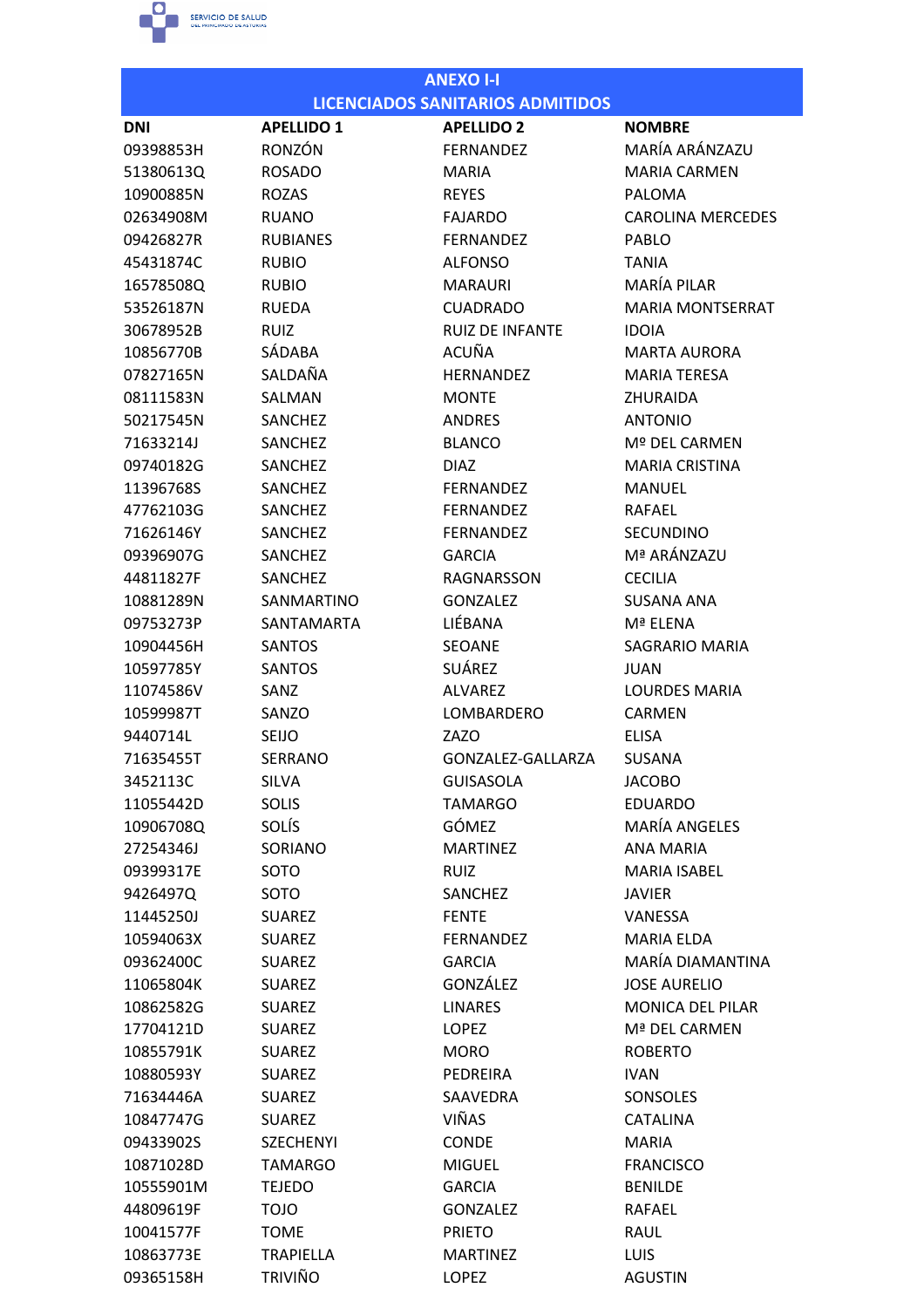

| <b>ANEXO I-I</b> |                   |                                         |                       |
|------------------|-------------------|-----------------------------------------|-----------------------|
|                  |                   | <b>LICENCIADOS SANITARIOS ADMITIDOS</b> |                       |
| <b>DNI</b>       | <b>APELLIDO 1</b> | <b>APELLIDO 2</b>                       | <b>NOMBRE</b>         |
| 10855782N        | <b>TRUAN</b>      | <b>ALONSO</b>                           | <b>NURIA</b>          |
| 09795727G        | <b>TURIEL</b>     | <b>MARTINEZ</b>                         | <b>JOSE MARIA</b>     |
| 10192602Z        | <b>TURIENZO</b>   | <b>SANTOS</b>                           | <b>ESTRELLA OLGA</b>  |
| 16262269G        | <b>URCELAY</b>    | <b>PEREZ</b>                            | <b>MARIA ESTRELLA</b> |
| 10836311E        | <b>VALLES</b>     | ANTUÑA                                  | <b>CONSUELO</b>       |
| 09407342C        | VAQUERO           | <b>LORENZO</b>                          | <b>FERNANDO</b>       |
| 44806013N        | VARELA            | <b>CALVO</b>                            | <b>MARIA</b>          |
| 09430959Q        | VARELA            | <b>RODRIGUEZ</b>                        | LORENA                |
| 09385364F        | VAZQUEZ           | <b>ALVAREZ</b>                          | JOAQUÍN               |
| 71633477T        | VAZQUEZ           | <b>FERNANDEZ</b>                        | <b>MARIA</b>          |
| 11062790C        | VAZQUEZ           | <b>MARTINEZ</b>                         | <b>OLGA</b>           |
| 09751512H        | VAZQUEZ           | <b>ROJO</b>                             | <b>JULIO</b>          |
| 71631562V        | <b>VEGA</b>       | <b>VALDES</b>                           | <b>PEDRO</b>          |
| 07955267G        | <b>VEGAS</b>      | <b>VALLE</b>                            | <b>JOSE MIGUEL</b>    |
| 11076978V        | <b>VELASCO</b>    | <b>GONZALEZ</b>                         | <b>ANA MARIA</b>      |
| 52306096W        | <b>VIDAL</b>      | <b>CASES</b>                            | <b>DAVID</b>          |
| 09352619Z        | <b>VILLA</b>      | ESTÉBANEZ                               | <b>RUBÉN</b>          |
| 09391079H        | <b>VILLAR</b>     | <b>LOPEZ</b>                            | <b>ALEJANDRO</b>      |
| 33339042J        | <b>VILLARES</b>   | <b>ROUCO</b>                            | <b>ANA</b>            |
| 10873209M        | YANO              | <b>ESCUDERO</b>                         | RAQUEL                |
| 10881839X        | ZAPICO            | <b>PEREZ</b>                            | <b>MARTA</b>          |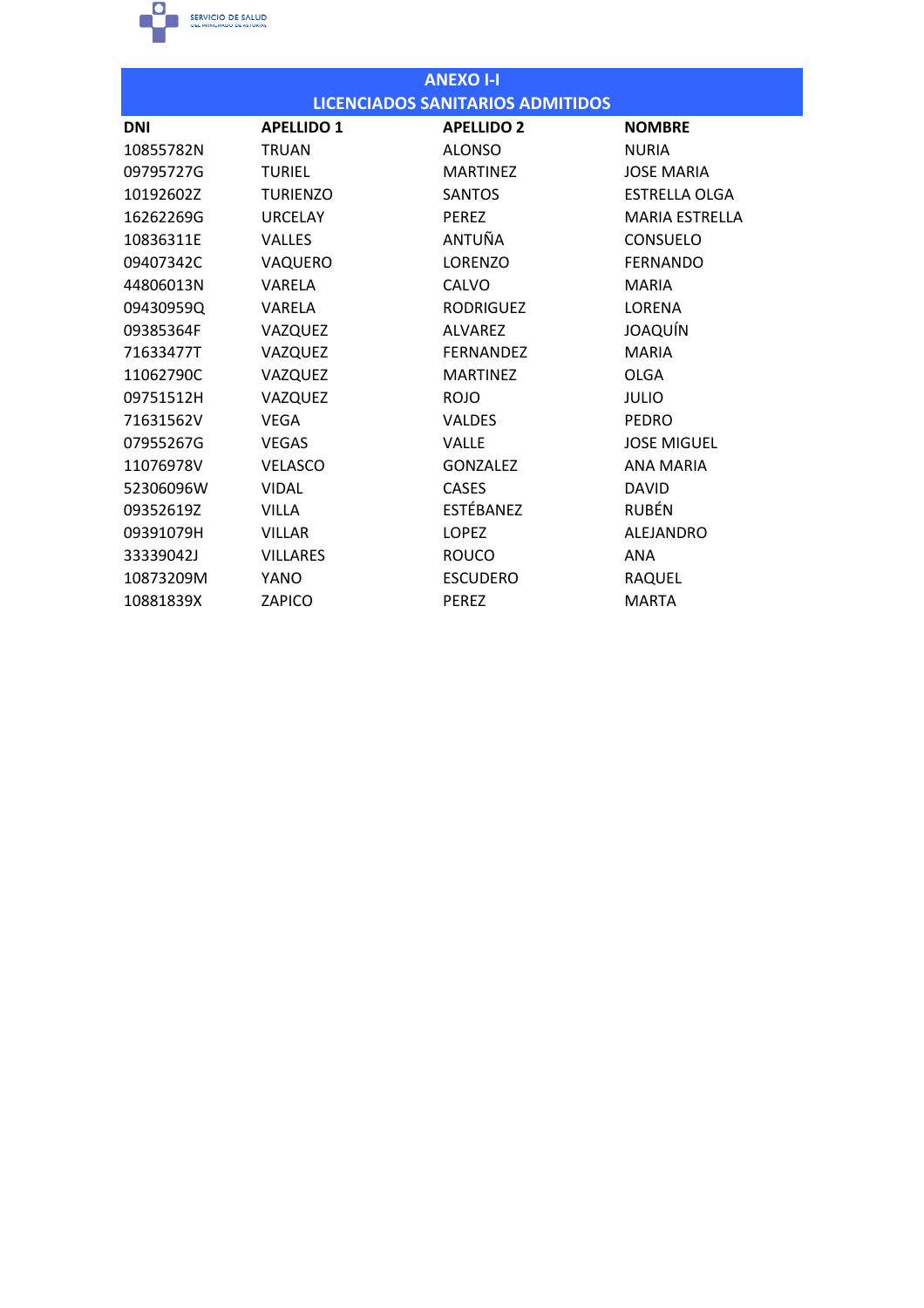

|                        |                         | <b>ANEXO I-II</b>                      |                                 |
|------------------------|-------------------------|----------------------------------------|---------------------------------|
|                        |                         | <b>DIPLOMADOS SANITARIOS ADMITIDOS</b> |                                 |
| <b>DNI</b>             | <b>APELLIDO 1</b>       | <b>APELLIDO 2</b>                      | <b>NOMBRE</b>                   |
| 11410593V              | ABEJON                  | MUÑIZ                                  | LUISA ANA                       |
| 09302203Z              | ABIA                    | LLERA                                  | <b>ANA ISABEL</b>               |
| 53532819C              | <b>ACEBEDO</b>          | <b>TIELVE</b>                          | PAULA                           |
| 09440496P              | <b>ALBUERNE</b>         | <b>JUANCO</b>                          | MARÍA                           |
| 10836889W              | <b>ALCÓN</b>            | <b>PULIDO</b>                          | <b>AURORA</b>                   |
| 10875355N              | <b>ALONSO</b>           | <b>BUELGA</b>                          | <b>MONTSERRAT</b>               |
| 45430809J              | <b>ALONSO</b>           | <b>GONZALEZ</b>                        | <b>MARIA LORENA</b>             |
| 11437166W              | <b>ALONSO</b>           | <b>PEREIRAS</b>                        | <b>ALBERTO</b>                  |
| 11416886P              | <b>ALONSO</b>           | <b>REDONDO</b>                         | <b>BELEN</b>                    |
| 10893915B              | <b>ALONSO</b>           | RODRÍGUEZ                              | ARÁNZAZU                        |
| 71431738V              | <b>ALVAREZ</b>          | <b>ALONSO</b>                          | <b>NOELIA</b>                   |
| 09440346L              | ALVAREZ                 | ALVAREZ                                | <b>GRACIFLA</b>                 |
| 09400861W              | <b>ALVAREZ</b>          | <b>ALVAREZ</b>                         | <b>MONICA</b>                   |
| 71638247D              | <b>ALVAREZ</b>          | <b>BLANCO</b>                          | SARA                            |
| 71644820G              | <b>ALVARFZ</b>          | <b>CORO</b>                            | <b>CARLOS</b>                   |
| 11437169M              | <b>ALVAREZ</b>          | <b>DIAZ</b>                            | <b>SONIA</b>                    |
| 76938202M              | <b>ALVAREZ</b>          | <b>FERNANDEZ</b>                       | <b>ANA ISABEL</b>               |
| 9430794N               | <b>ALVAREZ</b>          | <b>FERNANDEZ</b>                       | <b>ANA JOSEFA</b>               |
| 71635248T              | <b>ALVAREZ</b>          | <b>FERNANDEZ</b>                       | <b>LUCIA</b>                    |
| 11426530S              | <b>ALVAREZ</b>          | <b>GARCIA</b>                          | <b>OLGA BEATRIZ</b>             |
| 11072812Z              | <b>ALVAREZ</b>          | <b>GARCIA</b>                          | <b>ROSA PILAR</b>               |
| 09422792Z              | <b>ALVAREZ</b>          | <b>GARCIA</b>                          | SONIA                           |
| 11435512G              | <b>ALVAREZ</b>          | <b>GONZALEZ</b>                        | <b>JORGE</b>                    |
| 71632162L              | <b>ALVAREZ</b>          | <b>GONZALEZ</b>                        | PABLO                           |
| 71632243P              | <b>ALVAREZ</b>          | <b>HUERTA</b>                          | <b>SILVIA</b>                   |
| 71648624J              | <b>ALVAREZ</b>          | LARA                                   | <b>MIRIAM</b>                   |
| 11439347K              | <b>ALVAREZ</b>          | <b>LOPEZ</b>                           | <b>BEGOÑA</b>                   |
| 45431064S              | <b>ALVAREZ</b>          | LOPEZ                                  | SONIA                           |
| 09412638A              | <b>ALVAREZ</b>          | <b>PELAEZ</b>                          | <b>INMACULADA SONIA</b>         |
| 09429647S              | <b>ALVAREZ</b>          | PRADO                                  | <b>MARIA CANDELAS</b>           |
| 32880613C              | <b>ALVAREZ</b>          | <b>RODRIGUEZ</b>                       | <b>JULIO CESAR</b>              |
| 11427309N              | <b>ALVAREZ</b>          | <b>RODRIGUEZ</b>                       | <b>NATALIA</b>                  |
| 10873921G              | <b>ALVAREZ</b>          | <b>RUIZ</b>                            | ANA                             |
| 10851550N              | <b>ALVAREZ</b>          | <b>RUIZ</b>                            | <b>MARIA DOLORES</b>            |
| 11079503N              | <b>ALVAREZ</b>          | SANCHEZ                                | <b>GRACIELA</b>                 |
| 10858431Q              | <b>ALVAREZ</b>          | VALDÉS                                 | <b>MARIA DOLORES</b>            |
| 11083670Q              | <b>ALVAREZ</b>          | VÁZQUEZ                                | LAURA                           |
| 10832865A              | ÁLVAREZ                 | CANO                                   | <b>AMALIA</b>                   |
| 10871425S              | ÁLVAREZ                 | GARCÍA                                 | MARÍA                           |
| 09361100P              | ÁLVAREZ                 | <b>MORAL</b>                           | MARÍA DEL CARMEN                |
| 32876110W              | ÁLVAREZ                 | <b>OVIEDO</b>                          | <b>RUTH</b>                     |
| 10896773V              | ÁLVAREZ                 | PÉREZ                                  | <b>MÓNICA</b>                   |
| 11416533T              | AMOR                    | <b>GONZALEZ</b>                        | Mª MERCEDES                     |
| 09360250D              | ANTUÑA                  | <b>BARGADOS</b>                        | <b>GUADALUPE</b>                |
| 10891270B              | ANTUÑA                  | DÍAZ                                   | <b>MONICA</b>                   |
|                        |                         |                                        |                                 |
| 32878384E<br>71871625Y | ANTUÑA<br><b>ARANGO</b> | <b>PALACIOS</b><br><b>FERNANDEZ</b>    | <b>SILVIA</b><br><b>FABIOLA</b> |
| 45431045L              |                         |                                        |                                 |
|                        | <b>ARANGO</b>           | <b>FERNANDEZ</b>                       | <b>JUAN IGNACIO</b>             |
| 10885573H              | <b>ARANGO</b>           | <b>FERNANDEZ</b>                       | <b>MARIA ESTHER</b>             |
| 09406589A              | ARANGO                  | <b>PRESA</b>                           | <b>BEATRIZ</b>                  |
| 11432906C              | ARCO                    | SOUSA                                  | MARIA TERESA DEL                |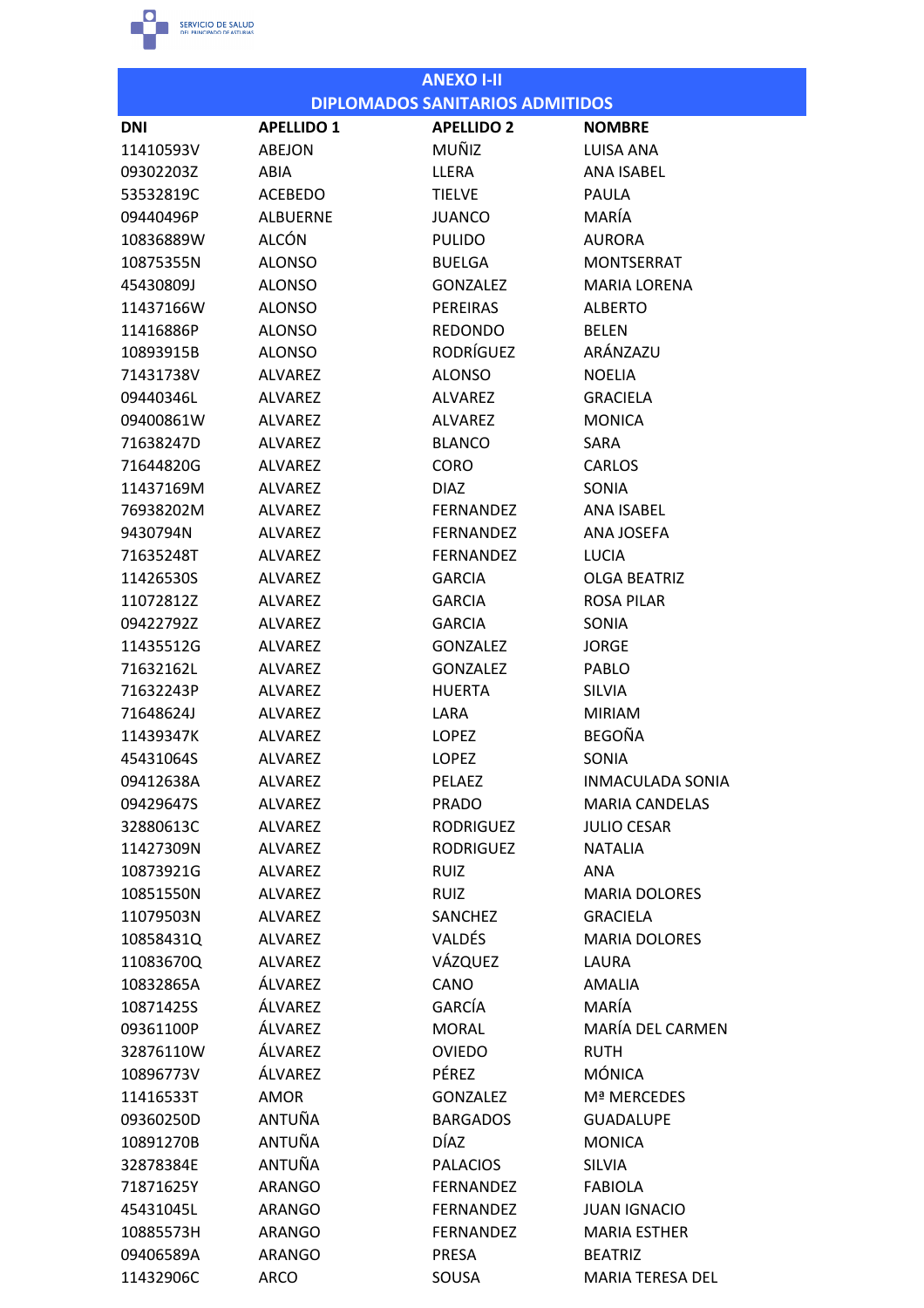

| <b>ANEXO I-II</b> |                      |                                        |                         |
|-------------------|----------------------|----------------------------------------|-------------------------|
|                   |                      | <b>DIPLOMADOS SANITARIOS ADMITIDOS</b> |                         |
| <b>DNI</b>        | <b>APELLIDO 1</b>    | <b>APELLIDO 2</b>                      | <b>NOMBRE</b>           |
| 11428240T         | <b>ARGÜELLES</b>     | <b>FERNANDEZ</b>                       | <b>MANUEL ANTONIO</b>   |
| 76950763P         | <b>ARIAS</b>         | CASTAÑO                                | <b>BFLFN</b>            |
| 11427591H         | <b>ARIAS</b>         | <b>FERNANDEZ</b>                       | Mª ISABEL               |
| 10866667H         | <b>ARMAYOR PRADO</b> | ARMAYOR PRADO                          | <b>MÓNICA</b>           |
| 10877675D         | <b>ARROJO</b>        | GARCÍA                                 | <b>ELISA</b>            |
| 10896438G         | <b>ASENJO</b>        | <b>BERICUA</b>                         | <b>SILVIA</b>           |
| 10855323J         | AYALA                | <b>LORENZO</b>                         | <b>MARIA GEMA</b>       |
| 11413119J         | <b>BALAN</b>         | MARIÑO                                 | ANA LUZ                 |
| 13984997P         | <b>BALBÁS</b>        | LIAÑO                                  | <b>VÍCTOR MANUEL</b>    |
| 53525087Q         | <b>BALTAR</b>        | <b>BARRIO</b>                          | ANA Mª                  |
| 52534395A         | <b>BARREIRO</b>      | MARAÑÓN                                | ROSA MARÍA              |
| 09413745Y         | <b>BARRERA</b>       | <b>VALOR</b>                           | <b>MARIO</b>            |
| 11424337F         | <b>BAZAN</b>         | <b>HERRERO</b>                         | <b>ANTONIO</b>          |
| 12769899T         | <b>BENITO</b>        | <b>EMPERADOR</b>                       | SONIA                   |
| 10886277D         | <b>BERDASCO</b>      | <b>BERDASCO</b>                        | <b>NEREA</b>            |
| 11082506W         | <b>BERNARDO</b>      | GARCÍA                                 | <b>JOSE ANTONIO</b>     |
| 32882419D         | <b>BERNARDO</b>      | VAZQUEZ                                | <b>DAVID</b>            |
| 11442488B         | <b>BLANCO</b>        | <b>COLLAZOS</b>                        | <b>MARTA</b>            |
| 10876891F         | <b>BLANCO</b>        | <b>CORUJO</b>                          | <b>ANA BELEN</b>        |
| 45428354L         | <b>BLANCO</b>        | COUTO                                  | <b>LORENA</b>           |
| 10818594S         | <b>BLANCO</b>        | GONZÁLEZ                               | <b>JOSÉ LUIS</b>        |
| 76718808P         | <b>BLANCO</b>        | <b>RODRIGUEZ</b>                       | <b>ANA BELEN</b>        |
| 09407726J         | <b>BOTO</b>          | <b>RODRIGUEZ</b>                       | <b>MARTA</b>            |
| 76957196R         | <b>BRAGA</b>         | RIERA                                  | <b>EVA</b>              |
| 71651051W         | <b>BRAÑA</b>         | <b>FERNANDEZ</b>                       | PAULA                   |
| 11425328D         | <b>BUSTA</b>         | <b>DIAZ</b>                            | <b>MONICA</b>           |
| 32877399A         | <b>BUSTO</b>         | <b>FUEYO</b>                           | ROSALIA NOEMI           |
| 76946074B         | CAMIÑA               | <b>VALLINA</b>                         | <b>NADIA MARIA</b>      |
| 10887076A         | <b>CAMPOS</b>        | <b>ASENJO</b>                          | MARIA ALEJANDRA         |
| 09789405F         | CANEDO               | <b>GARCIA</b>                          | ELENA MARIA             |
| 11434254B         | <b>CAPIN</b>         | RAMIREZ                                | <b>FRANCISCO JAVIER</b> |
| 09447273T         | CARDO                | <b>BERDASCO</b>                        | <b>JOSÉ ANTONIO</b>     |
| 71147527V         | <b>CARPINTERO</b>    | <b>OTERO</b>                           | <b>RAQUEL</b>           |
| 11961544A         | CARRASCO             | <b>SANTOS</b>                          | <b>SERGIO</b>           |
| 11419858J         | CARREÑO              | <b>MARTÍNEZ</b>                        | <b>MARTA ISABEL</b>     |
| 50941666R         | <b>CARRERO</b>       | <b>GUILLÉN</b>                         | MARÍA CONCEPCIÓN        |
| 10822378G         | <b>CARTÓN</b>        | GARCÍA                                 | <b>AURORA</b>           |
| 32878608Q         | CASTAÑO              | FERNÁNDEZ                              | <b>EMMA MARIA</b>       |
| 71765563C         | CASTAÑON             | <b>GARCIA</b>                          | <b>PATRICIA</b>         |
| 09384832G         | <b>CASTELAO</b>      | ALVAREZ                                | <b>MARIA PAZ</b>        |
| 11440846W         | <b>CASTRO</b>        | <b>CELEIRO</b>                         | <b>MARIA EVA</b>        |
| 71877600R         | CEÑAL                | <b>PUERTO</b>                          | LILIANA                 |
| 06572087K         | <b>CHACON</b>        | <b>BAUTISTA</b>                        | <b>ENRIQUE</b>          |
| 11429437R         | <b>CHARRO</b>        | <b>LOBATO</b>                          | <b>LUISA MARIA</b>      |
| 11425345A         | <b>CHICA</b>         | <b>MARCOS</b>                          | <b>VIRGINIA</b>         |
| 11082604P         | <b>CIENFUEGOS</b>    | <b>MARQUES</b>                         | <b>FABIAN</b>           |
| 53532004X         | <b>CIFUENTES</b>     | <b>RIVERA</b>                          | <b>BEGOÑA</b>           |
| 09434260M         | <b>COCA</b>          | <b>PULGAR</b>                          | <b>MARTA ELENA</b>      |
| 09439695N         | <b>CORO</b>          | <b>BODE</b>                            | <b>JOSE IGNACIO</b>     |
| 71645866S         | <b>CORREA</b>        | SAN JOSÉ                               | LUCÍA                   |
| 10864088S         | <b>CORTINA</b>       | <b>MEDINA</b>                          | <b>MERCEDES</b>         |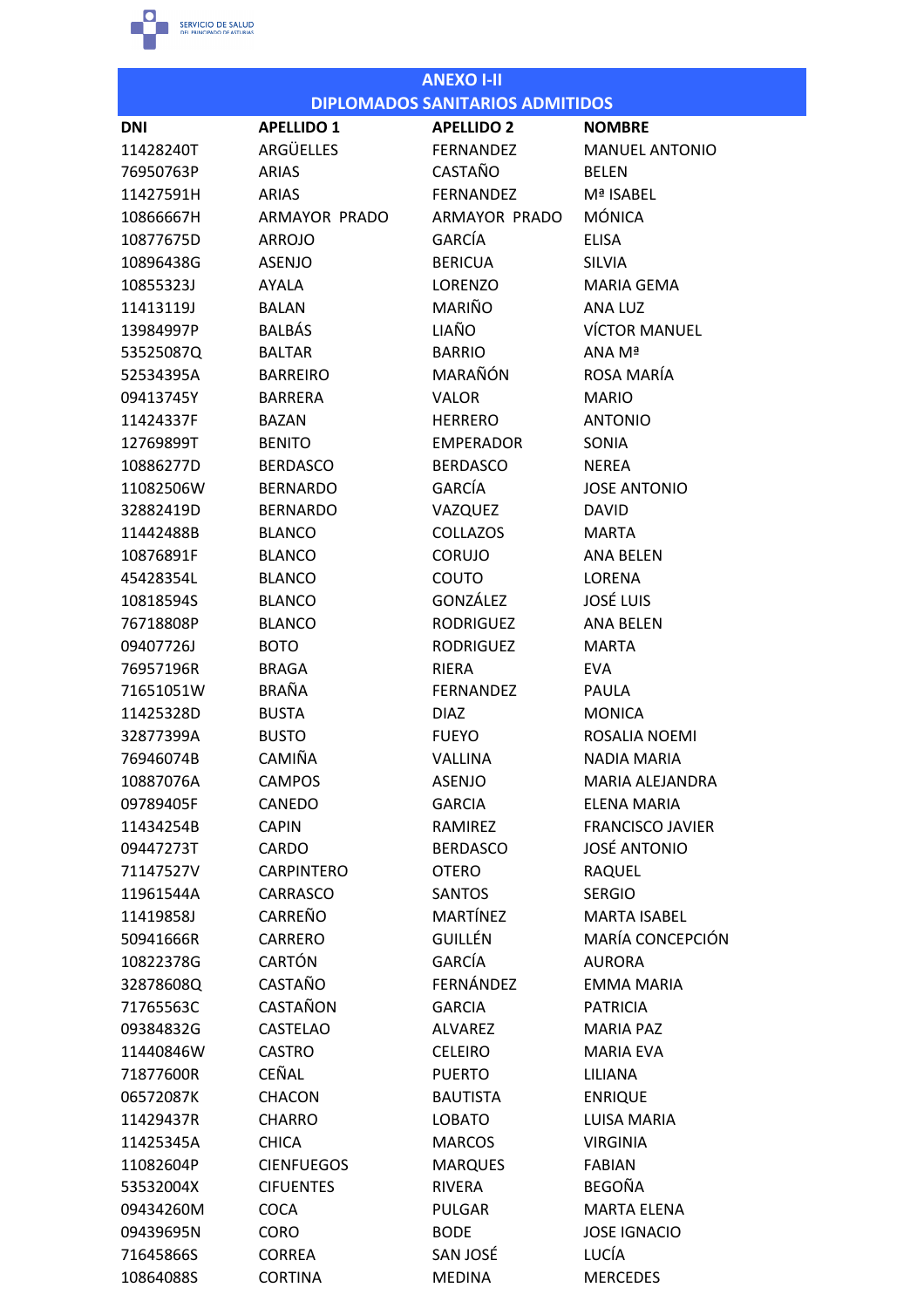

|            |                    | <b>ANEXO I-II</b>                      |                           |
|------------|--------------------|----------------------------------------|---------------------------|
|            |                    | <b>DIPLOMADOS SANITARIOS ADMITIDOS</b> |                           |
| <b>DNI</b> | <b>APELLIDO 1</b>  | <b>APELLIDO 2</b>                      | <b>NOMBRE</b>             |
| 32884668G  | <b>COTO</b>        | <b>GARCIA</b>                          | SONIA                     |
| 32884123B  | COTO               | <b>MORENO</b>                          | <b>ROCÍO</b>              |
| 32883201D  | <b>CUELLO</b>      | <b>SUAREZ</b>                          | <b>LUISA MARIA</b>        |
| 10888124Q  | <b>CUESTA</b>      | <b>ENTRIALGO</b>                       | MARIA JOSÉ                |
| 02642875Z  | <b>CURTO</b>       | <b>BENITO</b>                          | <b>MARIA LUISA</b>        |
| 09433079C  | DE LA RESURRECCIÓN | <b>DEL NACIMIENTO</b>                  | <b>ADRIANO</b>            |
| 11074663W  | DF LA ROSA         | <b>ARIAS</b>                           | MARÍA DEL MAR             |
| 71643413T  | DE LA TORRE        | <b>GONZALEZ</b>                        | <b>ALEJANDRA</b>          |
| 09321824Q  | DE PEDRO           | LORENZO                                | <b>MARIA NIEVES</b>       |
| 9711452R   | <b>DE PONGA</b>    | VALBUENA                               | <b>AGUEDA FLORA</b>       |
| 10862915S  | <b>DEL AMOR</b>    | <b>VILLA</b>                           | <b>BEATRIZ</b>            |
| 09429142Q  | <b>DEL BARRIO</b>  | <b>PINTADO</b>                         | MARIA BEGOÑA              |
| 32873899E  | <b>DEL CAMPO</b>   | <b>BOLAÑOS</b>                         | <b>SUSANA</b>             |
| 11084051Y  | <b>DEL CUADRO</b>  | <b>TORIO</b>                           | ANGELA                    |
| 44818127M  | <b>DEL RIO</b>     | <b>GONZALEZ</b>                        | <b>NATALIA</b>            |
| 76949099T  | <b>DEL VALLE</b>   | <b>DÍAZ</b>                            | <b>IRENE</b>              |
| 32879273Z  | <b>DELGADO</b>     | <b>GARCIA</b>                          | YOANA                     |
| 76941746F  | <b>DIAZ</b>        | <b>BIGOTES</b>                         | <b>RAQUEL</b>             |
| 53161534R  | <b>DIAZ</b>        | <b>CABANILLAS</b>                      | <b>JOSE PABLO</b>         |
| 11443946C  | <b>DIAZ</b>        | CANO                                   | <b>ANA ISABEL</b>         |
| 32881709N  | <b>DIAZ</b>        | <b>GONZALEZ</b>                        | <b>MONICA</b>             |
| 10888864C  | <b>DIAZ</b>        | LEIGUARDA                              | <b>JORGE</b>              |
| 53530195H  | <b>DIAZ</b>        | <b>RODRIGUEZ</b>                       | <b>MARIA JOSEFA</b>       |
| 32886487Y  | <b>DÍAZ</b>        | FERNÁNDEZ                              | ANÍBAL                    |
| 72052613F  | <b>DOMINGO</b>     | <b>DÍAZ</b>                            | ALEXANDRA                 |
| 09783867N  | <b>DOMINGUEZ</b>   | <b>BARRIALES</b>                       | <b>MONICA</b>             |
| 71513195P  | <b>DOMINGUEZ</b>   | <b>SANTIN</b>                          | SANDRA                    |
| 10900972F  | <b>DOMINGUEZ</b>   | <b>TORRES</b>                          | <b>NOELIA</b>             |
| 18961158G  | <b>ERES</b>        | <b>BRUN</b>                            | ROSALIA                   |
| 11437374A  | <b>ESPARZA</b>     | <b>DEL VALLE</b>                       | <b>MARIA PALOMA</b>       |
| 76714154T  | <b>ESPINO</b>      | <b>LOPEZ</b>                           | <b>OLGA</b>               |
| 32879526Z  | <b>ESPINOSA</b>    | LLANEZA                                | YOLANDA                   |
| 11081126W  | <b>ESTEBANEZ</b>   | <b>SUAREZ</b>                          | <b>MARIA DEL PILAR</b>    |
| 71669877Z  | <b>ESTRADA</b>     | MENÉNDEZ                               | <b>PALOMA</b>             |
| 32877538G  | EZAMA              | <b>SUAREZ</b>                          | ALEJANDRO                 |
| 76945877K  | <b>FALCON</b>      | <b>RUIZ</b>                            | <b>JESSICA</b>            |
| 11429746B  | <b>FEITO</b>       | CANO                                   | <b>BERTA</b>              |
| 09402246F  | <b>FEITO</b>       | CANO                                   | MARIA BEGOÑA              |
| 71632636X  | <b>FEITO</b>       | CIMADEVILLA                            | <b>MANUEL ANGEL</b>       |
| 71551803E  | <b>FERNANDEZ</b>   | <b>ALVAREZ</b>                         | Mª FRANCISCA              |
| 53526260Q  | <b>FERNANDEZ</b>   | <b>DIAZ</b>                            | <b>REYES</b>              |
| 71627444Q  | FERNANDEZ          | <b>FERNANDEZ</b>                       | <b>MARIA DEL PILAR</b>    |
| 76580261J  | <b>FERNANDEZ</b>   | <b>FERNANDEZ</b>                       | RAQUEL                    |
| 32878958K  | <b>FERNANDEZ</b>   | <b>GARCIA</b>                          | AGUEDA                    |
| 09426465F  | <b>FERNANDEZ</b>   | <b>GARCIA</b>                          | <b>ALICIA</b>             |
| 45432952V  | <b>FERNANDEZ</b>   | <b>GARCIA</b>                          | <b>LUCIA</b>              |
| 10852149J  | <b>FERNANDEZ</b>   | <b>GRANA</b>                           | <b>NURIA</b>              |
| 10894503R  | FERNANDEZ          | LAGAR                                  | ENA                       |
| 10903075V  | <b>FERNANDEZ</b>   | LAGO                                   | <b>MONICA</b>             |
| 71637694P  | <b>FERNANDEZ</b>   | LINDE                                  | <b>FRANCISCO DE BORJA</b> |
| 45429949G  | FERNANDEZ          | <b>MENDEZ</b>                          | MARIA BEGOÑA              |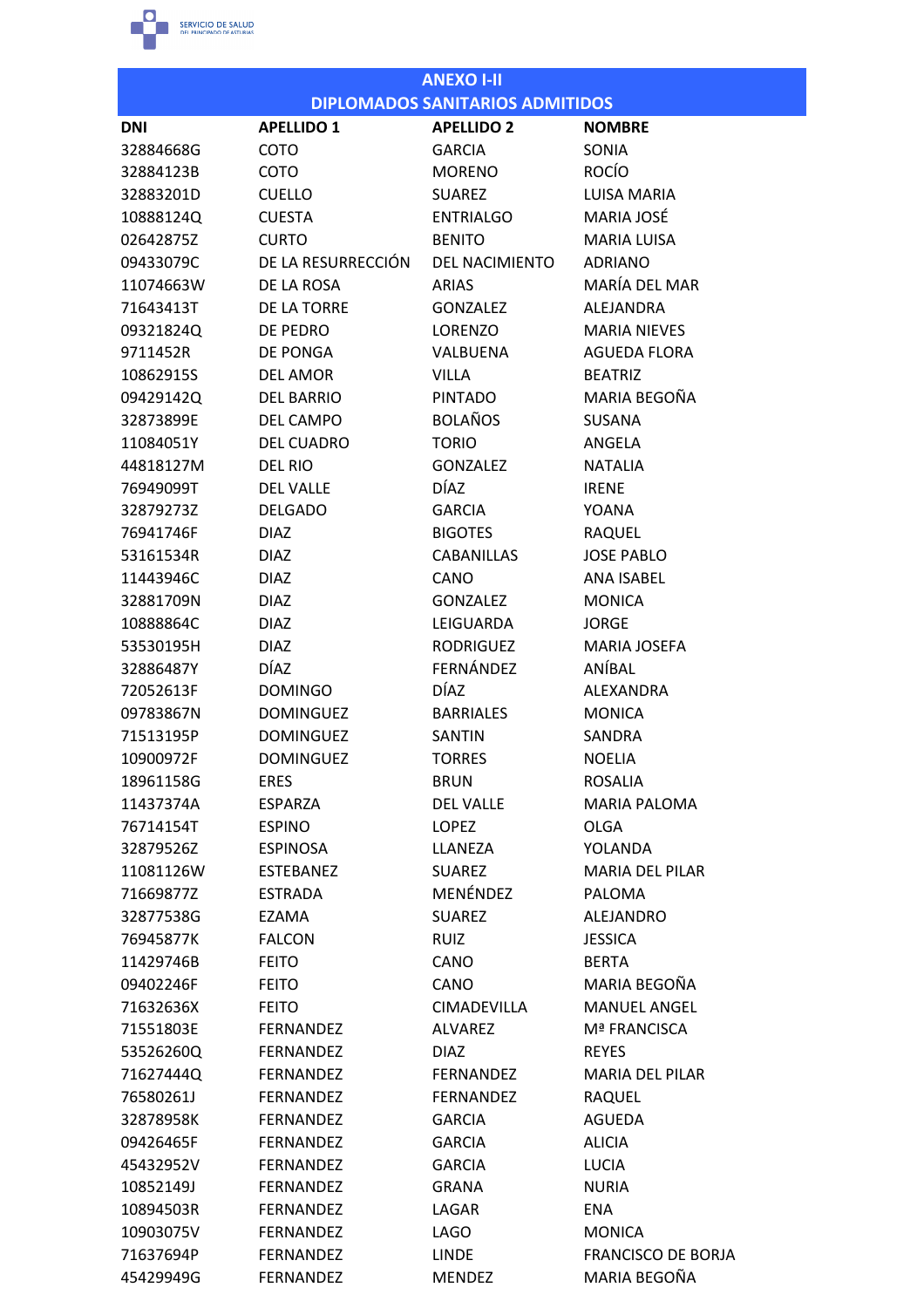

|                        |                   | <b>ANEXO I-II</b>                      |                                |
|------------------------|-------------------|----------------------------------------|--------------------------------|
|                        |                   | <b>DIPLOMADOS SANITARIOS ADMITIDOS</b> |                                |
| <b>DNI</b>             | <b>APELLIDO 1</b> | <b>APELLIDO 2</b>                      | <b>NOMBRE</b>                  |
| 09429770T              | <b>FERNANDEZ</b>  | PEÑARROYA                              | <b>SANTIAGO</b>                |
| 09387455M              | <b>FERNANDEZ</b>  | PEÑAS                                  | ALEJANDRA CINTIA               |
| 09376369M              | <b>FERNANDEZ</b>  | <b>RODRIGUEZ</b>                       | <b>JULIAN</b>                  |
| 09426378N              | <b>FERNANDEZ</b>  | <b>RODRIGUEZ</b>                       | <b>MANUELA</b>                 |
| 32885133D              | <b>FERNANDEZ</b>  | <b>ROSAL</b>                           | LAURA                          |
| 32885549B              | <b>FERNANDEZ</b>  | ZAPICO                                 | <b>DIANA</b>                   |
| 09425277S              | FERNÁNDEZ         | <b>ALLANDE</b>                         | <b>JAVIER</b>                  |
| 71701429X              | FERNÁNDEZ         | ÁLVAREZ                                | YOLANDA                        |
| 09398215R              | FERNÁNDEZ         | CAÑEDO                                 | Mª JOSEFA                      |
| 71635978V              | FERNÁNDEZ         | <b>CONDE</b>                           | <b>ANA CRISTINA</b>            |
| 10870387N              | FERNÁNDEZ         | <b>DÍAZ</b>                            | <b>ROSA CLARA</b>              |
| 32886259P              | FERNÁNDEZ         | <b>DIEZ</b>                            | LILIANA                        |
| 09421333G              | FERNÁNDEZ         | <b>FLÓREZ</b>                          | EVA MARÍA                      |
| 09422154C              | FERNÁNDEZ         | MARTÍNEZ                               | <b>XOSE ANTÓN</b>              |
| 11085721C              | FERNÁNDEZ         | <b>REYES</b>                           | Mª ZULAIKA                     |
| 71633359C              | FERNÁNDEZ         | <b>SUÁREZ</b>                          | <b>SUSANA</b>                  |
| 11442961R              | <b>FERREIRO</b>   | <b>ROCA</b>                            | <b>PAULINA</b>                 |
| 10894425S              | <b>FIDALGO</b>    | <b>RODRIGUEZ</b>                       | <b>MARIA NATIVIDAD</b>         |
| 73386270D              | <b>FLICH</b>      | <b>MECHO</b>                           | <b>FCO.JAVIER</b>              |
| 11439778S              | <b>FLOREZ</b>     | <b>BELZUZ</b>                          | <b>MONICA</b>                  |
| 71879769P              | <b>FLOREZ</b>     | PEREIRAS                               | <b>MARIA AMPARO</b>            |
| 09404967Z              | <b>FLÓREZ</b>     | <b>OLAY</b>                            | <b>MARIA DEL CARMEN</b>        |
| 09428804T              | <b>FRAGA</b>      | <b>PEREZ</b>                           | <b>CRISTINA</b>                |
| 10884927Q              | <b>FRANCISCO</b>  | NÚÑEZ                                  | <b>CRISTINA</b>                |
| 71877861D              | <b>FREIJOO</b>    | <b>FERREIRO</b>                        | CARMEN MARÍA                   |
|                        |                   |                                        |                                |
| 09440525Z<br>09437689F | <b>GAMON</b>      | <b>CANTERO</b><br><b>ALVAREZ</b>       | ANA CLARA<br><b>INMACULADA</b> |
|                        | <b>GANCEDO</b>    | <b>ANTON</b>                           | <b>MARIA PILAR</b>             |
| 16807642R              | <b>GARCES</b>     |                                        |                                |
| 10894886Q<br>09412908C | <b>GARCIA</b>     | ALVAREZ                                | <b>BEATRIZ</b>                 |
|                        | <b>GARCIA</b>     | ARANDA<br><b>ARGUELLES</b>             | <b>FRANCISCO JAVIER</b>        |
| 09430479L              | <b>GARCIA</b>     |                                        | MARIA ALEJANDRA                |
| 10892890K              | <b>GARCIA</b>     | <b>CAMPO</b>                           | LORENA MARIA                   |
| 53528258J              | <b>GARCIA</b>     | DE LA CALVA                            | <b>NOELIA</b>                  |
| 10883439T              | <b>GARCIA</b>     | <b>DIAZ</b>                            | <b>NATALIA</b>                 |
| 76946212B              | <b>GARCIA</b>     | DIZ                                    | <b>MONTSERRAT</b>              |
| 53515286J              | <b>GARCIA</b>     | <b>FERNANDEZ</b>                       | AMPARO                         |
| 09430052Y              | <b>GARCIA</b>     | <b>FERNANDEZ</b>                       | ANA                            |
| 09441127H              | <b>GARCIA</b>     | <b>FERNANDEZ</b>                       | LUCIA                          |
| 10841772D              | <b>GARCIA</b>     | <b>FERNANDEZ</b>                       | <b>MARIA BELEN</b>             |
| 32881744R              | <b>GARCIA</b>     | <b>FERREZ</b>                          | <b>BELEN</b>                   |
| 11430454Y              | <b>GARCIA</b>     | <b>FONTAN</b>                          | <b>MARIA JOSE</b>              |
| 11075354A              | <b>GARCIA</b>     | <b>GARCIA</b>                          | GEMMA                          |
| 09391368P              | <b>GARCIA</b>     | <b>GARCIA</b>                          | MARIA HERMINIA                 |
| 32877742R              | <b>GARCIA</b>     | <b>GARCIA</b>                          | <b>MARIA INES</b>              |
| 45433611D              | <b>GARCIA</b>     | <b>GARCIA</b>                          | REBECA                         |
| 71643899A              | <b>GARCIA</b>     | <b>GONZALEZ</b>                        | <b>MARIA</b>                   |
| 11421622Y              | <b>GARCIA</b>     | LOPEZ                                  | <b>MARIA ASCENSION</b>         |
| 09414776W              | <b>GARCIA</b>     | MARINA                                 | EVA MARIA                      |
| 72884306C              | <b>GARCIA</b>     | <b>MARRON</b>                          | ANGEL                          |
| 71653815Y              | <b>GARCIA</b>     | <b>PALACIOS</b>                        | VANESA                         |
| 09408597X              | <b>GARCIA</b>     | <b>PRADO</b>                           | <b>BEATRIZ</b>                 |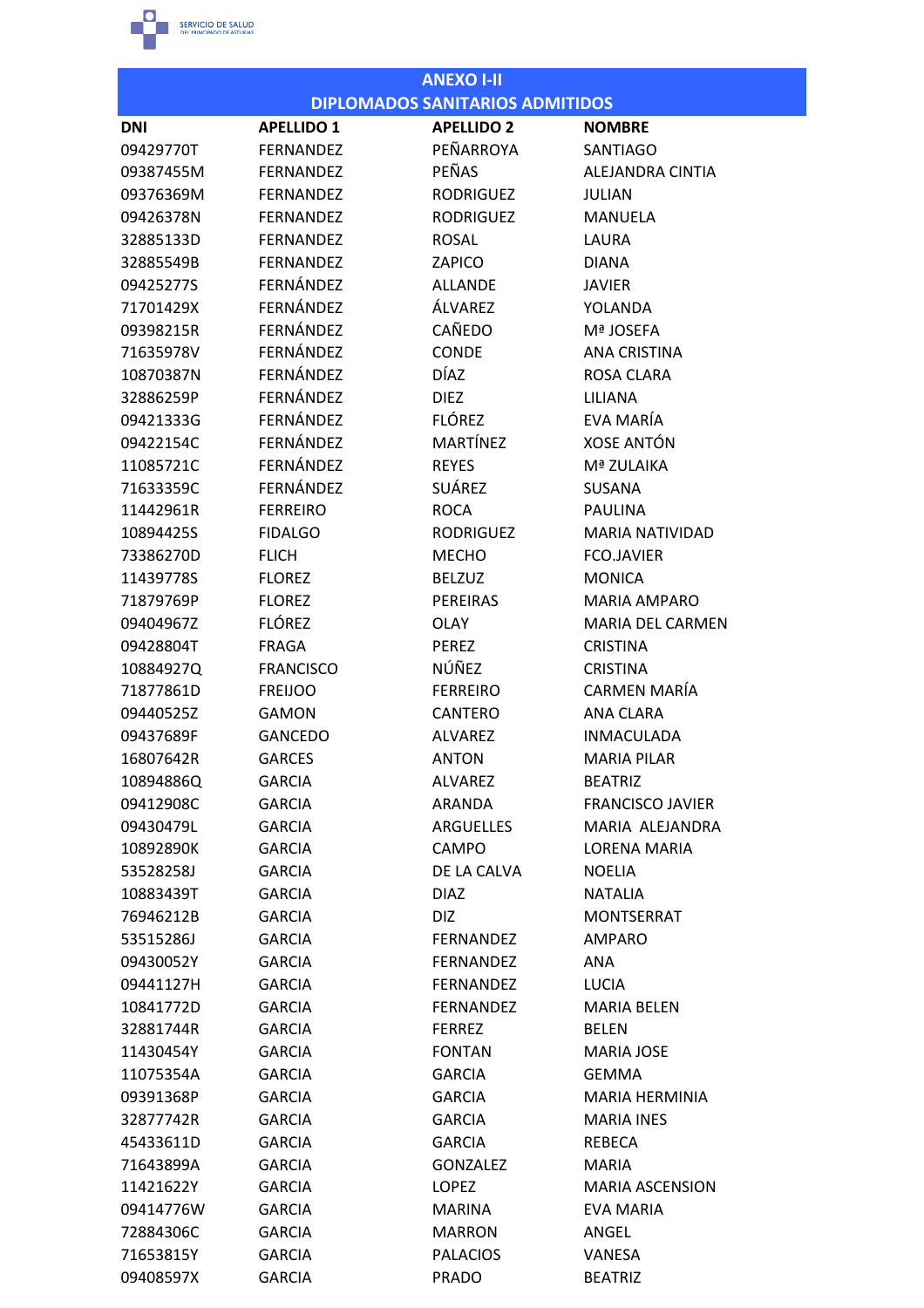

|                        |                                    | <b>ANEXO I-II</b>                      |                             |
|------------------------|------------------------------------|----------------------------------------|-----------------------------|
|                        |                                    | <b>DIPLOMADOS SANITARIOS ADMITIDOS</b> |                             |
| <b>DNI</b>             | <b>APELLIDO 1</b>                  | <b>APELLIDO 2</b>                      | <b>NOMBRE</b>               |
| 09437722V              | <b>GARCIA</b>                      | <b>PRADO</b>                           | LAURA                       |
| 11436728R              | <b>GARCIA</b>                      | <b>PUENTE</b>                          | <b>PATRICIA</b>             |
| 32883525B              | <b>GARCIA</b>                      | <b>RIVAS</b>                           | <b>MARCOS</b>               |
| 10904315S              | <b>GARCIA</b>                      | <b>RODERO</b>                          | <b>JULITA</b>               |
| 11436794K              | <b>GARCIA</b>                      | <b>RODRIGUEZ</b>                       | MARIA BEGOÑA                |
| 45433083X              | <b>GARCIA</b>                      | <b>RODRIGUEZ</b>                       | YOLANDA                     |
| 10825163Y              | <b>GARCIA</b>                      | SANCHEZ                                | <b>DULCEMARIA</b>           |
| 11423492J              | <b>GARCIA</b>                      | <b>SUAREZ</b>                          | <b>MARIA JESUS</b>          |
| 11080334S              | <b>GARCIA</b>                      | <b>SUAREZ</b>                          | <b>MONICA</b>               |
| 11079796Y              | GARCÍA                             | <b>ALVAREZ</b>                         | <b>SUSANA</b>               |
| 11077680Y              | GARCÍA                             | ARGÜELLES                              | <b>NOELIA</b>               |
| 76938398V              | GARCÍA                             | FERNÁNDEZ                              | <b>GEMA</b>                 |
| 11081034W              | GARCÍA                             | <b>FLOREZ</b>                          | <b>NURIA</b>                |
| 05694487D              | GARCÍA                             | <b>GARCÍA</b>                          | ÁNGEL                       |
| 06550458N              | GARCÍA                             | GARCÍA                                 | <b>MARIA BLANCA</b>         |
| 09437745V              | GARCÍA                             | GONZÁLEZ                               | <b>ROCÍO</b>                |
| 45433780V              | GARCÍA                             | <b>IGLESIAS</b>                        | <b>NOELIA</b>               |
| 11443134J              | GARCÍA                             | <b>LÓPEZ</b>                           | MARÍA ARÁNZAZU              |
| 11430288R              | GARCÍA                             | <b>MAYO</b>                            | <b>MÓNICA</b>               |
| 09279247N              | <b>GARRIDO</b>                     | <b>ROMAN</b>                           | <b>MARIA CARMEN</b>         |
| 71018856P              | <b>GARZON</b>                      | <b>BRAGADO</b>                         | <b>EMMA MARIA</b>           |
| 33535461N              | <b>GASALLA</b>                     | <b>DIAZ</b>                            | <b>ISABEL</b>               |
| 08113547K              | GIL                                | <b>GARCIA</b>                          | <b>EDUARDO</b>              |
| 71634227Z              | GIL                                | MUÑIZ                                  | <b>MARIA PILAR</b>          |
| 11078888H              | GIL                                | MUÑIZ                                  | <b>SILVIA</b>               |
| 11419841L              | <b>GOMEZ</b>                       | <b>AGUADO</b>                          | <b>JOSE MANUEL</b>          |
| 50952777A              | <b>GOMEZ</b>                       | <b>DIAZ</b>                            | <b>FRANCISCA</b>            |
| 50879662M              | GÓMEZ                              | <b>FERRER</b>                          | PABLO FEDERICO              |
| 10879600W              | GÓMEZ                              | MARTÍNEZ                               | <b>MARIA DEL CARMEN</b>     |
| 11714427K              | GOMEZ                              | <b>TORANZO</b>                         | M. BEGOÑA                   |
| 33320822D              | <b>GONZALEZ</b>                    | CASANOVA                               | <b>ALEJANDRO</b>            |
| 11085611W              | <b>GONZALEZ</b>                    | <b>DIAZ</b>                            | <b>MARIA ELENA</b>          |
|                        | <b>GONZALEZ</b>                    | <b>FERNANDEZ</b>                       | <b>MARIA ELENA</b>          |
| 11418426F<br>09412814H |                                    |                                        |                             |
|                        | <b>GONZALEZ</b><br><b>GONZALEZ</b> | <b>GARCIA</b><br><b>GARCIA</b>         | <b>EVA</b><br><b>ISABEL</b> |
| 71876143Q              |                                    | <b>GARCIA</b>                          |                             |
| 32886713W              | <b>GONZALEZ</b>                    | LEYVA                                  | YOLANDA                     |
| 11395309M              | <b>GONZALEZ</b>                    |                                        | <b>MARIA CRISTINA</b>       |
| 11433980J              | <b>GONZALEZ</b>                    | MENENDEZ                               | <b>FAUSTINO</b>             |
| 32875564P              | <b>GONZALEZ</b>                    | <b>MENENDEZ</b>                        | <b>MARIA GALILEA</b>        |
| 09433682W              | <b>GONZALEZ</b>                    | <b>REQUEJO</b>                         | <b>JAVIER</b>               |
| 71878695S              | <b>GONZALEZ</b>                    | <b>RODRIGUEZ</b>                       | <b>VIRGINIA</b>             |
| 11418082P              | <b>GONZALEZ</b>                    | <b>ROUGET</b>                          | <b>PALOMA</b>               |
| 52377479Q              | GONZALEZ                           | <b>RUBIO</b>                           | <b>ALICIA</b>               |
| 11441921L              | <b>GONZALEZ</b>                    | SANCHEZ                                | <b>NURIA</b>                |
| 09368466Z              | <b>GONZALEZ</b>                    | <b>VENA</b>                            | ROSA ELENA                  |
| 32885495A              | GONZÁLEZ                           | <b>ALFONSO</b>                         | <b>MÓNICA</b>               |
| 71632296S              | GONZÁLEZ                           | <b>ALONSO</b>                          | <b>ESTHER</b>               |
| 11432032C              | GONZÁLEZ                           | <b>BASTIDA</b>                         | <b>JULIO MARCOS</b>         |
| 09417433Z              | GONZÁLEZ                           | <b>BERMEJO</b>                         | <b>MARÍA ANTONIA</b>        |
| 11407377K              | GONZÁLEZ                           | <b>CACHERO</b>                         | MARÍA                       |
| 09427906E              | GONZÁLEZ                           | FERNÁNDEZ                              | <b>EMMA</b>                 |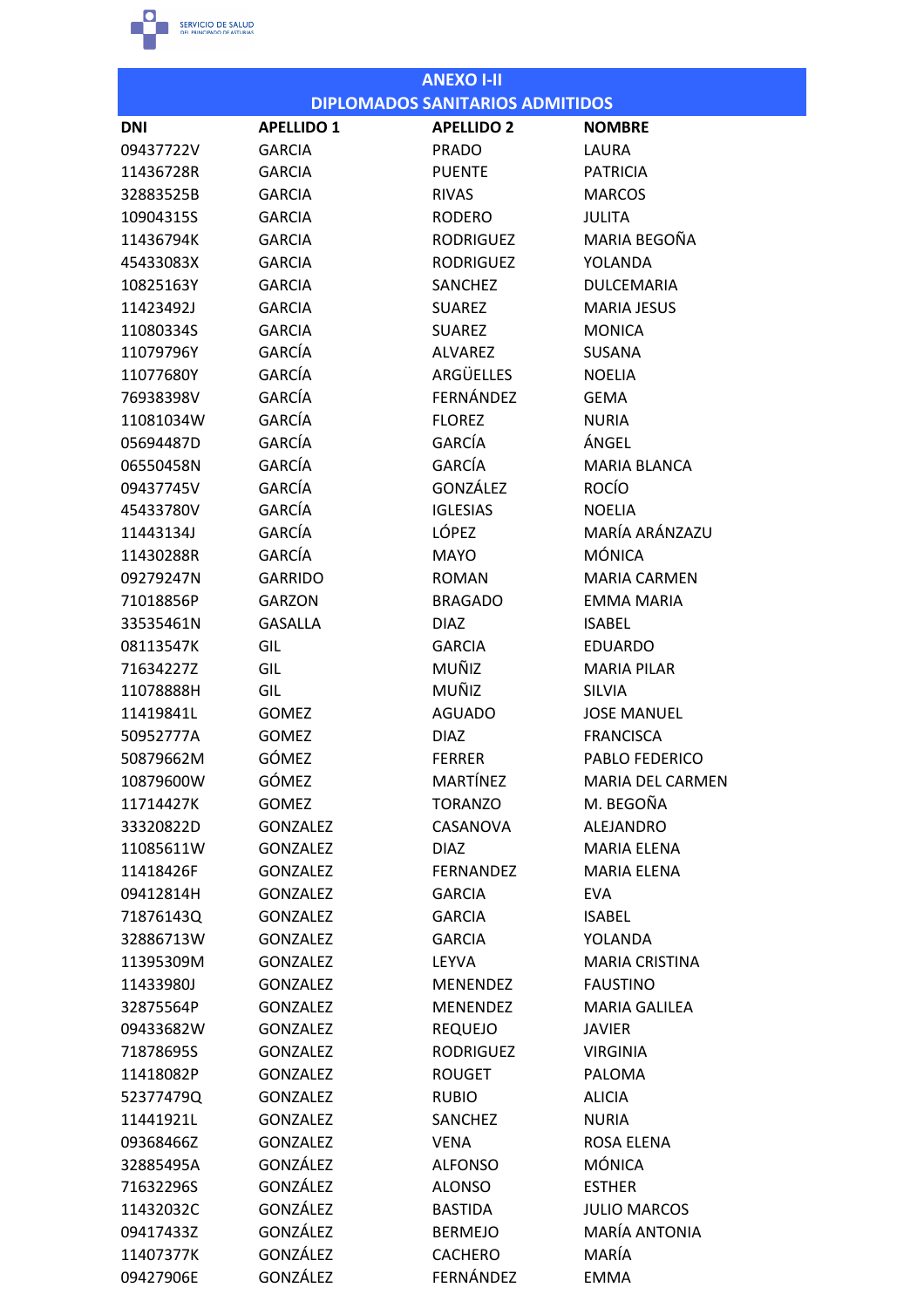

|            |                   | <b>ANEXO I-II</b>                      |                          |
|------------|-------------------|----------------------------------------|--------------------------|
|            |                   | <b>DIPLOMADOS SANITARIOS ADMITIDOS</b> |                          |
| <b>DNI</b> | <b>APELLIDO 1</b> | <b>APELLIDO 2</b>                      | <b>NOMBRE</b>            |
| 44428898M  | <b>GONZÁLEZ</b>   | GONZÁLEZ                               | Mª JOSÉ                  |
| 45431075A  | GONZÁLEZ          | <b>NOVOA</b>                           | <b>SUSANA</b>            |
| 52616393Y  | GONZÁLEZ          | ORVIZ                                  | MARÍA JOSÉ               |
| 11442529Y  | <b>GRANDA</b>     | <b>ALVAREZ</b>                         | <b>ROXANA</b>            |
| 32885121C  | <b>GRANDA</b>     | CASTAÑO                                | <b>GRACIELA</b>          |
| 09414798R  | <b>GRANDA</b>     | <b>FERNANDEZ</b>                       | LIDIA ELENA              |
| 09399141F  | <b>GUERRERO</b>   | <b>RODRIGUEZ</b>                       | <b>ANA ISARFL</b>        |
| 71421440T  | <b>GUTIERREZ</b>  | <b>ALVAREZ</b>                         | <b>MARIA TERESA</b>      |
| 32875076A  | <b>GUTIERREZ</b>  | <b>GONZALEZ</b>                        | <b>ANA ISABEL</b>        |
| 11438084T  | <b>GUTIERREZ</b>  | <b>GONZALEZ</b>                        | <b>NOELIA</b>            |
| 71876720H  | <b>GUTIÉRREZ</b>  | CASTAÑO                                | ANABELLA                 |
| 11438291T  | <b>HERMO</b>      | YAÑEZ                                  | LAURA                    |
| 25719102L  | HERNÁDEZ          | <b>DÁVILA</b>                          | PILAR ÚRSULA             |
| 76956472J  | <b>HERNANDEZ</b>  | <b>BALBIN</b>                          | <b>MARIA ALMUDENA</b>    |
| 06575077K  | <b>HERNANDEZ</b>  | <b>CARRERO</b>                         | <b>NATALIA</b>           |
| 44907848A  | <b>HERNANDEZ</b>  | <b>DE MIGUEL</b>                       | <b>SUSANA</b>            |
| 07982897B  | HERNÁNDEZ         | <b>HERRAEZ</b>                         | ADORACIÓN                |
| 13904992C  | <b>HERRERA</b>    | <b>GONZALEZ</b>                        | Mª TERESA                |
| 11075704P  | <b>HEVIA</b>      | ORTIZ                                  | <b>MARIA ENCARNACION</b> |
| 11429659Q  | <b>HEVIA</b>      | <b>RODRIGUEZ</b>                       | <b>ADELINA</b>           |
| 71643611Z  | <b>IGLESIAS</b>   | <b>GONZALEZ</b>                        | RAQUEL                   |
| 45433725P  | <b>IGLESIAS</b>   | <b>SUAREZ</b>                          | <b>MONICA</b>            |
| 09377391S  | <b>ISOBA</b>      | <b>RODRIGUEZ</b>                       | <b>SUSANA</b>            |
| 11422009W  | <b>IZQUIERDO</b>  | <b>TOSCANO</b>                         | <b>ANA ISABEL</b>        |
| 21636304C  | JIMÉNEZ           | <b>GANDIA</b>                          | <b>FRANCISCA</b>         |
| 11085070J  | <b>JOVE</b>       | <b>CONSTANTINO</b>                     | <b>LORENA</b>            |
| 09792462M  | <b>JUAREZ</b>     | <b>MARTINEZ</b>                        | <b>MARTA ELENA</b>       |
| 06565058F  | <b>JUEZ</b>       | BAZ                                    | SUSANA                   |
| 10854570L  | <b>JUNQUERA</b>   | <b>VELASCO</b>                         | <b>CARMEN ROSA</b>       |
| 11423034S  | LASTRA            | GARCÍA                                 | ANGELA Mª                |
| 72054573N  | LAVIN             | <b>GUTIERREZ</b>                       | <b>NATALIA</b>           |
| 11430453M  | LÁZARO            | <b>DIAZ</b>                            | MARIA JOSÉ               |
| 72040965C  | LÁZARO            | <b>OTERO</b>                           | Mª MERCEDES              |
| 13159944B  | <b>LIBOREIRO</b>  | <b>SUAREZ</b>                          | <b>MARIA JOSE</b>        |
| 76957448T  | <b>LLADA</b>      | <b>SUAREZ</b>                          | <b>RUBÉN</b>             |
| 53536176L  | <b>LLORENS</b>    | SUÁREZ                                 | LAURA                    |
| 32867021K  | LOBO              | LOMBARDIA                              | ANGEL JOSE               |
| 09396625K  | <b>LOPEZ</b>      | <b>ALONSO</b>                          | VIRGINIA DEL CARMEN      |
| 11423269C  | <b>LOPEZ</b>      | <b>BLANCO</b>                          | Mª LUISA                 |
| 32654641T  | <b>LOPEZ</b>      | <b>TESTA</b>                           | <b>EVA</b>               |
| 09387045D  | <b>LOPEZ</b>      | <b>TRIVIÑO</b>                         | <b>REYES</b>             |
| 76939021L  | <b>LÓPEZ</b>      | FERNÁNDEZ                              | <b>PATRICIA</b>          |
| 32886511F  | LÓPEZ             | PEÑALVER                               | <b>VÍCTOR MANUEL</b>     |
| 11964993W  | <b>LORENZO</b>    | <b>GOMEZ</b>                           | ANABEL                   |
| 71879842N  | LOZANO            | <b>PUERTAS</b>                         | <b>CRISTINA</b>          |
| 10885877T  | <b>LUCAS</b>      | SOTO                                   | <b>FELIPE</b>            |
| 32886606X  | MADUEÑO           | PÉREZ                                  | <b>NURIA</b>             |
| 11444687W  | MAGDALENO         | <b>HERRERO</b>                         | <b>CARLOS</b>            |
| 53538042E  | <b>MANSO</b>      | <b>MOLINA</b>                          | <b>CARMEN MARIA</b>      |
| 13783292J  | <b>MANUZ</b>      | PEREZ                                  | <b>MARTA</b>             |
| 11078503R  | <b>MANZANO</b>    | GARCÍA                                 | <b>VERÓNICA</b>          |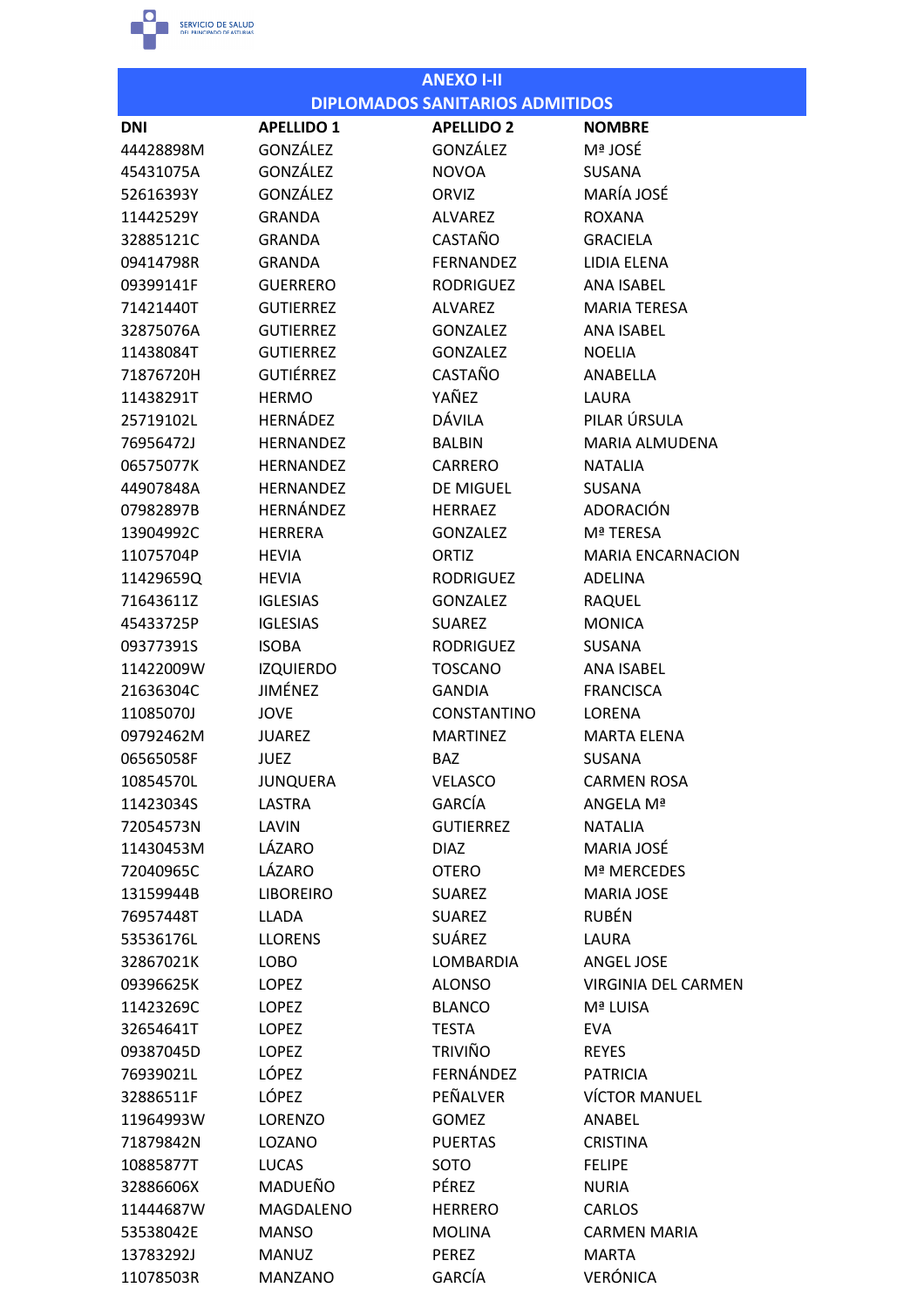

|            |                   | <b>ANEXO I-II</b>                      |                         |
|------------|-------------------|----------------------------------------|-------------------------|
|            |                   | <b>DIPLOMADOS SANITARIOS ADMITIDOS</b> |                         |
| <b>DNI</b> | <b>APELLIDO 1</b> | <b>APELLIDO 2</b>                      | <b>NOMBRE</b>           |
| 76938146H  | <b>MARCOS</b>     | <b>SELA</b>                            | JULIA                   |
| 09367668K  | <b>MARQUES</b>    | <b>FERNANDEZ</b>                       | <b>ELENA</b>            |
| 10889308G  | <b>MARTIN</b>     | <b>HERNANDEZ</b>                       | <b>EVA MARIA</b>        |
| 11384568M  | <b>MARTIN</b>     | LANTARON                               | Mª DE LOS ANGELES       |
| 09438149F  | MARTÍN            | <b>FUENTE</b>                          | SONIA                   |
| 09425974E  | <b>MARTINEZ</b>   | <b>ALONSO</b>                          | <b>MONTSERRAT</b>       |
| 10893433N  | <b>MARTINEZ</b>   | <b>FERNANDEZ</b>                       | <b>PALOMA</b>           |
| 71875127N  | <b>MARTINEZ</b>   | LOPEZ                                  | LUCIA                   |
| 11432870F  | <b>MARTINEZ</b>   | <b>LOPEZ</b>                           | <b>MARIA YOANA</b>      |
| 11430221A  | <b>MARTINEZ</b>   | <b>MENDEZ</b>                          | <b>ROSA MARIA</b>       |
| 11081841G  | <b>MARTINEZ</b>   | <b>PALACIOS</b>                        | PELAYO                  |
| 10198899D  | <b>MARTINEZ</b>   | <b>RAMOS</b>                           | <b>MARTA</b>            |
| 10881300T  | <b>MARTINEZ</b>   | <b>RODRIGUEZ</b>                       | ELENA                   |
| 09430888Z  | <b>MARTINFZ</b>   | <b>RODRIGUEZ</b>                       | <b>ENGRACIA</b>         |
| 71879065V  | <b>MARTINEZ</b>   | <b>VILLAMEA</b>                        | <b>SILVIA</b>           |
| 32874043M  | <b>MARTÍNEZ</b>   | FERNÁNDEZ                              | <b>ANA PILAR</b>        |
| 75021222Y  | <b>MARTOS</b>     | <b>ALMAGRO</b>                         | <b>AURORA</b>           |
| 07877008Z  | <b>MEIGIDE</b>    | <b>GARCIA</b>                          | <b>MERCEDES</b>         |
| 32878214J  | <b>MELLA</b>      | ZAPICO                                 | <b>MARIA ELISA</b>      |
| 45433098W  | <b>MENDEZ</b>     | <b>GONZALEZ</b>                        | <b>MARIA LORETO</b>     |
| 32873013X  | <b>MENDEZ</b>     | <b>JUSTEL</b>                          | ADELA                   |
| 76937318H  | <b>MENDEZ</b>     | <b>VEIGUELA</b>                        | <b>RAQUEL</b>           |
| 32882595R  | MÉNDEZ            | PILOÑETA                               | <b>PATRICIA</b>         |
| 11413726E  | <b>MENENDEZ</b>   | <b>BLANCO</b>                          | LAURA                   |
| 09370284S  | <b>MENENDEZ</b>   | <b>MARTINEZ</b>                        | INMACULADA CONCEPCION   |
| 32870886E  | <b>MENENDEZ</b>   | <b>RUEDA</b>                           | Mª DOLORES              |
| 11401012G  | MENÉNDEZ          | ORDÓÑEZ                                | <b>MARÍA DOLORES</b>    |
| 09417315B  | <b>MERINO</b>     | <b>VALLEJO</b>                         | <b>ANA BELEN</b>        |
| 71876960M  | MESA              | GONZÁLEZ                               | <b>RODRIGO</b>          |
| 10907588E  | <b>MIGOYA</b>     | <b>MENDEZ</b>                          | <b>MARIA DEL CARMEN</b> |
| 76946917A  | <b>MIGUEL</b>     | <b>RODRIGUEZ</b>                       | <b>MARIA ELENA</b>      |
| 11399287G  | <b>MIRANDA</b>    | <b>FERNANDEZ</b>                       | <b>ANA MARIA</b>        |
| 71633241V  | <b>MOATASSIM</b>  | FERNÁNDEZ                              | EMMA                    |
| 09414255X  | <b>MON</b>        | <b>RODRIGUEZ</b>                       | <b>ANA MARIA</b>        |
| 09419417C  | <b>MONTES</b>     | <b>IGLESIAS</b>                        | <b>PATRICIA</b>         |
| 03418355A  | <b>MORALES</b>    | <b>DOMÉNECH</b>                        | AMELIA                  |
| 11408747B  | <b>MORAN</b>      | <b>GUTIERREZ</b>                       | SALOME                  |
| 76936869Y  | <b>MORÁN</b>      | PÉREZ                                  | <b>BEGOÑA</b>           |
| 11429374F  | <b>MORENO</b>     | <b>MENDEZ</b>                          | SONIA                   |
| 10873712W  | <b>MORIS</b>      | <b>VALLE</b>                           | LAURA                   |
| 11077552Q  | <b>MORO</b>       | <b>HEVIA</b>                           | Mª JOSE                 |
| 71633813Z  | <b>MORO</b>       | VILLAR                                 | <b>MARIA CARMEN</b>     |
| 10884956E  | MUÑIZ             | <b>CUERVO</b>                          | <b>DESIRÉE</b>          |
| 71011786E  | MUÑOZ             | ALVAREDO                               | LAURA                   |
| 11440651Z  | MUÑOZ             | <b>MANCISIDOR</b>                      | ARANZAZU                |
| 09446171W  | MUÑOZ             | <b>RODRIGUEZ</b>                       | <b>MARTA</b>            |
| 11425011Z  | MUÑOZ             | VIÑA                                   | <b>MARIA ANTONIA</b>    |
| 45433156Z  | <b>NAVARRO</b>    | GONZALEZ                               | ALEJANDRA               |
| 09429487Q  | <b>NAVES</b>      | <b>LOPEZ</b>                           | <b>TERESA</b>           |
| 13107712N  | <b>NIETO</b>      | ARCE                                   | <b>JOSÉ IGNACIO</b>     |
| 10866688Q  | <b>NIETO</b>      | <b>MENENDEZ</b>                        | MARTA MARGARITA         |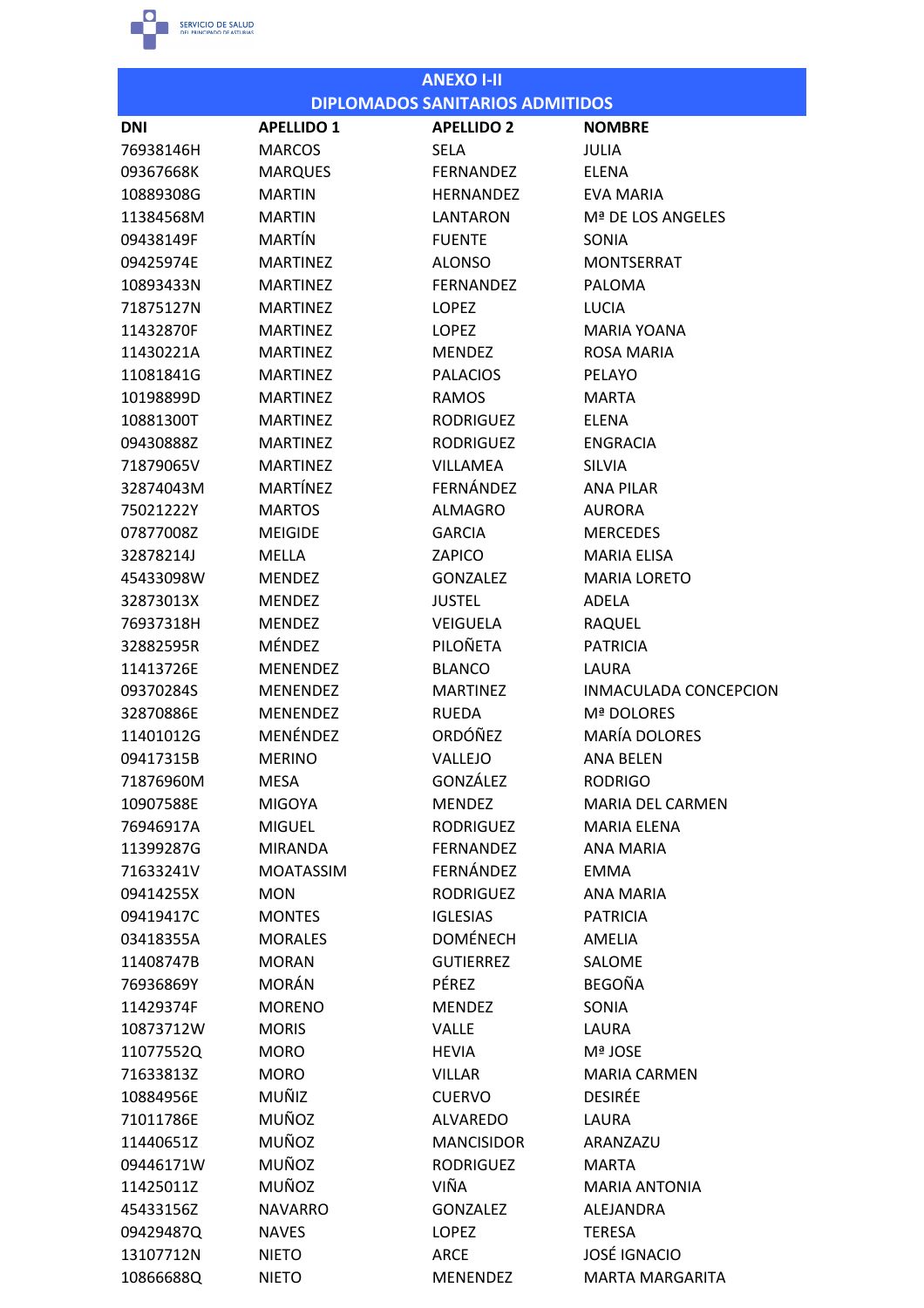

|            |                   | <b>ANEXO I-II</b>                      |                           |
|------------|-------------------|----------------------------------------|---------------------------|
|            |                   | <b>DIPLOMADOS SANITARIOS ADMITIDOS</b> |                           |
| <b>DNI</b> | <b>APELLIDO 1</b> | <b>APELLIDO 2</b>                      | <b>NOMBRE</b>             |
| 11084555G  | <b>NUÑEZ</b>      | <b>MORAL</b>                           | <b>MIGUEL</b>             |
| 09359284D  | <b>OLABUENAGA</b> | <b>ISCAR</b>                           | <b>CRISTINA</b>           |
| 32876962A  | ORVIZ             | <b>GONZALEZ</b>                        | <b>JUAN</b>               |
| 76948764X  | <b>OTERO</b>      | DE LA ROZA                             | <b>MANUEL</b>             |
| 11078809P  | <b>OTERO</b>      | <b>SUAREZ</b>                          | <b>MARIA ESTELINA</b>     |
| 16810158X  | <b>OVEJERO</b>    | DE PABLO                               | MARÍA SANDRA              |
| 11437190A  | <b>OVIES</b>      | GARCÍA                                 | <b>MARÍA ESTHER</b>       |
| 10855016M  | <b>PALACIO</b>    | VILLAZÓN                               | <b>RAQUEL</b>             |
| 11078168B  | <b>PALOMO</b>     | <b>DÍAZ</b>                            | ROSA Mª                   |
| 10841324K  | PARRILLA          | <b>MARTIN</b>                          | <b>MERCEDES</b>           |
| 09442036F  | <b>PASARON</b>    | <b>ALONSO</b>                          | <b>MAGDALENA</b>          |
| 32644495C  | <b>PAZOS</b>      | PERMUY                                 | <b>ROBERTO ELIAS</b>      |
| 09428716G  | PELAEZ            | <b>FERNANDEZ</b>                       | ALMUDENA                  |
| 45429400F  | PELÁEZ            | <b>CALVO</b>                           | <b>MONTSERRAT</b>         |
| 32879513R  | <b>PENAS</b>      | ZAS                                    | ANA ROSA                  |
| 09391720S  | PERAL             | <b>LOPEZ</b>                           | <b>ANDRES</b>             |
| 53548154Z  | <b>PEREIRAS</b>   | <b>ILLANA</b>                          | <b>PATRICIA</b>           |
| 76938165Z  | <b>PEREZ</b>      | <b>ACEVEDO</b>                         | <b>Mº JOSE</b>            |
| 11437555T  | <b>PEREZ</b>      | ANES                                   | EVA MARIA                 |
| 10834567A  | <b>PEREZ</b>      | <b>BLANCO</b>                          | <b>MARIA TERESA</b>       |
| 11076870R  | <b>PEREZ</b>      | <b>GARRANDES</b>                       | <b>IRENE</b>              |
| 11083294P  | <b>PEREZ</b>      | <b>GONZALEZ</b>                        | <b>SUSANA</b>             |
| 07978935M  | <b>PEREZ</b>      | <b>MARTIN</b>                          | LAURA                     |
| 53531105P  | <b>PEREZ</b>      | PIÑERA                                 | <b>ALFONSO</b>            |
| 11434740Z  | <b>PEREZ</b>      | <b>SANTOS</b>                          | <b>BALBINO</b>            |
| 10819166N  | PÉREZ             | <b>RUIZ</b>                            | MARÍA JESÚS               |
| 71637942A  | <b>PLATAS</b>     | <b>FERNANDEZ</b>                       | <b>MARTA</b>              |
| 11439981B  | POMBO             | <b>MARTIN</b>                          | LILIAN                    |
| 10885717R  | <b>POYÁN</b>      | <b>POÓ</b>                             | <b>AZUCENA</b>            |
| 09428269V  | <b>PRADA</b>      | <b>BARRIENTOS</b>                      | <b>ANA MARIA</b>          |
| 10884492H  | <b>PRENDES</b>    | <b>MEDINA</b>                          | <b>PAULA</b>              |
| 10838159F  | PRIDA             | <b>MATA</b>                            | <b>MARIA ENCARNACION</b>  |
| 71872926L  | <b>QUEIPO</b>     | <b>RODRIGUEZ</b>                       | ANA MARIA                 |
| 09014130Q  | QUIJANO           | FERNÁNDEZ                              | MARÍA JOSÉ                |
| 11445311M  | <b>QUINTANA</b>   | <b>GARCIA</b>                          | <b>MARTA</b>              |
| 35315032G  | <b>QUINTEIRO</b>  | <b>DOPAZO</b>                          | <b>MARIA TERESA</b>       |
| 71632821B  | <b>QUIROGA</b>    | <b>ALVAREZ</b>                         | MARÍA                     |
| 13759480Y  | <b>QUIROGA</b>    | <b>RODRIGUEZ</b>                       | <b>MARIA MONTSERRAT</b>   |
| 09330100N  | <b>RANEROS</b>    | CARTUJO                                | <b>MARIA JOSE</b>         |
| 26490229W  | RAYA              | MILLAN                                 | JUANA MARÍA               |
| 71880829X  | <b>REDONDO</b>    | <b>ALVAREZ</b>                         | <b>MIRIAN</b>             |
| 11438848M  | <b>REDONDO</b>    | <b>MARTINEZ</b>                        | <b>PATRICIA</b>           |
| 32882005D  | <b>REYES</b>      | <b>NOVAL</b>                           | ROSA ANA                  |
| 28885692S  | <b>REYES</b>      | <b>SUAREZ</b>                          | <b>CRISTINA DEL ROCIO</b> |
| 71638014Y  | <b>RIEGAS</b>     | FERNÁNDEZ                              | <b>AIDA</b>               |
| 53532028B  | <b>RIVAS</b>      | CASTRONUÑO                             | <b>PATRICIA</b>           |
| 10087640R  | <b>RIVAS</b>      | <b>OTERO</b>                           | <b>NURIA</b>              |
| 10905398V  | <b>ROBLEDO</b>    | <b>ANTON</b>                           | SAMUEL                    |
| 09422612H  | <b>RODRIGUEZ</b>  | <b>DIAZ</b>                            | <b>MARTA</b>              |
| 71429603K  | <b>RODRIGUEZ</b>  | <b>FERNANDEZ</b>                       | <b>ALMUDENA</b>           |
| 10848515J  | <b>RODRIGUEZ</b>  | FERNÁNDEZ                              | Mª DEL CARMEN             |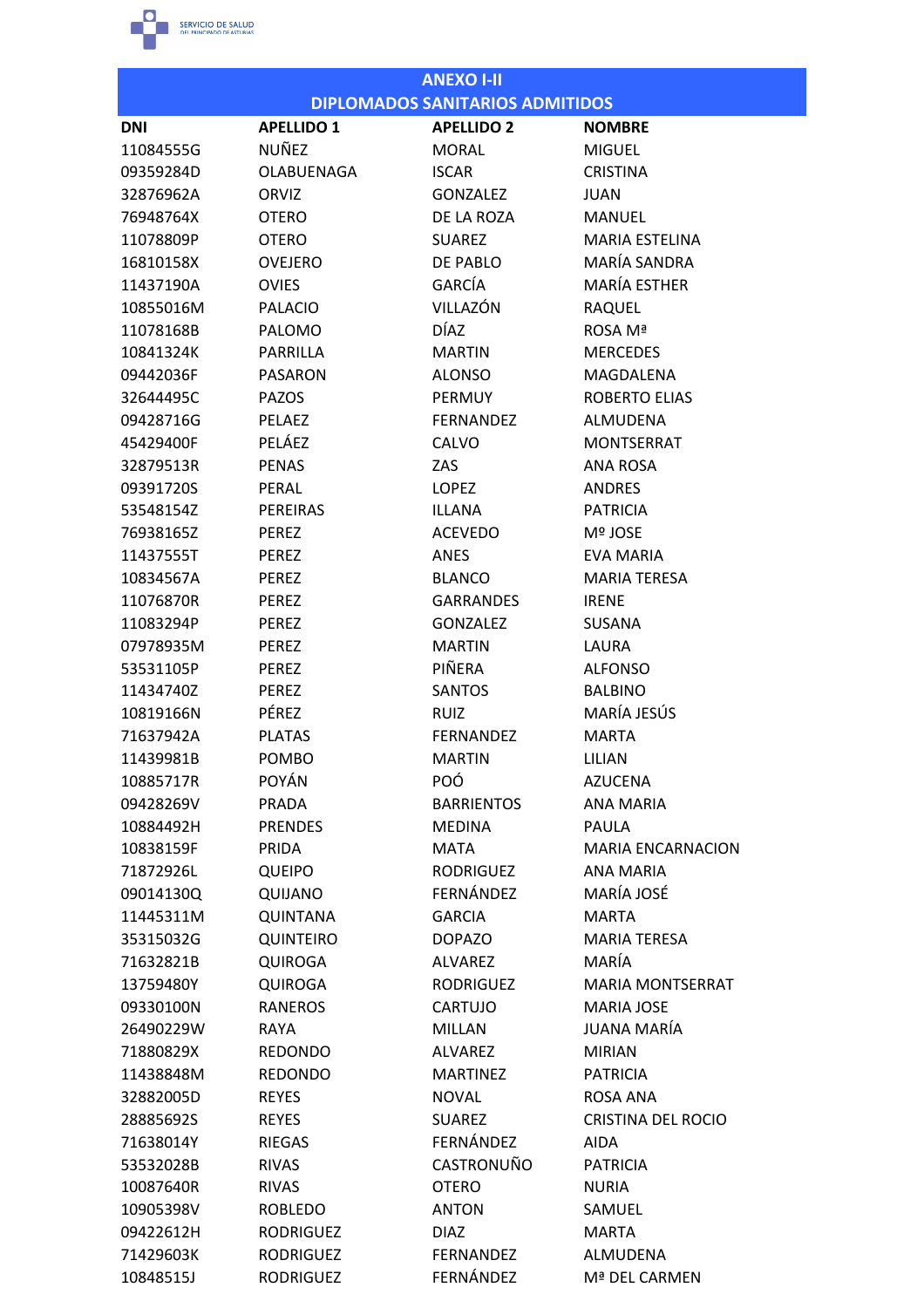

76955052L

**URETA** 

|            | <b>ANEXO I-II</b> |                                        |                         |  |
|------------|-------------------|----------------------------------------|-------------------------|--|
|            |                   | <b>DIPLOMADOS SANITARIOS ADMITIDOS</b> |                         |  |
| <b>DNI</b> | <b>APELLIDO 1</b> | <b>APELLIDO 2</b>                      | <b>NOMBRE</b>           |  |
| 76941347E  | <b>RODRIGUEZ</b>  | <b>GARCIA</b>                          | PAULA                   |  |
| 11438103L  | <b>RODRIGUEZ</b>  | <b>GONZALEZ</b>                        | <b>MARGARITA MONICA</b> |  |
| 32881909M  | <b>RODRIGUEZ</b>  | GONZÁLEZ                               | SONIA                   |  |
| 11429263B  | <b>RODRIGUEZ</b>  | <b>MONDELO</b>                         | MARIA DE LA PAZ         |  |
| 45434223T  | <b>RODRIGUEZ</b>  | VALLEDOR                               | <b>ANA AMALIA</b>       |  |
| 53525644K  | <b>RODRÍGUEZ</b>  | <b>ANDRADE</b>                         | <b>OLGA</b>             |  |
| 09441378Q  | <b>RODRÍGUEZ</b>  | GARCÍA                                 | YOLANDA                 |  |
| 52618407L  | <b>RODRÍGUEZ</b>  | <b>LÓPEZ</b>                           | <b>RUBÉN</b>            |  |
| 10866844B  | <b>RODRÍGUEZ</b>  | <b>MEDINA</b>                          | <b>TERESA</b>           |  |
| 10840840C  | <b>RODRÍGUEZ</b>  | <b>SÁNCHEZ</b>                         | <b>MARGARITA</b>        |  |
| 10895666Z  | <b>RODRÍGUEZ</b>  | SUÁREZ                                 | LUISA MARÍA             |  |
| 44255700C  | <b>ROLDAN</b>     | <b>RUANO</b>                           | <b>MONICA ANGELA</b>    |  |
| 11425942W  | <b>ROMERO</b>     | <b>GARRIDO</b>                         | <b>BEATRIZ</b>          |  |
| 32877978F  | <b>ROZADO</b>     | <b>GUTIÉRREZ</b>                       | ELENA MARÍA             |  |
| 10901140Z  | <b>RUBIERA</b>    | <b>GONZALEZ</b>                        | <b>RAFAEL</b>           |  |
| 09388924W  | <b>RUBIN</b>      | <b>GONZALEZ</b>                        | <b>ALVARO</b>           |  |
| 45429350A  | <b>RUBIO</b>      | <b>FERNANDEZ</b>                       | <b>YOLANDA</b>          |  |
| 72031941N  | <b>RUIZ</b>       | <b>RUIZ DE INFANTE</b>                 | <b>ESTIBALITZ</b>       |  |
| 11436082E  | <b>SALGADO</b>    | <b>PALACIOS</b>                        | <b>NOELIA</b>           |  |
| 09411327A  | SAMA              | <b>ALBA</b>                            | <b>MARIA FERNANDA</b>   |  |
| 10879961H  | <b>SANCHEZ</b>    | <b>FERNANDEZ</b>                       | <b>SOFIA</b>            |  |
| 10084009G  | SANCHEZ           | <b>PEREZ</b>                           | <b>PATRICIA</b>         |  |
| 32867633N  | SANCHEZ           | <b>VALLES</b>                          | <b>EMMA ROSA</b>        |  |
| 11082057J  | SÁNCHEZ           | FERNÁNDEZ                              | <b>ELIA</b>             |  |
| 07970410J  | <b>SÁNCHEZ</b>    | <b>GAMITO</b>                          | <b>MARIA MERCEDES</b>   |  |
| 10864537G  | SÁNCHEZ           | <b>MEANA</b>                           | <b>ISABEL MARÍA</b>     |  |
| 11436822A  | <b>SANTIAGO</b>   | <b>MARTINEZ</b>                        | <b>MONICA</b>           |  |
| 11434842R  | <b>SANTOS</b>     | <b>MORALES</b>                         | <b>MARÍA MERCEDES</b>   |  |
| 09413900T  | <b>SECADES</b>    | <b>GAMAZO</b>                          | MARIA LARA              |  |
| 11443315X  | <b>SERRANO</b>    | <b>HEVIA</b>                           | LAURA ELENA             |  |
| 32884982L  | SIGÜENZA          | <b>VEGA</b>                            | <b>RUBÉN</b>            |  |
| 53529139C  | <b>SILVA</b>      | FERNÁNDEZ                              | <b>NATALIA</b>          |  |
| 11055016C  | <b>SILVEIRA</b>   | <b>RODRIGUEZ</b>                       | <b>MAR</b>              |  |
| 22561977N  | SOSA              | <b>PALANCA</b>                         | EVA MARÍA               |  |
| 11433972M  | SOUSA             | <b>FERNANDEZ</b>                       | ALEJANDRA               |  |
| 11445676W  | <b>SUAREZ</b>     | <b>ALVAREZ</b>                         | SANDRA                  |  |
| 71650180M  | <b>SUAREZ</b>     | <b>ANEIROS</b>                         | <b>MARIA REBECA</b>     |  |
| 10845640J  | <b>SUAREZ</b>     | DE LA FUENTE                           | <b>ANA ISABEL</b>       |  |
| 11436966D  | <b>SUAREZ</b>     | <b>FERNANDEZ</b>                       | AMELIA                  |  |
| 11374415H  | <b>SUAREZ</b>     | <b>FERNANDEZ</b>                       | <b>JOVITA</b>           |  |
| 52617956M  | <b>SUAREZ</b>     | <b>NOVAL</b>                           | <b>BEATRIZ</b>          |  |
| 71642274B  | <b>TERENTE</b>    | <b>HERRERO</b>                         | MARÍA                   |  |
| 71635735G  | <b>TESTA</b>      | ALLONCA                                | <b>ANA MARIA</b>        |  |
| 11714912T  | <b>TEXIER</b>     | SOBEJANO                               | MARILUZ                 |  |
| 10849975R  | <b>TOLEDO</b>     | LLANA                                  | <b>MONTSERRAT</b>       |  |
| 32822258Q  | <b>TORRE</b>      | <b>MIÑONES</b>                         | MIGUEL JOSÉ             |  |
| 71143872L  | <b>TORRE</b>      | <b>VALLE</b>                           | <b>ALFONSO</b>          |  |
| 11436897D  | <b>TRABADELO</b>  | <b>BELTRAN</b>                         | <b>MARIA CARMEN</b>     |  |
| 10852231A  | <b>TRECEÑO</b>    | <b>BARREALES</b>                       | <b>MARIA DEL CARMEN</b> |  |
| 46880800S  | <b>TUBIO</b>      | <b>ARCOS</b>                           | <b>EVA</b>              |  |
|            |                   |                                        |                         |  |

TUÑON

ANA MARIA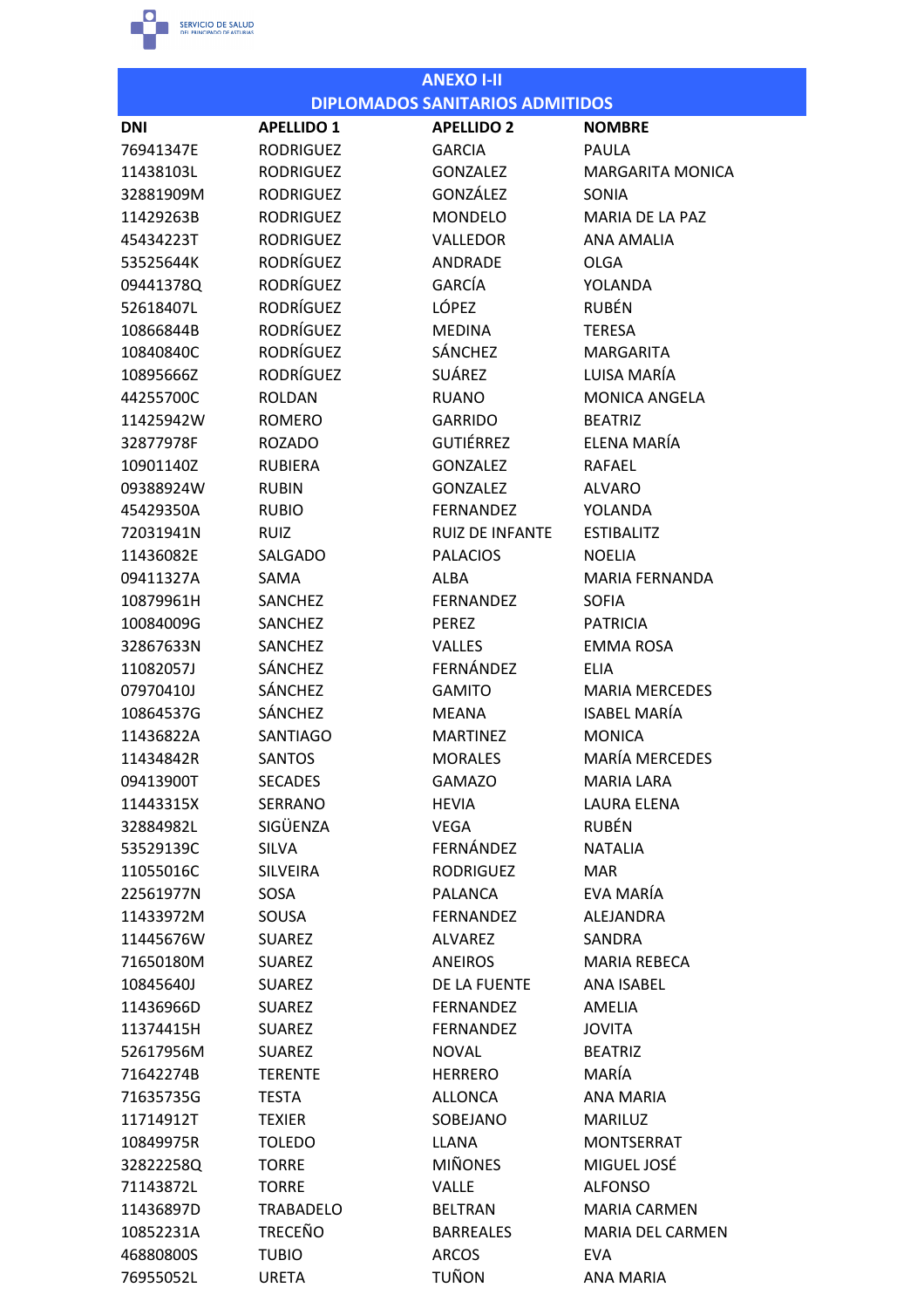

| <b>ANEXO I-II</b> |                                        |                   |                      |  |  |  |
|-------------------|----------------------------------------|-------------------|----------------------|--|--|--|
|                   | <b>DIPLOMADOS SANITARIOS ADMITIDOS</b> |                   |                      |  |  |  |
| <b>DNI</b>        | <b>APELLIDO 1</b>                      | <b>APELLIDO 2</b> | <b>NOMBRE</b>        |  |  |  |
| 10898286N         | <b>VALDÉS</b>                          | FERNÁNDEZ         | ALEJANDRA            |  |  |  |
| 32881057G         | <b>VALLES</b>                          | GARCÍA            | <b>SERGIO</b>        |  |  |  |
| 32878640W         | <b>VARELA</b>                          | <b>ALLER</b>      | <b>NOELIA</b>        |  |  |  |
| 09409772N         | VAZQUEZ                                | <b>GARCIA</b>     | <b>NURIA</b>         |  |  |  |
| 10892824R         | VAZQUEZ                                | <b>HEVIA</b>      | ALEJANDRA            |  |  |  |
| 11081114J         | VAZQUEZ                                | PIÑERA            | <b>MARIA ANTONIA</b> |  |  |  |
| 34050198D         | VÁZQUEZ                                | <b>REINA</b>      | MARÍA ENCARNACIÓN    |  |  |  |
| 10903176A         | <b>VEGA</b>                            | <b>VALENCIA</b>   | <b>ELVIRA MARIA</b>  |  |  |  |
| 71636346V         | <b>VELARDE</b>                         | <b>GONZALEZ</b>   | <b>CASANDRA</b>      |  |  |  |
| 09440648E         | <b>VELASCO</b>                         | <b>FERNANDEZ</b>  | <b>ARIANA</b>        |  |  |  |
| 09427495W         | <b>VELASCO</b>                         | FERNÁNDEZ         | <b>REBECA</b>        |  |  |  |
| 13162747P         | <b>VIANA</b>                           | <b>GUERRA</b>     | <b>RUBÉN</b>         |  |  |  |
| 09443023M         | <b>VICENTE</b>                         | <b>GONZALEZ</b>   | <b>MARIA ANGELES</b> |  |  |  |
| 76938722L         | <b>VILLABRILLE</b>                     | <b>MARTINEZ</b>   | <b>MARIA ISABEL</b>  |  |  |  |
| 10867809X         | <b>VILLAR</b>                          | <b>GARCIA</b>     | <b>MONICA</b>        |  |  |  |
| 44425748Y         | VIÑUELA                                | <b>LOBO</b>       | ELENA CRISTINA       |  |  |  |
| 10875967A         | <b>VIROSTA</b>                         | SUÁREZ            | <b>JUAN CARLOS</b>   |  |  |  |
| 32883729P         | <b>VIVAS</b>                           | <b>PADILLA</b>    | MARÍA ISABEL         |  |  |  |
| 09438602T         | WENSELL                                | <b>FERNANDEZ</b>  | <b>ANA</b>           |  |  |  |
| 32875377M         | <b>ZAPICO</b>                          | BARAGAÑO          | Mª JOSÉ              |  |  |  |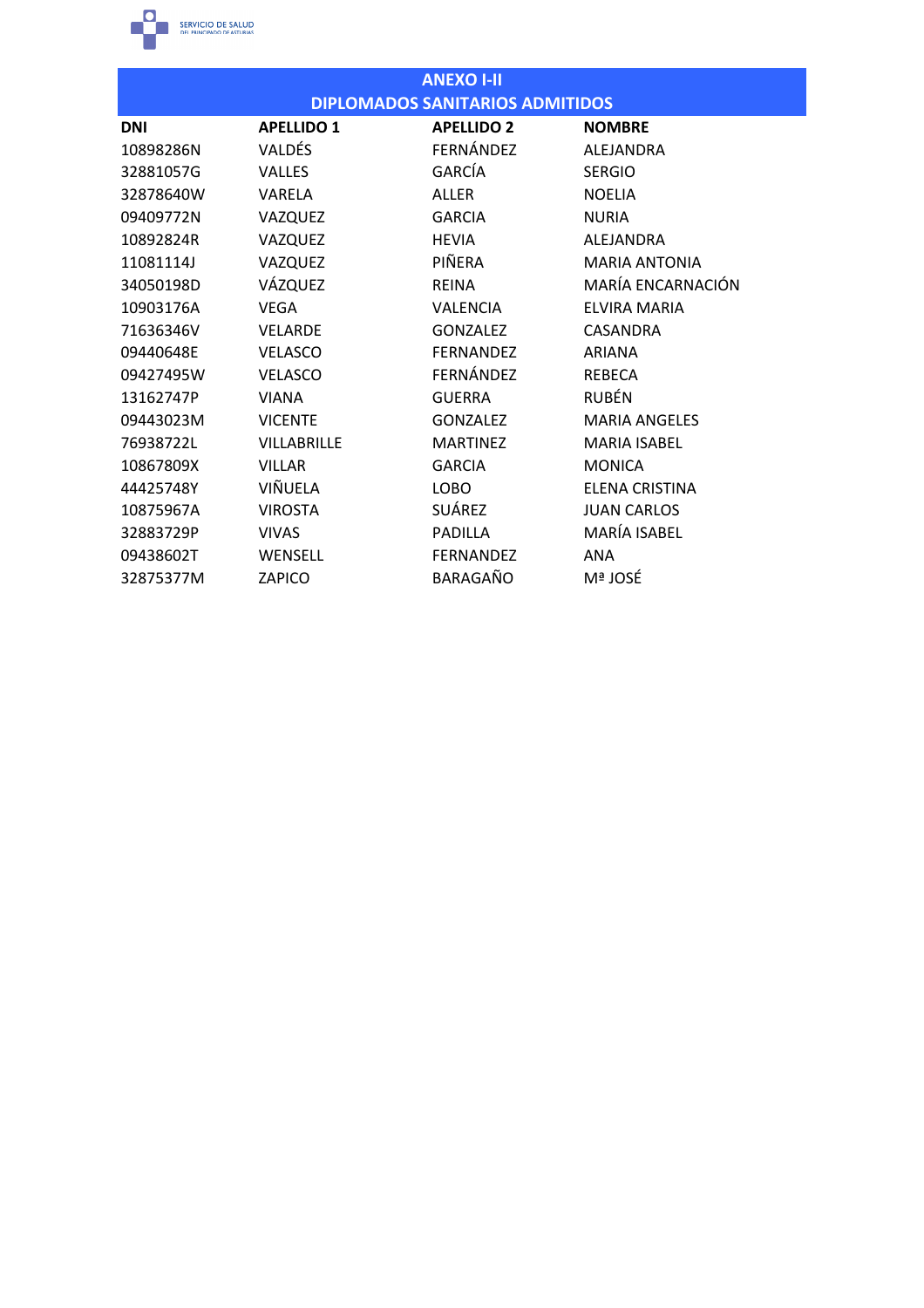SERVICIO DE SALUD

| <b>ANEXO II</b><br><b>EXCLUIDOS</b> |                             |                         |                            |                           |  |
|-------------------------------------|-----------------------------|-------------------------|----------------------------|---------------------------|--|
| <b>DNI</b>                          | <b>APELLIDO</b>             | <b>APELLIDO</b>         | <b>NOMBRE</b>              | <b>CAUSA DE EXCLUSION</b> |  |
| 71890192N                           | <b>ABARRIO</b>              | <b>ACINAS</b>           | M. JESUS                   | 1                         |  |
| 9366693N                            | <b>ABEJON</b>               | MUÑIZ                   | ANGELES                    | $\mathbf{1}$              |  |
| 10893522D                           | ABLANEDO                    | <b>MINGOT</b>           | <b>MARIA</b>               | 1                         |  |
| 10842491S                           | <b>ABON</b>                 | RAMOS                   | M.YOLANDA                  | $\mathbf{1}$              |  |
| 09422032J                           | <b>ADAN</b>                 | <b>MEDINA</b>           | <b>EVA MANUELA</b>         | $\mathbf{1}$              |  |
| 11437912N                           | <b>AGUDIN</b>               | <b>MARTINEZ</b>         | <b>ADA</b>                 | $\mathbf{1}$              |  |
| 09388529K                           | <b>AGUDO</b>                | <b>RODICIO</b>          | <b>MIGUEL ANXELU</b>       | $\mathbf{1}$              |  |
| 10878421L                           | AGUINAGA                    | <b>GONZALEZ</b>         | MARIA DE LOS REYES         | 1                         |  |
| 71627448C                           | <b>AGUIRRE</b>              | <b>GUTIERREZ</b>        | MARIA LUISA                | $\mathbf{1}$              |  |
| 09386587B                           | <b>AGUNDEZ</b>              | <b>MIER</b>             | SUSANA                     | 1                         |  |
| 71423948R                           | AL KASSAM                   | <b>MARTINEZ</b>         | <b>MIGUEL</b>              | 1                         |  |
| 76953902L                           | <b>ALBARRAN</b>             | <b>FERNANDEZ</b>        | <b>ARACELI</b>             | 1                         |  |
| 09287844F                           | <b>ALBILLO</b>              | <b>GUERRA</b>           | MARGARITA                  | $\mathbf{1}$              |  |
| 9429983 Y                           | <b>ALFONSO</b>              | <b>LOPEZ</b>            | SONIA                      | $\mathbf{1}$              |  |
|                                     |                             |                         |                            |                           |  |
| 09434874K                           | <b>ALIJA</b>                | <b>GARCIA</b>           | LAURA                      | 1                         |  |
| 9438024 C                           | <b>ALONSO</b>               | ALVAREZ                 | <b>DAVID</b>               | $\mathbf{1}$              |  |
| 76947030R                           | <b>ALONSO</b>               | ANTUÑA                  | <b>TANIA</b>               | $\mathbf{1}$              |  |
| 9750792B                            | <b>ALONSO</b>               | <b>APARICIO</b>         | M. DEL MAR                 | $\mathbf{1}$              |  |
| 13077834 B                          | <b>ALONSO</b>               | DE LA FUENTE            | <b>JESUS IGNACIO</b>       | 1                         |  |
| 76949334 M                          | <b>ALONSO</b>               | <b>DIAZ</b>             | LAURA                      | $\mathbf{1}$              |  |
| 71656563V                           | <b>ALONSO</b>               | FERNANDEZ               | CELIA Mª                   | $\mathbf{1}$              |  |
| 76958589Z                           | <b>ALONSO</b>               | <b>FREITAS</b>          | <b>ESTEFANIA</b>           | $\mathbf{1}$              |  |
| 11439790G                           | <b>ALONSO</b>               | <b>GONZALEZ</b>         | LAURA                      | $\mathbf{1}$              |  |
| 76946001F                           | <b>ALONSO</b>               | <b>GONZALEZ</b>         | <b>PAULA</b>               | 1                         |  |
| 32879486C                           | <b>ALONSO</b>               | <b>GUTIERREZ</b>        | <b>MARIA ANGELES</b>       | $\mathbf{1}$              |  |
| 71649012X                           | <b>ALONSO</b>               | <b>RODRÍGUEZ</b>        | LAURA                      | 1                         |  |
| 11420012Y                           | <b>ALONSO</b>               | <b>SUAREZ</b>           | <b>JOSE LUIS</b>           | $\mathbf{1}$              |  |
| 71667221 A                          | ALONSO DEL RIVERO HERNANDEZ |                         | <b>VIONAISY DEL CARMEN</b> | 1                         |  |
| 10906282 G                          | <b>ALTAVA</b>               | <b>BLANCO</b>           | <b>DOLORES</b>             | 1                         |  |
| 10901009K                           | AL-TEF                      | <b>CORDERO</b>          | VANESSA                    | $\mathbf 1$               |  |
| 11407406 G                          | ALVAREZ                     | <b>BALBUENA</b>         | <b>GREGORIA</b>            | $\mathbf 1$               |  |
| 71879160 C                          | ALVAREZ                     | <b>BARRERO</b>          | <b>CELINA</b>              | $\mathbf{1}$              |  |
| 9768854 H                           | <b>ALVAREZ</b>              | <b>BLANCO</b>           | <b>ANA MARIA</b>           | $\mathbf{1}$              |  |
| 11437122 G                          | ALVAREZ                     | CABO                    | <b>RUBEN</b>               | $\mathbf{1}$              |  |
| 09351551 G                          | ALVAREZ                     | <b>CUNIL</b>            | <b>MARIA ANGELES</b>       | $\mathbf{1}$              |  |
| 10797757Q                           | ALVAREZ                     | <b>DIEZ</b>             | <b>JOSE CARLOS</b>         | $\mathbf{1}$              |  |
| 11433374 M                          | <b>ALVAREZ</b>              | DIZ                     | <b>JOSE ANTONIO</b>        | $\mathbf{1}$              |  |
| 71876324J                           | ALVAREZ                     |                         | LORENA                     | $\mathbf{1}$              |  |
|                                     |                             | <b>ESCOBAR</b>          |                            |                           |  |
| 11078126S                           | ALVAREZ                     | <b>ESCOSURA</b>         | <b>EVA MARIA</b>           | 10                        |  |
| 09353605B                           | ALVAREZ                     | FERNANDEZ               | <b>AURELIO JOSE</b>        | $\mathbf{1}$              |  |
| 11080832 F                          | ALVAREZ                     | FERNANDEZ               | <b>EVA</b>                 | $\mathbf{1}$              |  |
| 71663475Y                           | ALVAREZ                     | <b>FERNANDEZ</b>        | PALOMA                     | $\mathbf{1}$              |  |
| 9433175R                            | ALVAREZ                     | FERNANDEZ               | <b>TANIA MARIA</b>         | $\mathbf{1}$              |  |
| 10875882X                           | ALVAREZ                     | <b>GARCIA</b>           | ISABEL M.                  | $\mathbf{1}$              |  |
| 11380333W                           | ALVAREZ                     | <b>GARCIA</b>           | <b>MARIA ANTONIA</b>       | $\mathbf{1}$              |  |
| 9364645 M                           | ALVAREZ                     | <b>GARCIA</b>           | MARIA BEGOÑA               | $\mathbf{1}$              |  |
| 76947992 C                          | ALVAREZ                     | <b>GARCIA</b>           | SUSANA                     | $\mathbf{1}$              |  |
| 76942194H                           | ALVAREZ                     | <b>GARCIA</b>           | VERÓNICA                   | $\mathbf{1}$              |  |
| 71506278Z                           | <b>ALVAREZ</b>              | <b>GONZALEZ</b>         | <b>MARIA JOSE</b>          | $\mathbf{1}$              |  |
| 71650795 E                          | ALVAREZ                     | <b>GONZALEZ</b>         | SHEILA                     | $\mathbf{1}$              |  |
| 71765055 H                          | ALVAREZ                     | <b>GONZALEZ DE LENA</b> | <b>TATIANA</b>             | $\mathbf{1}$              |  |
| 10792956 E                          | ALVAREZ                     | LLERA                   | JUAN                       | $\mathbf{1}$              |  |
| 11085457D                           | ALVAREZ                     | LOPEZ                   | <b>SUSANA</b>              | 1                         |  |
| 9746163 M                           | ALVAREZ                     | LOPEZ                   | <b>VICTORIA</b>            | $\mathbf{1}$              |  |
| 71638504J                           | ALVAREZ                     | <b>MACHO</b>            | COVADONGA                  | $\mathbf{1}$              |  |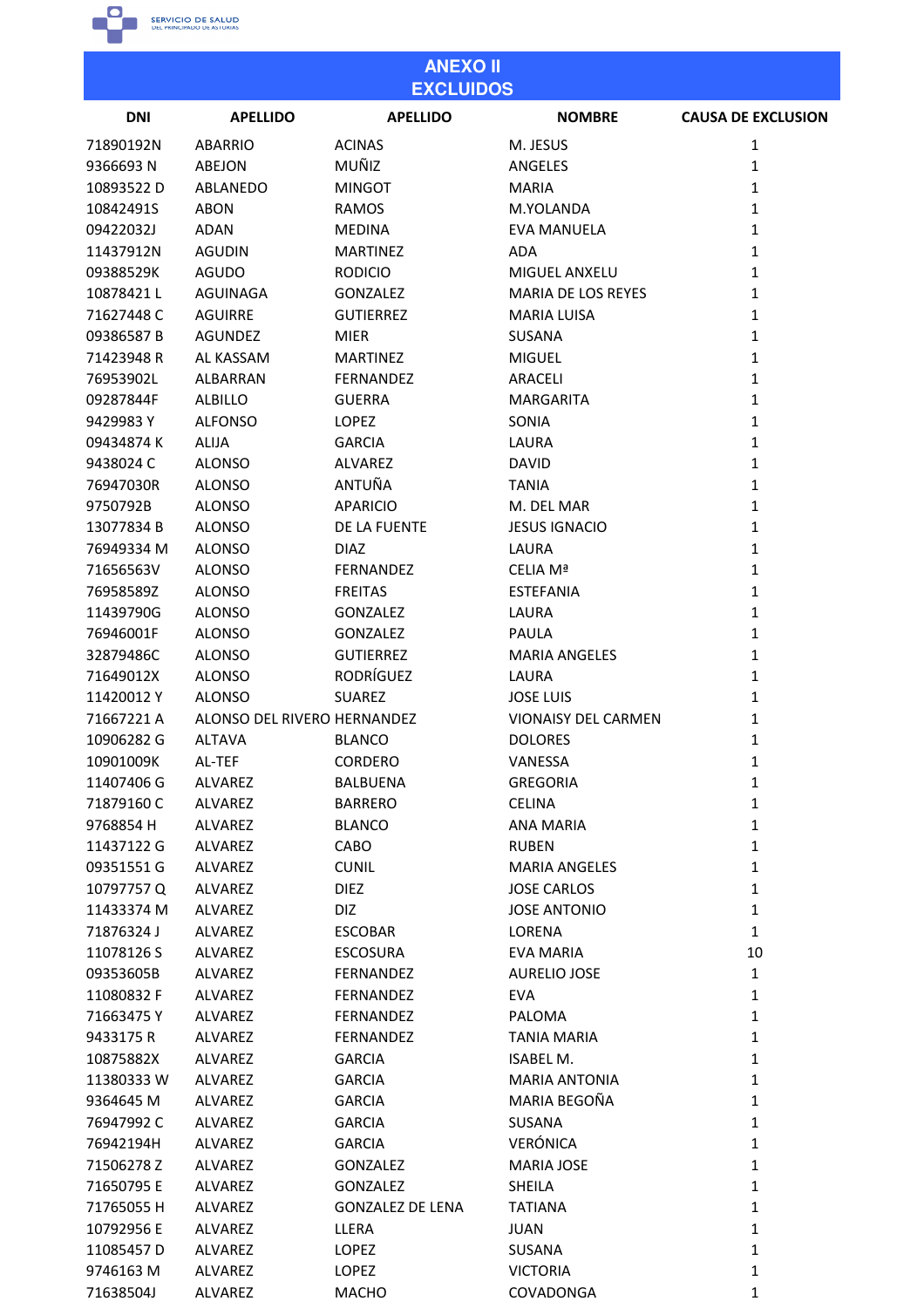

| <b>ANEXO II</b><br><b>EXCLUIDOS</b> |                               |                          |                             |                           |  |
|-------------------------------------|-------------------------------|--------------------------|-----------------------------|---------------------------|--|
| <b>DNI</b>                          | <b>APELLIDO</b>               | <b>APELLIDO</b>          | <b>NOMBRE</b>               | <b>CAUSA DE EXCLUSION</b> |  |
| 09447866H                           | <b>ALVAREZ</b>                | <b>MARCOS</b>            | <b>CRISTINA</b>             | 1                         |  |
| 10572850 A                          | ALVAREZ                       | <b>MARTINEZ</b>          | <b>JOSE MANUEL</b>          | $\mathbf{1}$              |  |
| 45431021 H                          | ALVAREZ                       | MENENDEZ                 | <b>BELEN</b>                | $\mathbf{1}$              |  |
| 71633987Y                           | <b>ALVAREZ</b>                | <b>MENENDEZ</b>          | <b>LUCIA</b>                | $\mathbf{1}$              |  |
| 11422307R                           | <b>ALVAREZ</b>                | <b>MENENDEZ</b>          | SONIA                       | $\mathbf{1}$              |  |
| 9437703K                            | ALVAREZ                       | <b>MUGICA</b>            | <b>MIGUEL</b>               | $\mathbf{1}$              |  |
| 11415471C                           | ALVAREZ                       | MUÑOZ                    | MARIA BEGOÑA                | $\mathbf{1}$              |  |
| 71764012X                           | ALVAREZ                       | PULGAR                   | <b>NOELIA</b>               | 1,4                       |  |
| 10590264Y                           | ALVAREZ                       | RIERA                    | MANUELA                     | $\mathbf{1}$              |  |
| 76944017R                           | ALVAREZ                       | <b>RODIL</b>             | <b>LUCIA</b>                | $\mathbf{1}$              |  |
| 9372442B                            | ALVAREZ                       | <b>RODRIGUEZ</b>         | DAVID ALFREDO               | $\mathbf{1}$              |  |
| 10895914D                           | ALVAREZ                       | <b>RODRIGUEZ</b>         | M. TERESA                   | $\mathbf{1}$              |  |
| 71634677G                           | ALVAREZ                       | <b>RODRIGUEZ</b>         | SALOME                      | $\mathbf{1}$              |  |
| 44428190X                           | ALVAREZ                       | SALGADO                  | ANDRES                      | $\mathbf{1}$              |  |
| 09810121 T                          | ALVAREZ                       | SANCHEZ                  | <b>LAURA MARINA</b>         | $\mathbf{1}$              |  |
| 71655651W                           | ALVAREZ                       | <b>SUAREZ</b>            | <b>MARTA</b>                | $\mathbf{1}$              |  |
| 10891579K                           | ALVAREZ                       | <b>TUERO</b>             | MARÍA DEL CORAL             | $\mathbf{1}$              |  |
| 76943196P                           | ALVAREZ                       | <b>TUÑON</b>             | <b>MAITE</b>                | $\mathbf{1}$              |  |
| 10885193Y                           | ALVAREZ                       | <b>VALLE</b>             | <b>MONTSERRAT</b>           | $\mathbf{1}$              |  |
| 53553711M                           | ALVAREZ                       | VALLEDOR                 | <b>MONICA</b>               | $\mathbf{1}$              |  |
| 71766850L                           | ALVAREZ                       | VAZQUEZ                  | <b>CRISTOFER</b>            | $\mathbf{1}$              |  |
| 10884732 M                          | ALVAREZ                       | <b>VEGA</b>              | <b>MARCO ANTONIO</b>        | $\mathbf{1}$              |  |
| 09369078M                           | ALVAREZ-AZURMENI MENENDEZ     |                          | Mª DEL CARMEN               | $\mathbf{1}$              |  |
| 53555582J                           | <b>AMADO</b>                  | <b>RODRIGUEZ</b>         | LARA                        | $\mathbf{1}$              |  |
| 76943775N                           | AMEAL                         | <b>FERNANDEZ</b>         | <b>ELIZABETH</b>            | $\mathbf{1}$              |  |
| 09813667 G                          | AMIGO                         | MENENDEZ                 | <b>PATRICIA</b>             | $\mathbf{1}$              |  |
|                                     |                               |                          |                             |                           |  |
| 11399277V<br>53530262 G             | <b>ANIA</b><br><b>ANSEDES</b> | ALVAREZ<br><b>GARCIA</b> | M. JOSEFA<br><b>LETICIA</b> | 10<br>$\mathbf 1$         |  |
|                                     | <b>ANTOLÍN</b>                | <b>QUIRÓS</b>            | <b>NATALIA</b>              | $\mathbf{1}$              |  |
| 9431384G                            | <b>ANTON</b>                  |                          |                             |                           |  |
| 10893685B                           |                               | <b>GONZALEZ</b>          | <b>CELIA</b>                | $\mathbf{1}$              |  |
| 76961722L                           | <b>ANTONIO</b>                | CAMBLOR                  | <b>MARIA DEL CARMEN</b>     | $\mathbf{1}$              |  |
| 10601163A                           | ANTUÑA                        | <b>CAMPORRO</b>          | M. MERCEDES                 | $\mathbf{1}$              |  |
| 10556406G                           | ANTUÑA                        | LOPEZ                    | <b>MARIA GLORIA</b>         | $\mathbf{1}$              |  |
| 9399668 M                           | AÑON                          | <b>ALVAREZ</b>           | <b>MARIA ELENA</b>          | $\mathbf{1}$              |  |
| 10904121 M                          | <b>ARANDA</b>                 | <b>GARCIA</b>            | PAULA                       | $\mathbf{1}$              |  |
| 71880199 R                          | ARANGO                        | <b>MARQUES</b>           | LAURA                       | $\mathbf 1$               |  |
| 53525888N                           | ARANGO                        | <b>MARTINEZ</b>          | <b>ALEJANDRO</b>            | $\mathbf{1}$              |  |
| 71875381J                           | ARANGO                        | SELGAS                   | AMALIA MARIA                | $\mathbf{1}$              |  |
| 10553587 Z                          | ARBESU                        | <b>VALLINA</b>           | <b>MARIA JOSE</b>           | $\mathbf{1}$              |  |
| 53547039 A                          | ARBOLEYA                      | <b>FAEDO</b>             | <b>TATIANA</b>              | $\mathbf{1}$              |  |
| 16061704 E                          | <b>ARCHE</b>                  | COTO                     | <b>JOSE MIGUEL</b>          | $\mathbf{1}$              |  |
| 53534973N                           | <b>ARCOS</b>                  | <b>GARCIA</b>            | <b>PATRICIA</b>             | $\mathbf{1}$              |  |
| 09378244V                           | <b>ARDURA</b>                 | <b>GONZALEZ</b>          | AMOR                        | $\mathbf{1}$              |  |
| 10576715G                           | ARDURA                        | <b>RODRIGUEZ</b>         | PILAR                       | $\mathbf{1}$              |  |
| 32837110X                           | AREAN                         | <b>GARCIA</b>            | <b>JORGE</b>                | $\mathbf{1}$              |  |
| 76949153 P                          | ARENAS                        | FERNANDEZ                | RAUL                        | $\mathbf{1}$              |  |
| 53647968P                           | ARES                          | <b>MARTINEZ</b>          | <b>GRACIELA</b>             | $\mathbf{1}$              |  |
| 32885029C                           | ARGALLERO                     | LANA                     | <b>BEATRIZ</b>              | $\mathbf{1}$              |  |
| 71643862N                           | ARGÜELLES                     | FERNANDEZ                | VANESA                      | $\mathbf{1}$              |  |
| 32875634D                           | ARGÜELLES                     | <b>GARCIA</b>            | <b>BONEL</b>                | $\mathbf{1}$              |  |
| 71627672Z                           | ARGÜELLES                     | RIERA                    | <b>MªYOLANDA</b>            | $\mathbf{1}$              |  |
| 10885749 X                          | ARGÜELLES                     | <b>TAMARGO</b>           | LUIS                        | $\mathbf{1}$              |  |
| 09812816G                           | <b>ARIAS</b>                  | <b>BRUZOS</b>            | PAULA                       | $\mathbf{1}$              |  |
| 9374571R                            | <b>ARIAS</b>                  | <b>GARCIA</b>            | CARLOS J.                   | $\mathbf{1}$              |  |
| 71658010S                           | <b>ARIAS</b>                  | <b>GARCIA</b>            | PABLO                       | $\mathbf{1}$              |  |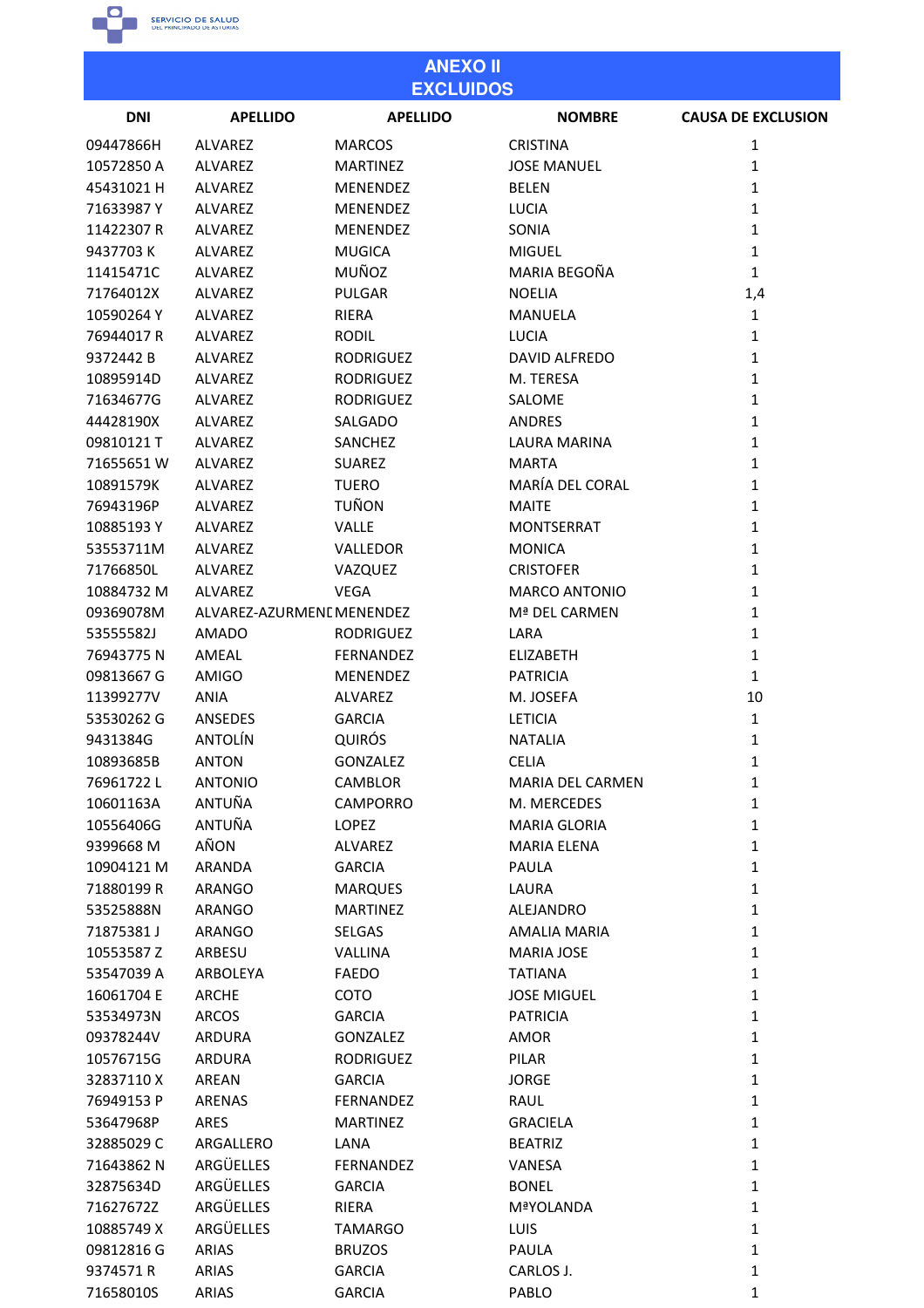

11439598 L BLANCO

**FERNANDEZ** 

**JOSE ANGEL** 

| <b>ANEXO II</b><br><b>EXCLUIDOS</b> |                    |                             |                         |                           |
|-------------------------------------|--------------------|-----------------------------|-------------------------|---------------------------|
| <b>DNI</b>                          | <b>APELLIDO</b>    | <b>APELLIDO</b>             | <b>NOMBRE</b>           | <b>CAUSA DE EXCLUSION</b> |
| 09444338D                           | <b>ARIAS</b>       | <b>MARTINEZ</b>             | <b>MARIA DEL MAR</b>    | 1                         |
| 11429742 F                          | <b>ARIAS</b>       | <b>PACHECO</b>              | <b>RUBEN DARIO</b>      | 1                         |
| 75263500W                           | <b>ARIAS</b>       | <b>RODAS</b>                | SONIA                   | $\mathbf{1}$              |
| 71881068L                           | <b>ARIAS</b>       | <b>SIERRA</b>               | <b>CRISTINA</b>         | $\mathbf 1$               |
| 11436780F                           | <b>ARIAS</b>       | <b>TOBIO</b>                | <b>HELGA MARIA</b>      | $\mathbf{1}$              |
| 53546370R                           | ARIZA              | <b>BATALLA</b>              | <b>CARMEN</b>           | 1                         |
| 10869572W                           | ARROYO             | <b>GONZALEZ</b>             | M.JOSE                  | 1                         |
| 13158517X                           | <b>ARROYO</b>      | HERNANDEZ                   | <b>MIREIA</b>           | $\mathbf{1}$              |
| 71883642V                           | ARROYO             | PUMARIEGA                   | <b>ALEXIA MARIA</b>     | 1                         |
| 9690605 S                           | ARTEAGA            | <b>MARTINEZ</b>             | <b>MARIA JESUS</b>      | $\mathbf{1}$              |
| 11436592A                           | ARTIME             | <b>GUTIERREZ</b>            | <b>MARIA GRACIELA</b>   | $\mathbf 1$               |
| 71671273 F                          | <b>ARTIME</b>      | <b>RIOS</b>                 | <b>EVA MARIA</b>        | $\mathbf 1$               |
| 71876508J                           | <b>AVELLO</b>      | <b>MARTIN</b>               | <b>JULIA</b>            | 1                         |
| 72724487 M                          | AYASTUY            | <b>RUIZ</b>                 | <b>AITOR</b>            | 1                         |
| 11418798B                           | <b>BAJO</b>        | <b>RODRIGUEZ</b>            | <b>ANA MARIA</b>        | $\mathbf 1$               |
| 53529130B                           | <b>BALAN</b>       | <b>ALONSO</b>               | <b>GEMMA</b>            | $\mathbf{1}$              |
| 11413119J                           | <b>BALAN</b>       | MARIÑO                      | ANA LUZ                 | 10                        |
|                                     |                    |                             |                         | $\mathbf{1}$              |
| 47069031Z                           | <b>BALLESTEROS</b> | <b>TEROL</b>                | <b>GLORIA</b>           |                           |
| 10821624D                           | <b>BANGO</b>       | <b>MELON</b>                | <b>JUAN CARLOS</b>      | $\mathbf{1}$              |
| 44458248 F                          | <b>BANGUESES</b>   | <b>QUINTANA</b>             | <b>ROI</b>              | 1                         |
| 71875485W                           | <b>BARBAS</b>      | PEREZ                       | TATIANA                 | $\mathbf{1}$              |
| 35320533 P                          | <b>BARBAZAN</b>    | VAZQUEZ                     | <b>FRANCISCO JAVIER</b> | $\mathbf 1$               |
| 32887966J                           | <b>BARBON</b>      | ORDIZ                       | <b>PAOLA</b>            | 1                         |
| 35300119 H                          | <b>BARCALA</b>     | VAZQUEZ                     | <b>LUIS FERNANDO</b>    | $\mathbf{1}$              |
| 11418942V                           | <b>BARCENA</b>     | <b>ONDINA</b>               | <b>CONCEPCION</b>       | $\mathbf{1}$              |
| 51689084B                           | <b>BARRAGAN</b>    | MUÑOZ                       | <b>ROCIO</b>            | $\mathbf{1}$              |
| 11433187W                           | <b>BARREDO</b>     | <b>GARCIA</b>               | <b>MARIA BEATRIZ</b>    | 1                         |
| 5409491Y                            | <b>BARREIRO</b>    | <b>HURLE</b>                | <b>LUCIA</b>            | 1                         |
| 11444182C                           | <b>BARREIRO</b>    | MENENDEZ                    | <b>ALBA</b>             | 1                         |
| 11049790 S                          | <b>BARRERO</b>     | PASARIN                     | MIGUEL ANGEL            | $\mathbf 1$               |
| 71889614D                           | <b>BARRIO</b>      | <b>GONZALEZ</b>             | LORENA                  | $\mathbf{1}$              |
| 10883224V                           | <b>BARRIO</b>      | <b>QUIROS</b>               | M. JESUS                | $\mathbf 1$               |
| 71650934 T                          | <b>BARRIO</b>      | <b>SUAREZ</b>               | <b>MONICA</b>           | $\mathbf{1}$              |
| 11390256N                           | <b>BARROSO</b>     | <b>RODILLA</b>              | <b>JOSÉ MARÍA</b>       | $\mathbf{1}$              |
| 53545072 Z                          | <b>BARTOLOME</b>   | <b>BARBON</b>               | <b>JOSE AURELIO</b>     | $\mathbf{1}$              |
| 10904117R                           | BARZANA            | <b>BARZANA</b>              | <b>BEATRIZ</b>          | $\mathbf{1}$              |
| 53540639 C                          | <b>BASTIAN</b>     | <b>PIQUIN</b>               | LAURA                   | $\mathbf{1}$              |
| 71636255 H                          | <b>BATISTA</b>     | <b>DIAZ</b>                 | ELENA                   | $\mathbf{1}$              |
| 53533051E                           | <b>BAZ</b>         | SERRANO                     | <b>TANIA</b>            | $\mathbf{1}$              |
| 71727556D                           | BAZÓ               | CANELÓN                     | <b>CÉSAR</b>            | $\mathbf{1}$              |
| 32886149 J                          | <b>BEMBIBRE</b>    | <b>MIGUEL</b>               | <b>DIEGO</b>            | $\mathbf{1}$              |
| 71878997 H                          | <b>BENITO</b>      | ARRIBAS                     | <b>VERONICA</b>         | $\mathbf{1}$              |
| 09448092 Z                          | <b>BERDASCO</b>    | LOPEZ                       | <b>ANA MARIA</b>        | $\mathbf{1}$              |
| 71636121E                           | <b>BERDIAL</b>     | CABAL                       | <b>IGNACIO</b>          | $\mathbf{1}$              |
| 09383413B                           | <b>BERMUDEZ</b>    | <b>BANGO</b>                | ANA ISABEL              | $\mathbf{1}$              |
| 9439494H                            | <b>BERMUDEZ</b>    | MENENDEZ DE LA GRAND/MANUEL |                         | $\mathbf{1}$              |
| 53541618 X                          | <b>BERNARDO</b>    | FERNANDEZ                   | <b>BORJA</b>            | $\mathbf{1}$              |
| 9408832 S                           | <b>BERNARDO</b>    | <b>FERNANDEZ</b>            | SONIA                   | $\mathbf{1}$              |
| 11369713                            | <b>BERNARDO</b>    | <b>GARCIA</b>               | <b>FRANCISCO</b>        | $\mathbf{1}$              |
| 32889427W                           | <b>BERNARDO</b>    | <b>SUAREZ</b>               | <b>NURIA</b>            | $\mathbf{1}$              |
| 32886223H                           | <b>BERODAS</b>     | <b>CUEVA</b>                | <b>VIRGINIA</b>         | $\mathbf 1$               |
| 76940019 M                          | <b>BLANCO</b>      | <b>ALONSO</b>               | <b>NOEMI</b>            | $\mathbf 1$               |
| 11946751 E                          | <b>BLANCO</b>      | <b>BADILLO</b>              | <b>ANA MARIA</b>        | $\mathbf 1$               |
| 76959817T                           | <b>BLANCO</b>      | CASIELLES                   | PABLO                   | 1                         |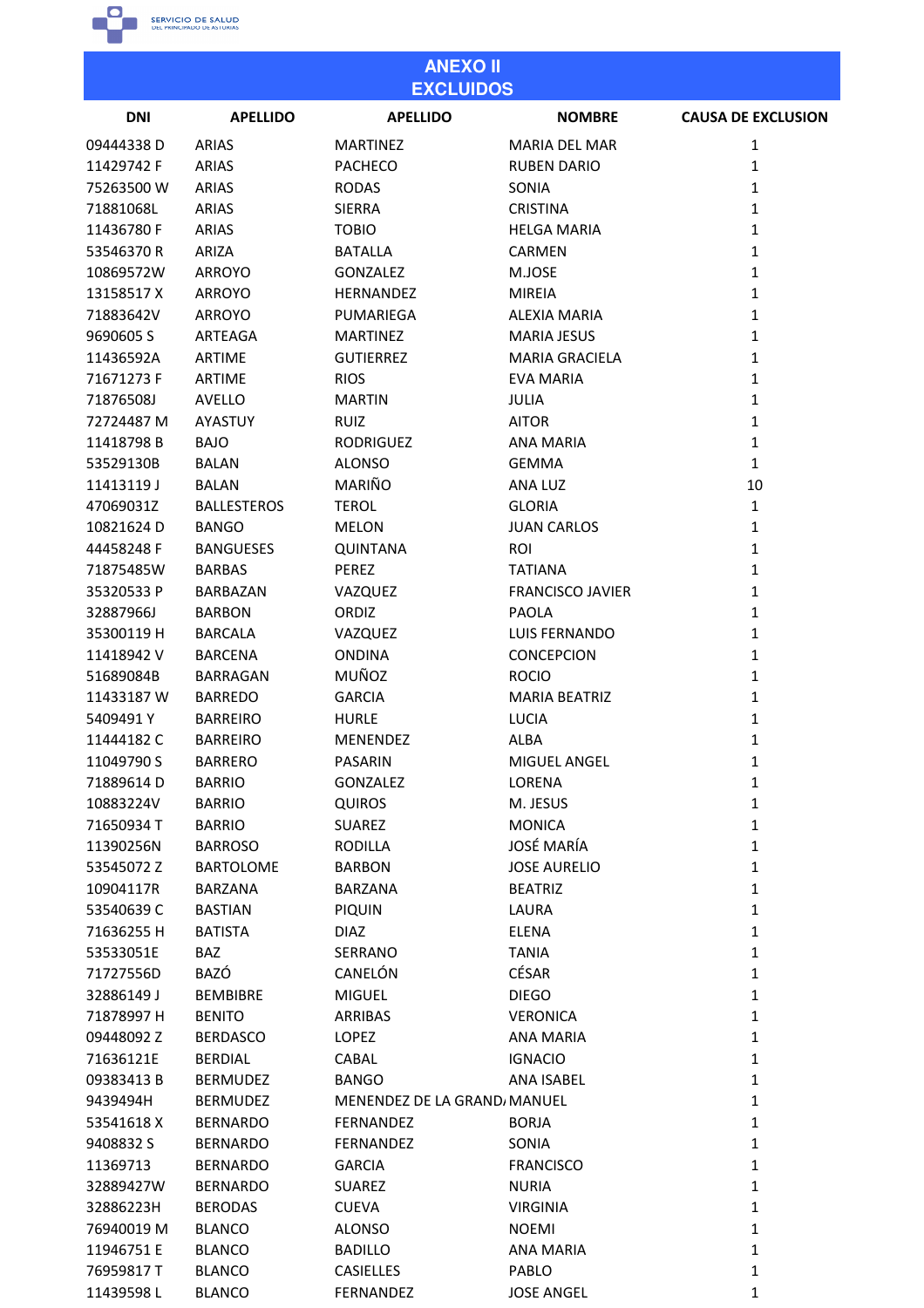

| <b>ANEXO II</b><br><b>EXCLUIDOS</b> |                  |                  |                                        |                           |
|-------------------------------------|------------------|------------------|----------------------------------------|---------------------------|
| <b>DNI</b>                          | <b>APELLIDO</b>  | <b>APELLIDO</b>  | <b>NOMBRE</b>                          | <b>CAUSA DE EXCLUSION</b> |
| 09300283 A                          | <b>BLANCO</b>    | <b>FERNANDEZ</b> | RAQUEL                                 | 1                         |
| 9424623 M                           | <b>BLANCO</b>    | <b>MENENDEZ</b>  | <b>OLAYA</b>                           | 1                         |
| 32886902F                           | <b>BLANCO</b>    | <b>MONES</b>     | <b>REBECA</b>                          | $\mathbf{1}$              |
| 53548540 D                          | <b>BLANCO</b>    | <b>MONTEJO</b>   | LORENA                                 | $\mathbf{1}$              |
| 9443755 R                           | <b>BLANCO</b>    | PELAEZ           | <b>ANA</b>                             | $\mathbf{1}$              |
| 53515783G                           | <b>BLANCO</b>    | <b>RIOPEDRE</b>  | COVADONGA                              | 1                         |
| 53557881W                           | <b>BLANCO</b>    | <b>RODRIGUEZ</b> | LORENA                                 | $\mathbf{1}$              |
| 09386101 P                          | <b>BLANCO</b>    | <b>SANCHEZ</b>   | <b>ANA ROSA</b>                        | 1                         |
| 10862540P                           | <b>BLANCO</b>    | <b>VIEJO</b>     | M.PATRICIA                             | $\mathbf{1}$              |
| 10892030N                           | <b>BLANCO</b>    | VILLANUEVA       | Mª BELÉN                               | 1                         |
| 10876232S                           | <b>BONACHE</b>   | <b>GONZALEZ</b>  | MARIA NURIA                            | $\mathbf{1}$              |
| 34951233L                           | <b>BOO</b>       | <b>GUERRA</b>    | <b>JESUS SALVADOR</b>                  | $\mathbf{1}$              |
| 53545310 E                          | <b>BOTO</b>      | ORDOÑEZ          | <b>ROCIO</b>                           | 1                         |
| 53525647R                           | <b>BRAÑA</b>     | <b>MARCOS</b>    | <b>BEATRIZ</b>                         | $\mathbf{1}$              |
| 53533732J                           | <b>BRAÑA</b>     | <b>RODRIGUEZ</b> | <b>ANA</b>                             | $\mathbf{1}$              |
| 11071010Y                           | <b>BRAVO</b>     | <b>LOPEZ</b>     | <b>EVA MARIA</b>                       | $\mathbf{1}$              |
| 53516767 E                          | <b>BUENO</b>     | <b>MARTINEZ</b>  | <b>SHEILA</b>                          | 1                         |
| 00798473M                           | <b>BUERGO</b>    | VILLANUEVA       | <b>CARMEN</b>                          | $\mathbf{1}$              |
| 09378590H                           | <b>BUJANDA</b>   | DE LA FUENTE     | MARÍA ELENA                            | $\mathbf{1}$              |
| 71699063J                           | <b>BUSTO</b>     | <b>GARCIA</b>    | ANA MARIA                              | $\mathbf{1}$              |
| 09397271T                           | <b>BUSTO</b>     | <b>LOPEZ</b>     | <b>ELENA</b>                           | $\mathbf{1}$              |
| 71662109C                           | CABALLAL         | <b>SOLIS</b>     | <b>MARIA</b>                           | $\mathbf 1$               |
| 11440683T                           | <b>CABANELAS</b> | <b>BARRANCO</b>  | SONIA MARIA                            | $\mathbf{1}$              |
| 10898144P                           | CABO             | ALVAREZ          | <b>RAMON LUIS</b>                      | 1                         |
|                                     |                  | <b>SANTIAGO</b>  |                                        | $\mathbf{1}$              |
| 09443739 P                          | <b>CABRERA</b>   |                  | LORENA                                 | 1                         |
| 53505933K                           | <b>CADENAS</b>   | <b>RODRIGUEZ</b> | <b>MARIA</b>                           |                           |
| 71628358X                           | CALLEJA          | <b>RODRIGUEZ</b> | CLEMENTINA<br><b>MARIA DEL ROSARIO</b> | 1<br>1                    |
| 10855950L                           | CALVO            | <b>GARCIA</b>    |                                        |                           |
| 7962999 P                           | <b>CAMACES</b>   | <b>DE ARRIBA</b> | MARIA DEL MAR                          | 1                         |
| 79318619Z                           | <b>CAMBEIRO</b>  | VAZQUEZ          | <b>Mª SONIA</b>                        | $\mathbf{1}$              |
| 32871604G                           | CAMBLOR          | ASENJO           | <b>MÓNICA</b>                          | $\mathbf{1}$              |
| 32877891N                           | CAMBLOR          | <b>DIEGO</b>     | <b>SANDRA MARIA</b>                    | $\mathbf{1}$              |
| 76954069W                           | CAMBLOR          | <b>MIRANDA</b>   | <b>ASTRID</b>                          | $\mathbf{1}$              |
| 76950416Y                           | <b>CAMBLOR</b>   | <b>SUAREZ</b>    | <b>EVA</b>                             | $\mathbf{1}$              |
| 76950417F                           | <b>CAMBLOR</b>   | SUÁREZ           | JONÁS                                  | $\mathbf{1}$              |
| 11417882 S                          | CAMINO           | <b>ARTIME</b>    | <b>MONTSERRAT</b>                      | $\mathbf{1}$              |
| 10591406K                           | <b>CAMPA</b>     | <b>GARCIA</b>    | <b>CARMEN</b>                          | $\mathbf{1}$              |
| 71889707X                           | <b>CAMPAL</b>    | CORDON           | <b>TANIA</b>                           | $\mathbf{1}$              |
| 76949040X                           | <b>CAMPAL</b>    | VÁZQUEZ          | <b>CAROLINA</b>                        | $\mathbf{1}$              |
| 76957679R                           | CAMPAL           | <b>WALKER</b>    | <b>ITCIAR</b>                          | $\mathbf{1}$              |
| 45431027R                           | CAMPOAMOR        | SERRANO          | <b>MARIA</b>                           | $\mathbf{1}$              |
| 71658038C                           | CAMPUZANO        | <b>RODRIGUEZ</b> | <b>GRACIELA</b>                        | $\mathbf{1}$              |
| 9436212W                            | CANAL            | <b>VILARDEBO</b> | <b>MARTA</b>                           | $\mathbf{1}$              |
| 11406699X                           | CANDELA          | <b>GONZALEZ</b>  | <b>GLORIA</b>                          | $\mathbf{1}$              |
| 11433718 G                          | <b>CANTELI</b>   | CASTAÑON         | <b>MARIA JIMENA</b>                    | $\mathbf{1}$              |
| 53552872V                           | CANTO            | <b>VEGA</b>      | <b>MARTA</b>                           | $\mathbf{1}$              |
| 71893187V                           | <b>CAPA</b>      | <b>GONZALEZ</b>  | <b>LUCIA</b>                           | $\mathbf{1}$              |
| 09379527N                           | <b>CARAVIA</b>   | <b>DURAN</b>     | M.LUISA                                | $\mathbf{1}$              |
| 77595621S                           | CARBAJALES       | ALVAREZ          | <b>MONICA</b>                          | $\mathbf{1}$              |
| 53554447 M                          | CARBALLAL        | CARRANCEDO       | ALEXANDRA                              | $\mathbf{1}$              |
| 09359437 R                          | CARCEDO          | <b>ALONSO</b>    | M. BEGOÑA                              | $\mathbf{1}$              |
| 11081457B                           | CARDEÑOSOS       | <b>GARCIA</b>    | BEGOÑA                                 | $\mathbf{1}$              |
| 03457367 F                          | CARDIEL          | PLAZA            | <b>MARIA ESTHER</b>                    | $\mathbf{1}$              |
| 72095334V                           | CARDO            | GONZALEZ         | LEIRE                                  | $\mathbf{1}$              |
| 71651834A                           | CARRASCO         | <b>ESTEBAN</b>   | M. ANGELICA                            | $\mathbf{1}$              |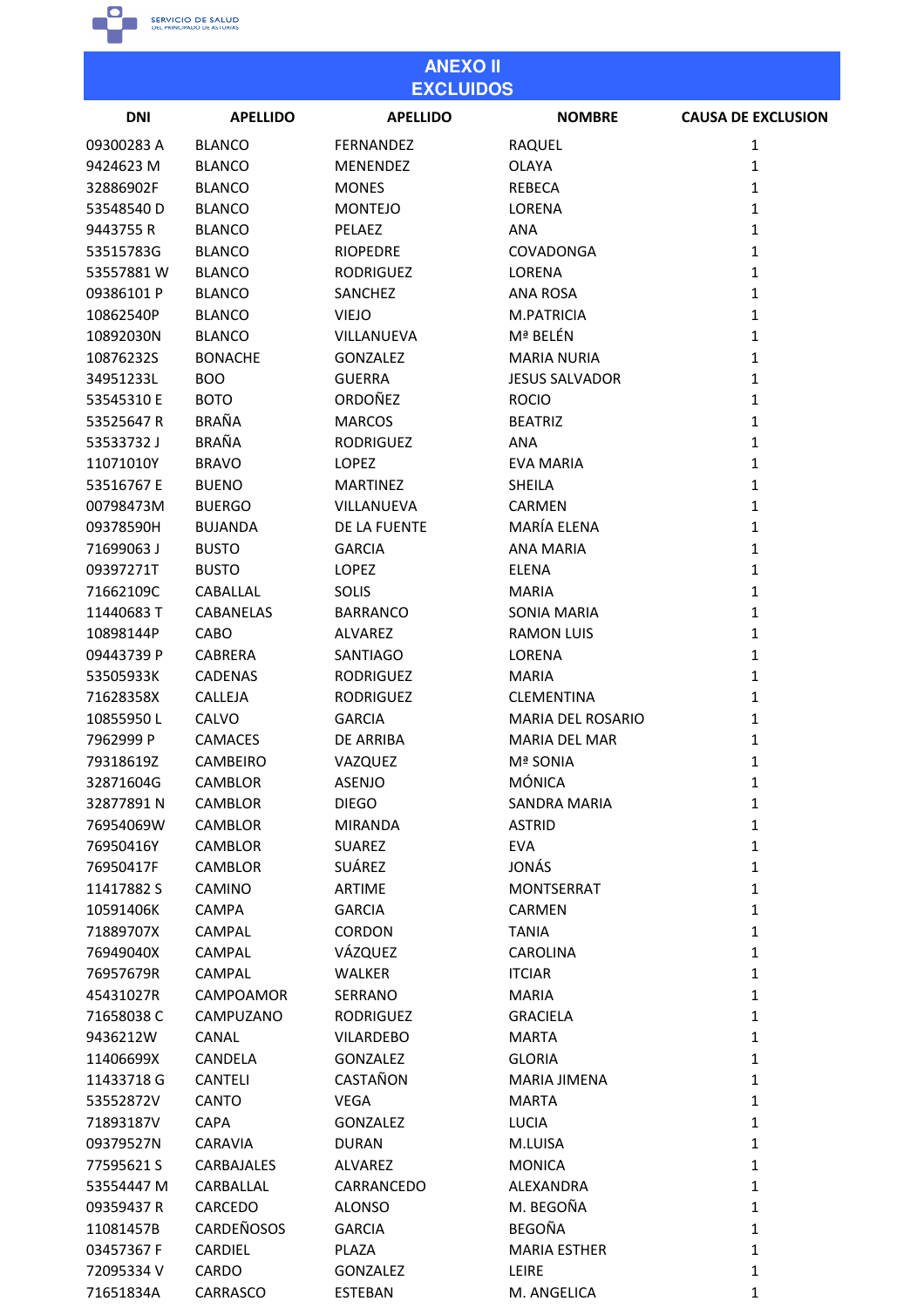

| <b>ANEXO II</b><br><b>EXCLUIDOS</b> |                   |                  |                            |                           |
|-------------------------------------|-------------------|------------------|----------------------------|---------------------------|
| <b>DNI</b>                          | <b>APELLIDO</b>   | <b>APELLIDO</b>  | <b>NOMBRE</b>              | <b>CAUSA DE EXCLUSION</b> |
| 09433266T                           | <b>CARRETE</b>    | <b>MARTINEZ</b>  | <b>SILVIA</b>              | $\mathbf{1}$              |
| 9417250S                            | CARRILLO          | <b>FERNANDEZ</b> | <b>ANA ISABEL</b>          | $\mathbf{1}$              |
| 10899995L                           | <b>CARRIO</b>     | <b>MENENDEZ</b>  | <b>ANA</b>                 | $\mathbf{1}$              |
| 52610952Q                           | <b>CARRIO</b>     | <b>MONTES</b>    | <b>ISABEL</b>              | $\mathbf{1}$              |
| 10877755C                           | CARRIÓ            | <b>HEVIA</b>     | Mª DEL ROSARIO             | $\mathbf{1}$              |
| 39309787 G                          | <b>CARRION</b>    | <b>LOPEZ</b>     | <b>ADELA</b>               | $\mathbf{1}$              |
| 71416719 V                          | CASADO            | <b>GONZALEZ</b>  | <b>CRISTINA</b>            | $\mathbf{1}$              |
| 53533484 H                          | CASADO            | <b>TRAPIELLA</b> | ANDREA                     | $\mathbf{1}$              |
| 09401045W                           | CASANOVA          | <b>FERNANDEZ</b> | M. CARMEN                  | $\mathbf{1}$              |
| 09365810A                           | <b>CASAPRIMA</b>  | VAZQUEZ          | <b>MARGARITA</b>           | $\mathbf{1}$              |
| 71887009A                           | CASAS             | <b>ALVAREZ</b>   | <b>SELENA</b>              | $\mathbf{1}$              |
| 71887011M                           | CASAS             | ALVAREZ          | SERAFINA                   | $\mathbf{1}$              |
| 11363502 F                          | CASTAÑEDA         | CALVO            | <b>MARIA JOSE</b>          | $\mathbf{1}$              |
| 10893953A                           | <b>CASTAÑO</b>    | <b>GARCIA</b>    | <b>BELÉN</b>               | $\mathbf{1}$              |
| 09429506N                           | CASTAÑO           | <b>PEREZ</b>     | <b>JESUS</b>               | $\mathbf{1}$              |
| 10853730 F                          | CASTAÑO           | PILO             | <b>MARIA FRANCISCA</b>     | $\mathbf{1}$              |
| 71896277W                           | <b>CASTAÑO</b>    | SALGADO          | <b>MARIA JOSE</b>          | $\mathbf{1}$              |
| 71646752 G                          | CASTAÑON          | <b>BERNARDO</b>  | VANESA                     | $\mathbf{1}$              |
| 53528956K                           | <b>CASTAÑÓN</b>   | <b>HEVIA</b>     | <b>RUBÉN</b>               | $\mathbf{1}$              |
| 7694208 V                           | <b>CASTELA</b>    | <b>ROCES</b>     | <b>SILVIA</b>              | $\mathbf{1}$              |
| 53556153D                           | <b>CASTILLO</b>   | <b>NOGRARO</b>   | <b>SHAMARA</b>             | $\mathbf{1}$              |
| 71877741 G                          | <b>CASTILLO</b>   | NUÑEZ            | <b>MARTA MARIA</b>         | $\mathbf{1}$              |
| 32880329N                           | <b>CASTRILLO</b>  | NUÑO             | <b>PATRICIA</b>            | $\mathbf{1}$              |
| 53545486Z                           | CASTRILLON        | CHAMADOIRA       | LAURA                      | $\mathbf{1}$              |
| 53527920C                           | <b>CASTRO</b>     | PEREZ            | <b>CAROLINA</b>            | $\mathbf{1}$              |
| 53527921K                           | <b>CASTRO</b>     | <b>PEREZ</b>     | <b>JESICA CATALINA</b>     | $\mathbf{1}$              |
| 52618875G                           | <b>CAVEDA</b>     | <b>LORENZO</b>   | <b>ROSA MARIA</b>          | $\mathbf{1}$              |
| 71879987L                           | <b>CEBALLOS</b>   | VARELA           | <b>PATRICIA</b>            | 1                         |
| 71770390 V                          | <b>CEBRIAN</b>    | <b>TORAL</b>     | <b>MELISSA</b>             | 1                         |
| 11082658Q                           | <b>CECILIO</b>    | <b>GUTIERREZ</b> | <b>CRISTINA</b>            | $\mathbf{1}$              |
| 70875360D                           | <b>CERÓN</b>      | PEÑA             | <b>PAZ</b>                 | $\mathbf{1}$              |
| 10577461Z                           | <b>CERRA</b>      | <b>GONZALEZ</b>  | CARLOS                     | $\mathbf{1}$              |
| 09431284L                           | <b>CHAN</b>       | <b>CHUNG</b>     | <b>NELSON ANTONIO</b>      | $\mathbf{1}$              |
| 72886278 Z                          | <b>CHECA</b>      | GIL              | <b>MARIA</b>               | $\mathbf{1}$              |
| 09374816Q                           | <b>CIFUENTES</b>  | <b>COCINA</b>    | <b>BETSABE MARIA</b>       | $\mathbf{1}$              |
| 32842159E                           | <b>CIGARRAN</b>   | <b>SEXTO</b>     | <b>HELENA</b>              | $\mathbf{1}$              |
| 11419026D                           | <b>CIMA</b>       | SAMPEDRO         | <b>MARIA NATALIA</b>       | $\mathbf{1}$              |
| 71623180 F                          | <b>CIMAS</b>      | <b>GARCIA</b>    | <b>TEODORA</b>             | $\mathbf{1}$              |
| 11432680R                           | <b>CIMAS</b>      | <b>SUAREZ</b>    | <b>ANA ISABEL</b>          | $\mathbf{1}$              |
| 10813263 C                          | CLARO             | ORDAS            | <b>MARIA PILAR</b>         | $\mathbf{1}$              |
| 11423420 X                          | <b>CLAROS</b>     | <b>GONZALEZ</b>  | <b>CRISTINA</b>            | $\mathbf{1}$              |
| 53528401H                           | CONDE             | <b>DIEZ</b>      | LAURA                      | $\mathbf{1}$              |
| 11400146N                           | CONDE             | <b>RODRIGUEZ</b> | <b>MERCEDES</b>            | $\mathbf{1}$              |
| 11084514D                           | <b>CORDERO</b>    | <b>MARTINEZ</b>  | ZAIDA                      | $\mathbf{1}$              |
| 11381460 W                          | <b>CORONEL</b>    | <b>GONZALEZ</b>  | MARIA JUANA                | $\mathbf{1}$              |
| 71767393X                           | <b>CORRAL</b>     | BAZ              | <b>JONATHAN</b>            | $\mathbf{1}$              |
| 10841645C                           | CORRAL            | <b>LOPEZ</b>     | RAQUEL                     | $\mathbf{1}$              |
| 09372723Q                           | <b>CORRALES</b>   | CANEL            | <b>MARIA BELEN</b>         | $\mathbf{1}$              |
| 53528462 X                          | <b>CORREDOIRA</b> | <b>MARTINEZ</b>  | <b>ISABEL</b>              | $\mathbf{1}$              |
| 71622885B                           | <b>CORTE</b>      | <b>SANTOS</b>    | PAZ                        | $\mathbf{1}$              |
| 09387176 W                          | <b>CORTINA</b>    | FERNANDEZ        |                            | $\mathbf{1}$              |
| 13139481H                           | <b>CORUJO</b>     | RABANEDO         | <b>EVA</b><br><b>ELENA</b> | $\mathbf{1}$              |
|                                     |                   |                  |                            |                           |
| 71766687V                           | COSIO             | <b>GARCIA</b>    | <b>VIRGINIA</b>            | $\mathbf{1}$              |
| 10881481C                           | <b>COSTALES</b>   | <b>ESCUDERO</b>  | JAIME                      | $\mathbf{1}$              |
| 71884383E                           | COTO              | HERNANDEZ        | <b>RUBEN</b>               | 1                         |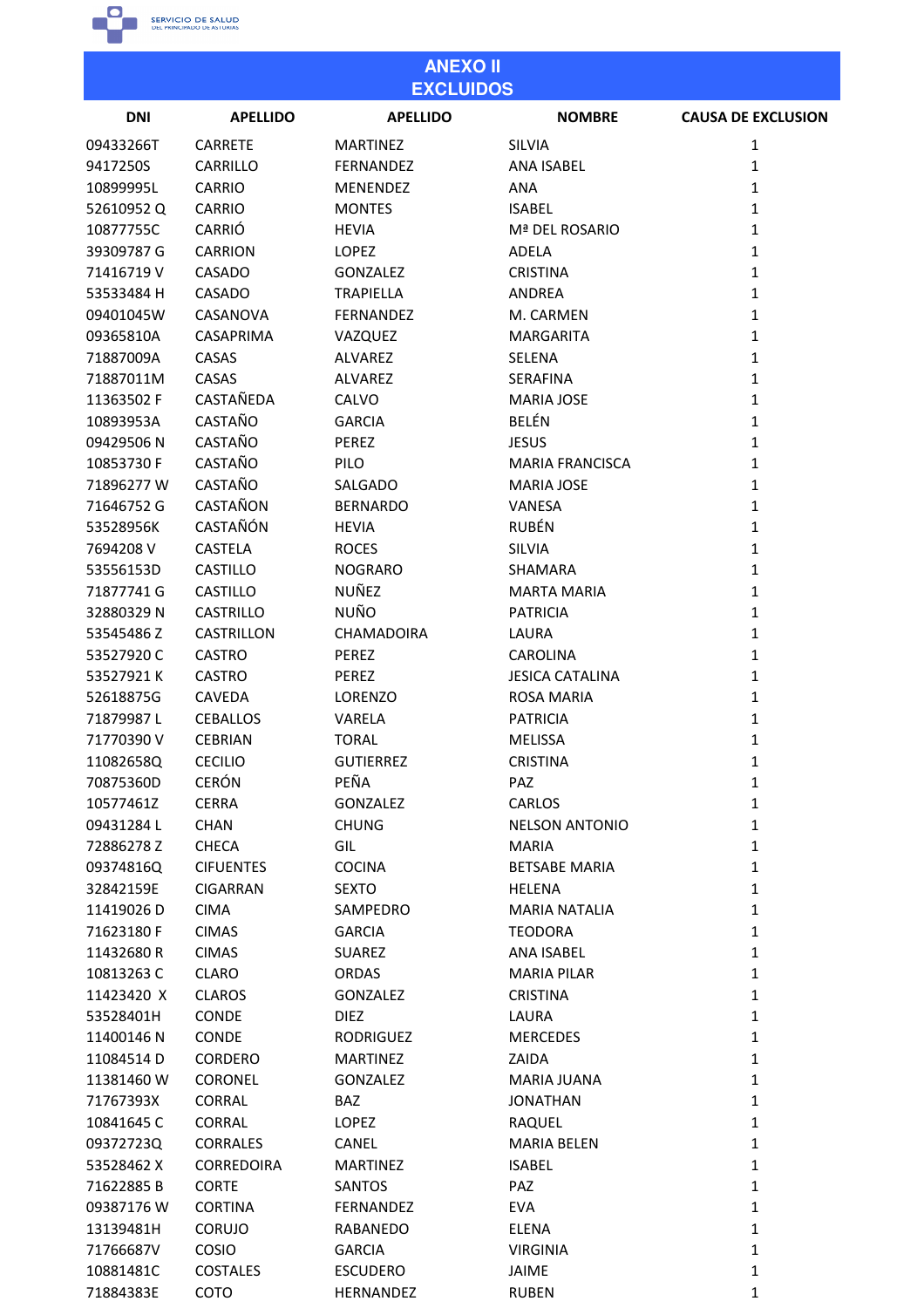

53536997N

53537060Y

12779342J

53545641P

53541581L

71665627L 71657560 W

11382372V

11442134W

53784655Y

52614190B

71767152 E

**DEL CAMINO** 

**DEL CORRO** 

**DEL MAZO** 

**DEL PINO** 

DFL POZO

**DEL ROSAL** 

**DEL VALLE** 

**DEL VALLE** 

**DEL VALLE** 

**DELGADO** 

**DELGADO** 

**DEL REGUERO** 

### **ANEXO II EXCLUIDOS DNI APELLIDO APELLIDO NOMBRE CAUSA DE EXCLUSION** 11425372 F COUTO CALVO **VICTORIA**  $\mathbf{1}$ 11401216 R **CRESPO GONZALEZ MARIA ISABEL**  $\mathbf{1}$ 09806475B **CRESPO** VILLANUEVA ARANZAZU  $\mathbf{1}$ 11428700 T CRUZ **CALLE ANA BELEN**  $\mathbf 1$ 10893080 G CRUZ **CALLE SONIA MARIA**  $\mathbf{1}$ 71515609 F CRUZ **MARTINEZ ADRIAN**  $\mathbf{1}$ MARTÍN 71646458D **CUBILLAS MARTA**  $\mathbf{1}$ 09446212C **CUELI ARENAS LETICIA**  $\mathbf 1$ 11396491Z **CUENA TORNERO MARIA ANTONIA**  $\mathbf{1}$ 09389272M **CUERVO** LAGE **MARIA DEL MAR**  $\mathbf{1}$ 09389271G **CUERVO** LAGE **MARIA JOSE**  $\mathbf{1}$ 09387222 W **CUERVO** MENENDEZ **JOSE MANUEL**  $\mathbf{1}$ 71894234Y **CUERVO MULAS LYDIA**  $\mathbf{1}$ 10598991Q **OLAY CARMEN**  $\mathbf{1}$ **CUERVO** 71632641S **ALBALAD MARIA PAZ**  $\mathbf{1}$ **CUESTA** 53546357B **CUESTA DIAZ CRISTINA**  $\mathbf 1$ 53559666A **GARCIA** LAURA  $\mathbf{1}$ **CUETO** 71895293F **CUETO MARTINEZ VERONICA**  $\mathbf{1}$ 09431517 E **CUETO TARNO BEGOÑA**  $\mathbf{1}$ 71883404D **CUEVA** CARRIL **VERONICA**  $\mathbf 1$ 52617609A **CUEVA** FERNANDEZ LAURA  $\mathbf{1}$ **CUÑADO** 09432601 W **RIVAS REBECA**  $\mathbf{1}$ **DACUÑA LOPEZ** 10901979W **MONICA**  $\mathbf{1}$ 71700321Y **DAGO** DE DIOS SUSANA  $\mathbf 1$ 03419763 P DE COSSIO **JIMENEZ** SONSOLES  $\mathbf{1}$ 32873335 X DE DIOS **GONZALEZ JESUS ALFREDO**  $\mathbf{1}$ 10810383 S DE DIOS PANDIELLA **MARIA ENRIQUETA**  $\mathbf{1}$ 76938542 T DE LA CERA **MARTINEZ TAMARA**  $\mathbf{1}$ 10888039T DE LA IGLESIA **AZA ISABEL ANGÉLICA**  $\overline{1}$ 9433984M DE LA IGLESIA **FANJUL IGNACIO**  $\mathbf{1}$ 71639156K DF LA IGLESIA **SEGURADO MERCEDES**  $\mathbf{1}$ DE LA MATA 10199134 Z SANTOS **MARIA ELVIRA**  $\mathbf 1$ DE LA PEÑA **RIPODAS** PAZ  $\mathbf{1}$ 71763488 71431384P DE LA RIVA LARIO **MIRIAM**  $\mathbf{1}$ 9415792Y **DE LA RUA GONZALEZ** SONIA  $\mathbf{1}$ 71641242Z DE LA UZ **DÍAZ DIANA**  $\mathbf 1$ 09695438 H DE LAMA **SUAREZ MARIA GLORIA**  $\mathbf{1}$ 71698936R DE LOS BUEIS LONGO **CAROLINA**  $\mathbf{1}$ 10563005 W DE PABLO **NOMBELA MERCEDES**  $\mathbf{1}$ 71653928G **DE PORRAS** PAYA LAURA  $\mathbf 1$ 9418427L **DEBAN FERNANDEZ MARIA**  $\mathbf{1}$ 11420118C **DEL BARRIO FERNANDEZ NURIA**  $\mathbf{1}$ 10904739W **DEL BUSTO** SARIFGO  $\mathbf{1}$ **INMACULADA**

FERNANDEZ-MIRANDA

FERNANDEZ

**RODRIGUEZ** 

**FERNANDEZ** 

**TOMF** 

**MONTES** 

MUÑIZ

**NIETO** 

**RUIZ** 

**GARCIA** 

**CRISTOBAL** 

LOUREDA

COVADONGA

PEDRO LUIS

**CAROLINA** 

**VERONICA** 

**BEATRIZ** 

LORENA EDITA

**MARIA JOSEFA** 

**CARMEN ROSA** 

**MARIA TERESA** 

**SUSANA** 

**ELISA** 

**SOFIA** 

 $\mathbf 1$ 

 $\mathbf{1}$ 

 $\mathbf{1}$ 

 $\mathbf{1}$ 

 $\mathbf 1$ 

 $\mathbf{1}$ 

 $\mathbf{1}$ 

 $\mathbf{1}$ 

 $\mathbf 1$ 

 $\mathbf{1}$ 

 $\mathbf{1}$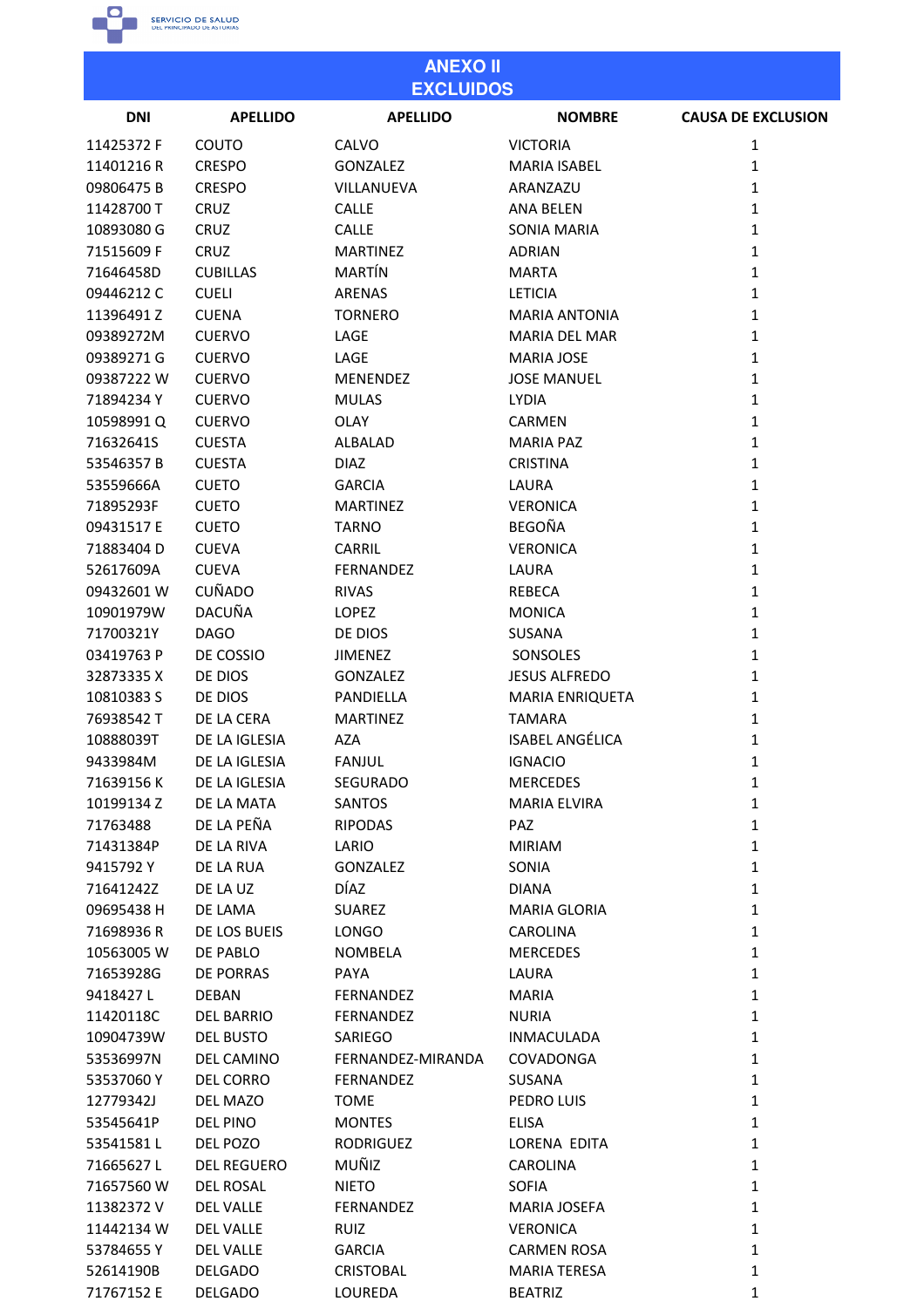

11083661F

**ESCALADA** 

FERNANDEZ

YOLANDA

| <b>ANEXO II</b><br><b>EXCLUIDOS</b> |                   |                  |                      |                           |
|-------------------------------------|-------------------|------------------|----------------------|---------------------------|
| <b>DNI</b>                          | <b>APELLIDO</b>   | <b>APELLIDO</b>  | <b>NOMBRE</b>        | <b>CAUSA DE EXCLUSION</b> |
| 74840221S                           | <b>DELGADO</b>    | <b>SIERRA</b>    | <b>ANA BELEN</b>     | 1                         |
| 53529728B                           | <b>DIAZ</b>       | ALVAREZ          | LORENA               | 1                         |
| 11433483E                           | <b>DIAZ</b>       | <b>ALVAREZ</b>   | <b>MARIO JOSÉ</b>    | 1                         |
| 76947112Z                           | <b>DIAZ</b>       | <b>ALVAREZ</b>   | VANESA               | 1                         |
| 76947257K                           | <b>DIAZ</b>       | <b>CACERES</b>   | <b>ELENA</b>         | $\mathbf{1}$              |
| 11443583 W                          | <b>DIAZ</b>       | CASTAÑO          | RAQUEL               | $\mathbf{1}$              |
| 10848674 B                          | <b>DIAZ</b>       | DE ARRIBA        | <b>CRISTINA</b>      | 1                         |
| 9439914R                            | <b>DIAZ</b>       | DE LA VEGA       | <b>MONTSERRAT</b>    | 1                         |
| 32883865Y                           | <b>DIAZ</b>       | <b>DIAZ</b>      | <b>NOELIA</b>        | 1                         |
| 9350946 C                           | <b>DIAZ</b>       | FERNANDEZ        | ADELINA              | 1                         |
| 58431320 G                          | <b>DIAZ</b>       | <b>FIGUEROA</b>  | <b>DANIELA</b>       | 1                         |
| 11433805 E                          | <b>DIAZ</b>       | <b>GALAN</b>     | <b>MARIA ROSA</b>    | 1                         |
| 32873664V                           | <b>DIAZ</b>       | <b>GARCIA</b>    | <b>BEGOÑA</b>        | $\mathbf{1}$              |
| 71661753D                           | <b>DIAZ</b>       | <b>GARCIA</b>    | <b>JUAN IGNACIO</b>  | 1                         |
| 53559709T                           | <b>DIAZ</b>       | <b>GONZALEZ</b>  | <b>ALICIA</b>        | 1                         |
| 10078823Q                           | <b>DIAZ</b>       | <b>GONZALEZ</b>  | <b>MARIA BELEN</b>   | 1                         |
| 11081760S                           | <b>DIAZ</b>       | <b>GONZALEZ</b>  | <b>MARIA DESIREE</b> | 1                         |
| 10872255V                           | <b>DIAZ</b>       | <b>GONZALEZ</b>  | <b>MÓNICA</b>        | 1                         |
| 09743288M                           | <b>DIAZ</b>       | <b>GONZALEZ</b>  | <b>TOMÁS</b>         | 1                         |
| 32672316B                           | <b>DIAZ</b>       | LLANIELLA        | <b>JORGE</b>         | $\mathbf{1}$              |
| 28589533 G                          | <b>DIAZ</b>       | <b>LUENGO</b>    | TRINIDAD             | 1                         |
| 76959462J                           | <b>DIAZ</b>       | <b>MENENDEZ</b>  | <b>TAMARA</b>        | 1                         |
|                                     |                   |                  |                      |                           |
| 09388287D                           | <b>DIAZ</b>       | <b>MORAN</b>     | <b>GLORIA</b>        | 1                         |
| 52617968V                           | <b>DIAZ</b>       | <b>PALACIO</b>   | SILVIA               | 1                         |
| 76944303B                           | <b>DIAZ</b>       | PEREZ            | <b>EVA</b>           | 1                         |
| 71768277 C                          | <b>DIAZ</b>       | PEREZ            | <b>NOEMI</b>         | 1                         |
| 11424289 M                          | <b>DIAZ</b>       | <b>ROA</b>       | <b>MARIA NANCY</b>   | $\mathbf{1}$              |
| 71646481D                           | <b>DIAZ</b>       | <b>RODRIGUEZ</b> | SANDRA               | 2                         |
| 53531909F                           | <b>DIAZ</b>       | <b>RUIZ</b>      | ANGELA               | 1                         |
| 71889882R                           | <b>DIAZ</b>       | <b>RUIZ</b>      | <b>ROSA</b>          | 1                         |
| 16253625 P                          | <b>DIAZ</b>       | <b>SANTOS</b>    | PURIFICACION         | $\mathbf{1}$              |
| 53537426 G                          | <b>DIAZ</b>       | <b>SOLIS</b>     | <b>PATRICIA</b>      | $\mathbf{1}$              |
| 76951410B                           | <b>DIAZ</b>       | <b>SUAREZ</b>    | <b>DIANA</b>         | $\mathbf{1}$              |
| 11416304 R                          | <b>DIAZ</b>       | <b>SUAREZ</b>    | MARIA ISABEL         | $\mathbf{1}$              |
| 76951409 X                          | <b>DIAZ</b>       | <b>SUAREZ</b>    | <b>MONICA</b>        | $\mathbf{1}$              |
| 76951410B                           | <b>DIAZ</b>       | <b>SUAREZ</b>    | <b>DIANA</b>         | $\mathbf{1}$              |
| 30617386Q                           | DIAZ DE ALDA      | <b>AIZPURUA</b>  | <b>MARTA</b>         | $\mathbf{1}$              |
| 09422774L                           | DIAZ-CUETO        | <b>MARTINEZ</b>  | <b>ELENA</b>         | 1                         |
| 71644228X                           | <b>DIÉGUEZ</b>    | <b>FELECHOSA</b> | <b>MARTA</b>         | $\mathbf{1}$              |
| 9781117E                            | <b>DIEZ</b>       | <b>ALONSO</b>    | CARIDAD              | $\mathbf{1}$              |
| 10593601 P                          | <b>DIEZ</b>       | FERNANDEZ        | MARIA OLVIDO         | $\mathbf{1}$              |
| 71769879N                           | <b>DIEZ</b>       | <b>GONZALEZ</b>  | SARA                 | $\mathbf{1}$              |
| 11436694 J                          | <b>DIEZ</b>       | LOPEZ            | ANGELES              | $\mathbf{1}$              |
| 11055646Y                           | <b>DIEZ</b>       | <b>SUAREZ</b>    | LUZ DEL MAR          | $\mathbf{1}$              |
| 09792971P                           | <b>DIEZ</b>       | VALCARCE         | <b>ISABEL</b>        | $\mathbf{1}$              |
| 9428717M                            | <b>DIEZ</b>       | PALOMERO         | <b>BEATRIZ</b>       | $\mathbf{1}$              |
| 11403492 T                          | <b>DOMINGUEZ</b>  | <b>BLAZQUEZ</b>  | MARIA DEL MAR        | $\mathbf{1}$              |
| 10584944E                           | <b>DOMINGUEZ</b>  | <b>MORO</b>      | MARÍA BEATRIZ E      | $\mathbf{1}$              |
| 71632793Y                           | <b>DONGIL</b>     | <b>MARRON</b>    | PABLO                | $\mathbf{1}$              |
| 53544560P                           | <b>ECHEVARRIA</b> | <b>BROZ</b>      | <b>CRISTINA</b>      | $\mathbf{1}$              |
| 10577455P                           | <b>EGUIBURU</b>   | ARIAS-ARGÜELLO   | <b>JOSE IGNACIO</b>  | $\mathbf{1}$              |
| 10880154G                           | <b>EIROA</b>      | VALLES           | <b>MARIA TERESA</b>  | $\mathbf{1}$              |
| 76957930Q                           | ELGUEZABAL        | SANCHEZ          | <b>CARMEN</b>        | $\mathbf{1}$              |
| 70863576R                           | <b>ENCINAS</b>    | <b>MADRAZO</b>   | <b>ANTONIO</b>       | $\mathbf{1}$              |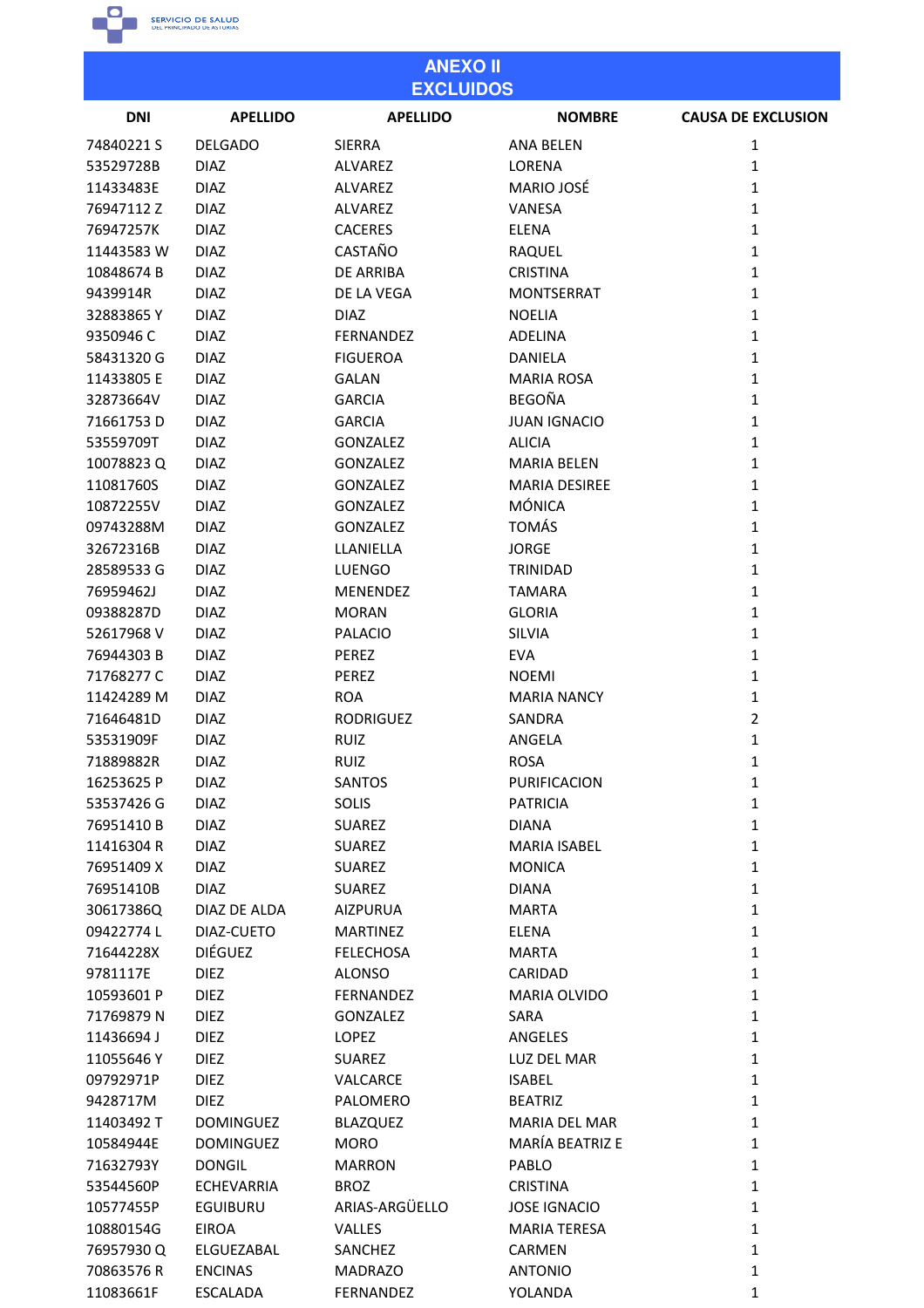

| <b>ANEXO II</b><br><b>EXCLUIDOS</b> |                  |                   |                        |                           |
|-------------------------------------|------------------|-------------------|------------------------|---------------------------|
| <b>DNI</b>                          | <b>APELLIDO</b>  | <b>APELLIDO</b>   | <b>NOMBRE</b>          | <b>CAUSA DE EXCLUSION</b> |
| 34924095K                           | <b>ESCUDERO</b>  | <b>QUINTAS</b>    | AMPARO                 | 1                         |
| 76949676W                           | <b>ESPAÑA</b>    | <b>FUENTE</b>     | LORENA                 | $\mathbf{1}$              |
| 76952957V                           | <b>ESPAÑA</b>    | <b>GONZALEZ</b>   | ARANZAZU               | $\mathbf{1}$              |
| 09435358E                           | <b>ESPESO</b>    | <b>GARCIA</b>     | MARÍA VANESSA          | $\mathbf{1}$              |
| 71768367H                           | <b>ESPINA</b>    | FERNANDEZ         | LAURA                  | $\mathbf{1}$              |
| 09416489 J                          | <b>ESTEBAN</b>   | <b>HERNANDEZ</b>  | <b>PATRICIA</b>        | $\mathbf{1}$              |
| 7865968 Z                           | <b>ESTEBAN</b>   | <b>HERREROS</b>   | <b>MARIA ARANZAZU</b>  | $\mathbf{1}$              |
| 9385301 J                           | <b>ESTEVEZ</b>   | ALVAREZ           | <b>MARIA JOSE</b>      | $\mathbf{1}$              |
| 11083637Y                           | <b>ESTRADA</b>   | <b>ALARCON</b>    | <b>NATALIA</b>         | $\mathbf{1}$              |
| 10539678 C                          | <b>ESTRADA</b>   | <b>ALONSO</b>     | LUIS                   | $\mathbf{1}$              |
| 71884228 M                          | <b>ESTRADA</b>   | <b>FERNANDEZ</b>  | <b>ELIA</b>            | $\mathbf{1}$              |
| 71764102 P                          | <b>ESTRADA</b>   | <b>GARCIA</b>     | <b>ROCIO</b>           | $\mathbf{1}$              |
| 71669877A                           | <b>ESTRADA</b>   | MENENDEZ          | <b>PALOMA</b>          | $\mathbf{1}$              |
| 76951655 A                          | <b>ESTRADA</b>   | <b>RODRIGUEZ</b>  | <b>ANGHARA</b>         | $\mathbf{1}$              |
|                                     |                  |                   |                        |                           |
| 11053802W                           | <b>FALCON</b>    | <b>DIAZ</b>       | <b>SILVINO</b>         | $\mathbf{1}$              |
| 71770225J                           | <b>FALCON</b>    | <b>SUARTEZ</b>    | <b>OLAYA</b>           | $\mathbf{1}$              |
| 10881578 W                          | <b>FANO</b>      | <b>LOPEZ</b>      | <b>BEATRIZ</b>         | $\mathbf{1}$              |
| 71636956Y                           | <b>FEITO</b>     | CANO              | <b>LUCIA</b>           | $\mathbf{1}$              |
| 76943201 J                          | <b>FEITO</b>     | <b>GARCIA</b>     | LUIS                   | $\mathbf{1}$              |
| 11435441W                           | <b>FEITO</b>     | <b>RODRIGUEZ</b>  | <b>EVA MARIA</b>       | $\mathbf{1}$              |
| 71616537B                           | <b>FELECHOSA</b> | ANTUÑA            | <b>JUAN LUIS</b>       | $\mathbf{1}$              |
| 53533861G                           | FERNANDEZ        | ACEBAL            | <b>VIRGINIA</b>        | $\mathbf{1}$              |
| 11424633 G                          | FERNANDEZ        | <b>AGUILERA</b>   | LORENA                 | $\mathbf{1}$              |
| 53506510T                           | FERNANDEZ        | <b>AGUIRRE</b>    | MARÍA                  | $\mathbf{1}$              |
| 71642173W                           | <b>FERNANDEZ</b> | <b>ALONSO</b>     | <b>HELENA</b>          | $\mathbf{1}$              |
| 71772177X                           | FERNANDEZ        | <b>ALONSO</b>     | <b>ISABEL</b>          | $\mathbf{1}$              |
| 32866904L                           | FERNANDEZ        | <b>ALONSO</b>     | <b>REYES</b>           | 1                         |
| 09418213N                           | FERNANDEZ        | ALVAREZ           | <b>AGRIPINA</b>        | $\mathbf{1}$              |
| 10047726S                           | FERNANDEZ        | ALVAREZ           | RAMÓN                  | 1                         |
| 71766749X                           | FERNANDEZ        | <b>ALVAREZ</b>    | <b>VERONICA MARIA</b>  | 1                         |
| 71769129K                           | FERNANDEZ        | <b>ANTUNEZ</b>    | <b>CRISTINA</b>        | $\mathbf{1}$              |
| 32884971 P                          | FERNANDEZ        | ANTUÑA            | <b>PATRICIA</b>        | $\mathbf{1}$              |
| 10906737E                           | <b>FERNANDEZ</b> | <b>ARROJO</b>     | <b>JOSE</b>            | $\mathbf{1}$              |
| 51423090N                           | FERNANDEZ        | <b>BANCES</b>     | <b>IGNACIO</b>         | $\mathbf{1}$              |
| 11066789 V                          | <b>FERNANDEZ</b> | BARAGAÑO          | LUIS CESAR             | $\mathbf{1}$              |
| 76954369 A                          | FERNANDEZ        | <b>BARBON</b>     | <b>BEATRIZ</b>         | $\mathbf{1}$              |
| 10887222B                           | FERNANDEZ        | <b>BARRERA</b>    | <b>MÓNICA</b>          | $\mathbf{1}$              |
| 11085189V                           | <b>FERNANDEZ</b> | <b>BOBELIA</b>    | <b>ROSALIA</b>         | $\mathbf{1}$              |
| 10598658 M                          | FERNANDEZ        | CABAL             | COVADONGA              | $\mathbf{1}$              |
| 10598658M                           | FERNANDEZ        | CABAL             | MARIA COVADONGA        | $\mathbf{1}$              |
| 10892099N                           | FERNANDEZ        | <b>CANTEIRO</b>   | <b>BETRIZ</b>          | $\mathbf{1}$              |
|                                     |                  |                   |                        | $\mathbf{1}$              |
| 11400443X                           | FERNANDEZ        | CARRAGAL          | <b>JOSE LUIS</b>       |                           |
| 9440665Q                            | FERNANDEZ        | <b>CONCEPCION</b> | <b>MONTSERRAT</b>      | $\mathbf{1}$              |
| 11444290L                           | FERNANDEZ        | <b>CUERVO</b>     | MARIA COVADONGA        | $\mathbf{1}$              |
| 11442944 F                          | FERNANDEZ        | <b>DIAZ</b>       | <b>MARIA NOELIA</b>    | $\mathbf{1}$              |
| 9408364 F                           | FERNANDEZ        | <b>DIAZ</b>       | <b>MONICA</b>          | $\mathbf{1}$              |
| 10850012 S                          | FERNANDEZ        | <b>DIAZ</b>       | YOLANDA                | $\mathbf{1}$              |
| 10601911 S                          | FERNANDEZ        | <b>DIEZ</b>       | <b>MARIA FELICIDAD</b> | $\mathbf{1}$              |
| 10903397V                           | FERNANDEZ        | FERNANDEZ         | ALEJANDRA              | $\mathbf{1}$              |
| 11440753R                           | FERNANDEZ        | FERNANDEZ         | ANA ISABEL             | $\mathbf{1}$              |
| 11435958 J                          | FERNANDEZ        | FERNANDEZ         | ANA MARIA              | $\mathbf{1}$              |
| 10816312 X                          | FERNANDEZ        | <b>FERNANDEZ</b>  | <b>ANA SILVIA</b>      | $\mathbf{1}$              |
| 10846765B                           | <b>FERNANDEZ</b> | <b>FERNANDEZ</b>  | <b>ANTONIO</b>         | $\mathbf{1}$              |
| 10874959F                           | FERNANDEZ        | <b>FERNANDEZ</b>  | CLAUDIA ESPERANZA      | $\mathbf{1}$              |
| 71634378G                           | FERNANDEZ        | FERNANDEZ         | <b>CRISTINA</b>        | $\mathbf{1}$              |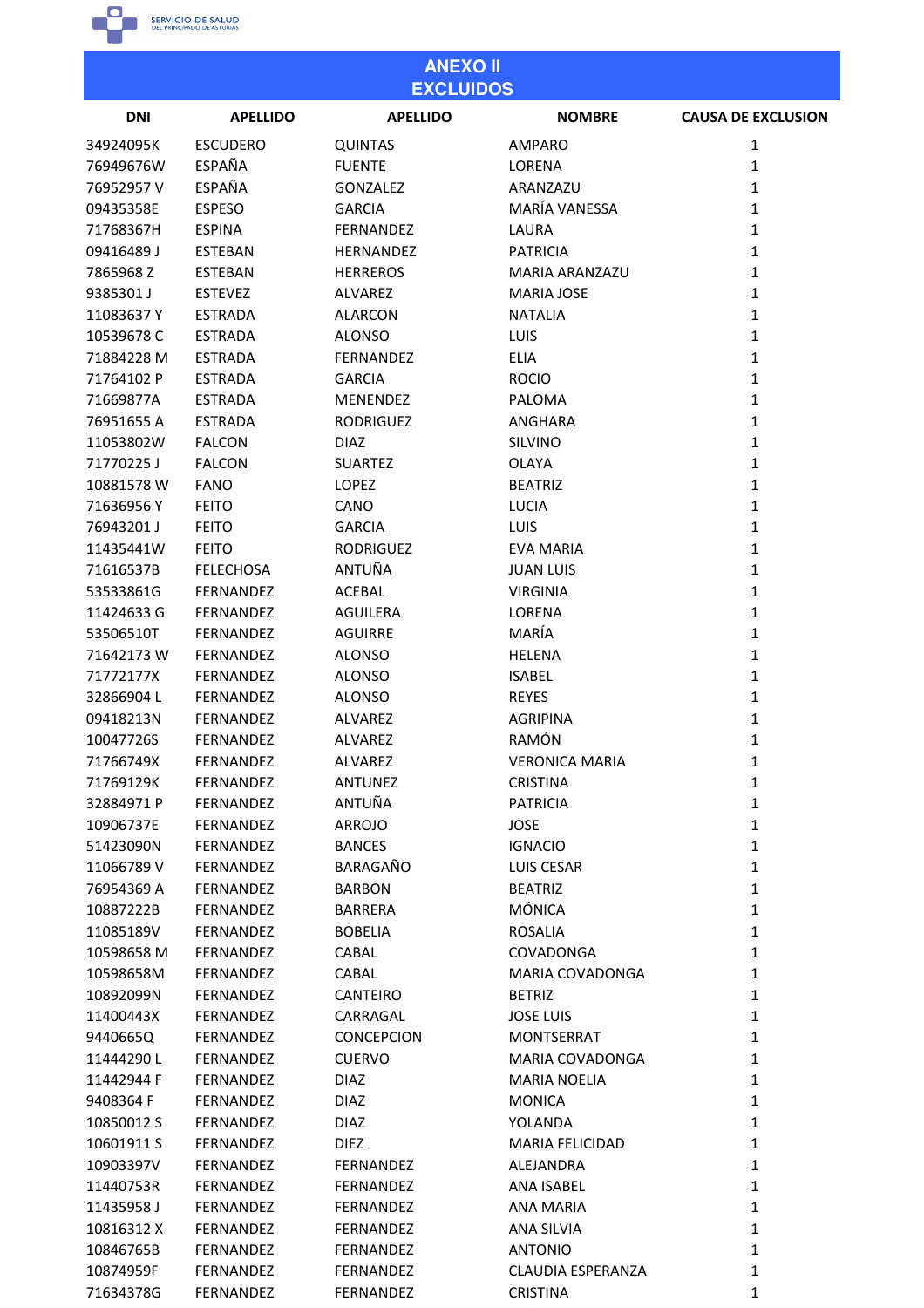

| <b>ANEXO II</b><br><b>EXCLUIDOS</b> |                  |                                    |                       |                           |
|-------------------------------------|------------------|------------------------------------|-----------------------|---------------------------|
| <b>DNI</b>                          | <b>APELLIDO</b>  | <b>APELLIDO</b>                    | <b>NOMBRE</b>         | <b>CAUSA DE EXCLUSION</b> |
| 76943688 V                          | FERNANDEZ        | FERNANDEZ                          | ERIKA                 | 1                         |
| 53539208S                           | <b>FERNANDEZ</b> | <b>FERNANDEZ</b>                   | EVA MARIA             | $\mathbf{1}$              |
| 32870384 A                          | <b>FERNANDEZ</b> | FERNANDEZ                          | JAVIER                | $\mathbf{1}$              |
| 11066332C                           | FERNANDEZ        | <b>FERNANDEZ</b>                   | <b>JUAN JOSÉ</b>      | $\mathbf{1}$              |
| 11079061F                           | FERNANDEZ        | FERNANDEZ                          | Mª MERCEDES           | $\mathbf{1}$              |
| 09421599V                           | FERNANDEZ        | <b>FERNANDEZ</b>                   | <b>MACRINA</b>        | $\mathbf{1}$              |
| 10905768L                           | FERNANDEZ        | <b>FERNANDEZ</b>                   | <b>MARIA JOSE</b>     | $\mathbf{1}$              |
| 11421142 D                          | FERNANDEZ        | FERNANDEZ                          | <b>MARIA VICTORIA</b> | $\mathbf{1}$              |
| 09423173Q                           | <b>FERNANDEZ</b> | FERNANDEZ                          | <b>MARTA</b>          | $\mathbf{1}$              |
| 71639831Y                           | FERNANDEZ        | <b>FERNANDEZ</b>                   | PALOMA                | $\mathbf{1}$              |
| 53532668F                           | FERNANDEZ        | <b>FERNANDEZ</b>                   | PAULA                 | $\mathbf{1}$              |
| 71644577Z                           | FERNANDEZ        | FERNANDEZ                          | <b>SUSANA</b>         | $\mathbf{1}$              |
| 71663662D                           | FERNANDEZ        | <b>FERNANDEZ</b>                   | VANESA                | $\mathbf{1}$              |
| 36036192E                           | FERNANDEZ        | <b>FORMOSO</b>                     | ALEJANDRO EDMUNDO     | 6                         |
| 71701755Z                           | FERNANDEZ        | <b>GARCIA</b>                      | <b>CRISTINA</b>       | 3                         |
| 71891607R                           | <b>FERNANDEZ</b> | <b>GARCIA</b>                      | <b>ESTEFANIA</b>      | $\mathbf{1}$              |
| 11425146B                           | FERNANDEZ        | <b>GARCIA</b>                      | <b>ESTHER MARIA</b>   | $\mathbf{1}$              |
| 9397723E                            | <b>FERNANDEZ</b> | <b>GARCIA</b>                      | <b>INMACULADA</b>     | $\mathbf{1}$              |
| 76951935 G                          | FERNANDEZ        | <b>GARCIA</b>                      | <b>ISABEL</b>         | $\mathbf{1}$              |
| 76951932G                           | <b>FERNANDEZ</b> | <b>GARCIA</b>                      | <b>ISABEL</b>         | $\mathbf{1}$              |
| 71646299 B                          | FERNANDEZ        | <b>GARCIA</b>                      | <b>LUAN MANUEL</b>    | $\mathbf{1}$              |
| 76962407Z                           | <b>FERNANDEZ</b> | <b>GARCIA</b>                      | Mª LUISA              | $\mathbf{1}$              |
| 11432821 G                          | FERNANDEZ        | <b>GARCIA DE CASTRO</b>            | <b>LAURA MARIA</b>    | $\mathbf{1}$              |
| 72246104E                           | <b>FERNANDEZ</b> | <b>GOMEZ</b>                       | <b>MARIA ESTHER</b>   | 3                         |
| 09404922 S                          | <b>FERNANDEZ</b> | GONZALEZ                           | <b>CARMEN ROSA</b>    | $\mathbf{1}$              |
| 53531283W                           | <b>FERNANDEZ</b> | <b>GONZALEZ</b>                    | <b>CLARA</b>          | $\mathbf{1}$              |
| 10853608 T                          | <b>FERNANDEZ</b> | <b>GONZALEZ</b>                    | <b>MARIA BERTA</b>    | $\mathbf{1}$              |
| 10549674B                           | <b>FERNANDEZ</b> | <b>GONZALEZ</b>                    | <b>MARIA JOSEFA</b>   | $\mathbf{1}$              |
| 09440685J                           | <b>FERNANDEZ</b> | <b>GONZALEZ</b>                    | <b>MONICA</b>         | $\mathbf{1}$              |
| 9437474 E                           | <b>FERNANDEZ</b> | <b>GONZALEZ</b>                    | <b>NURIIA ESTHER</b>  | $\mathbf{1}$              |
| 71647884D                           | FERNANDEZ        | <b>GONZALEZ</b>                    | <b>TAMARA</b>         | $\mathbf{1}$              |
| 11431452 S                          | <b>FERNANDEZ</b> | <b>GRANDA</b>                      | <b>MARTA ELENA</b>    | $\mathbf{1}$              |
| 9410599 B                           | FERNANDEZ        | <b>GUILLEN</b>                     | <b>ROSA MARIA</b>     | $\mathbf{1}$              |
| 10828452Y                           | <b>FERNANDEZ</b> | <b>GUTIERREZ</b>                   | <b>BEATRIZ</b>        | $\mathbf{1}$              |
| 11441089 S                          | FERNANDEZ        | <b>GUTIERREZ</b>                   | <b>NURIA</b>          | $\mathbf{1}$              |
| 9416259 J                           | <b>FERNANDEZ</b> | <b>IGLESIAS</b>                    | <b>CAROLINA MARTA</b> | $\mathbf{1}$              |
|                                     | <b>FERNANDEZ</b> |                                    | <b>LOURDES</b>        | $\mathbf{1}$              |
| 11441480S<br>71767331V              | FERNANDEZ        | <b>IGLESIAS</b><br><b>IGLESIAS</b> | <b>MARIA</b>          | $\mathbf{1}$              |
|                                     |                  |                                    |                       | $\mathbf{1}$              |
| 71640053K                           | FERNANDEZ        | LANA                               | REBECA                |                           |
| 9443316E                            | FERNANDEZ        | LEGASPI                            | <b>ANA</b>            | $\mathbf{1}$              |
| 76941915 S                          | FERNANDEZ        | <b>LLANO</b>                       | <b>GUILLERMO</b>      | $\mathbf{1}$              |
| 11418205Q                           | <b>FERNANDEZ</b> | LOMBARDIA                          | <b>JESUS</b>          | $\mathbf{1}$              |
| 11418205Q                           | FERNANDEZ        | LOMBARDIA                          | <b>JESUS</b>          | $\mathbf{1}$              |
| 76942247W                           | FERNANDEZ        | LUIÑA                              | TRINIDAD              | $\mathbf{1}$              |
| 11426654 R                          | FERNANDEZ        | MAGDALENO                          | <b>MARTA</b>          | $\mathbf{1}$              |
| 71881791Y                           | <b>FERNANDEZ</b> | <b>MARTINEZ</b>                    | Mª ISABEL             | $\mathbf{1}$              |
| 11435423F                           | FERNANDEZ        | <b>MARTINEZ</b>                    | <b>PATRICIA</b>       | $\mathbf{1}$              |
| 76940109 A                          | FERNANDEZ        | <b>MENDEZ</b>                      | <b>MARTA</b>          | $\mathbf{1}$              |
| 76940109A                           | <b>FERNANDEZ</b> | MÉNDEZ                             | <b>MARTA</b>          | $\mathbf{1}$              |
| 9351515Z                            | FERNANDEZ        | MENENDEZ                           | <b>MARIA IRMINA</b>   | $\mathbf{1}$              |
| 9426091R                            | FERNANDEZ        | <b>MENENDEZ</b>                    | <b>MOTSERRAT</b>      | $\mathbf{1}$              |
| 72577594J                           | FERNANDEZ        | <b>MORENO</b>                      | <b>AINHOA</b>         | $\mathbf{1}$              |
| 10584209 T                          | <b>FERNANDEZ</b> | <b>PAJARES</b>                     | MANUEL                | $\mathbf{1}$              |
| 11082593C                           | FERNANDEZ        | PELLITERO                          | <b>MARTA</b>          | $\mathbf 1$               |
| 09445658 H                          | FERNANDEZ        | PEREZ                              | ANDREA                | 1                         |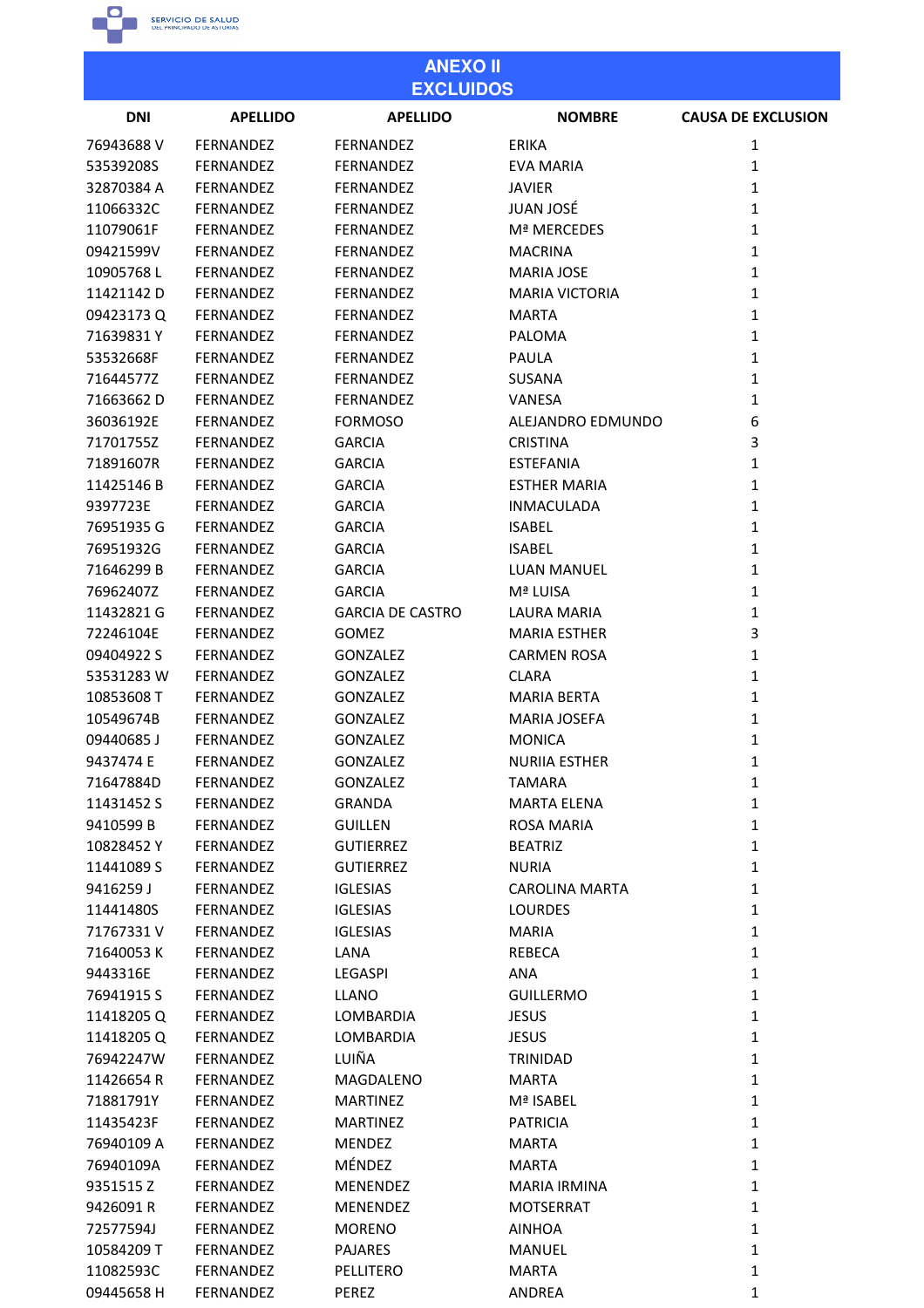

| <b>ANEXO II</b><br><b>EXCLUIDOS</b> |                          |                  |                         |                           |
|-------------------------------------|--------------------------|------------------|-------------------------|---------------------------|
| <b>DNI</b>                          | <b>APELLIDO</b>          | <b>APELLIDO</b>  | <b>NOMBRE</b>           | <b>CAUSA DE EXCLUSION</b> |
| 76938706A                           | FERNANDEZ                | PEREZ            | <b>OLGA</b>             | 1                         |
| 10552090N                           | <b>FERNANDEZ</b>         | PEREZ            | PILAR COVADONGA         | 1                         |
| 71767935T                           | FERNANDEZ                | PEREZ            | <b>VERONICA</b>         | 1                         |
| 09415941V                           | FERNANDEZ                | PÉREZ            | ANA BELÉN               | 1                         |
| 10830952E                           | <b>FERNANDEZ</b>         | PIÑERA           | MARIA BEGOÑA            | 1                         |
| 53648308 A                          | FERNANDEZ                | <b>PRIETO</b>    | <b>ANDREA</b>           | 1                         |
| 71424561Q                           | FERNANDEZ                | <b>RAGA</b>      | SUSANA                  | $\mathbf{1}$              |
| 44427456N                           | FERNANDEZ                | <b>RAMOS</b>     | <b>SUSANA</b>           | 1                         |
| 53539759Z                           | <b>FERNANDEZ</b>         | <b>REGUEIRO</b>  | <b>REBECA</b>           | 1                         |
| 09446083Y                           | FERNANDEZ                | <b>RIESGO</b>    | <b>ANA MARIA</b>        | 1                         |
| 71659180N                           | <b>FERNANDEZ</b>         | <b>RODRIGUEZ</b> | <b>AMELIA</b>           | $\mathbf{1}$              |
| 11382742L                           | FERNANDEZ                | <b>RODRIGUEZ</b> | <b>CONCEPCION</b>       | $\mathbf{1}$              |
| 11077386B                           | <b>FERNANDEZ</b>         | <b>RODRIGUEZ</b> | <b>GLORIA</b>           | 1                         |
| 71640907 R                          |                          |                  |                         |                           |
|                                     | <b>FERNANDEZ</b>         | <b>RODRIGUEZ</b> | <b>JOSE FRANCISCO</b>   | 1                         |
| 9410871G                            | FERNANDEZ                | <b>RODRIGUEZ</b> | <b>M ANGELES</b>        | 1                         |
| 71638080A                           | <b>FERNANDEZ</b>         | <b>RODRIGUEZ</b> | <b>MARIA IDA</b>        | 1                         |
| 76958420Y                           | FERNANDEZ                | <b>RODRIGUEZ</b> | <b>PATRICIA</b>         | 1                         |
| 10893146R                           | FERNANDEZ                | <b>RODRIGUEZ</b> | SILVIA                  | 1                         |
| 11445489 E                          | FERNANDEZ                | <b>RON</b>       | <b>LUCIA</b>            | 1                         |
| 11399280 C                          | FERNANDEZ                | <b>RUIZ</b>      | MANUEL                  | 1                         |
| 71895094S                           | FERNANDEZ                | SAMPEDRO         | <b>SANDRA</b>           | $\mathbf{1}$              |
| 10585438X                           | FERNANDEZ                | <b>SANCHEZ</b>   | <b>CRISTINA</b>         | 1                         |
| 11416999 X                          | <b>FERNANDEZ</b>         | <b>SANCHEZ</b>   | <b>EVA</b>              | $\mathbf{1}$              |
| 53536504 W                          | <b>FERNANDEZ</b>         | SANCHEZ          | <b>MARIA</b>            | 1                         |
| 46938161Z                           | <b>FERNANDEZ</b>         | <b>SÁNCHEZ</b>   | <b>LUCAS JAVIER</b>     | 1                         |
| 10874838R                           | FERNANDEZ                | SEIJO            | <b>MARIA DEL CARMEN</b> | 1                         |
| 11443726 F                          | FERNANDEZ                | <b>SUAREZ</b>    | <b>EVELYN</b>           | 1                         |
| 71654018W                           | FERNANDEZ                | <b>SUAREZ</b>    | <b>LUCIA</b>            | 1                         |
| 71637952J                           | FERNANDEZ                | SUÁREZ           | <b>ELENA</b>            | 1                         |
| 10808937H                           | <b>FERNANDEZ</b>         | <b>TAMARGO</b>   | <b>FERNANDO</b>         | 1                         |
| 10849436 Z                          | FERNANDEZ                | <b>TORRE</b>     | <b>MARIA EUGENIA</b>    | $\mathbf{1}$              |
| 10884013E                           | FERNANDEZ                | <b>TORRE</b>     | <b>PATRICIA</b>         | $\overline{2}$            |
| 9392009M                            | FERNANDEZ                | URIBE            | SUSANA                  | $\mathbf{1}$              |
| 71638686B                           | <b>FERNANDEZ</b>         | VALCARCE         | <b>LUCIA</b>            | $\mathbf{1}$              |
| 53527345 C                          | <b>FERNANDEZ</b>         | VAQUERO          | LORENA                  | $\mathbf{1}$              |
| 10887825Q                           | FERNANDEZ                | VÁZQUEZ          | Mª JOSE                 | $\mathbf{1}$              |
| 11392302B                           | FERNANDEZ                | <b>VIEJO</b>     | <b>MARIA JESUS</b>      | $\mathbf{1}$              |
| 11392302 B                          | <b>FERNANDEZ</b>         | <b>VIEJO</b>     | <b>MARIA JESUS</b>      | $\mathbf{1}$              |
| 53551195                            | FERNANDEZ                | <b>VILLA</b>     | <b>LIDIA</b>            | $\mathbf{1}$              |
| 76958672 M                          | FERNANDEZ                | ZAPICO           | <b>CRISTINA</b>         | $\mathbf{1}$              |
| 10860313N                           | FERNANDEZ-MADER/MARTINEZ |                  | <b>MARIA ROSA</b>       | $\mathbf{1}$              |
| 32884347M                           | <b>FERREIRA</b>          | LOPEZ            | <b>MÓNICA</b>           | 1                         |
| 12412434R                           | <b>FERRERO</b>           | <b>GARCIA</b>    | <b>CARMEN</b>           | $\mathbf 1$               |
| 71765532N                           | <b>FIDALGO</b>           | <b>GONZALEZ</b>  | <b>JOSE ANTONIO</b>     | $\mathbf{1}$              |
| 76961926Q                           | <b>FIDALGO</b>           | <b>MIGOYA</b>    | <b>LUCIA</b>            | $\mathbf{1}$              |
| 9792036 Q                           | <b>FIDALGO</b>           | MUÑIZ            | <b>CRISTINA</b>         | $\mathbf{1}$              |
| 76779841 E                          | <b>FILGUEIRA</b>         | <b>MARTINEZ</b>  | <b>SUSANA</b>           | $\mathbf{1}$              |
| 10888315T                           | <b>FLOREZ</b>            | <b>NIETO</b>     | <b>MONICA</b>           | $\mathbf{1}$              |
| 71878566R                           | <b>FORCELLEDO</b>        | <b>ESPINA</b>    | LORENA                  | $\mathbf{1}$              |
| 11426547D                           | <b>FRAILE</b>            | <b>MANZANO</b>   | <b>AGUSTIN</b>          | $\mathbf{1}$              |
| 9376308 J                           | <b>FRECHILLA</b>         | SANCHEZ          | <b>MARIA BELEN</b>      | $\mathbf{1}$              |
| 71888503W                           | <b>FREIRE</b>            | <b>FERNANDEZ</b> | <b>NOEMI</b>            | $\mathbf{1}$              |
| 07967262Q                           | FRIERA                   | <b>CACERES</b>   | <b>EVA</b>              | $\mathbf{1}$              |
| 71634177 X                          | <b>FUENTE</b>            | <b>RIESTRA</b>   | <b>AZAHARA</b>          | 1                         |

MENENDEZ

**MARIA BELEN** 

 $\mathbf{1}$ 

11407435 X

**FUENTES**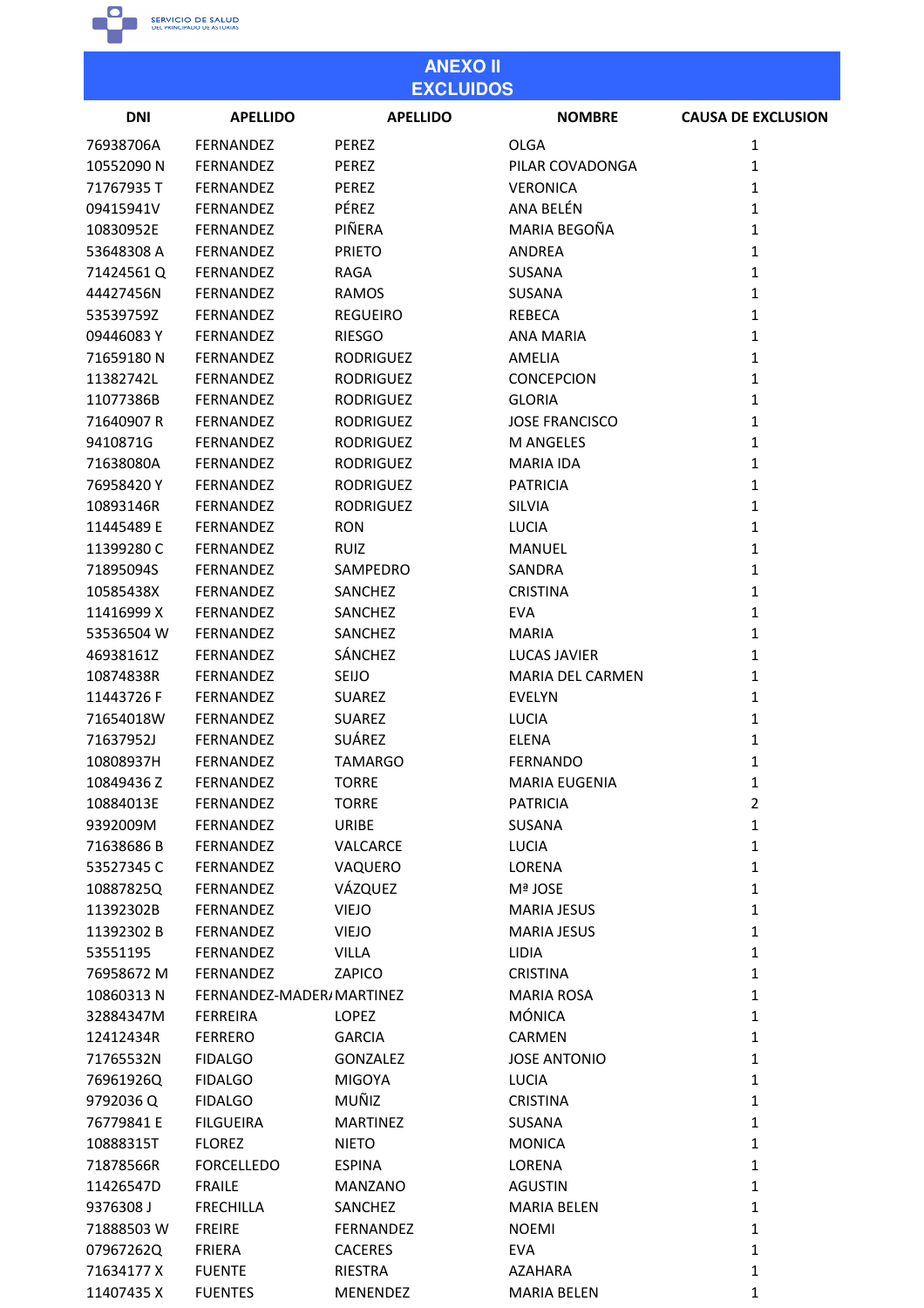

76937711C

**GARCIA** 

**GARCIA** 

**LUCIA** 

 $\mathbf{1}$ 

#### **ANEXO II EXCLUIDOS DNI APELLIDO APELLIDO NOMBRE CAUSA DE EXCLUSION** 10900401B **FUERTES ARGUELLES** PABLO  $\mathbf{1}$ 71639410E **FUEYO GARCIA PAULA**  $\mathbf{1}$ 11431734K **FURONES RIVERO FERNANDO**  $\mathbf{1}$ 11060506J **GALARRAGA** GAY MARÍA ANGEL  $\mathbf 1$ 51636384G **GALIANO** CASCON LORENZA  $\mathbf{1}$ **ACUÑA** 71890789 **GALLEGO TATIANA**  $\mathbf{1}$ 11444874 M **GALLEGO ALONSO FSTHFR**  $\mathbf{1}$ 53530018 W **GALLEGO LOPFZ** LORENA  $\mathbf 1$ 71725782Y **GAMARRA LLANTOP ALEX MIGUEL**  $\mathbf{1}$ 45432190Z **GARCIA** ACUÑA **MARTA**  $\mathbf{1}$ 53505819E **GARCIA ALONSO BEATRIZ**  $\mathbf{1}$ 11441518 F **GARCIA ALONSO RAQUEL**  $\mathbf 1$ 10581664 P **GARCIA ALONSO SARA ISABEL**  $\mathbf{1}$ **GARCIA ANA BELEN**  $\mathbf{1}$ 71637733R **ALVARFZ** 11431156 H **GARCIA ALVARFZ ANA PILAR**  $\mathbf{1}$ 09409034X **GARCIA ALVAREZ** MARIA DEL CARMEN  $\mathbf 1$ **MARTA MARIA**  $\mathbf{1}$ 71764913Z **GARCIA ANEJON** 10894934H **GARCIA** ANTOLÍN **NOELIA**  $\mathbf{1}$ 10882342 F **GARCIA APARICIO** SONIA  $\mathbf{1}$ 9423972K **GARCIA** ARGUELLES **NATALIA**  $\mathbf 1$ 09424507G **GARCIA ARIAS** LORENA  $\mathbf{1}$ 09445699 J **GARCIA ARNALDO NOELIA**  $\mathbf{1}$ 10888090 M **GARCIA ARTIME ROSENDA** 10 53544236Y **GARCIA BANGO** ALEJANDRA  $\mathbf 1$ **BARRIO**  $\mathbf{1}$ 9726995L **GARCIA ISARFI** 32888035J **GARCIA BERTOLO AMALIA**  $\mathbf{1}$ 11417180A **GARCIA CAPILLA CELESTINO**  $\mathbf{1}$ 10583471K **GARCIA** CASTAÑO **IGNACIO**  $\mathbf 1$ 11085705 G **GARCIA** CASTAÑON SANDRA  $\mathbf{1}$ 51062745 P **GARCIA** DE CASTRO **MARIA**  $\mathbf{1}$ **DIAZ** 11437673A **GARCIA ARACFLI**  $\mathbf{1}$ 10802377J **GARCIA DIAZ** MARIA DEL MAR  $\mathbf 1$ 76945581R **GARCIA DIAZ PALOMA**  $\mathbf{1}$ 71701793Y **GARCIA DIAZ VANESA MARIA**  $\mathbf{1}$ 7173848W **FERNANDEZ ANGELA**  $\mathbf{1}$ **GARCIA** 45431280R **GARCIA** FERNANDEZ **CLARA**  $\mathbf 1$ 11377452L **GARCIA** FERNANDEZ **JUAN ENRIQUE**  $\mathbf{1}$ **FERNANDEZ** LAURA  $\mathbf{1}$ 09437533N **GARCIA**  $\mathbf{1}$ 10852447N **GARCIA FERNANDEZ MARIA DIAMANTINA** 11064850X **GARCIA** FERNANDEZ **MODESTA**  $\mathbf 1$ 71885643V **GARCIA** FERNANDEZ **NATIVIDAD**  $\mathbf{1}$ 34636759F **GARCIA FERNANDEZ PATRICIA**  $\mathbf{1}$ 11435755V **GARCIA FERNANDEZ SARA MARIA**  $\mathbf{1}$ 10895304 C **GARCIA** FERNANDEZ YAIZA  $\mathbf 1$ 11437832 R **GARCIA** FERNANDEZ YOLANDA  $\mathbf{1}$ FERNANDEZ DE VELASCO IRENE  $1,4$ 05303711 A **GARCIA** 53541910 A **GARCIA FONSECA JESSICA**  $\mathbf{1}$ 71500592D **GARCIA FRADEJAS MARIA LUISA**  $\mathbf 1$ 9392251H **FRAILE ANA ISABEL**  $\mathbf{1}$ **GARCIA** 09438906M **GARCIA FUEYO VICTORIA AMAYA**  $\mathbf{1}$ 50810740Z **GARCIA GARCIA ARTURO JOSE**  $\mathbf{1}$ 53541359 G **GARCIA GARCIA BEGOÑA**  $\mathbf 1$ 09379566 M **GARCIA GARCIA JOSE ELOY**  $\mathbf{1}$ LAURA  $\mathbf{1}$ 9420533D **GARCIA GARCIA**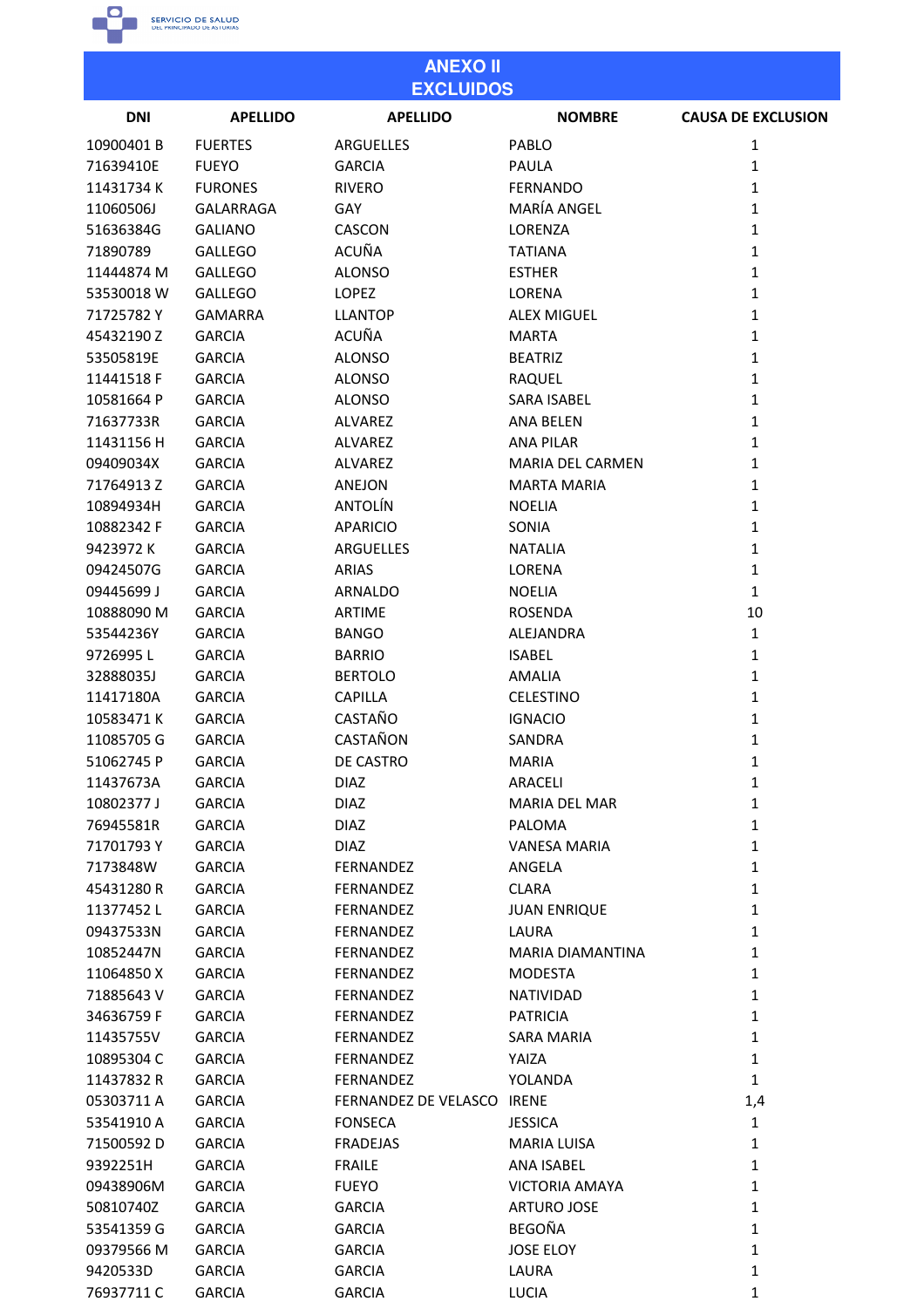

# **ANEXO II EXCLUIDOS**

| <b>DNI</b>  | <b>APELLIDO</b>         | <b>APELLIDO</b>         | <b>NOMBRE</b>            | <b>CAUSA DE EXCLUSION</b> |
|-------------|-------------------------|-------------------------|--------------------------|---------------------------|
| 71643338V   | <b>GARCIA</b>           | <b>GARCIA</b>           | <b>PAULA</b>             | 1                         |
| 11422957 F  | <b>GARCIA</b>           | <b>GARCIA</b>           | <b>RAIMUNDO</b>          | 1                         |
| 11076373 X  | <b>GARCIA</b>           | <b>GARCIA</b>           | <b>ROSA MARIA</b>        | 1                         |
| 11076176 C  | <b>GARCIA</b>           | <b>GARCIA</b>           | <b>TRINIDAD</b>          | $\mathbf{1}$              |
| 76947661B   | <b>GARCIA</b>           | <b>GARCIA-ARGUELLES</b> | ESTEBAN M.               | 1                         |
| 32886900M   | <b>GARCIA</b>           | <b>GONZALEZ</b>         | <b>CRISTINA</b>          | 1                         |
| 769590492 Z | <b>GARCIA</b>           | GONZALEZ                | <b>EMMA</b>              | 1                         |
| 71878293 G  | <b>GARCIA</b>           | GONZALEZ                | <b>LUCIA</b>             | 1                         |
| 10851411B   | <b>GARCIA</b>           | <b>GONZALEZ</b>         | <b>LUIS AMADO</b>        | 1                         |
| 71639434 T  | <b>GARCIA</b>           | GONZALEZ                | <b>MONICA</b>            | 1                         |
| 71436041L   | <b>GARCIA</b>           | GONZALEZ                | <b>PATRICIA</b>          | 1                         |
| 71766978D   | <b>GARCIA</b>           | GONZALEZ                | <b>PATRICIA</b>          | 1                         |
| 11434984M   | <b>GARCIA</b>           | GONZALEZ                | <b>SUSANA</b>            | $\mathbf 1$               |
| 11080464F   | <b>GARCIA</b>           | <b>GUTIÉRREZ</b>        | <b>NOELIA</b>            | 1                         |
| 78033558D   | <b>GARCIA</b>           | <b>HERRERA</b>          | <b>MARIA LOURDES</b>     | 1                         |
| 9404935M    | <b>GARCIA</b>           | JIMÉNEZ                 | <b>VIRGINIA</b>          | 1                         |
| 09392931F   | <b>GARCIA</b>           | LANZA                   | <b>NOEMI</b>             | 1                         |
| 71635129L   | <b>GARCIA</b>           | <b>LLANO</b>            | <b>LUCIA</b>             | $\mathbf{1}$              |
| 15505348 J  | <b>GARCIA</b>           | LLERA                   | <b>VERONICA</b>          | 1                         |
| 10602700 E  | <b>GARCIA</b>           | <b>LOPEZ</b>            | <b>MARIA ARACELI</b>     | 1                         |
| 09394664K   | <b>GARCIA</b>           | <b>LOPEZ</b>            | <b>NATALIA</b>           | 1                         |
| 45433662Z   | <b>GARCIA</b>           | <b>MARTINEZ</b>         | <b>ELIAZAR</b>           | 1                         |
| 11084264 N  | <b>GARCIA</b>           | <b>MARTINEZ</b>         | <b>ROCIO</b>             | 1                         |
| 71889194 A  | <b>GARCIA</b>           | MENENDEZ                | <b>MARIA JOSE</b>        | $\mathbf{1}$              |
| 11424506S   | <b>GARCIA</b>           | MENENDEZ                | <b>MARIA NATIVIDAD</b>   | 1                         |
| 11430265R   | <b>GARCIA</b>           | <b>MENENDEZ</b>         | <b>MONICA</b>            | 1                         |
| 71632767 A  | <b>GARCIA</b>           | <b>MONTEAVARO</b>       | CAMINO                   | 1                         |
| 71648405R   | <b>GARCIA</b>           | <b>NIÑO</b>             | ANA VANESA               | 1                         |
| 9385152W    | <b>GARCIA</b>           | <b>NOVAL</b>            | <b>JULIO CESAR</b>       | 1                         |
| 32887516T   | <b>GARCIA</b>           | <b>PALACIO</b>          | <b>ESTEFANIA</b>         | 1                         |
| 71941502D   | <b>GARCIA</b>           | PELAZ                   | <b>RAQUEL</b>            | 1                         |
| 71650293A   | <b>GARCIA</b>           | PEREZ                   | ALMUDENA                 | 1                         |
| 45432591R   | <b>GARCIA</b>           | PEREZ                   | M.MERCEDES               | $\mathbf{1}$              |
| 09431120Q   | <b>GARCIA</b>           | PEREZ                   | <b>OLGA</b>              | 1                         |
| 11422828Q   | <b>GARCIA</b>           | RIERA                   | <b>CELIA NOEMI</b>       | $\mathbf 1$               |
| 52410224D   | <b>GARCIA</b>           | <b>RODRIGUEZ</b>        | ANGELA                   | $\mathbf 1$               |
| 11073787 T  | <b>GARCIA</b>           | <b>RODRIGUEZ</b>        | <b>MARIA ANTONIA</b>     | 1                         |
| 11426113N   | <b>GARCIA</b>           | <b>RODRIGUEZ</b>        | <b>MARIA ISABEL</b>      | $\mathbf 1$               |
| 32877790 A  | <b>GARCIA</b>           | <b>RODRIGUEZ</b>        | <b>NURIA</b>             | $\mathbf 1$               |
| 71770529 H  | <b>GARCIA</b>           | <b>RODRIGUEZ</b>        | <b>SOFIA</b>             | 1                         |
| 32882287 S  | <b>GARCIA</b>           | ROZADA                  | RAQUEL                   | 1                         |
| 10852188F   | <b>GARCIA</b>           | SANCHEZ                 | <b>CRISTINA</b>          | $\mathbf 1$               |
| 76942666F   | <b>GARCIA</b>           | <b>SUAREZ</b>           | <b>CRISTINA</b>          | $\mathbf 1$               |
| 71619482 N  | <b>GARCIA</b>           | <b>SUAREZ</b>           | <b>INOSCA</b>            | 1                         |
| 76944380L   | <b>GARCIA</b>           | <b>SUAREZ</b>           | <b>LUCIA</b>             | $\mathbf 1$               |
| 10593306N   | <b>GARCIA</b>           | VALDÉS                  | <b>ANA</b>               | 1                         |
| 10827350 P  | <b>GARCIA</b>           | VELASCO                 | <b>MARIA DEL PILAR</b>   | $\mathbf{1}$              |
| 53533814A   | <b>GARCIA</b>           | <b>VIEITES</b>          | <b>GLORIA</b>            | 1                         |
| 11419085E   | <b>GARCIA</b>           | PEREZ                   | M. SONIA                 | 1                         |
| 53543718V   | <b>GARCIA DE SIERRA</b> | <b>GARCIA</b>           | <b>IGNACIO MANUEL</b>    | 3                         |
| 9670371K    | GARCIA-OSUNA            | <b>RODRIGUEZ</b>        | <b>JOSE MARIA MAUNEL</b> | 1                         |
| 71637384C   | <b>GARZON</b>           | <b>GARCIA</b>           | PAMELA                   | 1                         |
| 10887100G   | <b>GATON</b>            | DEL AMO                 | <b>MARTA MARIA</b>       | $\mathbf{1}$              |
| 51461495F   | <b>GEA</b>              | BERLANGA                | <b>TAMARA</b>            | $\mathbf{1}$              |
| 53505399Q   | GERNANDEZ               | <b>GALGUERA</b>         | <b>CLARA</b>             | 1                         |
|             |                         |                         |                          |                           |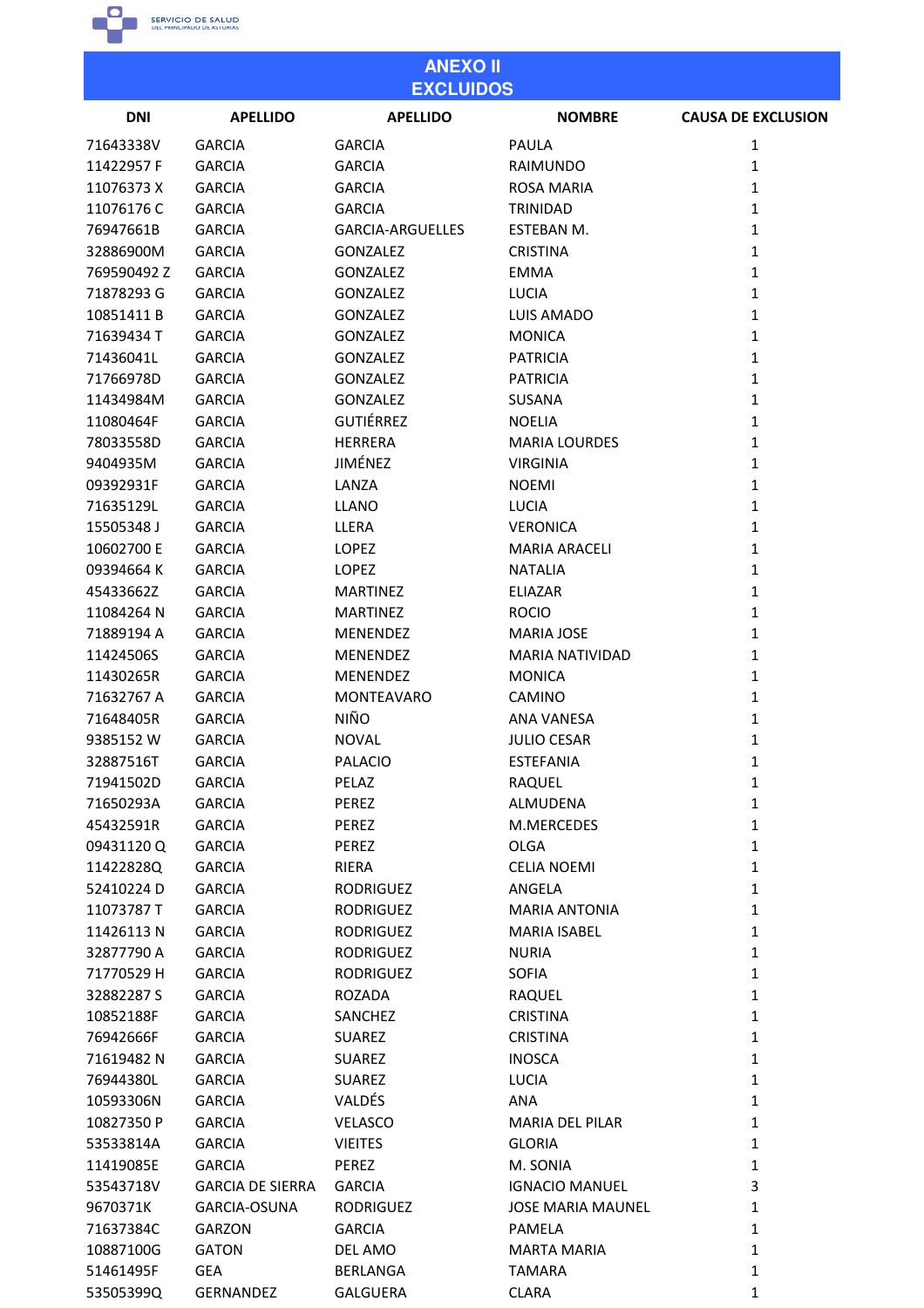

09406492K GONZALEZ GONZALEZ

| <b>ANEXO II</b><br><b>EXCLUIDOS</b> |                      |                              |                             |                              |
|-------------------------------------|----------------------|------------------------------|-----------------------------|------------------------------|
| <b>DNI</b>                          | <b>APELLIDO</b>      | <b>APELLIDO</b>              | <b>NOMBRE</b>               | <b>CAUSA DE EXCLUSION</b>    |
| 71130949 E                          | GIL                  | <b>SANCHEZ</b>               | <b>ALICIA</b>               | 1                            |
| 40336729L                           | GIL                  | <b>SUALDEA</b>               | <b>PATRICIA</b>             | $\mathbf{1}$                 |
| 71701434S                           | GIL                  | <b>UGARTEBURU</b>            | <b>RODRIGO</b>              | $\mathbf{1}$                 |
| 9439433 A                           | GOMEZ                | ALVAREZ                      | PALOMA                      | $\mathbf{1}$                 |
| 53538026Y                           | GOMEZ                | ALVAREZ                      | <b>VERONICA</b>             | $\mathbf{1}$                 |
| 71649865N                           | GOMEZ                | <b>FARPON</b>                | ANGELA                      | $\mathbf{1}$                 |
| 44428024 M                          | <b>GOMEZ</b>         | <b>FELIZ</b>                 | NATIVIDAD                   | $\mathbf{1}$                 |
| 10073837K                           | <b>GOMEZ</b>         | <b>GARCIA</b>                | <b>BEATRIZ</b>              | $\mathbf{1}$                 |
| 47713838Q                           | <b>GOMEZ</b>         | MARTÍN                       | ANGEL                       | $\mathbf{1}$                 |
| 9409919K                            | <b>GOMEZ</b>         | <b>SUAREZ</b>                | <b>CRISTINA</b>             | $\mathbf{1}$                 |
| 09409919K                           | <b>GOMEZ</b>         | SUÁREZ                       | <b>CRISTINA</b>             | $\mathbf{1}$                 |
| 10869982K                           | GONÇALVES            | VAZ                          | Mª CRISTINA                 | $\mathbf{1}$                 |
| 11415078V                           | <b>GONTIN</b>        | ARRIETA                      | YOLANDA                     | $\mathbf{1}$                 |
| 10845782V                           | <b>GONZALEZ</b>      | ABLANEDO                     | <b>MARIA ROSA</b>           | $\mathbf{1}$                 |
| 9424004 F                           | <b>GONZALEZ</b>      | <b>ALONSO</b>                | SARA                        | $\mathbf{1}$                 |
| 9438125Y                            | <b>GONZALEZ</b>      | <b>ALVAREZ</b>               | <b>AITANA</b>               | $\mathbf{1}$                 |
| 33313692D                           | <b>GONZALEZ</b>      | <b>ALVAREZ</b>               | <b>GRACIELA</b>             | $\mathbf{1}$                 |
| 71632721 A                          | <b>GONZALEZ</b>      | ALVAREZ                      | <b>MARIA</b>                | $\mathbf{1}$                 |
| 11428214 C                          | <b>GONZALEZ</b>      | <b>ALVAREZ</b>               | <b>MIRTA MARIA</b>          | 10                           |
| 9380533Y                            | <b>GONZALEZ</b>      | ANTUÑA                       | <b>MARIA DEL PILAR</b>      | $\mathbf{1}$                 |
| 09408322 B                          | <b>GONZALEZ</b>      | <b>BARRIENTOS</b>            | SONIA ESTHER                | $\mathbf{1}$                 |
| 53538198V                           | <b>GONZALEZ</b>      | <b>BASANTE</b>               | M. DEL MAR                  | $\mathbf{1}$                 |
| 71887828V                           | <b>GONZALEZ</b>      | <b>BELLO</b>                 | <b>DESIREE</b>              | $\mathbf{1}$                 |
| 71647506 E                          | <b>GONZALEZ</b>      | <b>BLANCO</b>                | SORAYA ZENAIDA              | $\mathbf{1}$                 |
| 53531673 R                          | <b>GONZALEZ</b>      | <b>BLANCO</b>                | SUSANA                      | $\mathbf{1}$                 |
| 11441046H                           | <b>GONZALEZ</b>      | <b>BLANCO</b>                | <b>VERONICA</b>             | $\mathbf{1}$                 |
| 07978152G                           | <b>GONZALEZ</b>      | CALOTO                       | <b>JOSÉ LUIS</b>            | $\mathbf{1}$                 |
| 71884084 E                          | <b>GONZALEZ</b>      | <b>CUERVO</b>                | <b>LETICIA</b>              | 1                            |
| 32882031N                           | <b>GONZALEZ</b>      | <b>DE CANGAS</b>             | <b>BARBARA</b>              | 1                            |
| 71657098T                           | <b>GONZALEZ</b>      | DEL RIEGO                    | SARA                        | 1                            |
| 09792785Y                           | <b>GONZALEZ</b>      | <b>DELGADO</b>               | <b>MONTSERRAT</b>           | $\mathbf{1}$                 |
| 52615189K                           | GONZALEZ             | <b>DIAZ</b>                  | <b>YESICA</b>               | $\mathbf{1}$                 |
| 71639777K                           | <b>GONZALEZ</b>      | FERNANDEZ                    | <b>ADRIAN</b>               | $\mathbf{1}$                 |
| 71889867D                           | <b>GONZALEZ</b>      | <b>FERNANDEZ</b>             | ANA BELEN                   | $\mathbf{1}$                 |
| 76940592A                           | <b>GONZALEZ</b>      | FERNANDEZ                    | ANDREA                      | $\mathbf{1}$                 |
| 53649642 A                          | GONZALEZ             | FERNANDEZ                    | <b>CECILIA</b>              | $\mathbf{1}$                 |
| 76949552Q                           | <b>GONZALEZ</b>      | FERNANDEZ                    | <b>ESTHER</b>               | $\mathbf{1}$                 |
| 10587649J                           | GONZALEZ             | FERNANDEZ                    | M. DOLORES                  | $\mathbf{1}$                 |
| 11446088T                           | <b>GONZALEZ</b>      | FERNANDEZ                    | MARIA DEL PILAR             | $\mathbf{1}$                 |
| 10584584F                           | GONZALEZ             | FERNANDEZ                    | MARIA JESUS ARGENTIN.       | 3                            |
| 10825794Q                           | <b>GONZALEZ</b>      | FERNANDEZ                    | RAQUEL                      | $\mathbf{1}$                 |
| 10592414V                           | GONZALEZ             | FERNANDEZ                    | <b>SOFIA</b>                | $\mathbf{1}$                 |
| 76941953 F                          | <b>GONZALEZ</b>      | FERNANDEZ                    | SONIA                       | $\mathbf{1}$                 |
| 11391015N                           | GONZALEZ             | FERNANDEZ-ARGUELLES          | <b>ISABEL</b>               | 1,6                          |
| 32873852K                           |                      | FERNANDEZ-VILLAMARZO MARISOL |                             | $\mathbf{1}$                 |
| 10852915C                           | GONZALEZ<br>GONZALEZ | <b>FOUCES</b>                | MARÍA ISABEL                | $\mathbf{1}$                 |
| 71631183Y                           | <b>GONZALEZ</b>      | <b>FREIRE</b>                | VANESSA                     | $\mathbf{1}$                 |
| 09390761 E                          | <b>GONZALEZ</b>      | <b>GARCIA</b>                | <b>GUILLERMO</b>            | $\mathbf{1}$                 |
|                                     |                      |                              |                             |                              |
| 71884404C                           | <b>GONZALEZ</b>      | <b>GARCIA</b>                | <b>MARIA</b>                | $\mathbf{1}$                 |
| 71641025G                           | GONZALEZ             | <b>GARCIA</b>                | <b>SERGIO</b>               | $\mathbf{1}$                 |
| 10882800 M                          | GONZALEZ             | <b>GARCIA</b>                | <b>SILVIA</b>               | $\mathbf{1}$<br>$\mathbf{1}$ |
| 11438126L                           | GONZALEZ             | GOMEZ                        | <b>CONSTANTINO LUIS</b>     |                              |
| 52580845R<br>32886878Y              | GONZALEZ<br>GONZALEZ | GONZALEZ<br>GONZALEZ         | <b>BLANCA FLOR</b><br>LIDIA | $\mathbf{1}$<br>1            |
|                                     |                      |                              |                             |                              |

**MARIA NIEVES** 

 $\mathbf 1$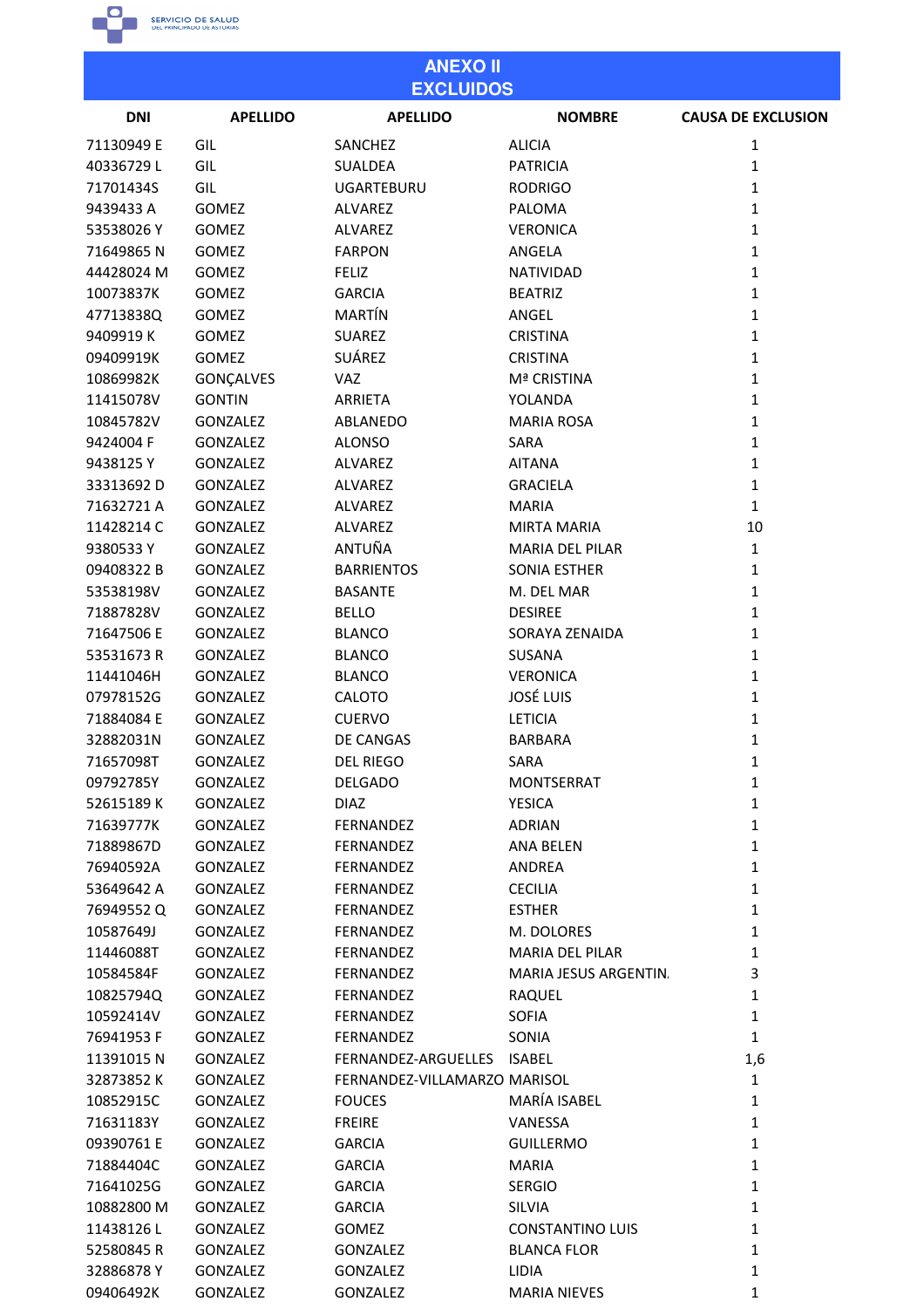

| <b>ANEXO II</b><br><b>EXCLUIDOS</b> |                             |                                |                          |                            |
|-------------------------------------|-----------------------------|--------------------------------|--------------------------|----------------------------|
| <b>DNI</b>                          | <b>APELLIDO</b>             | <b>APELLIDO</b>                | <b>NOMBRE</b>            | <b>CAUSA DE EXCLUSION</b>  |
| 71763701K                           | GONZALEZ                    | <b>GONZALEZ</b>                | <b>REBECA</b>            | 1                          |
| 71771008Z                           | GONZALEZ                    | <b>GONZALEZ</b>                | ROSA MARÍA               | 1                          |
| 11085735R                           | GONZALEZ                    | <b>GONZALEZ</b>                | <b>VERONICA</b>          | $\mathbf{1}$               |
| 11081672L                           | GONZALEZ                    | <b>GUTIERREZ</b>               | <b>MONICA</b>            | $\mathbf{1}$               |
| 11083716Q                           | GONZALEZ                    | <b>HUMBREIRO</b>               | <b>IRENE</b>             | $\mathbf{1}$               |
| 11083717V                           | GONZALEZ                    | <b>HUMBREIRO</b>               | <b>JOSE ANTONIO</b>      | 1                          |
| 76949035 M                          | GONZALEZ                    | <b>IGLESIAS</b>                | <b>ANA ISABEL</b>        | $\mathbf{1}$               |
| 71887078A                           | <b>GONZALEZ</b>             | <b>INFIESTO</b>                | <b>HECTOR</b>            | 1                          |
| 53537448 A                          | <b>GONZALEZ</b>             | <b>JIMENEZ</b>                 | <b>DAVID</b>             | $\mathbf{1}$               |
| 53645715D                           | GONZALEZ                    | LABRA                          | <b>MARIA CRISTINA</b>    | $\mathbf{1}$               |
| 71875694G                           | GONZALEZ                    | LEYVA                          | <b>MARTA</b>             | 1                          |
| 10844665 G                          | <b>GONZALEZ</b>             | <b>LOPEZ</b>                   | <b>ANA LUISA</b>         | $\mathbf{1}$               |
| 32881929W                           | GONZALEZ                    | <b>LOPEZ</b>                   | <b>MARIA ISABEL</b>      | 3                          |
| 71880952 H                          | GONZALEZ                    | <b>MENDEZ</b>                  | <b>CHERES</b>            | $\mathbf{1}$               |
| 11430768K                           | <b>GONZALEZ</b>             | <b>MENENDEZ</b>                | <b>ROCIO MARIA</b>       | 1                          |
| 11393446M                           | GONZALEZ                    | <b>MIRANDA</b>                 | <b>MARIA JESUS</b>       | $\mathbf{1}$               |
| 11083625V                           | GONZALEZ                    | <b>MORO</b>                    | M. IOVANCA               | $\mathbf{1}$               |
| 53544457C                           | GONZALEZ                    | <b>ORTEA</b>                   | <b>CARMEN</b>            | $\mathbf{1}$               |
| 11439970 T                          | <b>GONZALEZ</b>             | PATIÑO                         | <b>NURIA</b>             | $\mathbf{1}$               |
| 12759369 G                          | GONZALEZ                    | PEREZ                          | <b>ALFREDO</b>           | 1                          |
| 10845089 Z                          | GONZALEZ                    | PEREZ                          | <b>EVA</b>               | $\mathbf{1}$               |
| 9410150 E                           | <b>GONZALEZ</b>             | <b>PISANO</b>                  | <b>MARIA</b>             | 1                          |
| 9400000S                            | GONZALEZ                    | <b>PRIETO</b>                  | <b>NOELIA</b>            | 1                          |
| 10900278 A                          | GONZALEZ                    | <b>QUINTANA</b>                | <b>CARLOS</b>            | 1                          |
| 71892301 M                          | GONZALEZ                    | <b>ROBLES</b>                  | <b>PATRICIA</b>          | $\mathbf{1}$               |
| 71662562J                           | <b>GONZALEZ</b>             | <b>RODRIGUEZ</b>               | PAULA                    | $\mathbf{1}$               |
| 71879627G                           | GONZALEZ                    | <b>RODRIGUEZ</b>               | <b>SUSANA</b>            | 1                          |
| 53536790N                           | GONZALEZ                    | <b>RODRÍGUEZ</b>               | <b>IVÁN</b>              | 1                          |
|                                     |                             |                                |                          | 1                          |
| 71876189Q                           | GONZALEZ<br><b>GONZALEZ</b> | <b>RUBIO</b><br>SÁNCHEZ        | <b>MARTA</b>             |                            |
| 09432004A<br>10847348L              |                             |                                | SUSANA                   | 1                          |
| 10857947 S                          | <b>GONZALEZ</b>             | <b>SUAREZ</b><br><b>SUAREZ</b> | ANGELES<br><b>CARMEN</b> | $\mathbf 1$<br>$\mathbf 1$ |
| 71881367L                           | GONZALEZ<br>GONZALEZ        |                                | <b>MARTA PILAR</b>       |                            |
|                                     |                             | <b>SUAREZ</b>                  |                          | $\mathbf{1}$               |
| 11423354 J                          | <b>GONZALEZ</b>             | <b>TORO</b>                    | <b>CANDIDA</b>           | $\mathbf{1}$               |
| 09441687 A                          | <b>GONZALEZ</b>             | <b>VALDES</b>                  | <b>SERGIO</b>            | $\mathbf{1}$               |
| 51421686B                           | GONZALEZ                    | VASSEROT                       | <b>MARIA DEL MAR</b>     | $\mathbf{1}$               |
| 9389133 G                           | <b>GONZALEZ</b>             | VAZQUEZ                        | <b>ALBERTO</b>           | $\mathbf{1}$               |
| 9392395 T                           | GONZALEZ-BUSTO              | <b>MUGICA</b>                  | <b>IGNACIO</b>           | $\mathbf{1}$               |
| 9414655L                            | <b>GOSALBEZ</b>             | <b>GARCIA</b>                  | <b>DAVID</b>             | $\mathbf{1}$               |
| 09414656C                           | <b>GOSALBEZ</b>             | <b>GARCIA</b>                  | <b>JAVIER</b>            | $\mathbf{1}$               |
| 10904171D                           | <b>GOUTAYER</b>             | <b>BACHMAIER</b>               | VIRGINIA M.              | $\mathbf{1}$               |
| 09355227 T                          | <b>GRANDA</b>               | ALVAREZ                        | <b>FRANCISCO JAVIER</b>  | $\mathbf{1}$               |
| 09445524E                           | <b>GRANDA</b>               | <b>BERRIDI</b>                 | LAURA                    | $\mathbf{1}$               |
| 76954559D                           | <b>GRANDA</b>               | <b>VILLALOBO</b>               | <b>EVA</b>               | $\mathbf{1}$               |
| 76948236B                           | <b>GRANDA</b>               | <b>VILLALOBO</b>               | PAULA                    | $\mathbf{1}$               |
| 32886809Y                           | <b>GRANDA</b>               | VILLANUEVA                     | <b>BEATRIZ</b>           | $\mathbf{1}$               |
| 09420360 C                          | <b>GRANDE</b>               | ALVAREZ                        | <b>LUCIA</b>             | $\mathbf 1$                |
| 71631183Y                           | <b>GRONZALEZ</b>            | <b>FREIRE</b>                  | VANESA                   | $\mathbf{1}$               |
| 09391714D                           | <b>GROSSI</b>               | SANPEDRO                       | <b>JOSE ANTONIO</b>      | $\mathbf{1}$               |
| 10866356 Y                          | <b>GUERRA</b>               | <b>GARCIA</b>                  | <b>MARIA SOL</b>         | $\mathbf{1}$               |
| 11421223K                           | <b>GUERRERO</b>             | <b>LOBATO</b>                  | ROSA Mª                  | $\mathbf{1}$               |
| 71663942J                           | <b>GUISURAGA</b>            | ALVAREZ                        | <b>EVA</b>               | $\mathbf{1}$               |
| 71767119 N                          | <b>GUTIERREZ</b>            | ALVAREZ                        | <b>FERNANDA</b>          | $\mathbf{1}$               |
| 20199474 T                          | <b>GUTIERREZ</b>            | AMIGO                          | <b>MARIA BELEN</b>       | 1                          |
| 11419189B                           | <b>GUTIERREZ</b>            | <b>CORRAL</b>                  | <b>NATALIA</b>           | 1                          |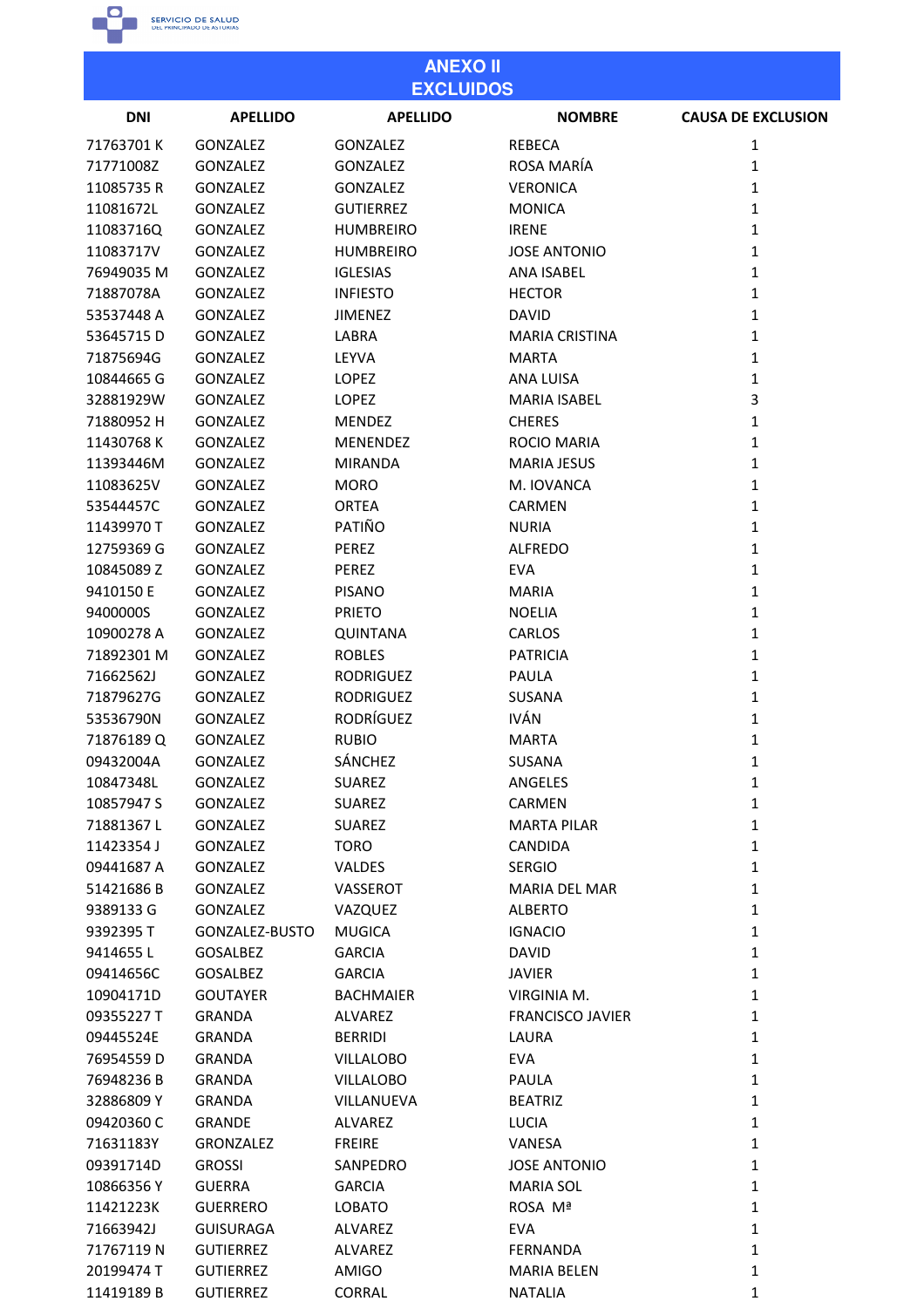

| <b>ANEXO II</b><br><b>EXCLUIDOS</b> |                   |                  |                         |                           |
|-------------------------------------|-------------------|------------------|-------------------------|---------------------------|
| <b>DNI</b>                          | <b>APELLIDO</b>   | <b>APELLIDO</b>  | <b>NOMBRE</b>           | <b>CAUSA DE EXCLUSION</b> |
| 23265694K                           | <b>GUTIERREZ</b>  | <b>FERNANDEZ</b> | <b>LUIS JONATAN</b>     | 1                         |
| 10863879J                           | <b>GUTIERREZ</b>  | <b>GARCIA</b>    | <b>ANA MARIA</b>        | 1                         |
| 108633969                           | <b>GUTIERREZ</b>  | <b>GARCIA</b>    | <b>BEGOÑA</b>           | 1                         |
| 11430534 V                          | <b>GUTIERREZ</b>  | <b>GARCIA</b>    | <b>MARIA DEL MAR</b>    | $\mathbf{1}$              |
| 76949489E                           | <b>GUTIERREZ</b>  | <b>GARCIA</b>    | <b>VERONICA</b>         | 1                         |
| 53542261D                           | <b>GUTIERREZ</b>  | <b>GONZALEZ</b>  | LARA                    | $\mathbf{1}$              |
| 11436886K                           | <b>GUTIERREZ</b>  | <b>GRANDA</b>    | <b>MARIA TERESA</b>     | 1                         |
| 11051237J                           | <b>GUTIERREZ</b>  | <b>MARTINEZ</b>  | <b>MANUELA</b>          | 1,6                       |
| 9723432K                            | <b>GUTIERREZ</b>  | <b>PALACIOS</b>  | <b>ANA MARIA</b>        | $\mathbf{1}$              |
| 11428288W                           | <b>GUTIERREZ</b>  | PEREZ            | RAQUEL                  | 1                         |
| 71885623C                           | <b>GUTIERREZ</b>  | <b>PRIETO</b>    | <b>PATRICIA</b>         | $\mathbf{1}$              |
| 11068747 C                          | <b>GUTIERREZ</b>  | <b>RODRIGUEZ</b> | <b>ANA ROSA</b>         | 1                         |
| 10841030 A                          | <b>GUTIERREZ</b>  | <b>RODRIGUEZ</b> | <b>JOSE</b>             | 1                         |
| 71885266P                           | <b>GUTIERREZ</b>  | <b>PEREZ</b>     | <b>IRENE</b>            | 1                         |
| 10564279B                           | <b>HEREDIA</b>    | <b>BLANCO</b>    | M. JESUS                | 1                         |
| 11077672K                           | <b>HERNANDEZ</b>  | <b>ALVAREZ</b>   | <b>SILVIA</b>           | 1                         |
| 76961647J                           | <b>HERNANDEZ</b>  | DE DIOS          | <b>SUSANA ESTHER</b>    | 1                         |
| 9433333 K                           | <b>HERNANDEZ</b>  | <b>MARTIN</b>    | <b>ERNESTO</b>          | $\mathbf{1}$              |
| 11423222L                           | <b>HERNANDEZ</b>  | <b>MORENO</b>    | <b>MONTSERRAT</b>       | 1                         |
| 44282862L                           | <b>HERNANDEZ</b>  | SANCHEZ          | <b>LEONOR</b>           | 1                         |
| 10868903T                           | <b>HERNANDO</b>   | <b>GONZALEZ</b>  | <b>CRISTINA</b>         | 1                         |
| 09423525B                           | <b>HERRERA</b>    | PÉREZ            | <b>FRANCISCO JAVIER</b> | 1                         |
| 11398981C                           | <b>HERRERO</b>    | <b>MENENDEZ</b>  | <b>PILAR</b>            | 1                         |
| 07991113Q                           | <b>HERRERO</b>    | <b>MORÍN</b>     | <b>JOSÉ DAVID</b>       | $\overline{2}$            |
| 71878070B                           | <b>HERVÉS</b>     | <b>BARCIA</b>    | <b>AURORA</b>           | $\mathbf{1}$              |
| 11433984 V                          | <b>HIDALGO</b>    | <b>GARCIA</b>    | YOLANDA                 | 1                         |
| 10599419F                           | <b>HIDALGO</b>    | MENÉNDEZ         | <b>JUAN CARLOS</b>      | 1                         |
| 07820347W                           | <b>HONORATO</b>   | CASADO           | <b>ELVIRA</b>           | 1                         |
| 10887208C                           | <b>HUERDO</b>     | <b>MARTINEZ</b>  | MARIA VICTORIA          | 1                         |
| 76954891L                           | <b>HUERGO</b>     | DE DIOS          | <b>SILVIA</b>           | 1                         |
| 76948585S                           | <b>HUERGO</b>     | FERNANDEZ        | ADRIÁN                  | $\mathbf 1$               |
| 10573178D                           | <b>HUERTA</b>     | <b>GARCIA</b>    | GONZALO                 | $\mathbf{1}$              |
| 53545555Z                           | <b>HUIDOBRO</b>   | FERNANDEZ        | <b>BELEN</b>            | $\mathbf{1}$              |
| 14949047 J                          | <b>IBABE</b>      | <b>RIVERO</b>    | MARIA ARANZAZU          | $\mathbf{1}$              |
| 71665583K                           | IBAÑEZ            | <b>MARTINEZ</b>  | <b>LUCIA</b>            | $\mathbf{1}$              |
| 11443782V                           | IBAÑEZ            | <b>MARTINEZ</b>  | <b>LUCIA MARIA</b>      | $\mathbf{1}$              |
| 30644814 M                          | <b>IBARROLAZA</b> | FERNANDEZ        | <b>IRUNE</b>            | $\mathbf{1}$              |
| 10842795 C                          | <b>IGLESIA</b>    | ALVAREZ          | ANA CONSOLACION         | $\mathbf{1}$              |
| 71647619C                           | <b>IGLESIAS</b>   | ALVAREZ          | LORENA                  | $\mathbf{1}$              |
| 71648542 T                          | <b>IGLESIAS</b>   | ALVAREZ          | <b>NOELIA</b>           | $\mathbf{1}$              |
| 09382238D                           | <b>IGLESIAS</b>   | DE LA FUENTE     | ESPERANZA               | $\mathbf{1}$              |
| 10890152C                           | <b>IGLESIAS</b>   | FERNANDEZ        | <b>NATALIA</b>          | $\mathbf{1}$              |
| 71879798Z                           | <b>IGLESIAS</b>   | <b>FRAGA</b>     | <b>BEATRIZ</b>          | $\mathbf{1}$              |
| 71640871B                           | <b>IGLESIAS</b>   | <b>GARCIA</b>    | <b>VIOLETA</b>          | $\mathbf 1$               |
| 71660685 E                          | <b>IGLESIAS</b>   | <b>GONZALEZ</b>  | <b>ANIA</b>             | $\mathbf{1}$              |
| 09414847 G                          | <b>IGLESIAS</b>   | LOPEZ            | <b>PATRICIA</b>         | $\mathbf{1}$              |
| 32885607 T                          | <b>IGLESIAS</b>   | <b>MENENDEZ</b>  | <b>DOLORES</b>          | $\mathbf{1}$              |
| 11085737J                           | <b>IGLESIAS</b>   | VAZQUEZ          | <b>MARIA ESTHER</b>     | $\mathbf{1}$              |
| 10897614 F                          | <b>ILLESCAS</b>   | <b>DOMINGUEZ</b> | <b>ANA</b>              | $\mathbf{1}$              |
| 32876282J                           | <b>INOCENCIO</b>  | <b>LEITE</b>     | M. ALICIA               | $\mathbf{1}$              |
| 76946063 T                          | <b>IRAZUSTA</b>   | <b>GARCIA</b>    | <b>VERONICA</b>         | $\mathbf 1$               |
| 36167256D                           | <b>IRIBARREN</b>  | <b>LORENZO</b>   | PAULA NEREA             | $\mathbf{1}$              |
| 09325924E                           | <b>IZQUIERDO</b>  | <b>GARCIA</b>    | <b>NATALIA</b>          | $\mathbf{1}$              |
| 76957042 P                          | <b>JAMART</b>     | VEGA             | <b>MARIA VICTORIA</b>   | $\mathbf{1}$              |
| 09424968 M                          | <b>JAMBRINA</b>   | <b>MARTINEZ</b>  | ARANZAZU                | 1                         |
|                                     |                   |                  |                         |                           |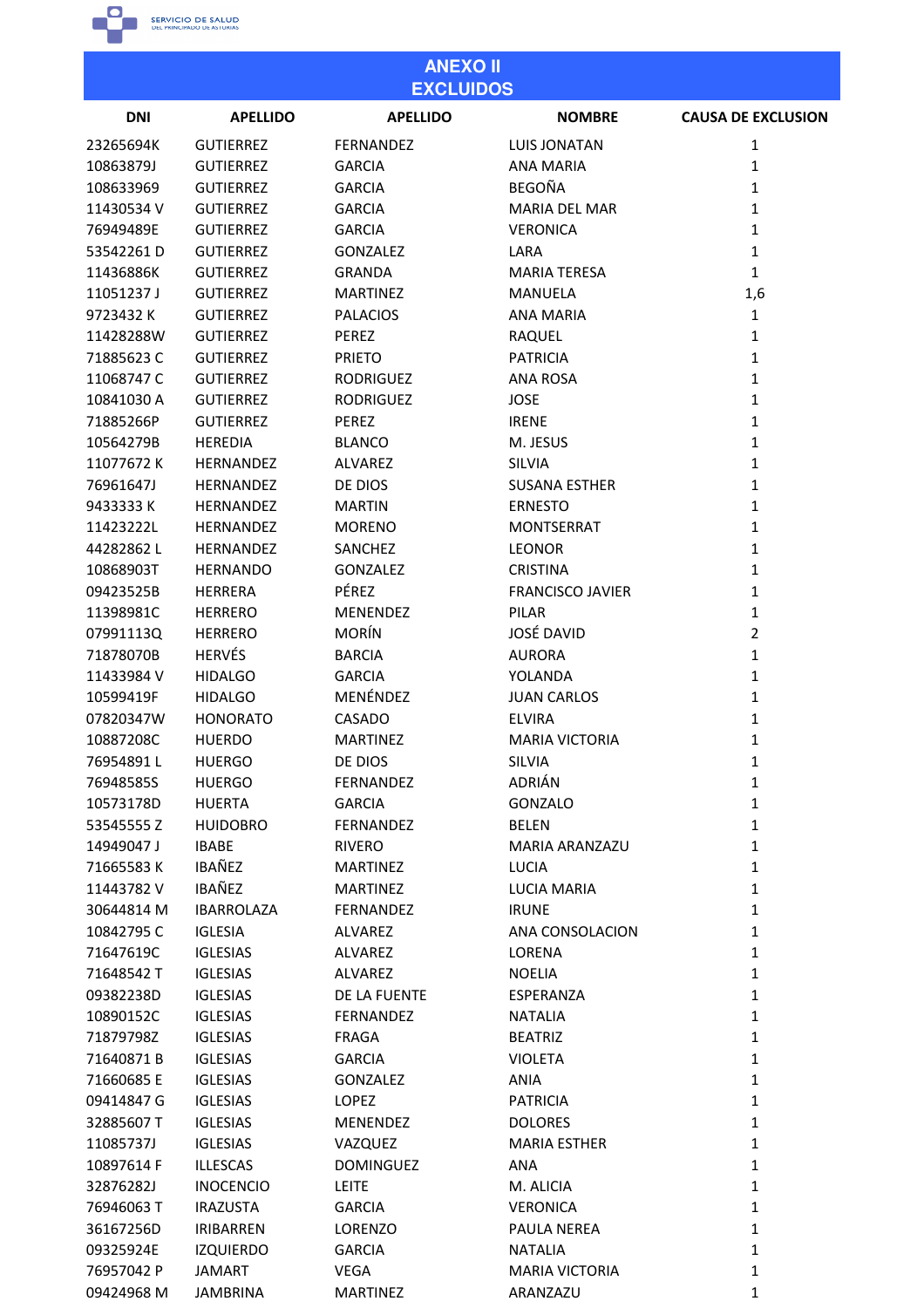

| <b>ANEXO II</b><br><b>EXCLUIDOS</b> |                 |                  |                           |                           |
|-------------------------------------|-----------------|------------------|---------------------------|---------------------------|
| <b>DNI</b>                          | <b>APELLIDO</b> | <b>APELLIDO</b>  | <b>NOMBRE</b>             | <b>CAUSA DE EXCLUSION</b> |
| 06572056J                           | <b>JIMENEZ</b>  | ARCE             | <b>JORGE IGNACIO</b>      | 1                         |
| 71767564 C                          | <b>JIMENEZ</b>  | <b>GARCIA</b>    | VANESSA                   | $\mathbf{1}$              |
| 52117061 G                          | <b>JIMENEZ</b>  | <b>MARTIN</b>    | <b>MARGARITA</b>          | $\mathbf{1}$              |
| 30674558X                           | JIMÉNEZ         | <b>GARCIA</b>    | <b>ISABEL ELVIRA</b>      | $\mathbf{1}$              |
| 10801338D                           | <b>JUNCO</b>    | <b>PUERTA</b>    | <b>ROSARIO</b>            | $\mathbf{1}$              |
| 11426356W                           | LAGE            | FERNANDEZ        | <b>MARIA AZUCENA</b>      | 1                         |
| 71652909 C                          | LAGE            | <b>MARTINEZ</b>  | LORENA                    | $\mathbf{1}$              |
| 09426397 P                          | <b>LAGO</b>     | <b>BERMUDEZ</b>  | <b>MONICA</b>             | $\mathbf{1}$              |
| 10859549 F                          | <b>LAGO</b>     | <b>GOMEZ</b>     | <b>LOURDES MARIA</b>      | 1                         |
| 71660980H                           | <b>LAGO</b>     | <b>MACHADO</b>   | <b>EVA</b>                | $\mathbf{1}$              |
| 09695438H                           | LAMA            | <b>SUAREZ</b>    | <b>MARIA GLORIA DE</b>    | $\mathbf{1}$              |
| 11435199 J                          | LANTADA         | <b>LEBLOND</b>   | <b>DAVID</b>              | $\mathbf{1}$              |
| 71341201P                           |                 |                  | <b>DAVINIA</b>            |                           |
|                                     | LARROSA         | CAMPO            |                           | 1                         |
| 53506440 E                          | <b>LASTRA</b>   | <b>CUEVA</b>     | LUIS                      | $\mathbf{1}$              |
| 11083934 G                          | LASTRA          | <b>GARCIA</b>    | <b>LUCIA</b>              | $\mathbf{1}$              |
| 10871152 H                          | LAVIANA         | FERNANDEZ        | <b>MARIA ANGELES</b>      | $\mathbf{1}$              |
| 76952325Y                           | LAVIANA         | SUAREZ           | <b>ALBERTO</b>            | $\mathbf{1}$              |
| 10808326 M                          | LAZARO          | <b>MENENDEZ</b>  | <b>VICTOR MANUEL</b>      | $\mathbf{1}$              |
| 71880291R                           | LEDESMA         | <b>DUEÑAS</b>    | <b>MARIA</b>              | $\mathbf{1}$              |
| 09441653 S                          | LEÑADOR         | <b>ARECES</b>    | <b>TATIANA</b>            | $\mathbf{1}$              |
| 72789861J                           | LEZANA          | <b>PEREZ</b>     | <b>MARIA ANGELES</b>      | $\mathbf{1}$              |
| 09768973E                           | <b>LISALDE</b>  | <b>RODRÍGUEZ</b> | M ELENA                   | 1                         |
| 76959050 S                          | <b>LLAMEDO</b>  | <b>FOMBELLA</b>  | <b>NATALIA</b>            | $\mathbf{1}$              |
| 76947022Q                           | LLANEZA         | <b>LOPEZ</b>     | LORENA                    | 1                         |
| 32879114Q                           | LLANEZA         | PÉREZ            | Mª EUGENIA                | $\mathbf{1}$              |
| 71643694 M                          | <b>LLAVONA</b>  | FERNANDEZ        | LAURA                     | $\mathbf{1}$              |
| 9391287L                            | <b>LLORIAN</b>  | <b>GONZALEZ</b>  | LAURA                     | 1                         |
| 71635916R                           | <b>LOBATO</b>   | <b>ALVAREZ</b>   | <b>MIGUEL ANGEL</b>       | 1                         |
| 11082244Q                           | LOBO            | <b>GARCIA</b>    | <b>JULIA</b>              | 1                         |
| 10875098P                           | LOBO            | <b>LLORENTE</b>  | <b>CONCEPCION NATALIA</b> | 1                         |
| 11440543K                           | LOMBARDIA       | CARBAJAL         | <b>NOELIA</b>             | $\mathbf{1}$              |
| 11427976 N                          | LOPEZ           | <b>AGUIRRE</b>   | <b>MARIA ESTHER</b>       | $\mathbf{1}$              |
| 09415617S                           | <b>LOPEZ</b>    | <b>ALVAREZ</b>   | YOLANDA                   | $\mathbf{1}$              |
| 11433594H                           | LOPEZ           | ARANGO           | <b>ANA ISABEL</b>         | $\mathbf{1}$              |
| 10868458 S                          | <b>LOPEZ</b>    | <b>BAS</b>       | <b>MARIA ANTONIA</b>      | $\mathbf{1}$              |
| 09170422T                           | LOPEZ           | <b>CALEYA</b>    | <b>JUAN FRANCISCO</b>     | $\mathbf{1}$              |
| 53534334 V                          | <b>LOPEZ</b>    | <b>CARRILLO</b>  | ANGELA                    | $\mathbf{1}$              |
| 48812275L                           | <b>LOPEZ</b>    | <b>CHACON</b>    | <b>MARCO ANTONIO</b>      | $\mathbf{1}$              |
| 9423892 X                           | <b>LOPEZ</b>    | DE MESA          | COVADONGA                 | $\mathbf{1}$              |
| 53537977A                           | LOPEZ           | FERNANDEZ        | <b>CRISTINA</b>           | $\mathbf{1}$              |
| 76943110Z                           | <b>LOPEZ</b>    | FERNANDEZ        | <b>GEMA</b>               | $\mathbf{1}$              |
| 71769103 H                          | <b>LOPEZ</b>    | FERNANDEZ        | <b>MARIA SOLEDAD</b>      | $\mathbf{1}$              |
| 10875092 W                          | LOPEZ           | <b>GALACHE</b>   | <b>JULIA</b>              | $\mathbf{1}$              |
| 09435511Z                           | <b>LOPEZ</b>    | <b>GARCIA</b>    | MARÍA                     | $\mathbf{1}$              |
| 10901278 Z                          | LOPEZ           | <b>GARCIA</b>    | <b>NURIA</b>              | $\mathbf{1}$              |
| 44455181E                           | LOPEZ           | <b>GONZALEZ</b>  | <b>JUDIT</b>              | $\mathbf{1}$              |
| 11437288D                           | <b>LOPEZ</b>    | <b>GONZALEZ</b>  | PAULA                     | $\mathbf{1}$              |
| 53557136 A                          | <b>LOPEZ</b>    | <b>HERES</b>     | <b>MARIA ESTHER</b>       | $\mathbf{1}$              |
|                                     |                 |                  |                           |                           |
| 09434723 P                          | <b>LOPEZ</b>    | <b>HUERTA</b>    | <b>MARIA MERCEDES</b>     | $\mathbf{1}$              |
| 11058921S                           | LOPEZ           | <b>LORENZO</b>   | <b>JOSE LUIS</b>          | $\mathbf{1}$              |
| 53517504 T                          | <b>LOPEZ</b>    | <b>MARTINEZ</b>  | TAMARA                    | $\mathbf{1}$              |
| 11375676 Z                          | LOPEZ           | <b>MATEO</b>     | <b>CLAUDIO</b>            | $\mathbf{1}$              |
| 28924726 H                          | LOPEZ           | <b>MORALES</b>   | <b>MARIA ANGELES</b>      | $\mathbf{1}$              |
| 11409288T                           | <b>LOPEZ</b>    | MUÑIZ            | <b>CAROLINA NATALIA</b>   | 1                         |

MUÑIZ

**NATALIA** 

 $\mathbf 1$ 

11075558T

LOPEZ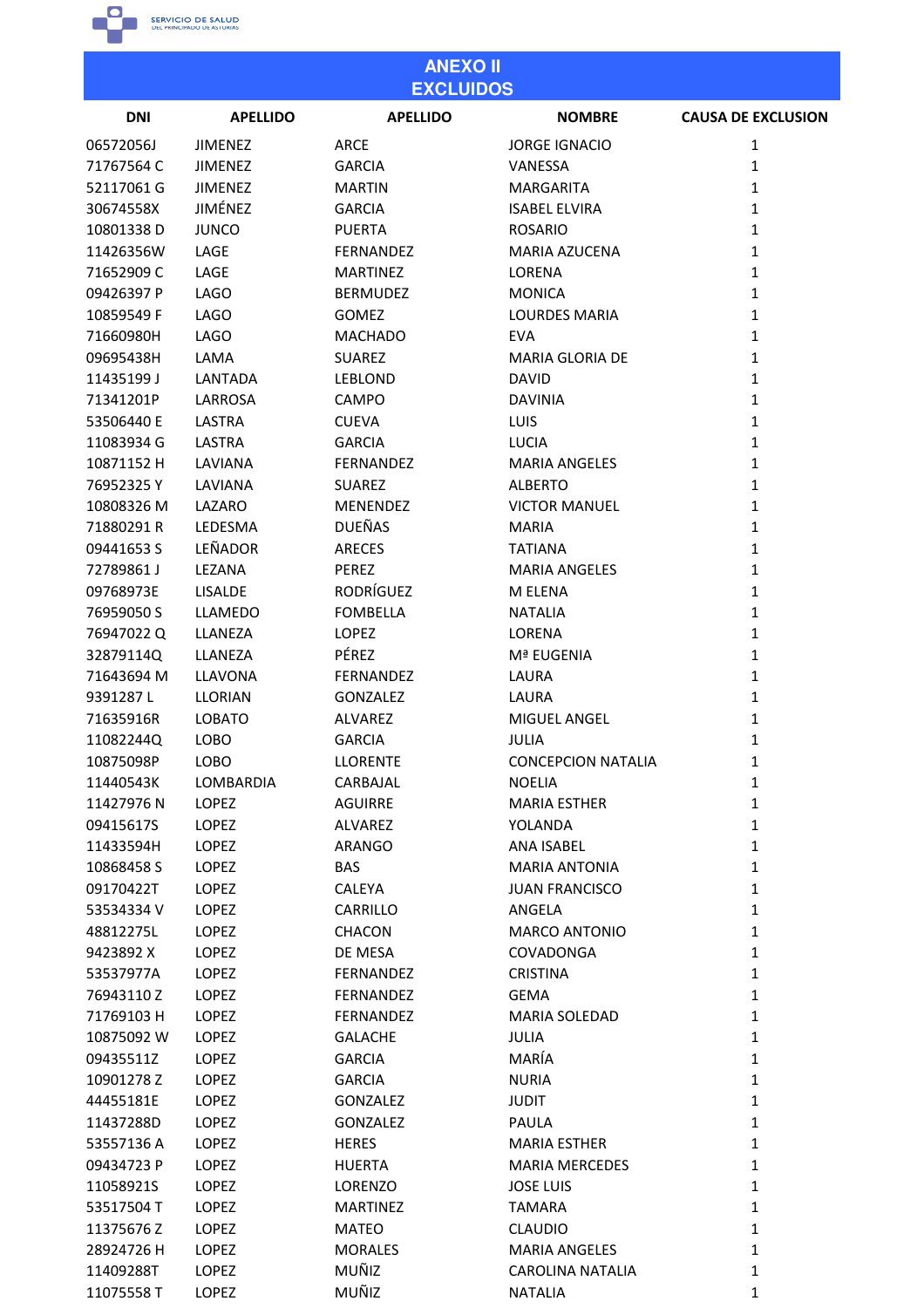

### **ANEXO II EXCLUIDOS DNI APELLIDO APELLIDO NOMBRE CAUSA DE EXCLUSION** 9434751 J LOPEZ PELAEZ **NURIA**  $\mathbf 1$ LOPEZ 76943707J PEREZ **NATALIA**  $\mathbf{1}$ 53529905 G LOPEZ PIS **BEGOÑA**  $\mathbf{1}$ 53545101C LOPEZ RODRIGUEZ SARA  $\mathbf 1$ LUCIA  $\mathbf{1}$ 71653102 Y LOPEZ SAMA LOPEZ VIGIL **MARIA TERESA**  $\mathbf{1}$ 10581630C

| 71640067N  | LOPEZ            | <b>VILLAR</b>    | <b>GRACIELA</b>     | $\mathbf{1}$ |
|------------|------------------|------------------|---------------------|--------------|
| 7964586P   | <b>LOPEZ</b>     | <b>HERNANDEZ</b> | <b>LIDIA</b>        | $\mathbf{1}$ |
| 15251186 R | <b>LORENCES</b>  | <b>ALONSO</b>    | MARIA ARANZAZU      | $\mathbf{1}$ |
| 10856409H  | LORENZANA        | <b>FDEZ</b>      | <b>BEATRIZ</b>      | $\mathbf{1}$ |
| 11441453B  | LORENZO          | <b>GONZALEZ</b>  | <b>LUIS</b>         | $\mathbf{1}$ |
| 35569005B  | LORENZO          | <b>PREGO</b>     | <b>ISABEL</b>       | $\mathbf{1}$ |
| 53529043Q  | LOUGEDO          | PEREZ            | SONIA               | $\mathbf{1}$ |
| 76414134S  | <b>LOUREIRO</b>  | <b>PRIETO</b>    | <b>ELENA</b>        | $\mathbf{1}$ |
| 09366353V  | LOZANO           | LEÓN             | <b>BEGOÑA</b>       | $\mathbf{1}$ |
| 11428934G  | LOZANO           | <b>LOPEZ</b>     | <b>LUIS ANGEL</b>   | $\mathbf{1}$ |
| 11439048 K | <b>LUCIO</b>     | <b>GONZALEZ</b>  | LAURA REBECA        | $\mathbf{1}$ |
| 10905346B  | LUIS             | <b>GARCIA</b>    | SUSANA              | $\mathbf{1}$ |
| 04537602 R | LUNA             | <b>BLANCO</b>    | <b>MARIA LUCIA</b>  | $\mathbf{1}$ |
| 11392357C  | LUZAN            | <b>FERNANDEZ</b> | <b>LOURDES</b>      | $\mathbf{1}$ |
| 09392646K  | <b>MACHIN</b>    | MUÑIZ            | ELSA                | $\mathbf{1}$ |
| 20214501 P | <b>MACHO</b>     | <b>DIAZ</b>      | <b>MARIA</b>        | $\mathbf{1}$ |
| 10582888J  | <b>MADIEDO</b>   | <b>VEGA</b>      | <b>JOAQUIN</b>      | $\mathbf{1}$ |
| 09357773Q  | <b>MADRERA</b>   | MENENDEZ         | <b>FERNANDO</b>     | $\mathbf{1}$ |
| 10804054 B | <b>MAESE</b>     | <b>ALVAREZ</b>   | <b>EDUARDO</b>      | $\mathbf{1}$ |
| 71637278Y  | <b>MAGRO</b>     | <b>PALACIO</b>   | <b>TATIANA</b>      | $\mathbf{1}$ |
| 9395232 P  | <b>MAILLO</b>    | PEDRAZ           | <b>CARMEN</b>       | $\mathbf{1}$ |
| 11430422 C | <b>MALDONADO</b> | FERNANDEZ        | <b>MIGUEL</b>       | $\mathbf{1}$ |
| 11430422 C | <b>MALDONADO</b> | PEREZ            | <b>MIGUEL</b>       | $\mathbf{1}$ |
| 43741326H  | <b>MALDONADO</b> | <b>SERAL</b>     | CAYETANA            | $\mathbf{1}$ |
| 71646900Z  | <b>MANCEBO</b>   | <b>MATA</b>      | <b>ALEJO</b>        | $\mathbf{1}$ |
| 11446446 P | <b>MANEIRO</b>   | DE LA CAMPA      | YOLANDA             | $\mathbf{1}$ |
| 11411130W  | <b>MANEIRO</b>   | FERNANDEZ        | MARIA ISABEL        | $\mathbf{1}$ |
| 10877468D  | <b>MANJON</b>    | <b>GONZALEZ</b>  | <b>JAVIER</b>       | $\mathbf{1}$ |
| 71550640D  | <b>MANJON</b>    | <b>MIGUELEZ</b>  | LAURA               | $\mathbf{1}$ |
| 10595306B  | <b>MANZANO</b>   | LLANEZA          | <b>MARIA TERESA</b> | $\mathbf{1}$ |
| 76947192W  | <b>MARCOS</b>    | MENÉNDEZ         | GEMMA Mª            | 1            |
| 10887768 M | <b>MARGOLLES</b> | <b>GARCIA</b>    | <b>TATIANA</b>      | 1            |
| 10889373T  | <b>MARIA</b>     | <b>RUIZ</b>      | <b>ANA ROSA</b>     | $\mathbf 1$  |
| 71892243 Q | <b>MARIN</b>     | ALVAREZ          | <b>CAROLINA</b>     | 1            |
| 71650853B  | <b>MARIN</b>     | <b>ALVAREZ</b>   | M.CONCEPCION        | 1            |
| 27294120C  | MARQUEZ          | DELGADO          | <b>ARACELI</b>      | 1            |
| 12414747Z  | <b>MARTIN</b>    | <b>FONTECHA</b>  | <b>MARIA TERESA</b> | $\mathbf{1}$ |
| 11396385T  | <b>MARTIN</b>    | PEREZ            | <b>ISABEL</b>       | 1,6          |
| 10899975E  | <b>MARTIN</b>    | <b>RODRIGO</b>   | LAURA               | 1            |
| 71767961A  | MARTÍN           | CANAL            | <b>GEMA</b>         | 1            |
| 76950655S  | <b>MARTIN</b>    | <b>MENENDEZ</b>  | <b>SILVIA</b>       | 1            |
| 11445764 K | <b>MARTINEZ</b>  | ABAD             | <b>MERCEDES</b>     | 1            |
| 71764172D  | <b>MARTINEZ</b>  | <b>AGUILAR</b>   | <b>MIRIAN</b>       | 1            |
| 76961903Q  | <b>MARTINEZ</b>  | ALEGRE           | <b>MARINA</b>       | 1            |
| 09438224J  | <b>MARTINEZ</b>  | <b>ALONSO</b>    | ROSA ANA            | $\mathbf{1}$ |
| 71878571Y  | <b>MARTINEZ</b>  | ALVAREZ          | LUCIA               | 1            |
| 09441676S  | <b>MARTINEZ</b>  | ALVAREZ          | <b>VERONICA</b>     | 1            |
| 09442770 M | <b>MARTINEZ</b>  | AMAGO            | SONIA               | 1            |
| 11408201 V | MARTINEZ         | ANDRADE          | <b>DOLORES</b>      | 10           |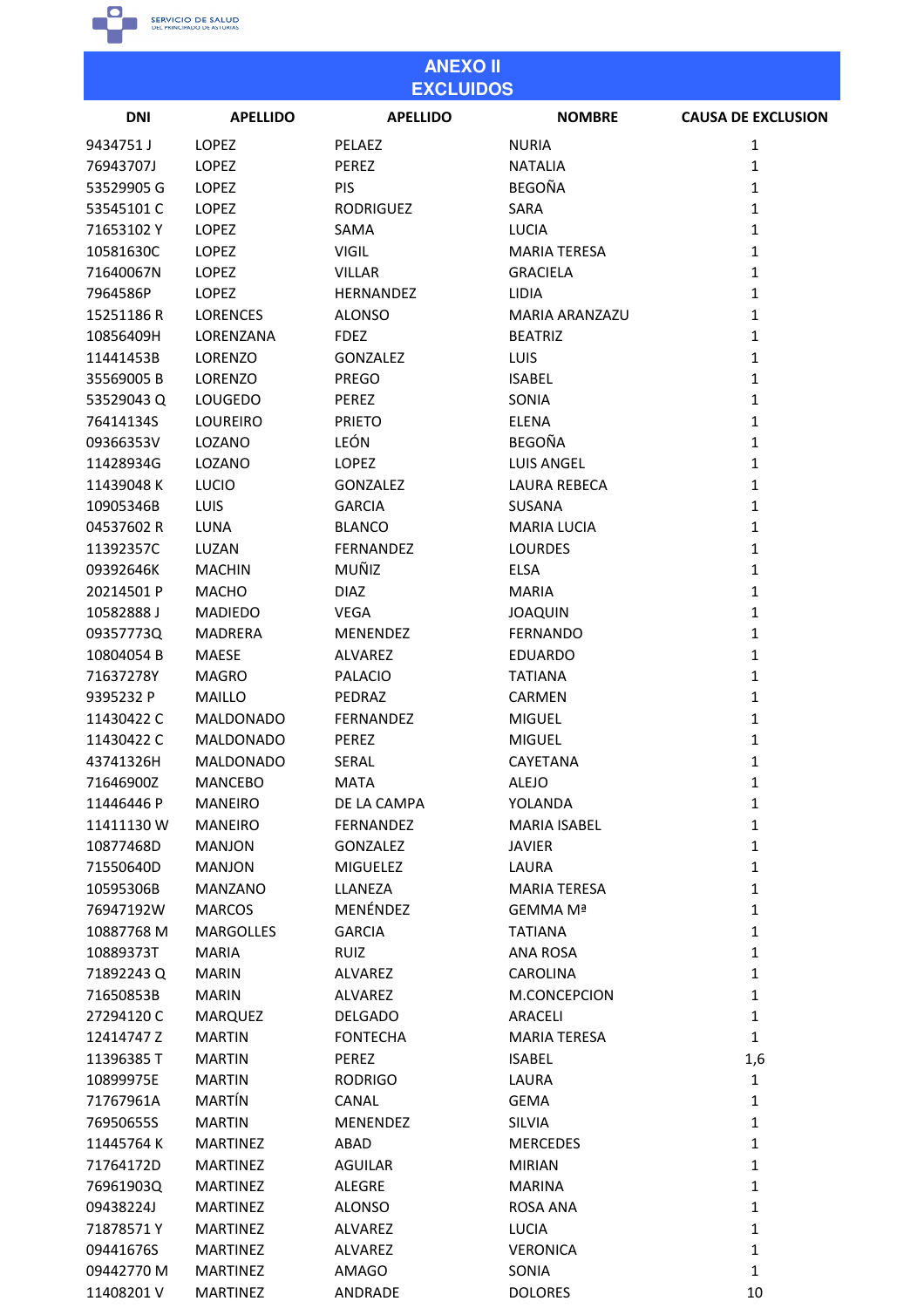

### **ANEXO II EXCLUIDOS**

| <b>DNI</b> | <b>APELLIDO</b>    | -------<br><b>APELLIDO</b>       | <b>NOMBRE</b>            | <b>CAUSA DE EXCLUSION</b> |
|------------|--------------------|----------------------------------|--------------------------|---------------------------|
| 53542106S  | <b>MARTINEZ</b>    | <b>BARBERO</b>                   | <b>GRACIELA</b>          | 1                         |
| 10863336E  | <b>MARTINEZ</b>    | DE DIEGO                         | M. BEGOÑA                | 1                         |
| 10784725W  | <b>MARTINEZ</b>    | DE LA FUENTE                     | <b>GERARDO</b>           | 1                         |
| 9391525 G  | <b>MARTINEZ</b>    | DE VEGA                          | <b>EUGENIA</b>           | 1                         |
| 52610575F  | <b>MARTINEZ</b>    | <b>DIAZ</b>                      | <b>ELSA MARIA</b>        | 1                         |
| 09445372 P | <b>MARTINEZ</b>    | <b>DIAZ</b>                      | <b>LIDIA</b>             | $\mathbf{1}$              |
| 10830554S  | <b>MARTINEZ</b>    | DIAZ-MONASTERIO-GUREI MARIA ELDA |                          | $\mathbf{1}$              |
| 10848199L  | <b>MARTINEZ</b>    | <b>ESTRADA</b>                   | MARIA DE LA FE           | 1                         |
| 11407441 Q | <b>MARTINEZ</b>    | <b>FERNANDEZ</b>                 | <b>JERONIMA</b>          | $\mathbf{1}$              |
| 11423379 S | <b>MARTINEZ</b>    | <b>FERNANDEZ</b>                 | <b>MARIA NIEVES</b>      | 1                         |
| 9725018 C  | <b>MARTINEZ</b>    | <b>GAGO</b>                      | <b>MARIA DOLORES</b>     | 1                         |
| 11082934Q  | <b>MARTINEZ</b>    | <b>GARCIA</b>                    | <b>ANA ISABEL</b>        | 1                         |
| 71635156T  | <b>MARTINEZ</b>    | <b>GARCIA</b>                    | <b>LIS</b>               | $\mathbf{1}$              |
| 11437514M  | <b>MARTINEZ</b>    | <b>GARCIA</b>                    | Mª DE LOS ANGELES        | 1                         |
| 53535413S  | <b>MARTINEZ</b>    | <b>GONZALEZ</b>                  | <b>ELENA</b>             | 1                         |
| 09429179F  | <b>MARTINEZ</b>    | <b>GONZALEZ</b>                  | MIGUEL ANTONIO           | $\mathbf{1}$              |
| 71650614 W | <b>MARTINEZ</b>    | <b>GONZALEZ</b>                  | SARAY MARIA              | 1,6                       |
| 53525415E  | <b>MARTINEZ</b>    | <b>LOPEZ</b>                     | <b>ANA ISABEL</b>        | $\mathbf{1}$              |
| 10905731M  | <b>MARTINEZ</b>    | <b>LOPEZ</b>                     | Mª DEL MAR               | 1                         |
| 51650831F  | <b>MARTINEZ</b>    | <b>MARDOMINGO</b>                | <b>MARIA ANGELES</b>     | $\mathbf{1}$              |
| 09417767 A | <b>MARTINEZ</b>    | <b>MARTINEZ</b>                  | <b>LUCIA</b>             | 1                         |
| 09371281T  | <b>MARTINEZ</b>    | MENÉNDEZ                         | <b>CARMEN</b>            | 1                         |
| 09408457P  | <b>MARTINEZ</b>    | <b>MONTEQUIN</b>                 | <b>MARIA SOLEDAD</b>     | 1                         |
| 11442635C  | <b>MARTINEZ</b>    | <b>PANTIGA</b>                   | <b>MONICA</b>            | 1                         |
| 53527348T  | <b>MARTINEZ</b>    | PEDREZUELA                       | <b>MONICA</b>            | 1                         |
| 71625507B  | <b>MARTINEZ</b>    | <b>RIVERA</b>                    | <b>CAMILA</b>            | 1                         |
| 09430359 Z | <b>MARTINEZ</b>    | <b>RODRIGUEZ</b>                 | <b>DAVID</b>             | $\mathbf{1}$              |
| 71654640A  | <b>MARTINEZ</b>    | <b>RODRIGUEZ</b>                 | <b>IRENE</b>             | 1                         |
| 71419605 M | <b>MARTINEZ</b>    | <b>RODRIGUEZ</b>                 | <b>IVAN</b>              | 1                         |
| 11417904 Z | <b>MARTINEZ</b>    | <b>RODRIGUEZ</b>                 | <b>MARIA DEL ROSARIO</b> | 1                         |
| 71876343 D | <b>MARTINEZ</b>    | <b>RODRIGUEZ</b>                 | <b>ROBERTO</b>           | 1                         |
| 11442847W  | <b>MARTINEZ</b>    | <b>RUBIO</b>                     | LORENA                   | 1                         |
| 71641614 H | <b>MARTINEZ</b>    | <b>SCHMICKRATH</b>               | <b>MARTA</b>             | $\mathbf{1}$              |
| 71882336 E | <b>MARTINEZ</b>    | <b>SUAREZ</b>                    | MARIA                    | $\mathbf{1}$              |
| 10895296N  | <b>MARTINEZ</b>    | ZAPICO                           | <b>RAQUEL</b>            | $\mathbf{1}$              |
| 71885144 R | <b>MARTINEZ</b>    | ARGUELLO                         | ELENA                    | $\mathbf{1}$              |
| 09409273L  | <b>MARTINO</b>     | FERNANDEZ                        | <b>MARGARITA</b>         | $\mathbf{1}$              |
| 76949157N  | MARTIÑO            | <b>CANGA</b>                     | <b>LUCIA</b>             | $\mathbf{1}$              |
| X7623792M  | <b>MARTORIELLO</b> |                                  | <b>GIUSEPPE</b>          | $\mathbf{1}$              |
| 30668176 E | <b>MASSARRAT</b>   | SAIAN                            | <b>VAFA</b>              | $\mathbf{1}$              |
| 53535657Y  | <b>MATEO</b>       | FERNANDEZ                        | <b>DIANA</b>             | $\mathbf{1}$              |
| 10887473D  | <b>MATEOS</b>      | <b>IGLESIAS</b>                  | BELEN                    | $\mathbf{1}$              |
| 32882462Y  | <b>MEANA</b>       | FERNANDEZ                        | SONIA                    | $\mathbf{1}$              |
| 10870812 T | MEANA              | SANCHEZ                          | LILIANA                  | $\mathbf{1}$              |
| 71644490L  | MEILÁN             | MARTÍNEZ                         | ÁNGELA                   | $\mathbf{1}$              |
| 11081968Q  | <b>MEJIDO</b>      | <b>MENENDEZ</b>                  | <b>MARIA INES</b>        | $\mathbf{1}$              |
| 52618205R  | <b>MENCÍA</b>      | ALVAREZ                          | SANDRA                   | $\mathbf{1}$              |
| 11435282G  | <b>MENDEZ</b>      | <b>DIAZ</b>                      | <b>MANUEL</b>            | $\overline{2}$            |
| 45431311D  | <b>MENDEZ</b>      | DIAZ-VILLABELLA                  | <b>NATALIA</b>           | $\mathbf{1}$              |
| 09424117M  | <b>MENDEZ</b>      | FERNANDEZ                        | <b>MARTA</b>             | $\mathbf{1}$              |
| 53515375 X | <b>MENDEZ</b>      | FERNANDEZ                        | <b>NOELIA</b>            | $\mathbf 1$               |
| 71646981A  | <b>MENDEZ</b>      | <b>GARCIA</b>                    | SARA                     | $\mathbf{1}$              |
| 71633975S  | <b>MENDEZ</b>      | GONZALEZ                         | <b>JOSE MARIA</b>        | $\mathbf 1$               |
| 76940436 P | <b>MENDEZ</b>      | <b>GONZALEZ</b>                  | <b>SOFIA</b>             | $\mathbf{1}$              |
| 09419579K  | <b>MENDEZ</b>      | LOPEZ                            | <b>MARTA ISABEL</b>      | 1                         |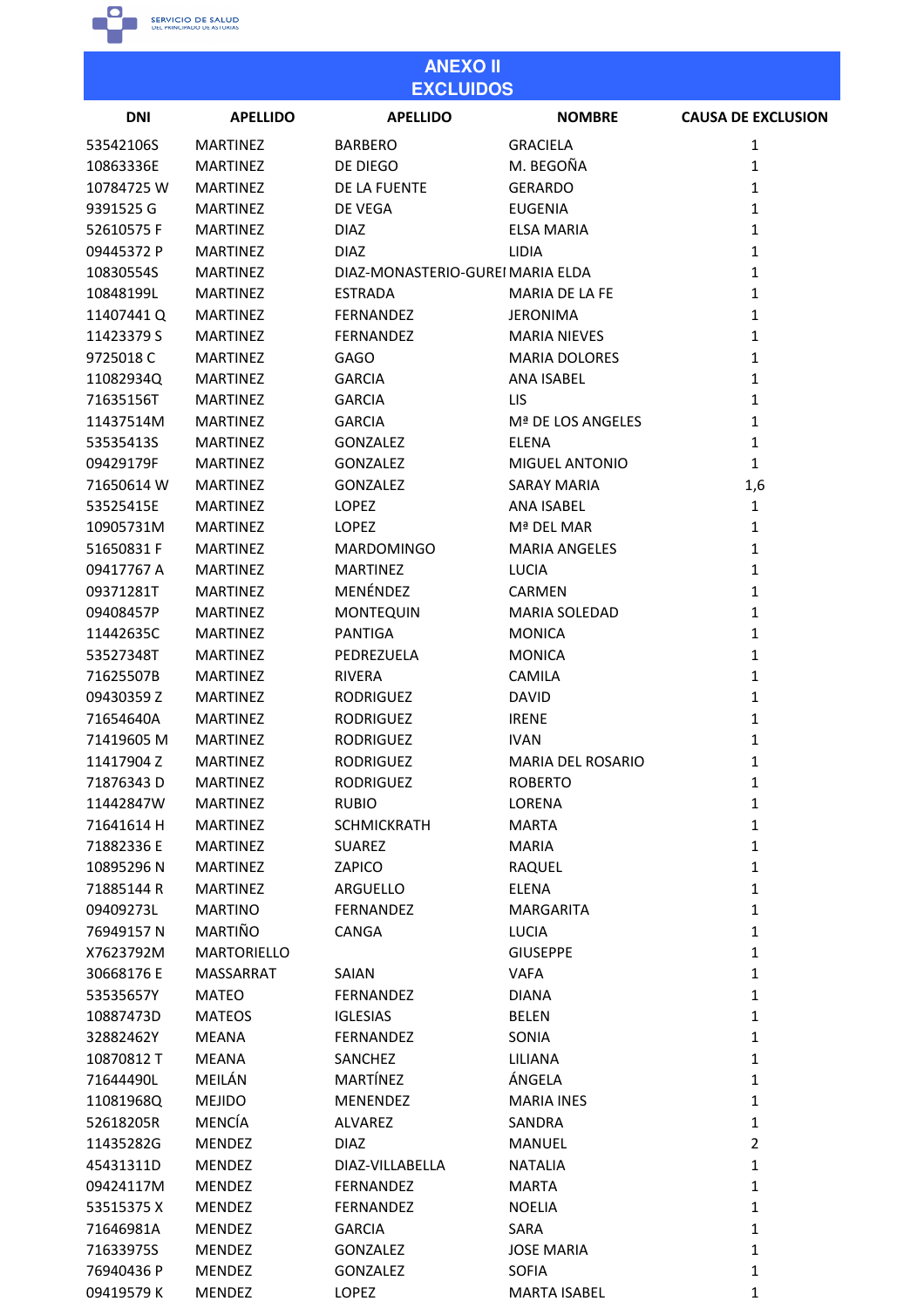

| <b>ANEXO II</b><br><b>EXCLUIDOS</b> |                              |                   |                         |                           |
|-------------------------------------|------------------------------|-------------------|-------------------------|---------------------------|
| <b>DNI</b>                          | <b>APELLIDO</b>              | <b>APELLIDO</b>   | <b>NOMBRE</b>           | <b>CAUSA DE EXCLUSION</b> |
| 10599225C                           | <b>MENDEZ</b>                | <b>MARTINEZ</b>   | <b>MARIA CONCEPCION</b> | 1                         |
| 76957011 T                          | <b>MENDEZ</b>                | <b>MENDEZ</b>     | <b>ANA BELEN</b>        | 1                         |
| 9752688K                            | <b>MENDEZ</b>                | <b>REDONDO</b>    | <b>ROSA ELENA</b>       | 1                         |
| 13136996 V                          | <b>MENDOZA</b>               | FERNANDEZ         | <b>MARILUZ</b>          | 1                         |
| 71431172A                           | <b>MENDOZA</b>               | <b>GONZALEZ</b>   | <b>LUCRECIA</b>         | $\mathbf{1}$              |
| 10896125J                           | <b>MENENDEZ</b>              | <b>ALVAREZ</b>    | <b>LAURA</b>            | 1                         |
| 71669824 F                          | <b>MENENDEZ</b>              | CALZON            | <b>GEMMA</b>            | $\mathbf{1}$              |
| 71657669L                           | <b>MENENDEZ</b>              | <b>CAMPOS</b>     | MARIA MARGARITA         | $\mathbf{1}$              |
| 9435015R                            | MENENDEZ                     | CARBALLO          | YOLANDA                 | $\mathbf{1}$              |
| 76944597Y                           | MENENDEZ                     | <b>CERNUDA</b>    | <b>ISABEL</b>           | 1,4                       |
| 71672695A                           | MENENDEZ                     | <b>CORTEGUERA</b> | ANA BELEN               | $\mathbf{1}$              |
| 9370660 T                           | <b>MENENDEZ</b>              | FERNANDEZ         | <b>CARMEN</b>           | 10                        |
| 71769794L                           | <b>MENENDEZ</b>              | FERNANDEZ         | <b>CRISTINA</b>         | $\mathbf{1}$              |
| 53534287Q                           | <b>MENENDEZ</b>              | FERNANDEZ         | <b>CRISTINA</b>         | $\mathbf{1}$              |
| 09350244 P                          | MENENDEZ                     | <b>GARCIA</b>     | <b>CLARA</b>            | $\mathbf{1}$              |
| 71882890R                           | MENENDEZ                     | <b>GARCIA</b>     | <b>VIRGINIA</b>         | 1,4                       |
| 76959162N                           | MENENDEZ                     | <b>HEVIA</b>      | <b>ROCIO</b>            | $\mathbf{1}$              |
| 76961422 H                          | MENENDEZ                     | <b>LLAMES</b>     | <b>BEGOÑA</b>           | $\mathbf{1}$              |
| 10903553N                           | MENENDEZ                     | <b>MARTINEZ</b>   | <b>MARTA</b>            | $\mathbf{1}$              |
| 11434170L                           | MENENDEZ                     | <b>MENENDEZ</b>   | MARIA DEL CARMEN        | 1                         |
| 9786925B                            | MENENDEZ                     | PIÑON             | <b>ANTONIO</b>          | 1                         |
| 71879150X                           | <b>MENENDEZ</b>              | <b>RODRIGUEZ</b>  | VANESA                  | 1                         |
| 32881448G                           | <b>MENENDEZ</b>              | VALDES            | <b>LUCIA</b>            | 1                         |
| 10030636 Z                          | <b>MERINO</b>                | <b>MARTINEZ</b>   | <b>CARLOS</b>           | 1                         |
| 09424689W                           | <b>MESA</b>                  | <b>MELON</b>      | LAURA                   | 1                         |
| 11436084R                           | <b>MESA</b>                  | <b>RODRIGUEZ</b>  | ANA ISABEL              | 1                         |
| Y1338295P                           | <b>METODIEVA</b>             | DAMYANOVA         | <b>KRISTINA</b>         | 1                         |
| 44163582V                           | <b>MICHELENA</b>             | DE GOROSABEL      | <b>ENARA</b>            | 1                         |
| 71656831D                           | <b>MIER</b>                  | <b>JUANES</b>     | M ARANZAZU              | 1                         |
| 10898658Q                           | <b>MIERES</b>                | <b>SUAREZ</b>     | M. ICIAD                | 1                         |
| 71899311 T                          | <b>MIGUEL</b>                | <b>GALAN</b>      | <b>MARIA DEL PILAR</b>  | 1                         |
| 71645040 V                          | <b>MIGUEL</b>                | RIERA             | <b>ISABEL</b>           | $\mathbf{1}$              |
| 53540719 P                          | <b>MIGUELEZ</b>              | LOPEZ             | <b>RUTH MARIA</b>       | $\mathbf{1}$              |
| 11444858N                           | MILLAN                       | LOPEZ             | SONIA                   | 1                         |
| 71655201 N                          | <b>MIRANDA</b>               | <b>ARECES</b>     | <b>GRACIELA</b>         | $\mathbf{1}$              |
| 09356280H                           | MIRANDA                      | <b>BRAGA</b>      | <b>MARIA ANGELES</b>    | $\mathbf 1$               |
| 11414718 W                          | <b>MIRANDA</b>               | FERNANDEZ         | <b>BELEN MARIA</b>      | $\mathbf{1}$              |
| 9386586X                            | <b>MIRANDA</b>               | <b>MARTINEZ</b>   | <b>EVA</b>              | 1                         |
| 10862206L                           | <b>MIRANDA</b>               | <b>SUAREZ</b>     | <b>PALMIRA</b>          | $\mathbf{1}$              |
| 9447186M                            | MON                          | PEIRACHE          | LUCIA                   | $\mathbf{1}$              |
| 10576459 R                          | <b>MONTES</b>                | ALVAREZ           | <b>MARIA DEL PILAR</b>  | 1                         |
| 76958459E                           | <b>MONTES</b>                | <b>ESTRADA</b>    | LORENA                  | 1                         |
| 44431101T                           | <b>MONTES</b>                | <b>HERREROS</b>   | <b>NORA</b>             | 1                         |
| 1045759 D                           | <b>MONTES</b>                | MAGDALENA         | <b>MARIA EUGENIA</b>    | $\mathbf{1}$              |
| 76950551A                           | <b>MONTES</b>                | PEREZ             | LAURA                   | 1                         |
| 76962290N                           | <b>MONTES</b>                | SOLARES           | <b>MERCEDES</b>         | $\mathbf{1}$              |
| 45434330 S                          | <b>MONTESERIN</b>            | <b>SUAREZ</b>     | <b>ANA BELEN</b>        | $\mathbf{1}$              |
| 71668362V                           | <b>MONTILLA</b>              | <b>CELORRIO</b>   | <b>CARMEN</b>           | 1,4                       |
| 10885919L                           | <b>MORAN</b>                 | <b>ALCALA</b>     | <b>MARLEN</b>           | $\mathbf{1}$              |
| 32888139W                           | <b>MORAN</b>                 | ALVAREZ           | <b>MARIA</b>            | $\mathbf 1$               |
| 9394635D                            | <b>MORAN</b>                 | <b>DIAZ</b>       | SONIA                   | $\mathbf{1}$              |
| 71652343 Y                          | <b>MORAN</b>                 | <b>MARTINEZ</b>   | <b>OLVIDO</b>           | 1                         |
|                                     |                              | ORDOÑEZ           |                         | $\mathbf{1}$              |
| 76939142W<br>53538407L              | <b>MORAN</b><br><b>MORAN</b> | POLADURA          | <b>DEBORA</b><br>MARIA  | $\mathbf{1}$              |
| 71888778W                           | <b>MORAN</b>                 | SUAREZ            | <b>NOELIA</b>           | 1                         |
|                                     |                              |                   |                         |                           |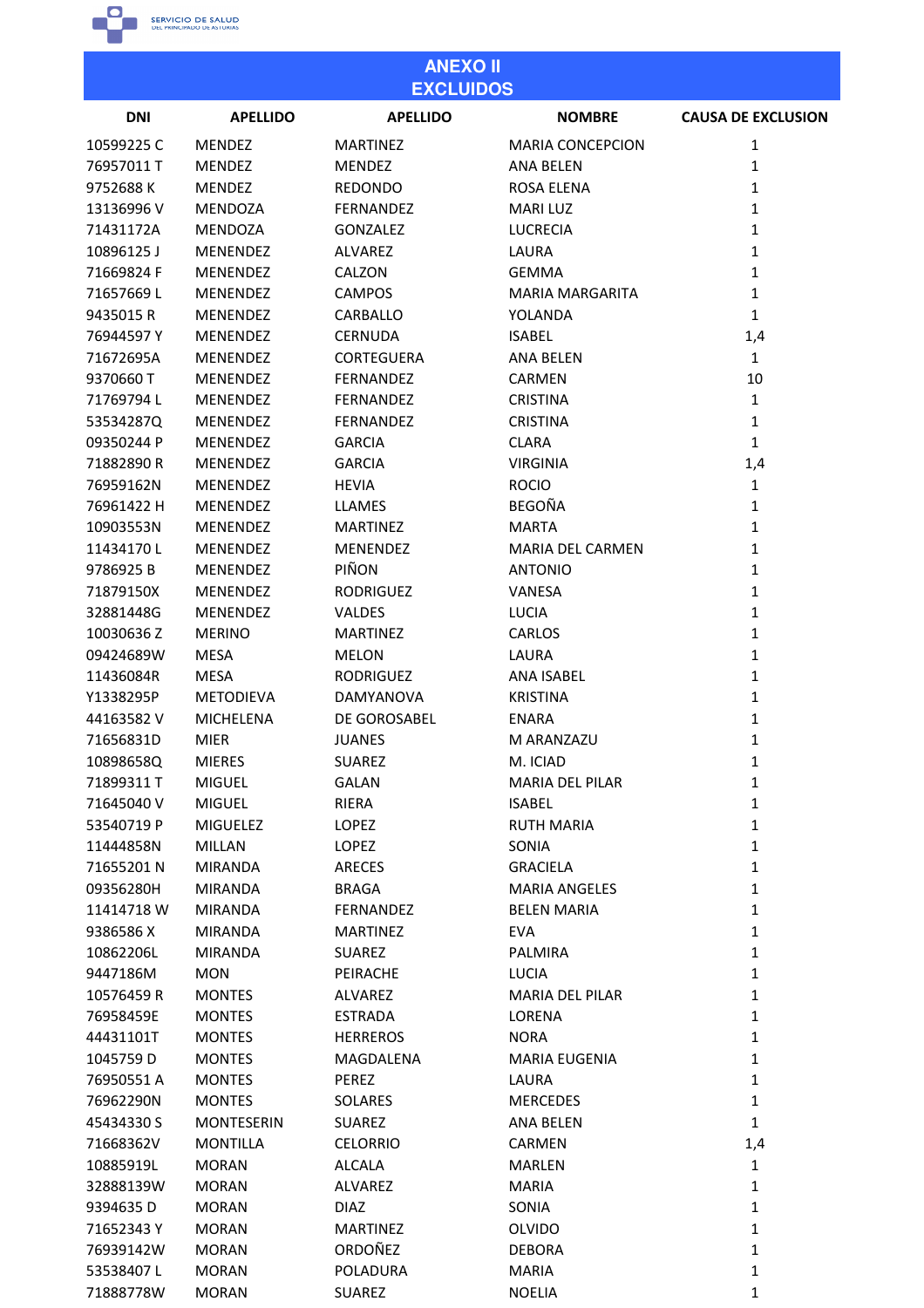

#### **ANEXO II EXCLUIDOS DNI APELLIDO APELLIDO NOMBRE CAUSA DE EXCLUSION** 76956391R **MORANTE CARRION** LAURA  $\mathbf{1}$ 10891532C **MOREDA SUAREZ MIGUEL**  $\mathbf{1}$ 03855998W **MORENO** CALVO **FRANCISCO ANTONIO**  $\mathbf{1}$ 10885890J **MORENO** SANCHEZ **CRISTINA**  $\mathbf 1$ 71698971J **MORI CUERVO MARGARITA**  $\mathbf{1}$ 71643736R **MORIYON CORTINA** VANESSA  $\mathbf{1}$ 94060500 **MORO OUFSADA DANIFL**  $\mathbf{1}$ 21404861A **MOROTE GOMFZ MARIA PATROCINIO**  $\mathbf 1$ 53536910V **MOURE GARCIA** CAMINO  $\mathbf{1}$ MUIÑA **GUSTAVO GINÉS** 11421509P **DEL AMO**  $\mathbf{1}$ 09417737L MUÑIZ **ALBAICETA GUILLERMO**  $\mathbf{1}$ 71420347B MUÑIZ **ALVAREZ MAXIMO**  $\mathbf 1$ MUÑIZ 11443566P FERNANDEZ **CRISTINA**  $\mathbf{1}$ MUÑIZ 10818012 P **HEVIA SARA**  $\mathbf{1}$ 71642136B MUÑIZ **LOBATO SARA**  $\mathbf{1}$ MUÑIZ 11441297 Q **MARTINEZ ALMA BLANCA**  $\mathbf 1$ 11079273N MUÑIZ PERERA **RAQUEL**  $\mathbf{1}$ 53547700 C MUÑIZ **RUBIO DIANA**  $\mathbf{1}$ 10865548 A MUÑIZ SFRRANO **MARIA DE LAS MERCEDE**  $\mathbf{1}$ 11059618E MUÑOZ ÁVILA **JUAN PEDRO** 10 71646107 A MUÑOZ NUÑEZ LARA  $\mathbf{1}$ MUÑOZ 07823859H ZATO LUIS MIGUEL  $\mathbf{1}$ **MURAT** 71882193V **ASTUY MARTA**  $\mathbf{1}$ 71888887H **MURIAS MOYA GEMA VALLE**  $\mathbf 1$ 76941446Y **MURIAS OUINTANA EDUARDO**  $\mathbf{1}$ **ROSA** 10862513 G **MURIEL GALAN**  $\mathbf{1}$ 76961002N **NACHON SUAREZ EUGENIA**  $1.3$ 10587638W **NAVARRO LACERA BLANCA**  $\mathbf{1}$ 18596944H **NAVARRO LOPEZ MARINA**  $\mathbf{1}$  $\mathbf{1}$ 11413420S **NAVEIRA SANCHEZ** Mª JOSE 9404936Y **NAVES GOMFZ** CECILIA  $\mathbf{1}$ 76957579Q **NEVADO VEGA GEMMA**  $\mathbf 1$ 53558773F **NIETO BARROS PAULA**  $\mathbf{1}$ 29737485 A **NORIEGA GARCIA JULIA MARIA**  $\mathbf{1}$ 53546569Q **NORIEGA GOMEZ ANA**  $\mathbf{1}$ 32870519T **NORIEGA GONZALEZ** YOLANDA  $\mathbf 1$ 71656331S NORNIELLA **FUENTE PATRICIA**  $\mathbf{1}$ NORNIELLA **GONZALEZ** M SALOA  $\mathbf 1$ 11440688M 76945576L **NOVAL SUAREZ** CONSUELO  $\mathbf{1}$ **NUÑEZ** 10598756B **BLANCO ELENA**  $\mathbf 1$ 53505776W **NUÑEZ SANCHEZ IIDIA** 6 **NUÑO** 76957288R **RODRIGUEZ NATALIA**  $\mathbf{1}$ 10851194R **NUÑOZ VELEZ MAGDALENA**  $\mathbf{1}$ 10907134 M **OBAYA ALVAREZ RAQUEL**  $\mathbf 1$ 9372476 E **OJANGUREN CASERO ENRIQUE**  $\mathbf{1}$ 11085815E **OLIVAR DIAZ**  $\mathbf{1}$ **MARIA** 32884008B **ORDIAZ BLANCO MIREYA**  $\mathbf{1}$ 32884008B ORDIZ **BLANCO MIREYA**  $\mathbf 1$ 09358508S ORDIZ **FERNANDEZ**  $\overline{1}$ TUIS ORDOÑEZ 11077836 R **MARCOS BIENVENIDO**  $\mathbf{1}$ 11078206A ORDOÑEZ MENÉNDEZ PABLO  $\mathbf{1}$ 10816496 X ORTIZ ARBOLEYA MARGARITA  $\mathbf 1$ 11435965 C ORTIZ PEREZ **BEATRIZ**  $1,4$

CADENAS

ALVAREZ

**MARIA** 

**SOFIA** 

 $\mathbf{1}$ 

 $\mathbf{1}$ 

09446221Y

53547966 X

**OSENDI** 

**OSORIO**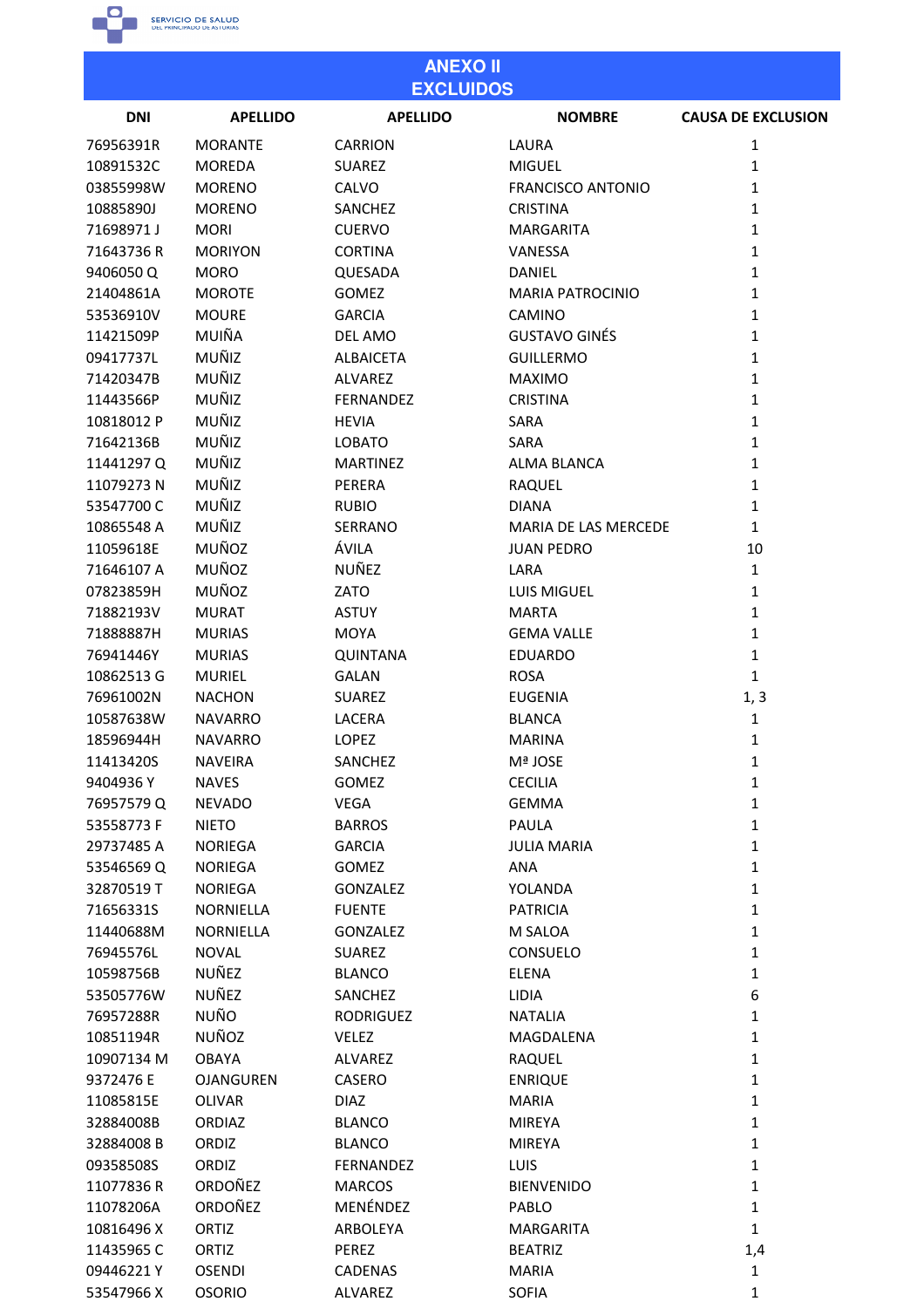

| <b>ANEXO II</b><br><b>EXCLUIDOS</b> |                 |                  |                       |                           |
|-------------------------------------|-----------------|------------------|-----------------------|---------------------------|
| <b>DNI</b>                          | <b>APELLIDO</b> | <b>APELLIDO</b>  | <b>NOMBRE</b>         | <b>CAUSA DE EXCLUSION</b> |
| 11443528Q                           | <b>OTERO</b>    | <b>MENENDEZ</b>  | <b>NOEMI</b>          | 1                         |
| 71877379 X                          | <b>OTERO</b>    | MENENDEZ         | <b>PATRICIA</b>       | $\mathbf 1$               |
| 11403372 H                          | <b>OTERO</b>    | <b>SANCHEZ</b>   | <b>VIRTUDES</b>       | 1                         |
| 71769063R                           | <b>OTERO</b>    | <b>VIEJO</b>     | <b>GRACIELA</b>       | $\mathbf{1}$              |
| 71636266Y                           | PACHO           | <b>FERRERAS</b>  | <b>PALOMA</b>         | 1, 3                      |
| 52926998L                           | PADILLA         | SURAÑA           | <b>MARIA DEL MAR</b>  | 1                         |
| 10906302 R                          | <b>PALACIO</b>  | <b>ALLER</b>     | <b>LUCIA</b>          | 1                         |
| 09446380 G                          | <b>PALACIO</b>  | <b>ALONSO</b>    | <b>ROCIO</b>          | $\mathbf{1}$              |
| 09353780 W                          | <b>PALACIO</b>  | <b>DIAZ</b>      | <b>MARIA NIEVES</b>   | $\mathbf 1$               |
| 11399239W                           | <b>PALACIO</b>  | MUÑIZ            | <b>Mª JESUS</b>       | 1                         |
| 10880547Y                           | <b>PALACIOS</b> | LAVIN            | <b>EVA MARIA</b>      | $\mathbf{1}$              |
| 71876986                            | <b>PALIZAS</b>  | <b>ALONSO</b>    | <b>BEATRIZ JUANA</b>  | $\mathbf{1}$              |
| 11386088F                           | PALOMARES       | FERNANDEZ        | <b>SIXTO</b>          | $\mathbf{1}$              |
| 10878501F                           | PALOMO          | ANTEQUERA        | CARMEN                | 1                         |
| 32869874 E                          | PANIAGUA        | LLANEZA          | <b>MARIA CRISTINA</b> | 1                         |
| 71771283J                           | PANIZO          | <b>VERDUGO</b>   | <b>GEMA</b>           | $\mathbf{1}$              |
| 53543047J                           | PARADA          | <b>PRIETO</b>    | <b>CARMEN</b>         | 1                         |
| 44075632L                           | PARAMA          | <b>FONTELA</b>   | <b>ANA</b>            | $\mathbf{1}$              |
| 10569131X                           | PARDO           | <b>CUERVO</b>    | <b>ALFRED EULOGIO</b> | $\mathbf{1}$              |
| 9434672 A                           | <b>PAREDES</b>  | <b>MARTINEZ</b>  | ARMANDO               | $\mathbf{1}$              |
| 76938501 M                          | <b>PARRONDO</b> | <b>GARRIDO</b>   | <b>SUSANA MARIA</b>   | 1                         |
| 10869113 A                          | <b>PASCUAL</b>  | <b>SUAREZ</b>    | SUSANA                | $\mathbf{1}$              |
| 53550808T                           | <b>PASTOR</b>   | <b>RODRIGUEZ</b> | <b>CATALINA</b>       | $\mathbf 1$               |
| 11431268 S                          | <b>PATO</b>     | FERNANDEZ        | <b>CRISTINA</b>       | 1                         |
| 11052844X                           | <b>PATO</b>     | <b>RODRIGUEZ</b> | M. ELENA              | 1                         |
| 33301941B                           | PEDREIRA        | <b>CURRÁS</b>    | JOSUÉ                 | 1                         |
| 71649252 C                          | PELAEZ          | ALVAREZ          | ARANZAZU              | $\mathbf{1}$              |
| 11429468D                           | PELAEZ          | <b>SUAREZ</b>    | <b>ROCIO</b>          | 1                         |
| 09442977 M                          | <b>PELAEZ</b>   | <b>TOYOS</b>     | ANGEL IGNACIO         | 1                         |
| 10813214 V                          | PELAEZ          | <b>TREMOLS</b>   | <b>MARIA</b>          | $\mathbf 1$               |
| 13982994Y                           | PELAYO          | TERÁN            | <b>JOSÉ MARÍA</b>     | 3                         |
| 71427461 H                          | PELLITERO       | MARAÑA           | <b>ARIANA</b>         | $\mathbf{1}$              |
| 11423626D                           | PELLO           | <b>PRAVIA</b>    | PAULA                 | $\mathbf{1}$              |
| 10887161L                           | PEREDA          | <b>GONZALEZ</b>  | <b>AZUCENA</b>        | $\mathbf{1}$              |
| 53546089L                           | PEREIRA         | <b>QUINTANO</b>  | <b>REBECA</b>         | $\mathbf{1}$              |
| 44823561B                           | PEREIRO         | <b>GOMEZ</b>     | <b>SILVIA</b>         | $\mathbf{1}$              |
| 16030003 S                          | PEREZ           | <b>ALDAMA</b>    | ALEJANDRO             | $\mathbf{1}$              |
| 09434510W                           | PEREZ           | ALVAREZ          | <b>GUSTAVO</b>        | $\mathbf{1}$              |
| 71878615G                           | PEREZ           | <b>ALVAREZ</b>   | LAURA                 | $\mathbf{1}$              |
| 45434822R                           | PEREZ           | ARDURA           | <b>ANA BELEN</b>      | $\mathbf{1}$              |
| 10882944B                           | PEREZ           | <b>FERNANDEZ</b> | CARLOS                | $\mathbf{1}$              |
| 9442445W                            | PEREZ           | FERNANDEZ        | M. MONTSERRAT         | $\mathbf{1}$              |
| 10796648B                           | PEREZ           | FERNANDEZ        | <b>MARIA JOSE</b>     | $\mathbf{1}$              |
| 44429478X                           | PEREZ           | <b>GARCIA</b>    | <b>ANA MARIA</b>      | $\mathbf{1}$              |
| 11429741Y                           | PEREZ           | <b>GARCIA</b>    | <b>MONICA</b>         | $\mathbf{1}$              |
| 9402908 W                           | PEREZ           | <b>GUIRADO</b>   | ALEJANDRO             | $\mathbf{1}$              |
| 58527940V                           | PEREZ           | <b>LOPEZ</b>     | M. LORENA             | $\mathbf{1}$              |
| 45433317Z                           | PEREZ           | LOPEZ            | SANDRA                | $\mathbf{1}$              |
| 9442886Y                            | PEREZ           | <b>MARTINEZ</b>  | <b>NOELIA</b>         | $\mathbf{1}$              |
| 09442887F                           | PEREZ           | MARTÍNEZ         | <b>ISABEL</b>         | $\mathbf{1}$              |
| 10868849S                           | PEREZ           | <b>MIER</b>      | ANA Mª                | $\mathbf 1$               |
| 09428642 E                          | PEREZ           | <b>OTERO</b>     | <b>MARIA LUISA</b>    | $\mathbf{1}$              |
| 76956703Z                           | PEREZ           | PEDREGAL         | LAURA                 | $\mathbf{1}$              |
| 76943435V                           | PEREZ           | PEREZ            | <b>ELENA</b>          | $\mathbf 1$               |
| 11433693W                           | PEREZ           | PEREZ            | <b>ESTEFANIA</b>      | 1                         |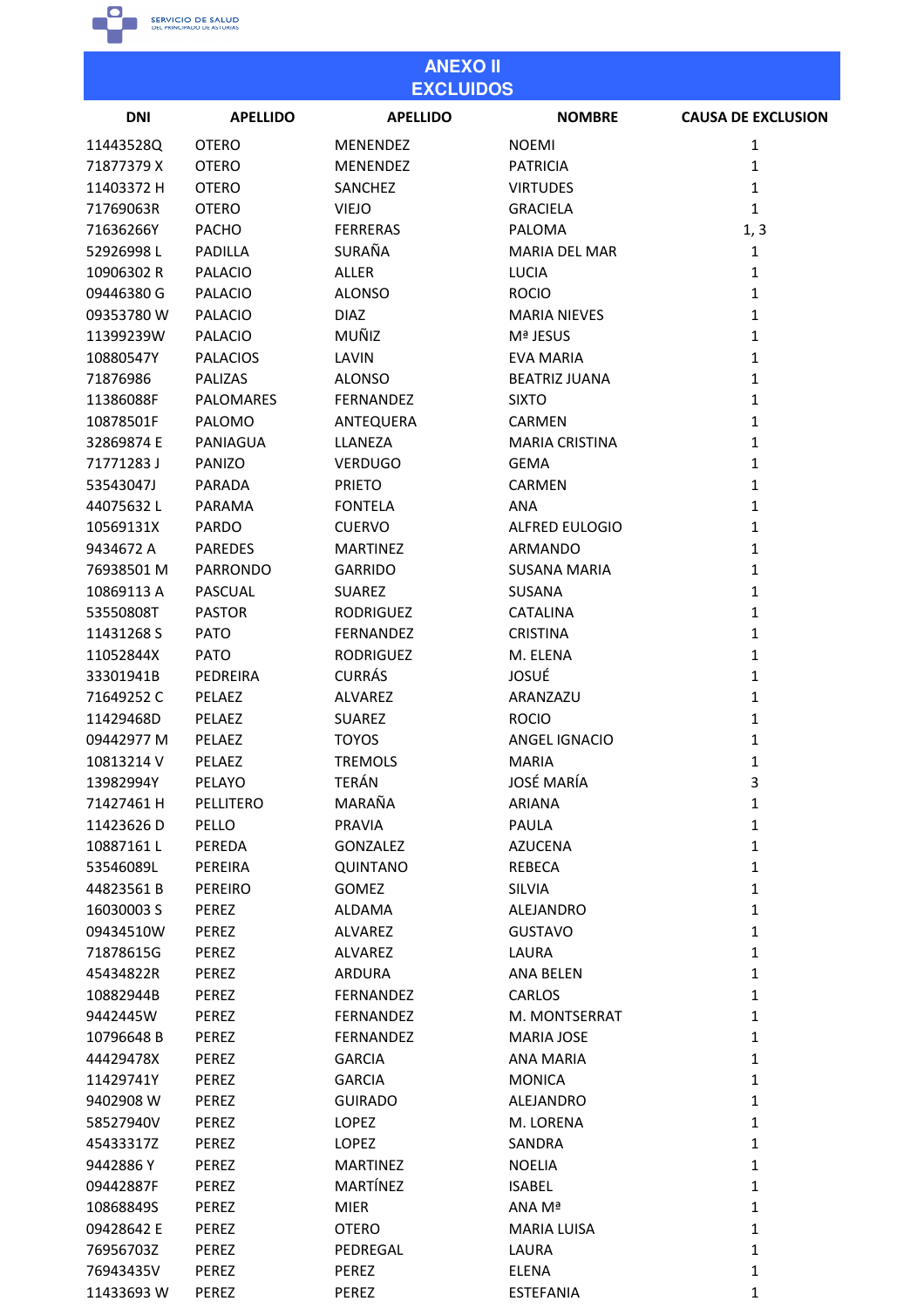

| <b>ANEXO II</b><br><b>EXCLUIDOS</b> |                 |                  |                         |                           |
|-------------------------------------|-----------------|------------------|-------------------------|---------------------------|
| <b>DNI</b>                          | <b>APELLIDO</b> | <b>APELLIDO</b>  | <b>NOMBRE</b>           | <b>CAUSA DE EXCLUSION</b> |
| 09434752Z                           | PEREZ           | PERTIERRA        | <b>EVA</b>              | 1                         |
| 11427140G                           | PEREZ           | <b>QUIROGA</b>   | <b>MARTA</b>            | 1                         |
| 10878940D                           | PEREZ           | SANJURJO         | <b>MARTA</b>            | $\mathbf{1}$              |
| 71883029W                           | PEREZ           | <b>SUAREZ</b>    | <b>NOELIA</b>           | $\mathbf{1}$              |
| 71658498C                           | PEREZ           | <b>SUAREZ</b>    | <b>NOELIA</b>           | $\mathbf{1}$              |
| 71614147J                           | PEREZ           | <b>VIGIL</b>     | M. JOSÉ                 | $\mathbf{1}$              |
| 11417009 Q                          | PEREZ-PRAVIA    | <b>LOPEZ</b>     | <b>MARIA TERESA</b>     | $\mathbf{1}$              |
| 71886977V                           | PESQUERA        | FERNANDEZ        | <b>ELENA</b>            | $\mathbf{1}$              |
| 10903346 N                          | <b>PICAZO</b>   | DEL CANTO        | LORENA                  | $\mathbf{1}$              |
| 10887225Z                           | PIDAL           | <b>MEANA</b>     | <b>DIEGO</b>            | $\mathbf{1}$              |
| 09446531V                           | PIDAL           | SOBERO           | <b>CANDELA</b>          | $\mathbf{1}$              |
| 76578953Q                           | PILLEDO         | <b>BASANTE</b>   | <b>IVAN</b>             | $\mathbf{1}$              |
| 35287991B                           | PINILLA         | <b>DAPENA</b>    | <b>CARIDAD</b>          | $\mathbf{1}$              |
| 10837071T                           | PIÑEIRO         | <b>GUTIÉRREZ</b> | <b>MARIA EMILIA</b>     | $\mathbf{1}$              |
| 11375994 X                          | PIÑEIRO         | <b>SUAREZ</b>    | <b>ARTURO</b>           | $\mathbf{1}$              |
| 53553965Y                           | PIÑERA          | <b>ESPADAS</b>   | <b>TANIA</b>            | $\mathbf{1}$              |
| 50298843 M                          | PIÑERA          | LOZANO           | <b>ANA MARIA</b>        | $\mathbf{1}$              |
| 10881025R                           | PIÑERA          | <b>MATA</b>      | <b>MONTSERRAT</b>       | $\mathbf{1}$              |
| 71766883Y                           | <b>PIQUERAS</b> | <b>GONZALEZ</b>  | VANESA                  | $\mathbf{1}$              |
| 71661062P                           | <b>PITA</b>     | <b>CASTRO</b>    | LAURA                   | $\mathbf{1}$              |
| 10840605 S                          | <b>PONCE</b>    | HERRERA          | <b>MARIA TERESA</b>     | $\mathbf{1}$              |
| 11435135 H                          | <b>POSA</b>     | <b>GARCIA</b>    | <b>CARLOS JAVIER</b>    | $\mathbf{1}$              |
| 71882665Y                           | <b>POVEDANO</b> | <b>SUAREZ</b>    | <b>EVA AMADA</b>        | $\mathbf{1}$              |
| 71658538Z                           | <b>PRADO</b>    | ALVAREZ          | <b>ADRIAN</b>           | $\mathbf{1}$              |
| 10892608 S                          | <b>PRADO</b>    | <b>GARCIA</b>    | <b>JORGE</b>            | $\mathbf{1}$              |
| 10548994K                           | <b>PRADO</b>    | <b>GONZALEZ</b>  | <b>JORGE MANUEL</b>     | $\mathbf{1}$              |
| 09402590Y                           | <b>PRADO</b>    | <b>LOPEZ</b>     | <b>CRISTINA</b>         | $\mathbf{1}$              |
| 45708176 T                          | <b>PRATS</b>    | <b>DIAZ</b>      | <b>JAMILHE NAOMI</b>    | $\mathbf{1}$              |
| 76951223 P                          | <b>PRENDES</b>  | GONZALEZ         | <b>ENRIQUE</b>          | 1                         |
| 53538245H                           | PRIDA           | <b>VILLA</b>     | <b>EVA</b>              | $\mathbf{1}$              |
| 10868523B                           | <b>PRIETO</b>   | <b>BELTRAN</b>   | Mª JOSE                 | $\mathbf{1}$              |
| 09445393Y                           | <b>PRIETO</b>   | <b>GARCIA</b>    | <b>EVA</b>              | $\mathbf{1}$              |
| 71142283V                           | <b>PRIETO</b>   | <b>GARCIA</b>    | <b>EVA</b>              | $\mathbf{1}$              |
| 11431844Q                           | <b>PRIETO</b>   | <b>GONZALEZ</b>  | SUSANA                  | $\mathbf{1}$              |
|                                     |                 |                  |                         |                           |
| 71889709N                           | <b>PRIETO</b>   | <b>RODRIGUEZ</b> | RAQUEL                  | 1,4                       |
| 53540269H                           | <b>PRIETO</b>   | SANCHEZ          | <b>AIDA</b>             | $\mathbf{1}$              |
| 71637375B                           | <b>PRIETO</b>   | VAZQUEZ          | <b>GRACIELA</b>         | $\mathbf{1}$              |
| 11406447B                           | <b>PUERTAS</b>  | <b>ESPINA</b>    | <b>FRANCISCO JAVIER</b> | $\mathbf{1}$              |
| 71889471 G                          | <b>PUERTAS</b>  | <b>MARTINEZ</b>  | MARIA COVADONGA         | $\mathbf{1}$              |
| 71658464D                           | QUESADA         | <b>GUTIERREZ</b> | LAURA                   | $\mathbf{1}$              |
| 33522085 E                          | QUIJADA         | <b>GARCIA</b>    | <b>MARIA BELEN</b>      | $\mathbf{1}$              |
| 10599830 G                          | <b>QUINTANA</b> | <b>TREVIÑO</b>   | <b>MANUEL ANGEL</b>     | $\mathbf{1}$              |
| 52580237Y                           | <b>QUINTELA</b> | <b>BAIZAN</b>    | <b>MARIA ISABEL</b>     | 3                         |
| 10906986 H                          | <b>QUIROS</b>   | FERNANDEZ        | <b>EVA</b>              | $\mathbf{1}$              |
| 71790857Z                           | <b>QUISPE</b>   | LEÓN             | <b>CECILIA JANETTE</b>  | $\mathbf{1}$              |
| 72685652V                           | RAMÓN           | CARBAJO          | CÉSAR                   | $\mathbf{1}$              |
| 71549856F                           | <b>RAMOS</b>    | <b>APARICIO</b>  | <b>ROSANA</b>           | $\mathbf{1}$              |
| 53550429 N                          | <b>RAMOS</b>    | <b>BLANCO</b>    | <b>MARIA</b>            | $\mathbf{1}$              |
| 09445189D                           | <b>RAMOS</b>    | FERNANDEZ        | NIEVES OLGA             | $\mathbf{1}$              |
| 52615925K                           | RAMOS           | MUÑIZ            | VANESSA                 | $\mathbf{1}$              |
| 32883366J                           | <b>RAMOS</b>    | ORDOÑEZ          | SUSANA                  | $\mathbf{1}$              |
| 10869112W                           | <b>RATON</b>    | <b>CEREZO</b>    | <b>CRISTINA</b>         | $\mathbf{1}$              |
| 71768975 M                          | <b>REBOIRO</b>  | <b>HERNANDEZ</b> | ANA                     | $\mathbf{1}$              |
| 11085446K                           | <b>REBOLLO</b>  | <b>IGLESIAS</b>  | MIGUEL ANGEL            | 1,4                       |
| 76943909 P                          | REDONDO         | ANTUÑA           | <b>BARBARA</b>          | $\mathbf{1}$              |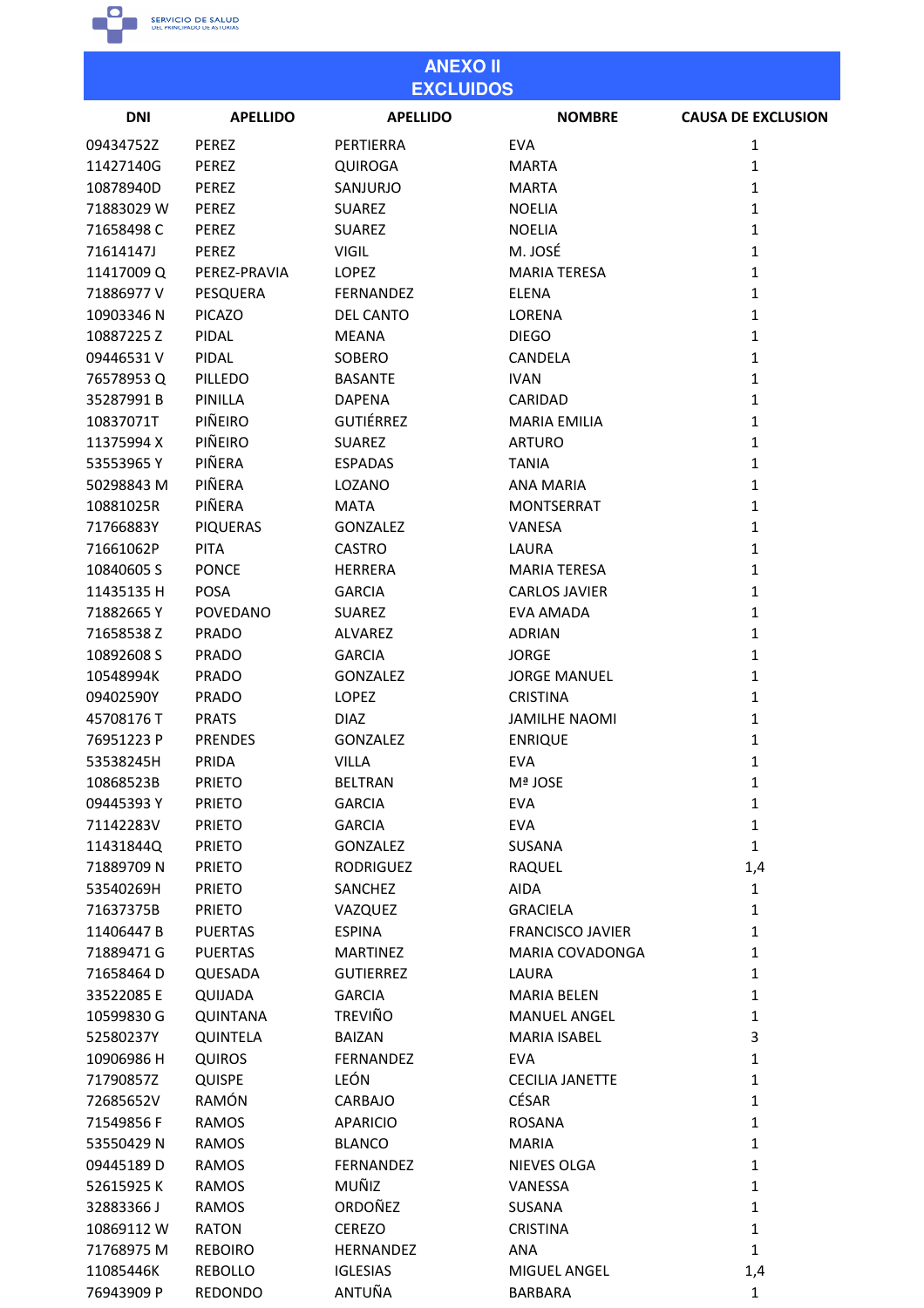

76960398Y

11429611Z

71649312B

09413784 E

11371480 G

**RODRIGUEZ** 

RODRIGUEZ

**RODRIGUEZ** 

**RODRIGUEZ** 

**RODRIGUEZ** 

PELAEZ

PEREZ

PEREZ

**PRIETO** 

**RODRIGUEZ** 

**MARIA** 

RAQUEL

ANA ISABEL

**LAURA MARIA** 

**CARMEN MARINA** 

 $\mathbf 1$ 

 $\mathbf 1$ 

 $\mathbf{1}$ 

 $\mathbf 1$ 

|            | <b>ANEXO II</b>  |                    |                         |                           |  |
|------------|------------------|--------------------|-------------------------|---------------------------|--|
|            |                  | <b>EXCLUIDOS</b>   |                         |                           |  |
| <b>DNI</b> | <b>APELLIDO</b>  | <b>APELLIDO</b>    | <b>NOMBRE</b>           | <b>CAUSA DE EXCLUSION</b> |  |
| 11426208 S | <b>REDONDO</b>   | <b>MATEO</b>       | <b>RODOLFO</b>          | $\mathbf{1}$              |  |
| 76960297 C | <b>REGUEIRA</b>  | <b>FERNANDEZ</b>   | <b>MONICA</b>           | $\mathbf{1}$              |  |
| 11410116T  | <b>REINA</b>     | <b>OCAÑA</b>       | <b>MARIA JOSE</b>       | $\mathbf{1}$              |  |
| 71890702Q  | RELLAN           | <b>FERNANDEZ</b>   | YOLANDA                 | $\mathbf{1}$              |  |
| 71652930H  | <b>REQUEJO</b>   | <b>CASTAÑO</b>     | <b>OLAYA</b>            | $\mathbf{1}$              |  |
| 9421970 C  | <b>RIESGO</b>    | <b>RUBIO</b>       | <b>CATALINA</b>         | $\mathbf{1}$              |  |
| 71893316 P | <b>RIESTRA</b>   | <b>BLANCO</b>      | LAURA                   | $\mathbf{1}$              |  |
| 76962347 T | <b>RIESTRA</b>   | <b>FERNANDEZ</b>   | <b>MARIA</b>            | $\mathbf{1}$              |  |
| 11084640C  | <b>RIESTRA</b>   | <b>SUAREZ</b>      | ROSARIO M.              | $\mathbf{1}$              |  |
| 9419734 S  | <b>RILLA</b>     | <b>VILLAR</b>      | <b>NATALIA</b>          | $\mathbf{1}$              |  |
| 71634354 A | <b>RIO</b>       | <b>GONZALEZ</b>    | <b>GUADALUPE</b>        | $\mathbf{1}$              |  |
| 9420182 A  | <b>RIONDA</b>    | CABO               | <b>MARIA</b>            | $\mathbf{1}$              |  |
| 10884393B  | <b>RIONDA</b>    | <b>VIGIL</b>       | <b>ELENA</b>            | $\mathbf{1}$              |  |
| 76952525 E | <b>RIOS</b>      | <b>NACARINO</b>    | <b>PATRICIA</b>         | $\mathbf{1}$              |  |
| 10873091W  | <b>RIVAS</b>     | <b>INFANTE</b>     | <b>MARIA DEL CARMEN</b> | $\mathbf{1}$              |  |
| 10808777L  | RIVERA           | <b>ORDIERES</b>    | <b>MARIA OLIVA</b>      | $\mathbf{1}$              |  |
| 10848415M  | <b>RIVERO</b>    | <b>ACEBAL</b>      | <b>GLORIA</b>           | $\mathbf{1}$              |  |
| 10590855 E | <b>ROBLEDO</b>   | <b>DEL CORRO</b>   | <b>MOISES</b>           | $\mathbf{1}$              |  |
| 52618128Q  | <b>ROBLEDO</b>   | SUÁREZ             | ALMUDENA                | $\mathbf{1}$              |  |
| 71878839K  | <b>ROBLES</b>    | FERNANDEZ DEL VISO | <b>NURIA</b>            | $\mathbf{1}$              |  |
| 9413893 Q  | <b>ROBLES</b>    | <b>RODRIGUEZ</b>   | LAURA                   | $\mathbf{1}$              |  |
| 10880157 F | <b>RODIL</b>     | <b>DIAZ</b>        | <b>JUAN ANTONIO</b>     | $\mathbf{1}$              |  |
|            |                  |                    |                         |                           |  |
| 9690871 M  | <b>RODRIGUEZ</b> | <b>ALONSO</b>      | <b>JOSE IGNACIO</b>     | $\mathbf{1}$              |  |
| 11437758L  | <b>RODRIGUEZ</b> | <b>ALONSO</b>      | SONIA                   | $\mathbf{1}$              |  |
| 71877634N  | <b>RODRIGUEZ</b> | ALVAREZ            | <b>MARIA</b>            | $\mathbf{1}$              |  |
| 71882661W  | <b>RODRIGUEZ</b> | <b>AVILA</b>       | <b>ELISA ESTHER</b>     | $\mathbf{1}$              |  |
| 9359030 P  | <b>RODRIGUEZ</b> | <b>BALBOA</b>      | <b>JUAN CARLOS</b>      | $\mathbf{1}$              |  |
| 71880892G  | <b>RODRIGUEZ</b> | <b>BAZO</b>        | <b>ALICIA</b>           | $\mathbf{1}$              |  |
| 11964134V  | <b>RODRIGUEZ</b> | CALZADA            | LAURA                   | 3                         |  |
| 11426138 Z | RODRIGUEZ        | <b>CAMPORRO</b>    | <b>MONICA</b>           | 1                         |  |
| 71764456V  | <b>RODRIGUEZ</b> | <b>ESTRADA</b>     | <b>EMMA</b>             | 1                         |  |
| 71872321 N | <b>RODRIGUEZ</b> | <b>FERNANDEZ</b>   | <b>CONCEPCION</b>       | $\mathbf{1}$              |  |
| 71662231 G | <b>RODRIGUEZ</b> | <b>FERNANDEZ</b>   | <b>LUCIA</b>            | $\mathbf{1}$              |  |
| 72142456N  | <b>RODRIGUEZ</b> | <b>FERNANDEZ</b>   | <b>PATRICIA</b>         | 6                         |  |
| 11079816A  | <b>RODRIGUEZ</b> | FERNANDEZ          | <b>PATRICIA</b>         | $\mathbf{1}$              |  |
| 76944297 M | <b>RODRIGUEZ</b> | <b>FERNANDEZ</b>   | <b>ROCIO</b>            | $\mathbf{1}$              |  |
| 09421075 E | <b>RODRIGUEZ</b> | <b>GARCIA</b>      | <b>ALVARO</b>           | 10                        |  |
| 11443295J  | <b>RODRIGUEZ</b> | <b>GARCIA</b>      | <b>BELEN</b>            | $\mathbf{1}$              |  |
| 76959089 P | <b>RODRIGUEZ</b> | GAYO               | ANGELES                 | $\mathbf{1}$              |  |
| 9408273P   | <b>RODRIGUEZ</b> | <b>GONZALEZ</b>    | ANA BELEN               | $\mathbf{1}$              |  |
| 11445305 E | <b>RODRIGUEZ</b> | <b>GONZALEZ</b>    | PAULA                   | $\mathbf{1}$              |  |
| 10863443 Z | <b>RODRIGUEZ</b> | <b>GREGORES</b>    | <b>MARIA BEATRIZ</b>    | $\mathbf{1}$              |  |
| 76940096 G | <b>RODRIGUEZ</b> | <b>IGLESIAS</b>    | ALEXANDRA               | $\mathbf{1}$              |  |
| 32883615D  | <b>RODRIGUEZ</b> | LIZ                | <b>SANDRA</b>           | $\mathbf{1}$              |  |
| 09422788X  | <b>RODRIGUEZ</b> | MANZANO            | <b>MARIA ANGELES</b>    | $\mathbf{1}$              |  |
| 10879716 A | <b>RODRIGUEZ</b> | <b>MARTIN</b>      | <b>MARIA ANGELES</b>    | $\mathbf{1}$              |  |
| 11417035L  | <b>RODRIGUEZ</b> | <b>MARTINEZ</b>    | <b>ROSA MARIA</b>       | $\mathbf{1}$              |  |
| 09416371X  | <b>RODRIGUEZ</b> | <b>MARTINEZ</b>    | ROSANA                  | $\mathbf{1}$              |  |
| 71884291E  | <b>RODRIGUEZ</b> | <b>MIGUENS</b>     | <b>CONCEPCION</b>       | $\mathbf{1}$              |  |
| 71659380M  | RODRIGUEZ        | PEDRAYES           | <b>MARIA</b>            | 3                         |  |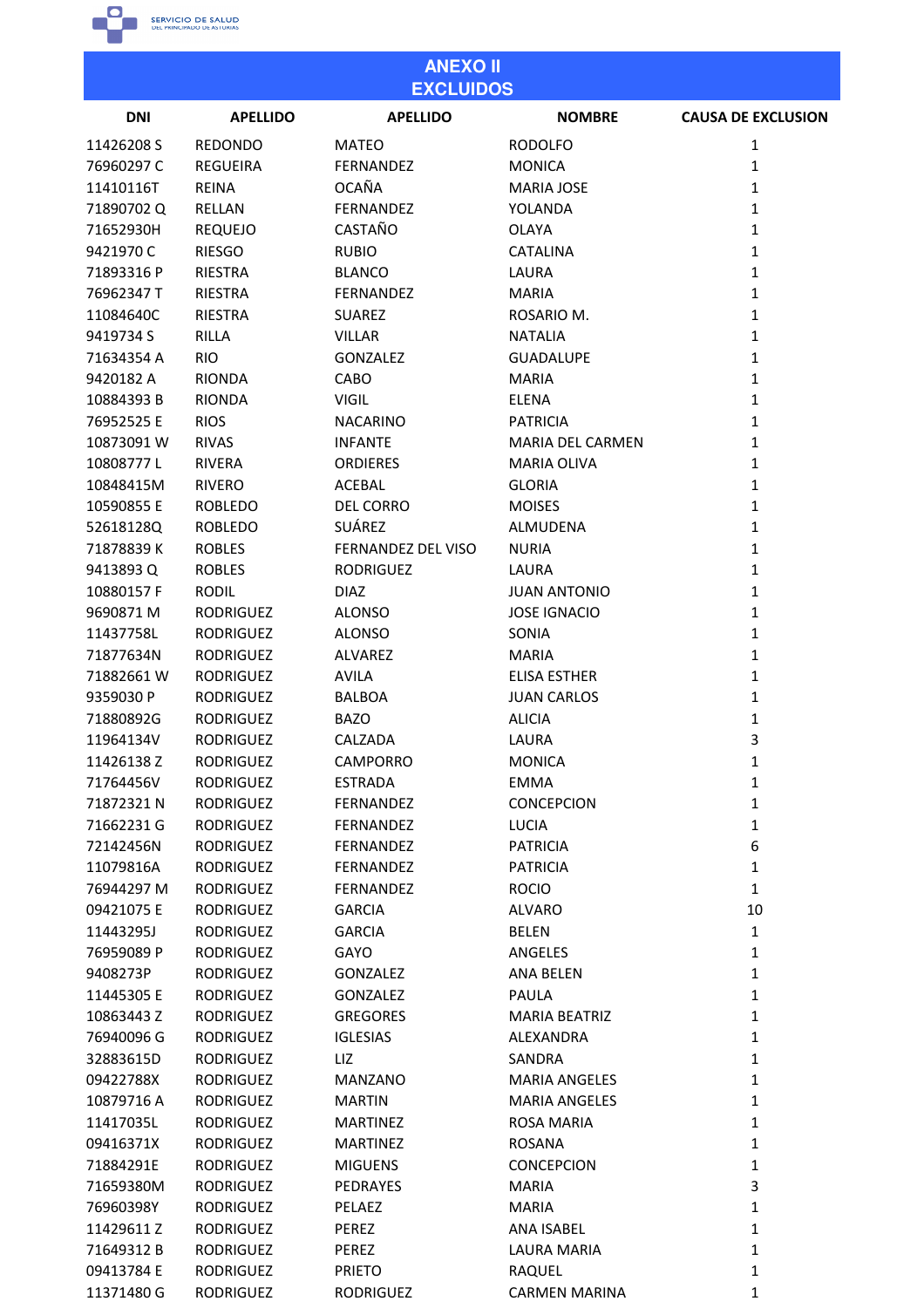

53539159N SANCHEZ

**ALONSO** 

| <b>ANEXO II</b><br><b>EXCLUIDOS</b> |                    |                   |                         |                           |
|-------------------------------------|--------------------|-------------------|-------------------------|---------------------------|
| <b>DNI</b>                          | <b>APELLIDO</b>    | <b>APELLIDO</b>   | <b>NOMBRE</b>           | <b>CAUSA DE EXCLUSION</b> |
| 76942236Z                           | <b>RODRIGUEZ</b>   | <b>RODRIGUEZ</b>  | SANDRA                  | 1                         |
| 71766242D                           | <b>RODRIGUEZ</b>   | <b>RUIZ</b>       | <b>JESSICA</b>          | 1                         |
| 71430423J                           | <b>RODRIGUEZ</b>   | SANTAMARTA        | <b>ANA</b>              | 1                         |
| 53546408Q                           | <b>RODRIGUEZ</b>   | <b>SEOANE</b>     | <b>EVA</b>              | $\mathbf{1}$              |
| 71633366 G                          | <b>RODRIGUEZ</b>   | <b>SOLIS</b>      | LORENA                  | $\mathbf{1}$              |
| 11388471K                           | <b>RODRIGUEZ</b>   | <b>SUAREZ</b>     | LUIS FERNANDO           | 1                         |
| 11076737Y                           | <b>RODRIGUEZ</b>   | <b>SUAREZ</b>     | <b>MARGARITA ISABEL</b> | 1                         |
| 11079828 S                          | <b>RODRIGUEZ</b>   | <b>SUAREZ</b>     | <b>MARIA NEMESIA</b>    | 1                         |
| 32868322B                           | <b>RODRIGUEZ</b>   | <b>SUAREZ</b>     | <b>MARTA MARIA</b>      | 3                         |
| 52580615Q                           | <b>RODRIGUEZ</b>   | TUÑON             | <b>PILAR</b>            | 1                         |
| 71642141Q                           | <b>RODRIGUEZ</b>   | <b>VILLA</b>      | <b>SUSANA</b>           | $\mathbf{1}$              |
| 71875811Y                           | RODRÍGUEZ          | <b>BOYERO</b>     | MARÍA BEATRIZ           | 1                         |
| 76951924L                           | <b>RODRÍGUEZ</b>   | <b>FERNANDEZ</b>  | ANA MARÍA               | 1                         |
| 71633366G                           | RODRÍGUEZ          | SOLÍS             | LORENA                  | 1                         |
| 71884087W                           | <b>RODRIGUEZ</b>   | <b>BERNARDO</b>   | <b>ARANCHA</b>          | 1                         |
| 71662231G                           | <b>RODRIGUEZ</b>   | FERNANDEZ         | <b>LUCIA</b>            | 1                         |
|                                     |                    |                   |                         |                           |
| 09444257C                           | <b>ROMANO</b>      | <b>GARCIA</b>     | <b>JUDIT</b>            | 1                         |
| 18029721K                           | <b>ROMERA</b>      | <b>PEREZ</b>      | CARLOS                  | $\mathbf{1}$              |
| 71637231M                           | <b>ROMERO</b>      | MUÑIZ             | <b>GIOVANA</b>          | 1                         |
| 59136601W                           | <b>ROMERO</b>      | VADILLO           | <b>IRENE</b>            | 1                         |
| 76938860L                           | <b>RON</b>         | CANCIO            | <b>VANESSA</b>          | 1                         |
| 10880448E                           | <b>RON</b>         | GUDÍN             | JESÚS                   | $\mathbf{1}$              |
| 10906096W                           | <b>ROSADO</b>      | <b>RODRIGUEZ</b>  | PABLO                   | 1                         |
| 53536723Z                           | <b>ROZADA</b>      | <b>FUENTE</b>     | <b>BELEN</b>            | 1                         |
| 71657741 E                          | <b>ROZAS</b>       | <b>GONZALEZ</b>   | <b>ROCIO</b>            | $\mathbf{1}$              |
| 09440750D                           | <b>RUANO</b>       | <b>RODRÍGUEZ</b>  | YOLANDA                 | 1                         |
| 52404791 G                          | <b>RUBIANO</b>     | ORTIZ             | <b>EVA</b>              | 1                         |
| 53541278S                           | <b>RUBIERA</b>     | <b>TURRADO</b>    | <b>PATRICIA</b>         | 1                         |
| 11426215 E                          | <b>RUBIN</b>       | <b>GARCIA</b>     | <b>RUBEN</b>            | 1                         |
| 11381994F                           | <b>RUBÍN</b>       | <b>GALLINAR</b>   | <b>MARIA ELVIRA</b>     | $\mathbf{1}$              |
| 71887090 S                          | <b>RUBIO</b>       | <b>GOMEZ</b>      | MARIA EUGENIA           | $\mathbf{1}$              |
| 10559666K                           | <b>RUBIO</b>       | <b>MEREDIZ</b>    | <b>MYRIAM</b>           | $\mathbf{1}$              |
| 12405619V                           | <b>RUBIO</b>       | SANZ              | <b>JESUS</b>            | $\mathbf{1}$              |
| 71649810 A                          | <b>RUEDA</b>       | PEREZ             | <b>MARTA ELENA</b>      | $\mathbf{1}$              |
| 11077043J                           | <b>RUEDA</b>       | SUAREZ            | <b>VICTORIA</b>         | $\mathbf{1}$              |
| 09358669 S                          | RUIZ               | <b>CRESPO</b>     | <b>MARIA PILAR</b>      | $\mathbf{1}$              |
| 09384333B                           | <b>RUIZ</b>        | <b>GARCIA</b>     | MARIA DE LA O           | $\mathbf{1}$              |
| 71643907 B                          | <b>RUIZ</b>        | <b>MENENDEZ</b>   | <b>MARIA JESUS</b>      | $\mathbf{1}$              |
| 76953141 V                          | <b>RUIZ</b>        | <b>MENENDEZ</b>   | <b>MIRIAM</b>           | $\mathbf{1}$              |
| 76953142 H                          | <b>RUIZ</b>        | <b>MENENDEZ</b>   | <b>SHEILA</b>           | $\mathbf{1}$              |
| 10902438 R                          | <b>RUIZ</b>        | <b>PALACIO</b>    | <b>CANDIDO MANUEL</b>   | $\mathbf{1}$              |
| 71878417J                           | <b>RUIZ</b>        | <b>RAMON</b>      | <b>NATALIA</b>          | $\mathbf{1}$              |
| 71121164 N                          | SAAVEDRA           | <b>ESPIN</b>      | NELIDA                  | $\mathbf{1}$              |
| 11085696H                           | SAAVEDRA           | VÁZQUEZ           | ALFREDO                 | $\mathbf{1}$              |
| 09814788K                           | SAL DE RELLÁN      | ARANGO            | SEILA                   | $\mathbf{1}$              |
| 53552568N                           | SALAS              | <b>VILLAVERDE</b> | LUCIA                   | $\mathbf{1}$              |
| 32889804B                           | SALMERON           | <b>SUAREZ</b>     | <b>ESTEFANIA</b>        | 1, 3                      |
| 09411326 W                          | SAMA               | ALBA              | <b>MARIA AMPARO</b>     | $\mathbf{1}$              |
| 71637021W                           | SAMA               | FERNANDEZ         | <b>MARIA</b>            | $\mathbf{1}$              |
| 53532086 T                          | SAMANIEGO          | <b>LAMPON</b>     | <b>BEATRIZ</b>          | $\mathbf{1}$              |
|                                     |                    |                   |                         |                           |
| 71766590N                           | SAMPEDRO           | <b>ESTRADA</b>    | <b>MARIA MARLEN</b>     | $\mathbf{1}$              |
| 11406951D                           | SAN AGAPITO        | PEREZ             | ANA TERESA              | $\mathbf{1}$              |
| 11442174L                           | <b>SAN MIGUEL</b>  | LOMO              | <b>MARTA</b>            | $\mathbf{1}$              |
| 11069456Q                           | <b>SAN NARCISO</b> | <b>IZQUIERDO</b>  | <b>GEMMA ISABEL</b>     | 1                         |

PAULA

 $\mathbf 1$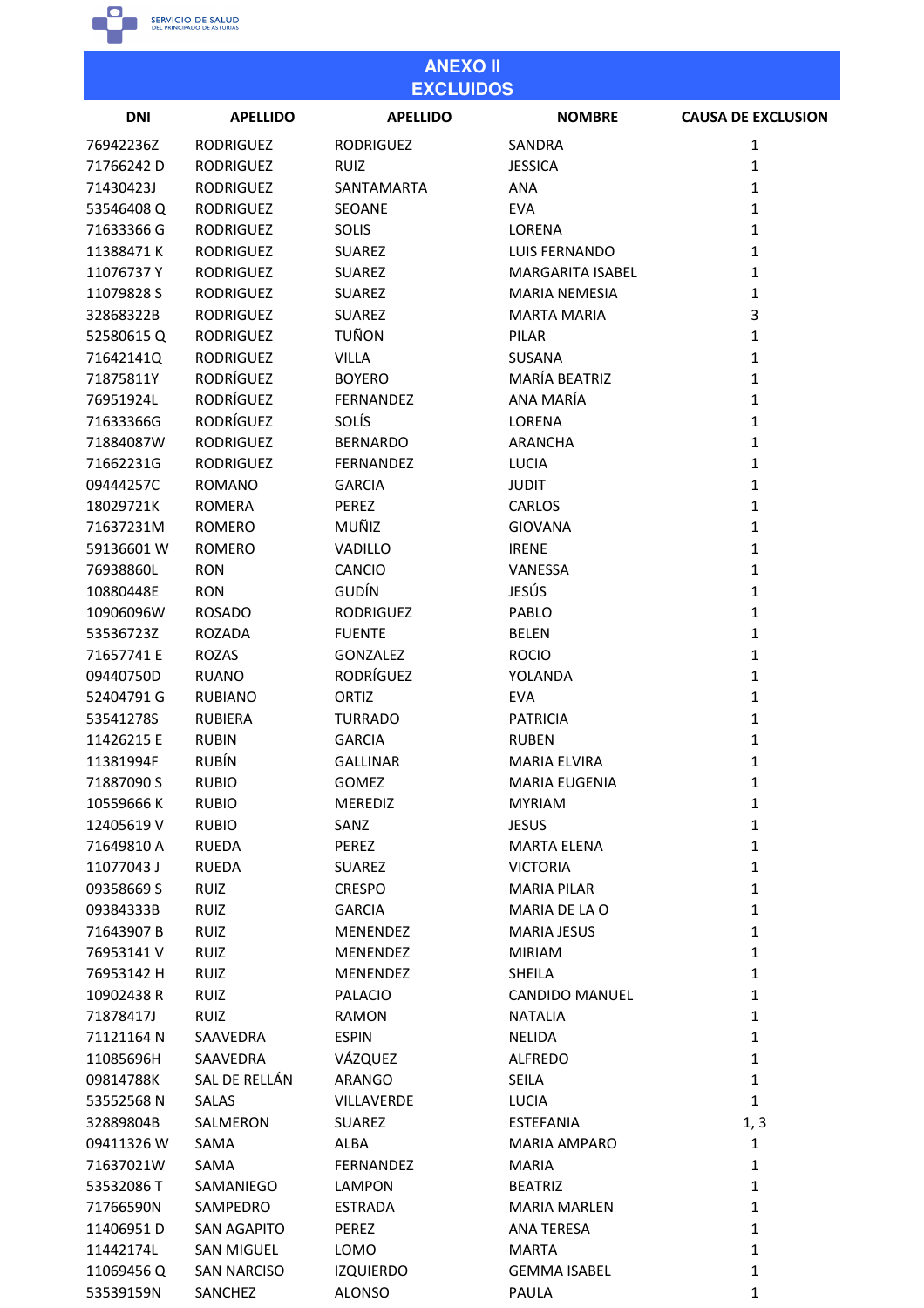

| <b>ANEXO II</b><br><b>EXCLUIDOS</b> |                  |                  |                         |                           |
|-------------------------------------|------------------|------------------|-------------------------|---------------------------|
| <b>DNI</b>                          | <b>APELLIDO</b>  | <b>APELLIDO</b>  | <b>NOMBRE</b>           | <b>CAUSA DE EXCLUSION</b> |
| 09383732P                           | SANCHEZ          | ALVAREZ          | <b>JOSÉ EMILIO</b>      | $\mathbf{1}$              |
| 09437555B                           | SANCHEZ          | <b>ALVAREZ</b>   | LUIS                    | $\mathbf{1}$              |
| 32874512Z                           | SANCHEZ          | ANTUÑA           | VANESA                  | 10                        |
| 09412395J                           | <b>SANCHEZ</b>   | <b>CASTRO</b>    | ADELA                   | $\mathbf{1}$              |
| 09382716G                           | SANCHEZ          | <b>CASTRO</b>    | <b>M LOURDES</b>        | $\mathbf{1}$              |
| 53534580X                           | SANCHEZ          | FERNANDEZ        | <b>MAGALI</b>           | $\mathbf{1}$              |
| 32876228 M                          | <b>SANCHEZ</b>   | FERNANDEZ        | <b>MARIA JOSE</b>       | $\mathbf{1}$              |
| 71661347 V                          | SANCHEZ          | <b>GARCIA</b>    | <b>PATRICIA</b>         | $\mathbf{1}$              |
| 76958872K                           | SANCHEZ          | <b>HUERTA</b>    | <b>ELENA</b>            | $\mathbf{1}$              |
| 9429924Q                            | SANCHEZ          | LASHERAS         | <b>JUAN ENRIQUE</b>     | $\mathbf{1}$              |
| 71879016Z                           | SANCHEZ          | LASTRA           | LAURA                   | $\mathbf{1}$              |
| 71648162B                           | SANCHEZ          | <b>LOPEZ</b>     | MARÍA                   | $\mathbf{1}$              |
| 76949730 X                          | SANCHEZ          | <b>MARTINEZ</b>  | <b>MARIA</b>            | $\mathbf{1}$              |
| 71664068R                           | <b>SANCHEZ</b>   | <b>MARTINEZ</b>  | <b>MARTA</b>            | $\mathbf{1}$              |
| 76944664 G                          | SANCHEZ          | <b>MENDEZ</b>    | <b>AIDA</b>             | $\mathbf{1}$              |
| 71888165D                           | SANCHEZ          | MENENDEZ         | <b>TATIANA</b>          | $\mathbf{1}$              |
| 03886337 G                          | SANCHEZ          | <b>MERIDA</b>    | <b>CRISTINA</b>         | $\mathbf{1}$              |
| 22000591X                           | <b>SANCHEZ</b>   | MONDÉJAR         | <b>MATILDE CONSUELO</b> | $\mathbf{1}$              |
| 53525997Y                           | SANCHEZ          | <b>MORIANO</b>   | <b>ANA ERICA</b>        | $\mathbf{1}$              |
| 33294577 F                          | SANCHEZ          | MUÑOZ            | <b>BEATRIZ</b>          | $\mathbf{1}$              |
| 71885979P                           | SANCHEZ          | PASCUAL          | <b>PATRICIA</b>         | $\mathbf{1}$              |
| 10875633Z                           | SANCHEZ          | PRESTAMO         | <b>ANA ROSA</b>         | $\mathbf{1}$              |
|                                     |                  |                  |                         | $\mathbf{1}$              |
| 11075430X                           | SANCHEZ          | <b>PRIETO</b>    | <b>ANA MARIA</b>        | $\mathbf{1}$              |
| 11441075 R                          | SANCHEZ          | <b>RODRIGUEZ</b> | COVADONGA               |                           |
| 10832146C                           | <b>SANCHEZ</b>   | <b>RODRIGUEZ</b> | MARIA AZUCENA           | 11<br>$\mathbf{1}$        |
| 11428444 C                          | SANCHEZ          | <b>SUAREZ</b>    | <b>JUAN LUIS</b>        |                           |
| 71764781C                           | SANCHEZ          | <b>TORREIRA</b>  | ARANZAZU<br>MARÍA JOSE  | $\mathbf{1}$              |
| 10878541R                           | SANCHEZ          | <b>TRAPIELLO</b> |                         | $\mathbf{1}$              |
| 44280892 G                          | SANCHEZ          | <b>VILCHEZ</b>   | <b>MARIA PILAR</b>      | 1                         |
| 10897783 S                          | SANCHO           | MELENDI          | <b>JORGE</b>            | $\mathbf{1}$              |
| 10841829C                           | SANCHO           | <b>PUENTE</b>    | <b>MARIA YOLANDA</b>    | $\mathbf{1}$              |
| 10881092E                           | SANDOVAL         | VALLEJO          | <b>LETICIA</b>          | $\mathbf{1}$              |
| 11444357V                           | SANRROMAN        | <b>CLAROS</b>    | LAURA                   | $\mathbf{1}$              |
| 76940578N                           | SANTAMARINA      | ALVAREZ          | SUSANA                  | $\mathbf{1}$              |
| 09410370N                           | <b>SANTANDER</b> | <b>BARRIOS</b>   | <b>MARIA DOLORES</b>    | $\mathbf{1}$              |
| 53535202 B                          | <b>SANTOS</b>    | ARBOLEYA         | SILVIA                  | $\mathbf{1}$              |
| 10904965K                           | <b>SANTOS</b>    | SERRANO          | <b>SILVIA</b>           | $\mathbf{1}$              |
| 09444275S                           | SANTOVEÑA        | <b>GONZALEZ</b>  | <b>DESIREE</b>          | $\mathbf{1}$              |
| 09787082F                           | SANTOVEÑA        | <b>GONZALEZ</b>  | LUIS                    | $\mathbf{1}$              |
| 53537677W                           | SANTURIO         | <b>PRIETO</b>    | ANA                     | $\mathbf 1$               |
| 72971217Z                           | SANVICENTE       | SANCHEZ          | <b>IVAN</b>             | $\mathbf 1$               |
| 10809271F                           | SARMIENTO        | <b>BUELGA</b>    | <b>JOSE</b>             | $\mathbf 1$               |
| 71637848R                           | SARMIENTO        | <b>MARTINEZ</b>  | <b>MERCEDES</b>         | $\mathbf{1}$              |
| 11432359 W                          | SEÑARIS          | <b>GONZALEZ</b>  | ANA                     | $\mathbf{1}$              |
| 76947395K                           | <b>SEOANE</b>    | ANTUÑA           | VALENTIN                | $\mathbf{1}$              |
| 71636865F                           | <b>SERRA</b>     | <b>ROBLES</b>    | ALEXANDRA               | $\mathbf{1}$              |
| 52617801B                           | <b>SIERRA</b>    | <b>DORADO</b>    | <b>GEMA</b>             | $\mathbf{1}$              |
| 45429048T                           | <b>SIERRA</b>    | GAYOL            | M.BEGOÑA                | $\mathbf{1}$              |
| 10596711J                           | <b>SILVA</b>     | <b>MANZANO</b>   | <b>DOLORES</b>          | $\mathbf 1$               |
| 11082503E                           | <b>SIXTO</b>     | <b>TRAPIELLA</b> | <b>NELIDA</b>           | $\mathbf{1}$              |
| 9443937 E                           | SOBRECUEVA       | MENENDEZ         | <b>JIMENA</b>           | $\mathbf{1}$              |
| 53547382R                           | SOLARES          | <b>ROZA</b>      | <b>PATRICIA</b>         | $\mathbf{1}$              |
| 11365123H                           | SOLORZANO        | <b>GOMEZ</b>     | <b>FERNANDO</b>         | $\mathbf{1}$              |
| 09444615X                           | SOMIEDO          | <b>RUBIO</b>     | <b>NURIA</b>            | $\mathbf{1}$              |
| 71890508Y                           | SOTURA           | CARRERA          | SANDRA                  | $\mathbf{1}$              |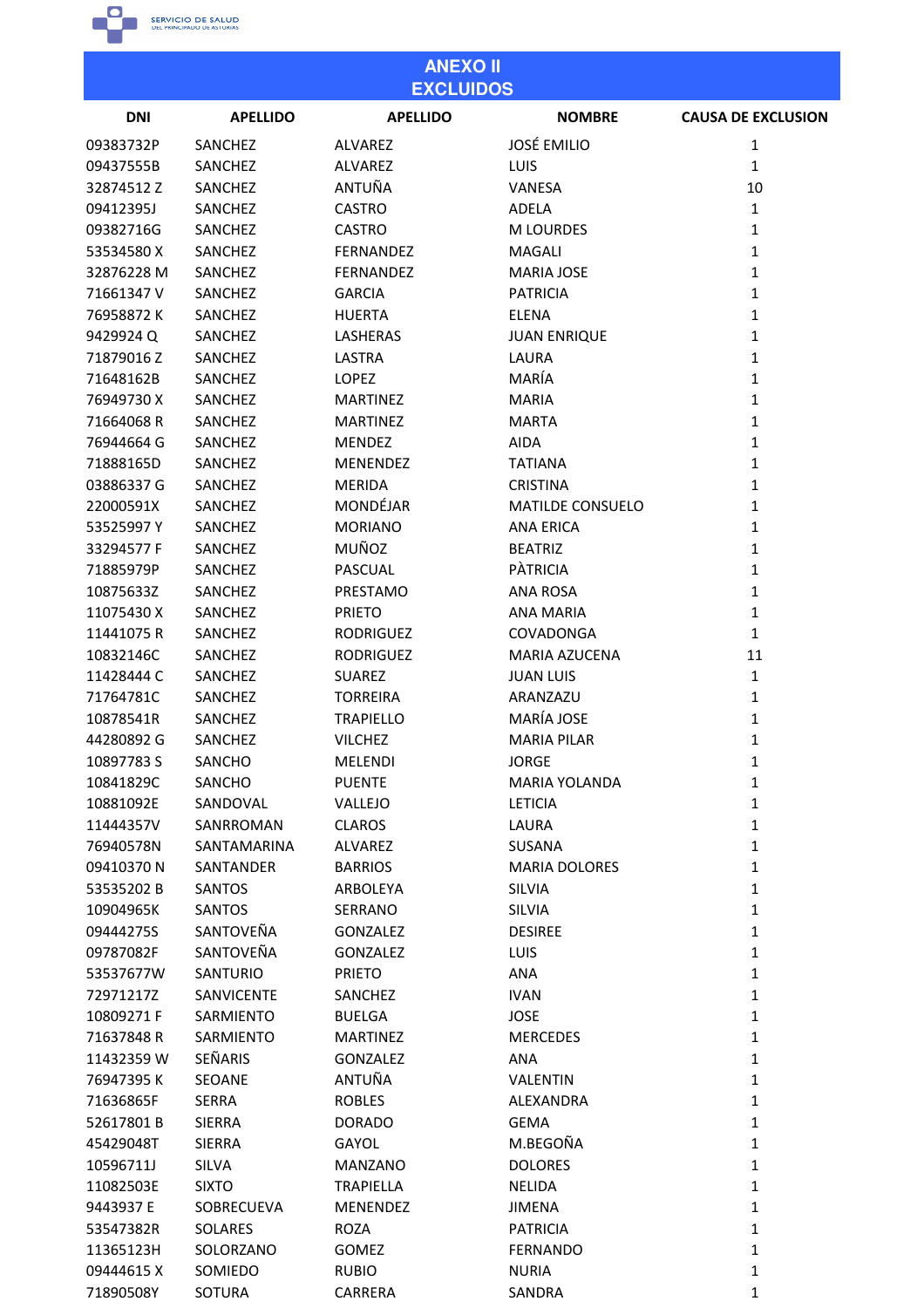

7870649 A

**TERRERO** 

**RODRIGUEZ** 

**JOSE MARIA** 

 $\mathbf 1$ 

| <b>ANEXO II</b><br><b>EXCLUIDOS</b> |                          |                   |                         |                           |
|-------------------------------------|--------------------------|-------------------|-------------------------|---------------------------|
| <b>DNI</b>                          | <b>APELLIDO</b>          | <b>APELLIDO</b>   | <b>NOMBRE</b>           | <b>CAUSA DE EXCLUSION</b> |
| 33550147R                           | SOUTO                    | <b>RIVAS</b>      | SONIA                   | 1                         |
| 11414651G                           | SOUTO                    | <b>BLANCO</b>     | M. JESUS                | $\mathbf{1}$              |
| 11399422 R                          | <b>SUAREZ</b>            | <b>ALONSO</b>     | CARLOS J.               | $\mathbf{1}$              |
| 9412870 M                           | <b>SUAREZ</b>            | <b>ALVAREZ</b>    | <b>ANGELES ANABEL</b>   | $\mathbf{1}$              |
| 09416405K                           | <b>SUAREZ</b>            | ALVAREZ           | <b>MARIA SELMIRA</b>    | $\mathbf{1}$              |
| 10845097 E                          | <b>SUAREZ</b>            | ALVAREZ           | <b>MARTA</b>            | $\mathbf{1}$              |
| 09437800 A                          | <b>SUAREZ</b>            | <b>ALVAREZ</b>    | YOLANDA                 | $\mathbf{1}$              |
| 71641686K                           | <b>SUAREZ</b>            | ARBESU            | LAURA                   | $\mathbf{1}$              |
| 71767957 E                          | <b>SUAREZ</b>            | <b>ARDUENGO</b>   | <b>JESSICA</b>          | $\mathbf{1}$              |
| 9347547 T                           | <b>SUAREZ</b>            | <b>ARDURA</b>     | <b>MONTSERRAT</b>       | $\mathbf{1}$              |
| 09405816N                           | <b>SUAREZ</b>            | <b>ARIAS</b>      | <b>RAMON</b>            | $\mathbf{1}$              |
| 71656971B                           | <b>SUAREZ</b>            | <b>BANCIELLA</b>  | ANDREA                  | $\mathbf{1}$              |
| 76941372 R                          | <b>SUAREZ</b>            | <b>BOTO</b>       | <b>NAZARET</b>          | $\mathbf{1}$              |
| 09004181 A                          | <b>SUAREZ</b>            | <b>CAMPOS</b>     | YOLANDA                 | $\mathbf{1}$              |
| 11398969 P                          | <b>SUAREZ</b>            | <b>CARRIO</b>     | <b>MARIA ASTRID</b>     | 10                        |
| 76946105L                           | <b>SUAREZ</b>            | <b>CASADO</b>     | <b>HECTOR</b>           | $\mathbf{1}$              |
| 53547252D                           | <b>SUAREZ</b>            | CASTAÑON          | <b>CRISTINA MARIA</b>   | $\mathbf{1}$              |
| 9410620 D                           | <b>SUAREZ</b>            | <b>CIENFUEGOS</b> | <b>ANA ISABEL</b>       | $\mathbf{1}$              |
| 9375844D                            | <b>SUAREZ</b>            | DE LA VEGA        | <b>MARIA CRISTINA</b>   | $\mathbf{1}$              |
| 71882549 M                          | <b>SUAREZ</b>            | <b>DELGADO</b>    | <b>BEATRIZ</b>          | $\mathbf{1}$              |
|                                     |                          |                   |                         |                           |
| 09438272 S                          | <b>SUAREZ</b>            | FERNANDEZ         | <b>CLAUDIA</b>          | $\mathbf{1}$              |
| 11066892M                           | <b>SUAREZ</b>            | FERNANDEZ         | <b>JUSTO ANTONIO</b>    | 3                         |
| 10893209 H                          | <b>SUAREZ</b>            | FERNANDEZ         | LAURA                   | $\mathbf{1}$              |
| 71655064J                           | <b>SUAREZ</b>            | FERNANDEZ         | MARÍA LUISA             | $\mathbf{1}$              |
| 76950640 T                          | <b>SUAREZ</b>            | FERNANDEZ         | <b>NOEMI</b>            | $\mathbf{1}$              |
| 34636870C                           | <b>SUAREZ</b>            | <b>FERNANDEZ</b>  | <b>NURIA</b>            | $\mathbf{1}$              |
| 09433247G                           | <b>SUAREZ</b>            | FERNANDEZ         | <b>PAULA</b>            | $\mathbf{1}$              |
| 09424458 R                          | <b>SUAREZ</b>            | <b>FERNANDEZ</b>  | <b>SHEILA</b>           | $\mathbf{1}$              |
| 52612026D                           | <b>SUAREZ</b>            | <b>GARCIA</b>     | <b>MARIA SONIA</b>      | 1                         |
| 15505046 X                          | <b>SUAREZ</b>            | GONZALEZ          | <b>VERONICA</b>         | $\mathbf{1}$              |
| 71768246N                           | <b>SUAREZ</b>            | <b>MARTINEZ</b>   | <b>NOELIA</b>           | $\mathbf 1$               |
| 46649344P                           | <b>SUAREZ</b>            | <b>MEDINA</b>     | <b>MARIA</b>            | $\mathbf{1}$              |
| 11440839 H                          | <b>SUAREZ</b>            | MUÑIZ             | <b>MARIA TERESA</b>     | $\mathbf{1}$              |
| 10837189 A                          | <b>SUAREZ</b>            | <b>NOVAL</b>      | <b>MARIA TERESA</b>     | $\mathbf{1}$              |
| 10856572C                           | <b>SUAREZ</b>            | PEÑA              | SUSANA                  | $\mathbf{1}$              |
| 09435971Z                           | <b>SUAREZ</b>            | PEREZ             | <b>RUTH</b>             | $\mathbf{1}$              |
| 45431893Q                           | <b>SUAREZ</b>            | PEREZ             | SUSANA                  | $\mathbf{1}$              |
| 71637921 M                          | <b>SUAREZ</b>            | RODRIGUEZ         | YOLANDA                 | $\mathbf{1}$              |
| 32875091H                           | <b>SUAREZ</b>            | RODRÍGUEZ         | <b>MARIA ANGELES</b>    | $\mathbf{1}$              |
| 9397702 V                           | <b>SUAREZ</b>            | <b>SAN MARTIN</b> | <b>ESTHER</b>           | $\mathbf{1}$              |
| 9388231 E                           | <b>SUAREZ</b>            | <b>SANTIAGO</b>   | <b>MARIA TERESA</b>     | $\mathbf{1}$              |
| 09422466X                           | SUÁREZ-ZARRACINA SECADES |                   | <b>TOMÁS</b>            | $\mathbf{1}$              |
| 75100617 M                          | <b>TABOADA</b>           | ALAMEDA           | <b>FRANCISCO JAVIER</b> | $\mathbf{1}$              |
| 10880706 G                          | <b>TABOADA</b>           | <b>MARTINEZ</b>   | <b>MARIA LUISA</b>      | $\mathbf{1}$              |
| 52615931 G                          | <b>TABOADA</b>           | <b>SUAREZ</b>     | <b>ANA MARIA</b>        | $\mathbf{1}$              |
| 9431292 G                           | <b>TABORGA</b>           | <b>DIAZ</b>       | ELENA                   | $\mathbf{1}$              |
| 09409415T                           | <b>TARRAZO</b>           | <b>FERNANDEZ</b>  | <b>ANA BELEN</b>        | $\mathbf{1}$              |
| 71646865W                           | <b>TEJEDO</b>            | <b>CHACON</b>     | LAURA                   | $\mathbf{1}$              |
| 12760029C                           | <b>TEJEDOR</b>           | <b>TEJEDOR</b>    | Mª CARMEN               | $\mathbf{1}$              |
| 10869876F                           | <b>TEJERO</b>            | <b>DELGADO</b>    | MARIA DE LOS ANGELES    | $\mathbf{1}$              |
| 9439369 P                           | <b>TELLEZ</b>            | FERNANDEZ         | <b>ELENA</b>            | $\mathbf{1}$              |
| 76415032Q                           | <b>TEMBRÁS</b>           | MARTÍNEZ          | SONIA                   | $\mathbf{1}$              |
| 71647417W                           | <b>TEMPRANO</b>          | FERNANDEZ         | <b>MARIA TERESA</b>     | $\mathbf{1}$              |
| 71502848B                           | <b>TERRAN</b>            | <b>MONGE</b>      | <b>RUBEN</b>            | $\mathbf{1}$              |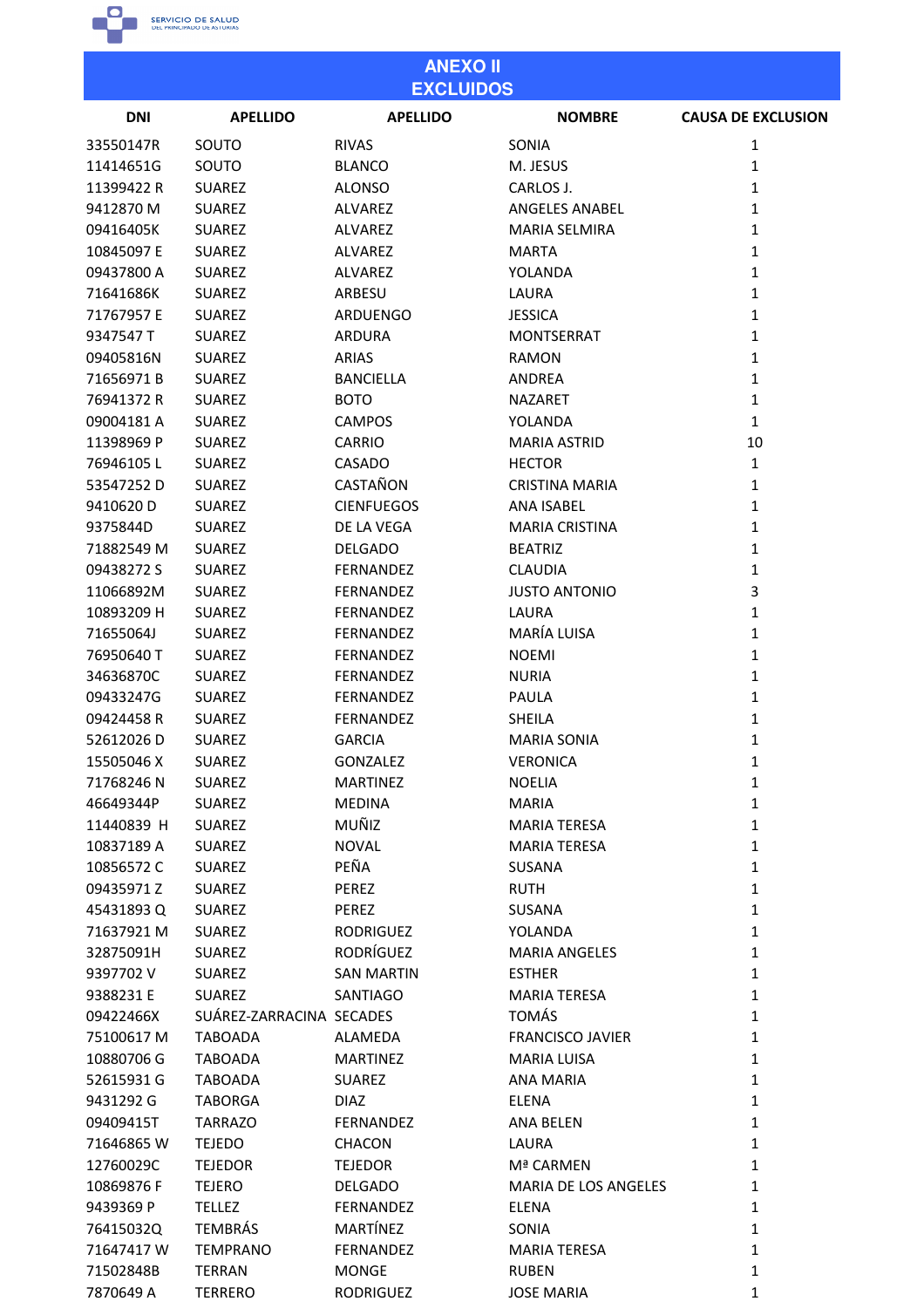

| <b>ANEXO II</b><br><b>EXCLUIDOS</b> |                    |                                |                         |                           |  |
|-------------------------------------|--------------------|--------------------------------|-------------------------|---------------------------|--|
| <b>DNI</b>                          | <b>APELLIDO</b>    | <b>APELLIDO</b>                | <b>NOMBRE</b>           | <b>CAUSA DE EXCLUSION</b> |  |
| 76950761Y                           | <b>TOLEDO</b>      | SORIANO                        | <b>ALEJANDRO</b>        | 1                         |  |
| 71644532S                           | <b>TORAÑO</b>      | <b>COLUNGA</b>                 | <b>CRISTINA</b>         | 1                         |  |
| 11378085 P                          | <b>TRECEÑO</b>     | <b>VICENTE</b>                 | <b>ANDRES</b>           | 1                         |  |
| 11049378V                           | <b>TRESGUERRES</b> | GONZALEZ                       | <b>JOSE MANUEL</b>      | 1                         |  |
| 09447886 S                          | <b>TRONCO</b>      | PELAEZ                         | RAQUEL                  | 1                         |  |
| 71876281Q                           | <b>TRUCHADO</b>    | <b>ARROYO</b>                  | <b>MANUEL ANGEL</b>     | $\mathbf{1}$              |  |
| 71765153R                           | <b>TUÑON</b>       | <b>GORGOJO</b>                 | LORENA                  | 1                         |  |
| 71640596N                           | <b>URIA</b>        | ALVAREZ                        | M. LUISA                | $\mathbf{1}$              |  |
| 09398562 A                          | <b>URONES</b>      | <b>PASCUAL</b>                 | <b>MARIA CONCEPCION</b> | 1                         |  |
| 09803686M                           | VALBUENA           | <b>ALLER</b>                   | <b>JOSE</b>             | 1                         |  |
| 10885052A                           | VALBUENA           | <b>BAYON</b>                   | <b>EVA MARIA</b>        | 1                         |  |
| 51461139L                           | VALCARCEL          | <b>GARCIA</b>                  | <b>VICTORIA</b>         | 1                         |  |
| 53530421Z                           | VALCÁRCEL          | PIEDRA                         | <b>GRACIA</b>           | $\mathbf{1}$              |  |
| 71877190 M                          | <b>VALDES</b>      | ALVAREZ                        | <b>MARIA</b>            | $\mathbf{1}$              |  |
| 11437098 A                          | <b>VALDES</b>      | <b>FERNANDEZ</b>               | <b>MARIA TERESA</b>     | $\mathbf{1}$              |  |
| 09414048X                           | <b>VALDES</b>      | <b>GALLEGO</b>                 | <b>MARIA VIOLETA</b>    | 1                         |  |
| 09440859A                           | <b>VALDES</b>      | <b>GARCIA</b>                  | <b>INES</b>             | $\mathbf{1}$              |  |
| 09444416H                           | <b>VALDES</b>      | SOBRECUEVA                     | LAURA                   | 1                         |  |
| 11432720 H                          | VALDUEZA           | <b>MORLA</b>                   | <b>INMACULADA</b>       | $\mathbf{1}$              |  |
| 71877490Y                           | VALERO             | ALVAREZ                        | <b>BELÉN</b>            | 1, 3                      |  |
| 76956829W                           | <b>VALIENTE</b>    | <b>VENA</b>                    | <b>DIANA</b>            | 1, 6                      |  |
| 71650624 N                          | VALLADARES         | <b>ALONSO</b>                  | <b>PATRICIA</b>         | $\mathbf{1}$              |  |
| 09378846K                           | <b>VALLES</b>      | <b>SUAREZ</b>                  | M ª JESUS               | $\mathbf{1}$              |  |
| 15911559K                           | VALLÍN             | DÍAZ DE MONASTERIO-GU CATALINA |                         | $\mathbf{1}$              |  |
| 09351516S                           | VALLINA            | <b>GARCIA</b>                  | <b>ISABEL</b>           | 1                         |  |
| 76947197 E                          | VALLINA            | <b>PARDO</b>                   | PAULA                   | 1                         |  |
| 09437898D                           | VALLINA            | <b>RIOPEDRE</b>                | <b>AMPARO</b>           | $\mathbf{1}$              |  |
| 50450288H                           | VAQUERIZO          | <b>RUIZ</b>                    | <b>OSCAR</b>            | 1                         |  |
| 10599229 R                          | VARELA             | <b>GONZALEZ</b>                | <b>AGUSTIN</b>          | 1                         |  |
| 76827446 V                          | VARELA             | <b>TRASTOY</b>                 | PILAR                   | $\mathbf{1}$              |  |
| 11420361 X                          | VAZQUEZ            | <b>CORTES</b>                  | <b>PATRICIA</b>         | 1                         |  |
| 11437895 H                          | VAZQUEZ            | FERNANDEZ                      | <b>MONICA</b>           | 1                         |  |
| 11050827V                           | VAZQUEZ            | <b>GARCIA</b>                  | <b>SENEN</b>            | $\mathbf{1}$              |  |
| 11445016D                           | VAZQUEZ            | <b>MARTINEZ</b>                | ANGEL DAVID             | 1                         |  |
| 10546045Q                           | VAZQUEZ            | <b>RIO</b>                     | CARMEN                  | 1                         |  |
| 9420516 S                           | VAZQUEZ            | <b>SUAREZ</b>                  | <b>MARIA</b>            | 1                         |  |
| 76958197 J                          | VAZQUEZ            | VAZQUEZ                        | <b>CRISTINA</b>         | 1                         |  |
| 10898380Z                           | VEGA               | <b>DIEZ</b>                    | ANA BELEN               | 1                         |  |
| 11423913C                           | VEGA               | FERNANDEZ                      | <b>JOSE LUIS</b>        | 1                         |  |
| 11437518D                           | VEGA               | LUCIO                          | <b>MARTA MARIA</b>      | 1                         |  |